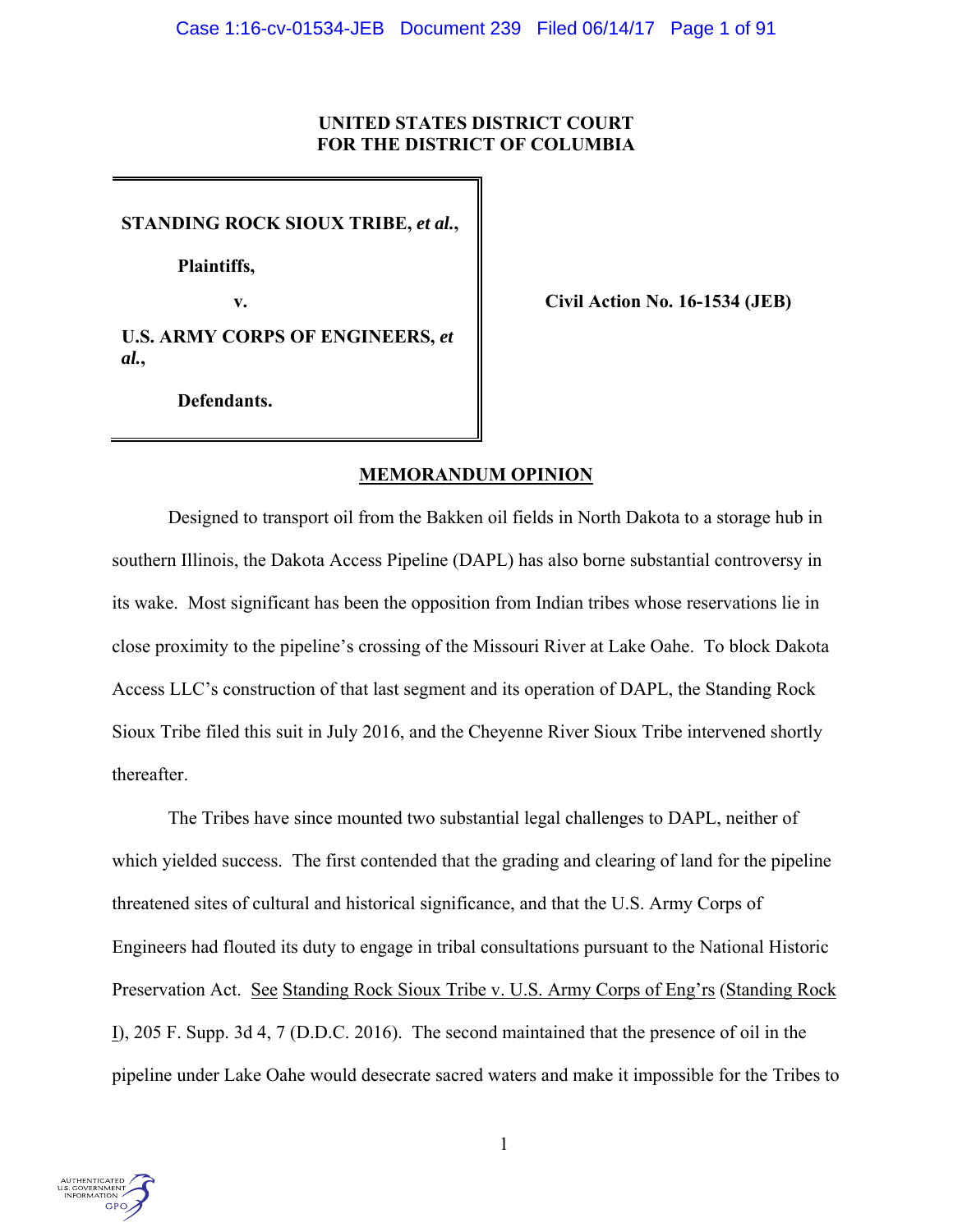#### Case 1:16-cv-01534-JEB Document 239 Filed 06/14/17 Page 2 of 91

freely exercise their religious beliefs, thus violating the Religious Freedom Restoration Act. See Standing Rock Sioux Tribe v. U.S. Army Corps of Eng'rs (Standing Rock II), No. 16-1534, 2017 WL 908538, at \*1 (D.D.C. Mar. 7, 2017).

Now that the Court has rejected these two lines of attack, Standing Rock and Cheyenne River here take their third shot, this time zeroing in DAPL's environmental impact. They seek summary judgment on several counts related to the Corps' alleged failure to comply with the National Environmental Policy Act. In particular, the Tribes believe that the Corps did not sufficiently consider the pipeline's environmental effects before granting permits to Dakota Access to construct and operate DAPL under Lake Oahe, a federally regulated waterway. This volley meets with some degree of success. Although the Corps substantially complied with NEPA in many areas, the Court agrees that it did not adequately consider the impacts of an oil spill on fishing rights, hunting rights, or environmental justice, or the degree to which the pipeline's effects are likely to be highly controversial.

To remedy those violations, the Corps will have to reconsider those sections of its environmental analysis upon remand by the Court. Whether Dakota Access must cease pipeline operations during that remand presents a separate question of the appropriate remedy, which will be the subject of further briefing.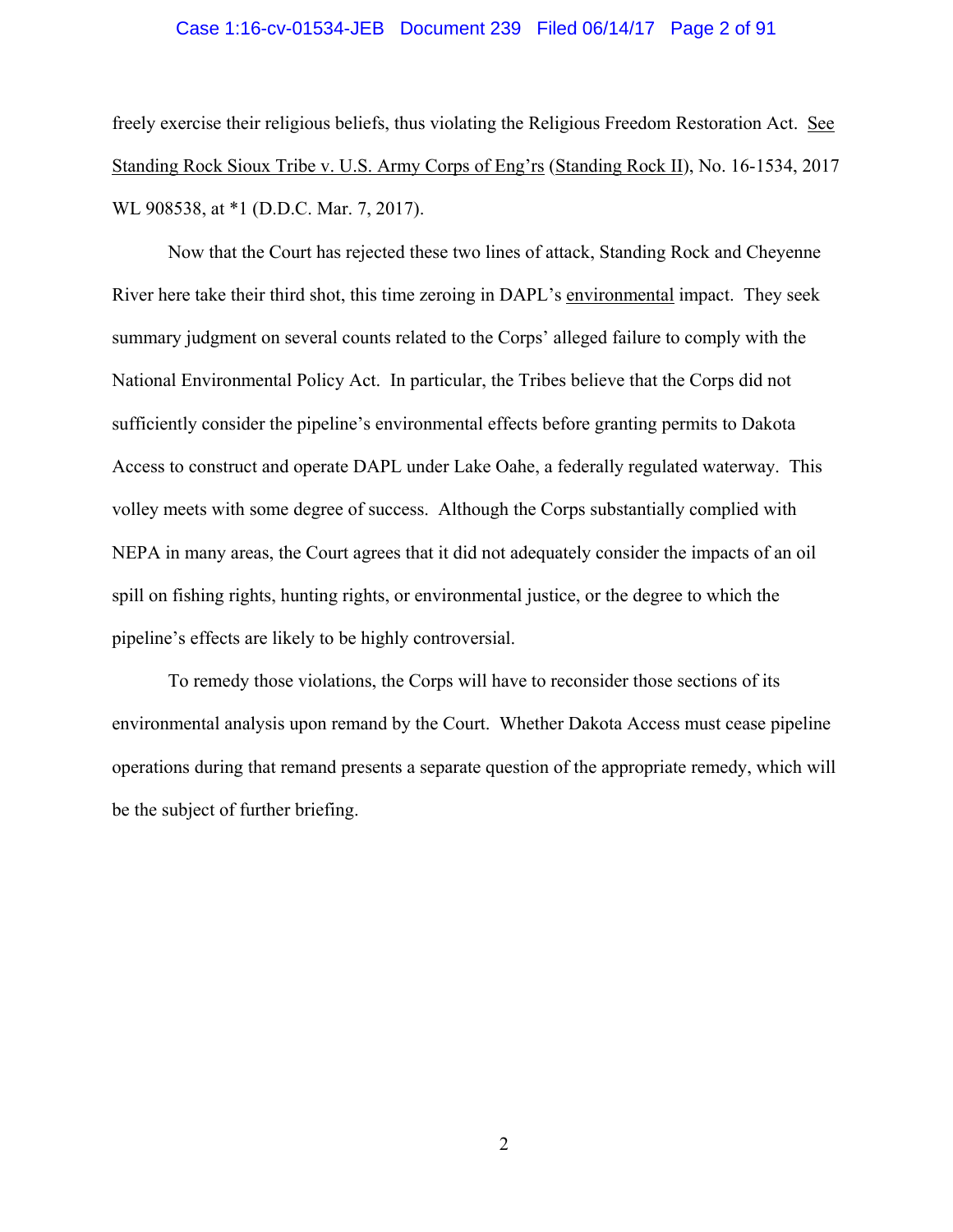# **Table of Contents**

| $I_{\cdot}$                                      |                |
|--------------------------------------------------|----------------|
| <b>NEPA</b><br>A <sub>1</sub>                    | $\overline{4}$ |
| <b>Factual History</b><br><b>B.</b>              | 6              |
| Litigation<br>$\mathcal{C}$ .                    | 11             |
| 1.                                               |                |
| $\overline{2}$ .                                 |                |
| 3 <sub>1</sub>                                   |                |
| II.                                              |                |
| III.                                             |                |
| Decision Not to Prepare EIS<br>A.                | 21             |
| 1.                                               |                |
| a.                                               |                |
| b.                                               |                |
| $\mathbf{c}$ .                                   |                |
| 2.                                               |                |
| 3.                                               |                |
| B.<br>Decision to Grant the Easement             | 54             |
| 1.                                               |                |
| 2.                                               |                |
| <b>NWP12</b><br>$\mathcal{C}$ .                  | 63             |
| D.<br>Remedy                                     | 66             |
| IV.                                              |                |
| Section 408 Decision<br>А.                       | 68             |
| 1.                                               |                |
| 2.                                               |                |
| 3.                                               | 72             |
| <b>B.</b><br><b>Easement Decision</b>            | 75             |
| 1.                                               | 76             |
| 2.                                               |                |
| 3.                                               |                |
| <b>Trust Responsibilities</b><br>$\mathcal{C}$ . | 80             |
| Consultation<br>D.                               | 81             |
| V.                                               | 91             |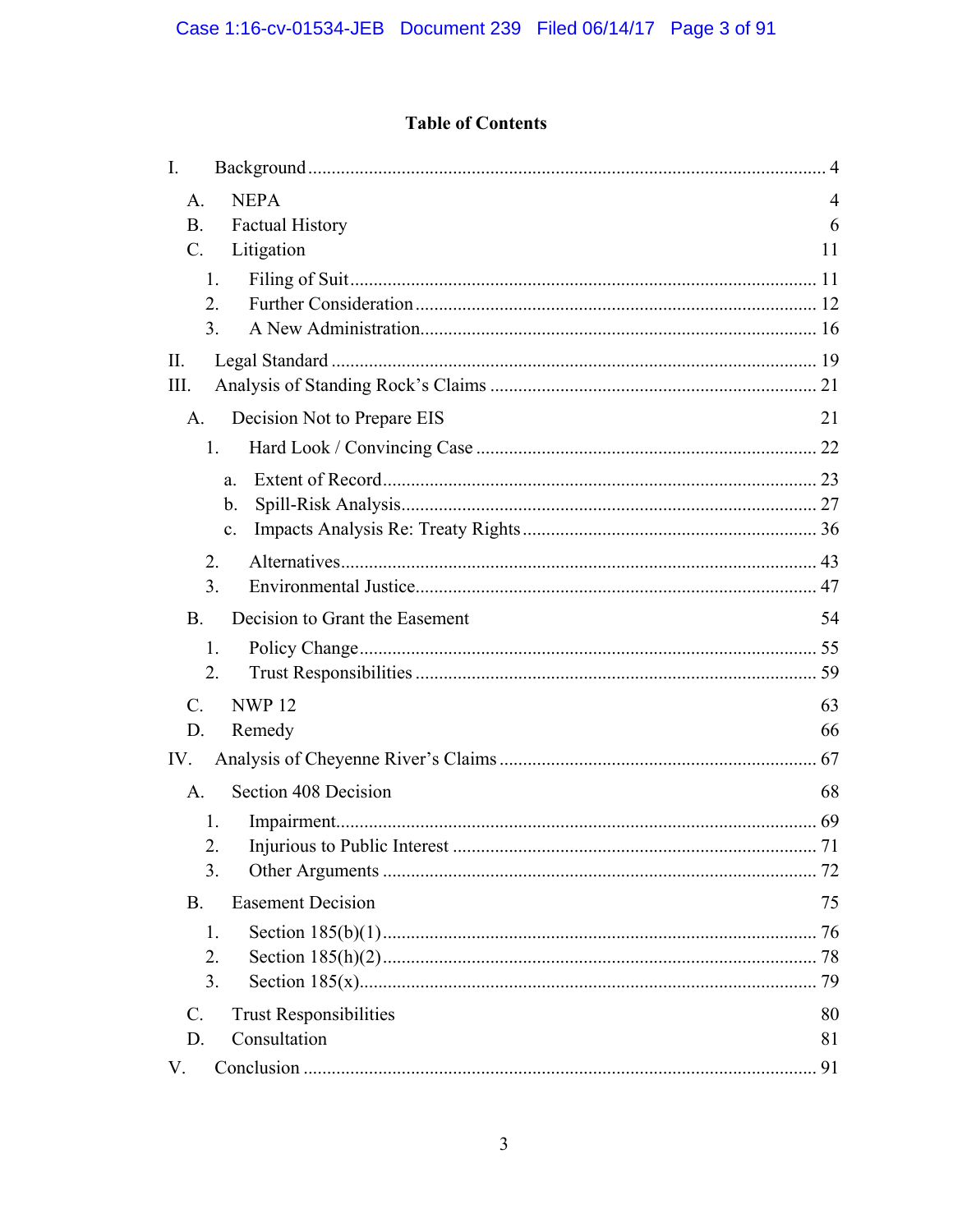# **I. Background**

To familiarize the reader with the background information relevant to its analysis, the Court first briefly sets out the National Environmental Policy Act's statutory framework and then separately discusses the factual history and litigation to date.

# A. NEPA

The National Environmental Policy Act, the statute under which the majority of the Tribes' claims are brought, has two aims: it "places upon an agency the obligation to consider every significant aspect of the environmental impact of a proposed action," and "it ensures that the agency will inform the public that it has indeed considered environmental concerns in its decisionmaking process." Baltimore Gas & Elec. Co. v. Natural Res. Def. Council, Inc., 462 U.S. 87, 97 (1983) (citation omitted). NEPA's requirements are "procedural," requiring "agencies to imbue their decisionmaking, through the use of certain procedures, with our country's commitment to environmental salubrity." Citizens Against Burlington, Inc. v. Busey, 938 F.2d 190, 193-94 (D.C. Cir. 1991). Importantly, "NEPA does not mandate particular consequences," id. at 194, and courts are discouraged from substituting their own policy judgments for that of the agency. See N. Slope Borough v. Andrus, 642 F.2d 589, 599 (D.C. Cir. 1980); see also Marsh v. Or. Nat. Res. Council, 490 U.S. 360, 378 (1989). "NEPA merely prohibits uninformed — rather than unwise — agency action." Robertson v. Methow Valley Citizens Council, 490 U.S. 332, 351 (1989). Agency actions with adverse environmental effects can thus be NEPA compliant where "the agency has considered those effects and determined that competing policy values outweigh those costs." Ohio Valley Envtl. Coal. v. Aracoma Coal Co., 556 F.3d 177, 191 (4th Cir. 2009) (citations omitted).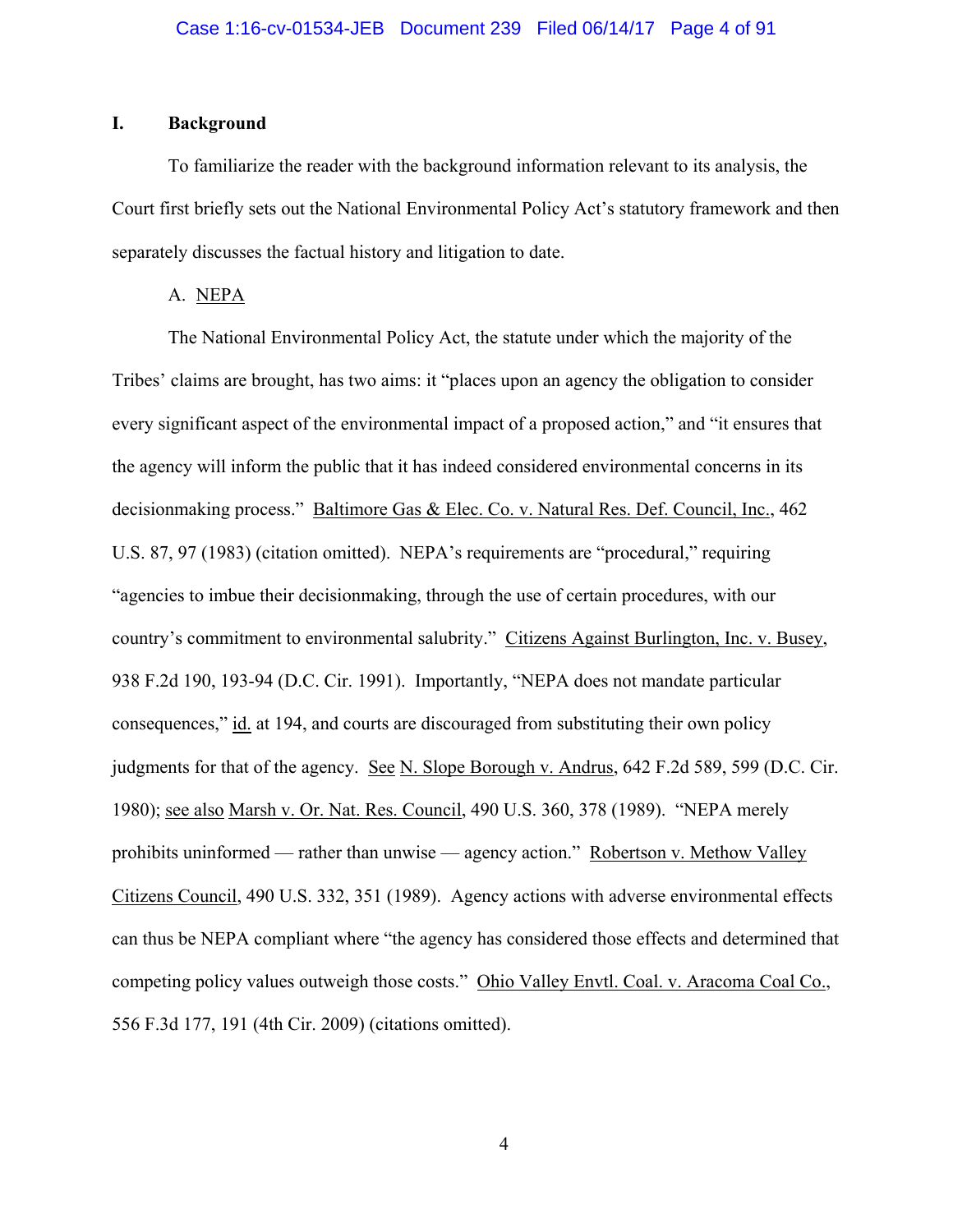## Case 1:16-cv-01534-JEB Document 239 Filed 06/14/17 Page 5 of 91

 Under NEPA, an agency must prepare an Environmental Impact Statement for any proposed major federal action "significantly affecting the quality of the human environment." 42 U.S.C.  $\&$  4332(2)(C). An EIS must detail the environmental impact of the proposed action, any unavoidable adverse effects, alternatives to the proposed action, the relationship between shortterm uses of the environment and long-term productivity, and any irreversible commitments of resources. Id.

To determine whether an agency must prepare an EIS, it first drafts an Environmental Assessment. See 40 C.F.R. § 1501.4(b). An EA is a "concise public document" that "[b]riefly provide[s] sufficient evidence and analysis for determining whether to prepare an environmental impact statement or a finding of no significant impact." Id.  $\S$  1508.9(a). The EA must discuss the need for the proposal, the alternatives, the environmental impacts of the proposed action and alternatives, and the agencies and persons consulted. Id. § 1508.9(b). If, after preparing an EA, the agency determines that an EIS is not necessary, it must prepare a Finding of No Significant Impact (FONSI) setting forth the reasons why the action will not have any significant impact on the environment. Id. §§ 1501.4(e), 1508.13; cf. Grand Canyon Trust v. FAA, 290 F.3d 339, 340 (D.C. Cir. 2002) ("If any 'significant' environmental impacts might result from the proposed agency action then an EIS must be prepared before agency action is taken.") (quoting Sierra Club v. Peterson, 717 F.2d 1409, 1415 (D.C. Cir. 1983)). If the action will not have such impact because of the agency's commitment to ensure the performance of mitigation measures, the agency prepares a Mitigated FONSI. See Council on Environmental Quality, Appropriate Use of Mitigation and Monitoring and Clarifying the Appropriate Use of Mitigated Findings of No Significant Impact 2, 7 (2011), https://energy.gov/sites/prod/files/NEPA-CEQ Mitigation and Monitoring Guidance 14Jan2011.pdf. Mitigation includes "[a]voiding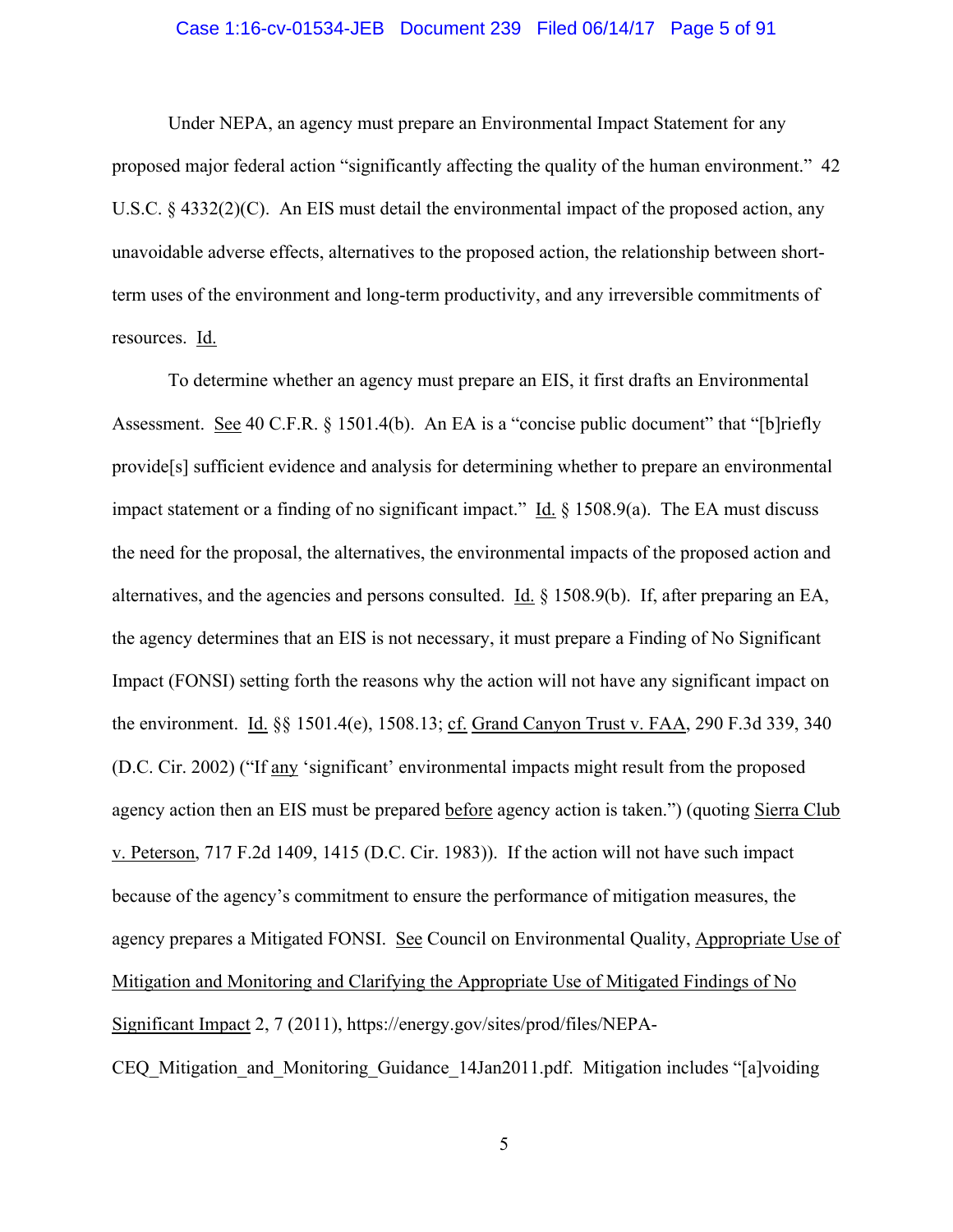## Case 1:16-cv-01534-JEB Document 239 Filed 06/14/17 Page 6 of 91

an impact by not taking a certain action"; "[m]inimizing an impact by limiting the degree or magnitude of the action"; "[r]ectifying an impact by repairing, rehabilitating, or restoring the affected environment"; "[r]educing or eliminating an impact over time, through preservation and maintenance operations"; and "[c]ompensating for an impact by replacing or providing substitute resources or environments." Id. at 4-5. As will be explained below, the Corps here prepared an EA and a Mitigated FONSI. The central question this Opinion answers is whether that was sufficient.

#### B. Factual History

As those who have followed this litigation and the concomitant public debate well know, DAPL is a nearly 1,200-mile pipeline designed to move more than half a million gallons of crude oil from North Dakota to Illinois every day. Standing Rock I, 205 F. Supp. 3d at 7. Although no government approval is necessary for oil pipelines traversing private lands, it is required for those segments that cross federally regulated waters. Id. DAPL crosses such waterways at hundreds of discrete places along its route, including, most prominently, at Lake Oahe. Id.

Created by the Corps in 1958 via a dam constructed on the Missouri River, Lake Oahe is a reservoir that spans North and South Dakota and borders the Standing Rock and Cheyenne River Sioux Reservations to the east. Id. at 13; ECF No. 172-1 (Environmental Assessment) at 35, 75; ECF No. 97-1 (CRST Second Amended Complaint), ¶ 29. DAPL crosses the Lake 0.55 miles north of the Standing Rock Reservation and 73 miles north of the Cheyenne River Reservation. See Standing Rock II, 2017 WL 908538, at \*1; EA at 75. For orientation purposes, the southern border of the former Reservation also acts as the northern border of the latter. See ECF No. 117-5 (Map of Current Sioux Reservations).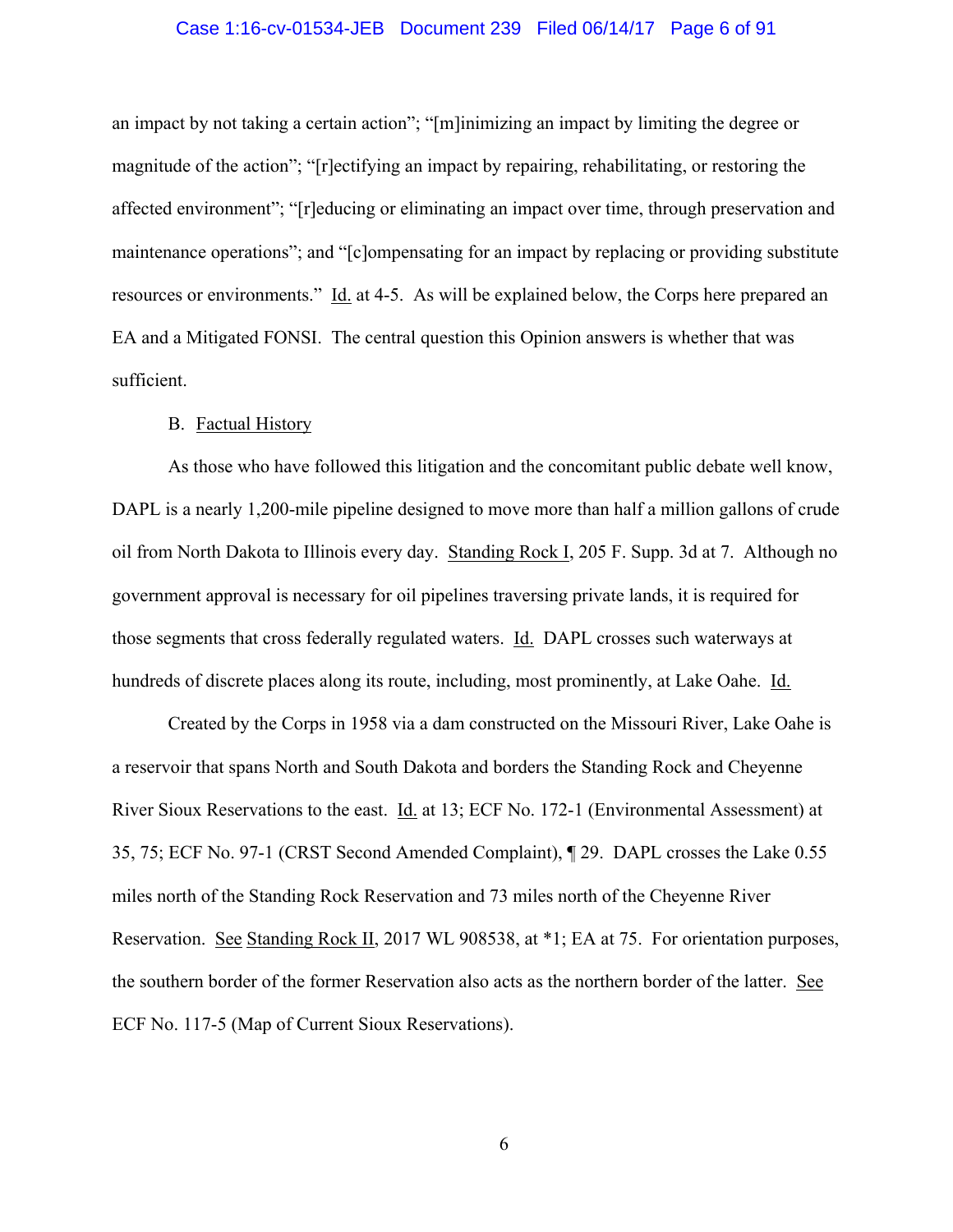### Case 1:16-cv-01534-JEB Document 239 Filed 06/14/17 Page 7 of 91

Lake Oahe holds special significance for the Standing Rock and Cheyenne River Sioux Tribes. Its creation necessitated the taking of approximately 56,000 acres of some of "the best land" from Standing Rock's Reservation, as well as 104,420 acres of Cheyenne River's trust lands. See Act of Sept. 2, 1958, Pub. L. No. 85-915, 72 Stat. 1762; S. Rep. No. 102-267, at 188 (1992); Standing Rock II, 2017 WL 908538, at \*16 (citing South Dakota v. Bourland, 508 U.S. 679, 683 (1993)). Today, Standing Rock members rely on Lake Oahe's waters to service "homes, a hospital, clinics, schools, businesses and government buildings throughout the Reservation" and to support agriculture and industrial activities. See ECF No. 117 (SRST MSJ) at 4. The Lake is also the primary source of water for the Cheyenne River Reservation. See CRST Second Amend. Compl., ¶ 2. Both Tribes consider the waters to be "sacred" and "central to [their] practice of religion." SRST MSJ at 4; see Standing Rock II, 2017 WL 908538, at \*6, 8.

Dakota Access notified the Corps of its intent to construct a portion of DAPL under Lake Oahe in June 2014, see ECF No. 183-1 (Email from Monica Howard, Dir. Envtl. Sci., Dakota Access, to Jason Renschler, Project Manager, Corps, June 23, 2014), and first sought the Corps' approval to do so in October 2014. See ECF No. 159-1, Exh. A (Letter from Monica Howard to Brent Cossette, Nat. Resource Specialist, Corps, Oct. 21, 2014). Specifically, the Company needed three authorizations from the Corps: (1) verification that its activities satisfied the terms and conditions of Nationwide Permit 12; (2) permission under the Rivers and Harbors Act, 33 U.S.C. § 408; and (3) a real-estate easement under the Mineral Leasing Act, 30 U.S.C. § 185. See ECF No. 172-6 (Memorandum from John Henderson, Omaha District Commander & Engineer, Corps, Dec. 3, 2016), ¶ 4. The Court has previously discussed some of the details of these permitting schemes, see Standing Rock I, 205 F. Supp. 3d at 10-12, and will not repeat them here.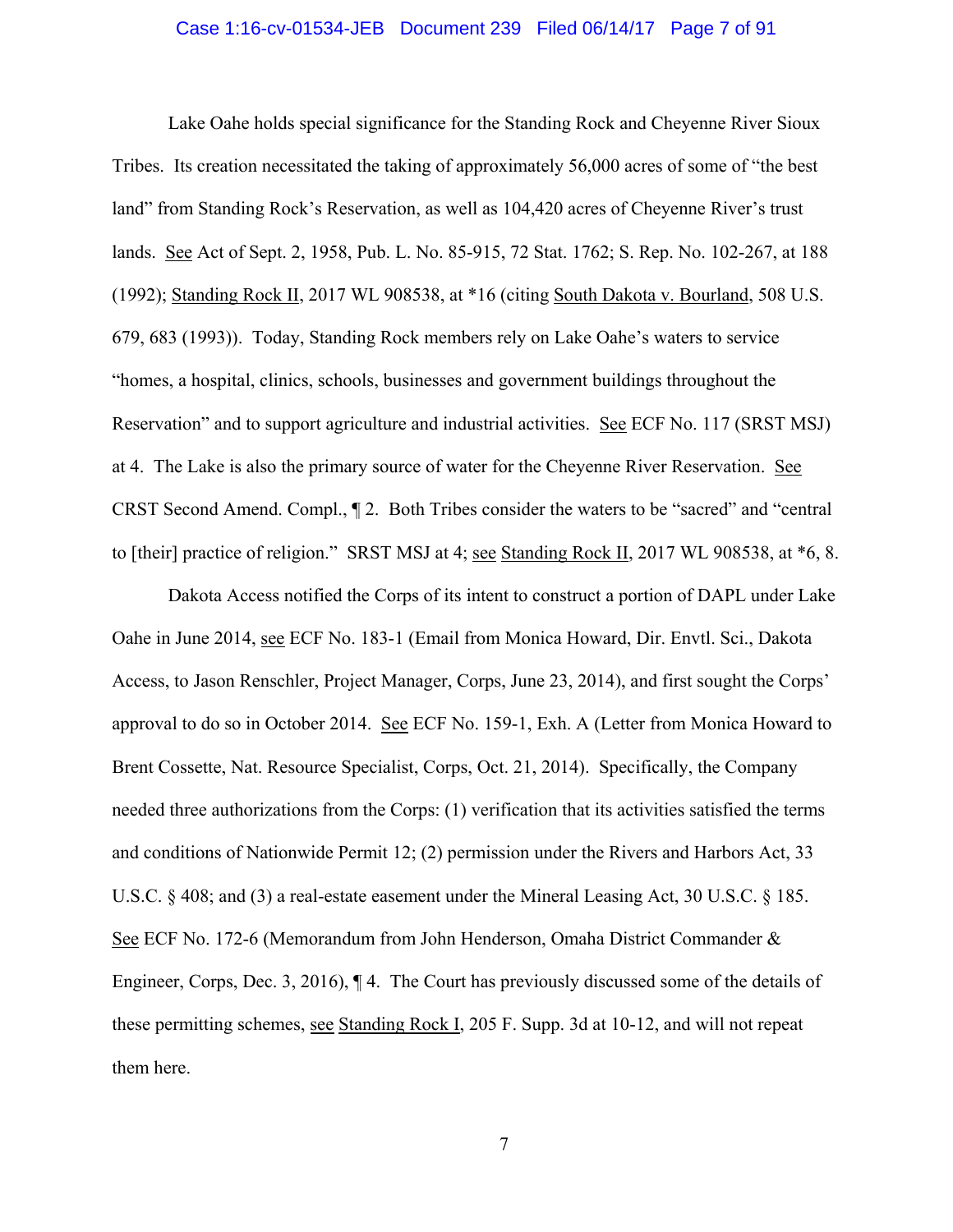#### Case 1:16-cv-01534-JEB Document 239 Filed 06/14/17 Page 8 of 91

In December 2015, the Corps published and sought public comment on a Draft Environmental Assessment that evaluated the environmental effects of DAPL's proposed crossing of Lake Oahe and concluded that "construction of the proposed Project [was] not expected to have any significant direct, indirect, or cumulative impacts on the environment." ECF No. 6-19 (Draft EA) at 1; see EA at 1. Standing Rock promptly submitted comments touching on a range of concerns, including that the Draft EA failed to adequately address potential harm from the pipeline's construction and operations to the Lake's water and the Tribe's rights thereto; did not acknowledge the pipeline's proximity to the Reservation; insufficiently analyzed the risks of an oil spill; and did not properly address environmentaljustice considerations. See ECF No. 159-1, Exh. C (SRST Comments on Draft EA, Jan. 8, 2016) at 9-17; id., Exh. D (SRST Suppl. Comments on Draft EA, Mar. 24, 2016) at 2-3. The Tribe, accordingly, asked that the Corps prepare an Environmental Impact Statement to assess the pipeline's effects, a request it had also made prior to the Draft EA's release. See ECF No. 209-6 (Notes for Feb. 18-19, 2016, Tribal Meeting) at 51; ECF No. 209-9 at 33-34 (Letter from Waste Win Young, Tribal Historic Preservation Officer, Standing Rock Sioux Tribe, to Martha Chieply, Omaha District Regulatory Branch, Corps, Feb. 25, 2015). Cheyenne River expressed similar views. See ECF No. 185-1, Exh. II (Letter from Steve Vance, Tribal Historic Preservation Officer, Cheyenne River Sioux Tribe, to Richard Harnois, Sr. Field Archaeologist, Corps, May 2, 2016); ECF No. 183-19 (Letter from Steve Vance to John Henderson, May 19, 2016); ECF No. 183-20 (Letter from Harold Frazier, Chairman, Cheyenne River Sioux Tribe, June 3, 2016).

Other federal agencies also weighed in on the Draft EA. Like the Tribes, the Department of the Interior requested that the Corps prepare an EIS, a step it believed necessary given DAPL's "potential impact on trust resources" — *i.e.*, 800,000 acres of land held in trust for the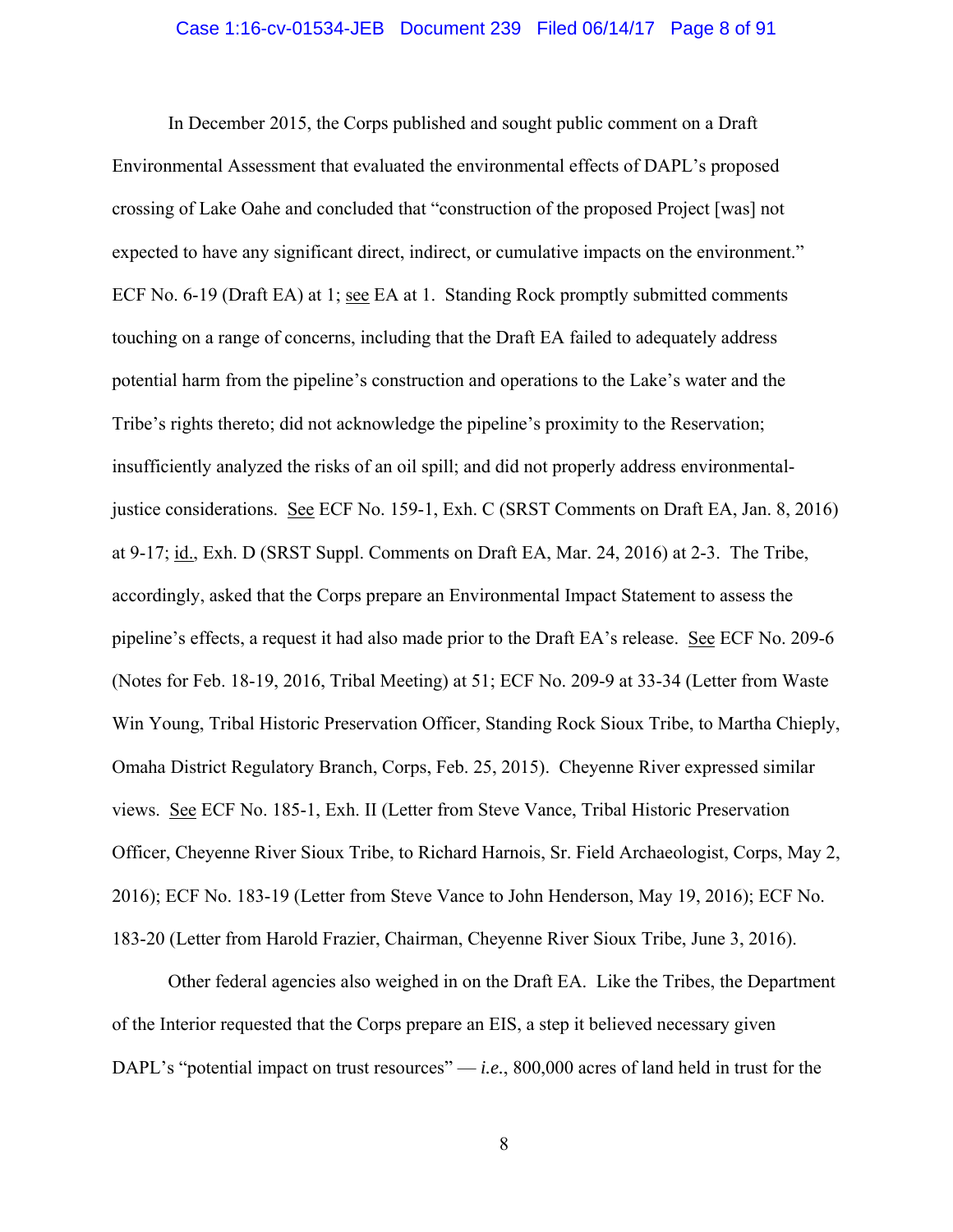## Case 1:16-cv-01534-JEB Document 239 Filed 06/14/17 Page 9 of 91

Tribe by Interior, as well as waters on which the Tribe and its members depend for drinking and other purposes — should a leak or spill occur. See ECF No. 209-7 at 21 (Letter from Lawrence Roberts, Acting Assistant Secretary for Indian Affairs, Dep't of Interior, to Brent Cossette, Mar. 29, 2016). Interior criticized the Corps for, *inter alia*, "not adequately justify[ing] or otherwise support[ing] its conclusion that there would be no significant impacts upon the surrounding environment and community" and not assigning a level of intensity to those potential adverse impacts that were acknowledged. Id.

The Environmental Protection Agency similarly expressed concern that the Draft EA "lack[ed] sufficient analysis of direct and indirect impacts to water resources," did not adequately address "the measures that will be required to assure that impacts from construction and operation of the pipeline are not significant," and did "not identify the related effects from the entire project segment." ECF No. 209-16 at 184 (Letter from Philip Strobel, Director of NEPA Compliance & Review Program, EPA, to Brent Cossette, Jan. 8, 2016). Although the EPA did not believe that the Draft EA "would support a FONSI," it did not call for the Corps to prepare an EIS; instead, it suggested that "information and mitigation could be added to the EA in order to support a mitigated FONSI." Id. at 187.

After "becom[ing] aware of the proximity" of DAPL to Standing Rock's Reservation, the EPA supplemented its comments. See ECF No. 209-8 at 123 (Letter from Philip Strobel to Brent Cossette, Mar. 11, 2016). It recommended that the Corps revise the Draft EA and provide a second public-comment period "to assess potential impacts to drinking water and the Standing Rock Sioux Tribe," as well as "additional concerns regarding environmental justice and emergency response actions to spills/leaks." Id. Notably, the EPA took some issue with the Draft EA's spill analysis, stating that although it indicated only a minimal spill risk associated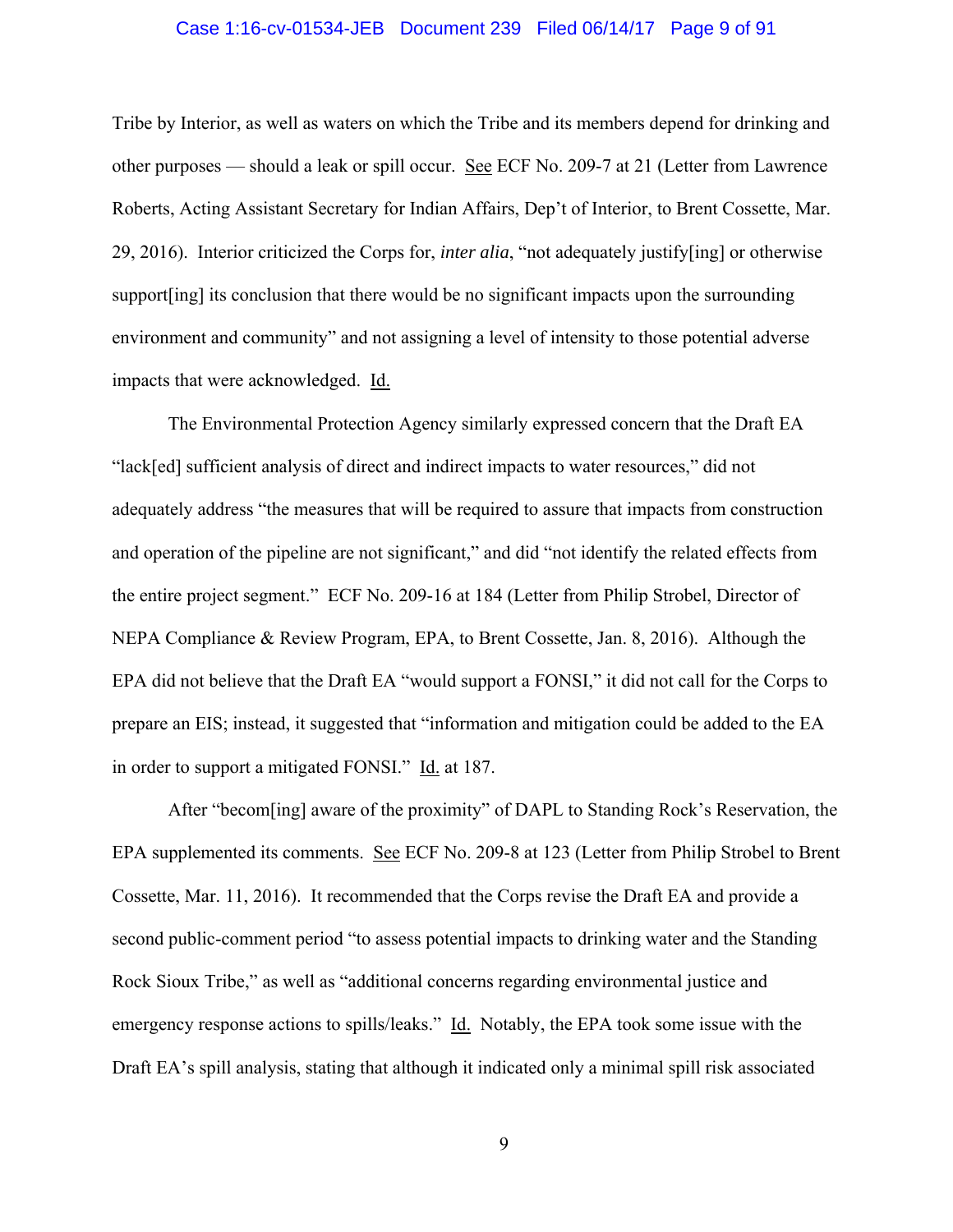#### Case 1:16-cv-01534-JEB Document 239 Filed 06/14/17 Page 10 of 91

with the project, based on its "experience in spill response," a break or leak could significantly affect water resources. Id. at 124. Given DAPL's proposed capacity of 13,100 to 16,600 gallons per minute of crude oil and the proximity of drinking-water intakes to the Oahe crossing, the agency explained, "There would be very little time to determine if a spill or leak affecting surface waters is occurring, to notify water treatment plants and to have treatment plant staff on site to shut down the water intakes." Id. at 125. Finally, the EPA urged the Corps to expand its analysis for purposes of assessing environmental-justice considerations from "the area of construction disturbance" to "the impacts of the proposed project," and to look at route alternatives. Id. at 126; see also ECF No. 209-9 at 209 (Email "Quick Summary of Conference Call with EPA," Feb. 25, 2016) ("EPA concerned over the lack of Environmental justice — Tribal interests have not been addressed sufficiently.").

On July 25, 2016, about eight months after releasing the Draft EA, the Corps published its Final EA and a Mitigated Finding of No Significant Impact. See EA; ECF No. 172-2 (FONSI). The Final EA — like the Draft EA — was prepared by Dakota Access with involvement from the Corps, as is permitted, when certain conditions are met, by Council on Environmental Quality regulations. See EA at 1; Draft EA at 1; 40 C.F.R. § 1506.5(a)-(b). The Mitigated FONSI explained that the Corps had "coordinated closely with Dakota Access to avoid, mitigate and minimize potential impacts of the Proposed Action" — largely via horizontal directional drilling (HDD) technology — and that the Company was required to comply with a set of mitigation measures set out in the EA. See FONSI at 3. Given those measures and its evaluation of DAPL's "anticipated environmental, economic, cultural, ... social, and  $\ldots$ cumulative effects," the Corps concluded that the crossing at Lake Oahe would not "significantly affect the quality of the human environment," and preparation of an EIS was therefore not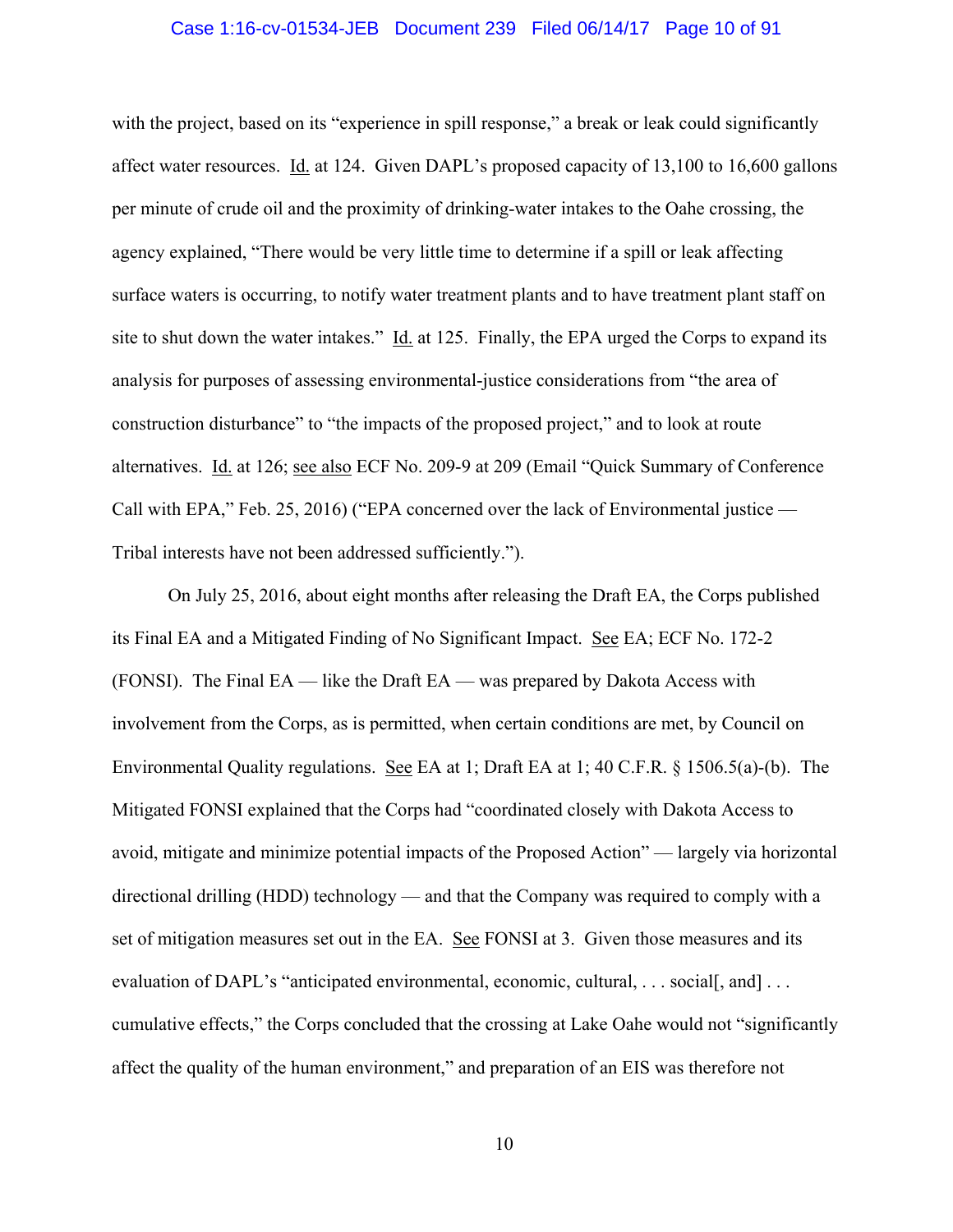### Case 1:16-cv-01534-JEB Document 239 Filed 06/14/17 Page 11 of 91

required. Id. at 6. The Corps, accordingly, verified that the pipeline activities satisfied the terms and conditions of NWP 12 and granted permission under Section 408 of the Rivers and Harbors Act for DAPL's placement at Lake Oahe. See ECF No. 209-9 at 149-53 (NWP 12 Permit); ECF No. 209-10 at 54 (Section 408 Permit). The parties disagree as to whether the Corps also at that time granted an easement pursuant to the Mineral Leasing Act, 30 U.S.C. § 185. See ECF Nos. 57, 66, 73. For purposes of this Opinion — and consistent with its understanding throughout the litigation — the Court will assume that it did not. Without such easement, Dakota Access could not construct the pipeline under the Lake.

## C. Litigation

#### 1. *Filing of Suit*

While factual backgrounds to lawsuits are often considerably more involved than the litigation itself, that is not the case here. In part, that is because this action (as well as the 2016 election) generated significant further maneuvers. To begin, two days after the release of the EA on July 25, 2016, Standing Rock filed this suit against the Corps for declaratory and injunctive relief pursuant to the National Historic Preservation Act, National Environmental Policy Act, Clean Water Act, and the Rivers and Harbors Act. See ECF No. 1 (Complaint), ¶¶ 128-212. Dakota Access successfully moved to intervene in support of the Corps on August 5, see ECF No. 7, and the Cheyenne River Sioux Tribe intervened as a Plaintiff on August 10. See ECF No. 11. Cheyenne River then filed its own Complaint, see ECF No. 11-12, which it later amended on September 8. See ECF No. 37. Like Standing Rock's Complaint, Cheyenne River's pleadings stated claims under the NHPA, NEPA, CWA, and RHA, as well as for breach of trust responsibility and violations of the Flood Control Act and the Administrative Procedure Act. Id. at 38-56.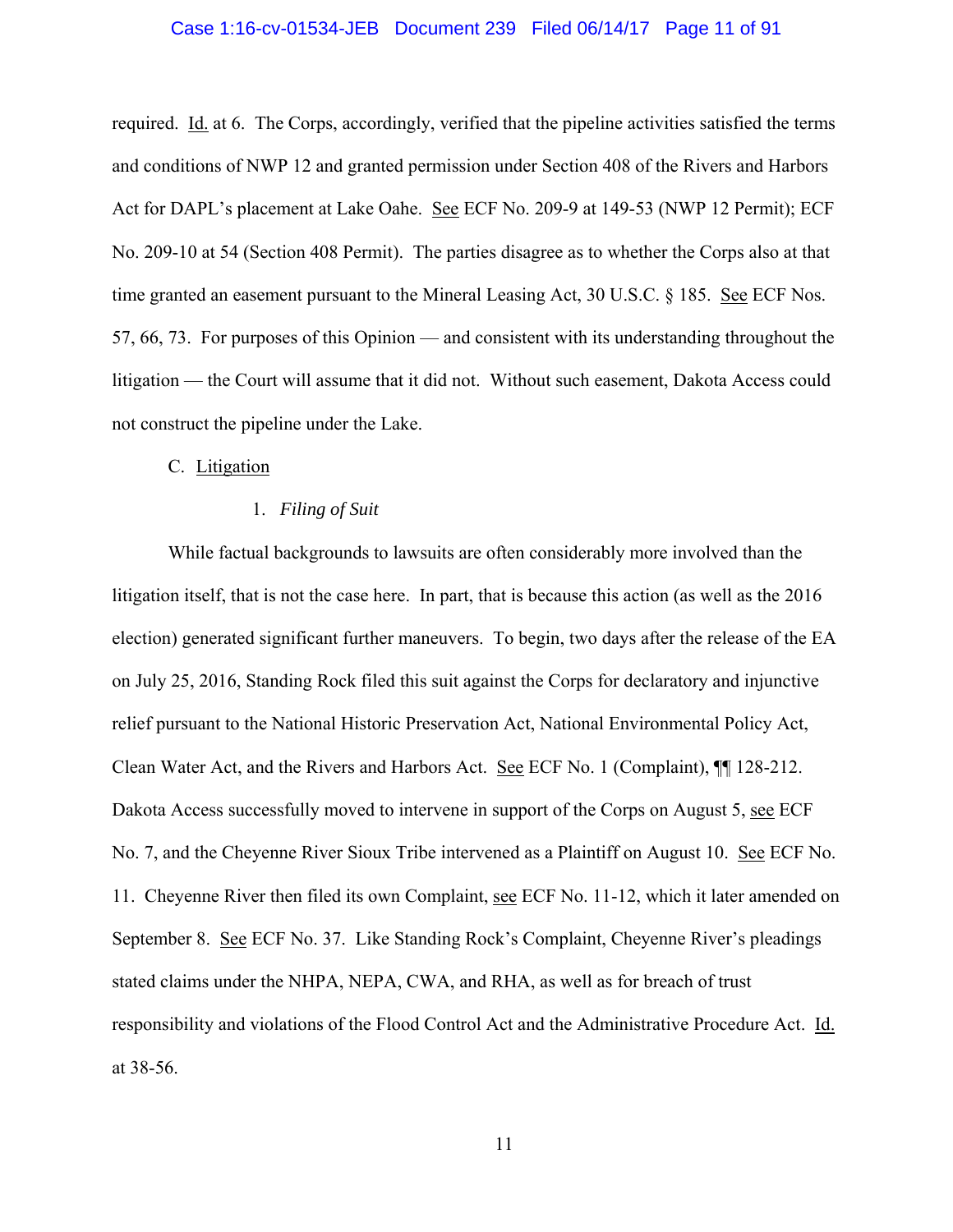#### Case 1:16-cv-01534-JEB Document 239 Filed 06/14/17 Page 12 of 91

 The Tribes initially sought a preliminary injunction based solely on the NHPA, contending principally that the clearing and grading of land along the pipeline route desecrated sites sacred to them. On September 9, 2016, immediately after this Court issued its Opinion denying that motion, see Standing Rock I, 205 F. Supp. 3d at 7, the Departments of Justice, the Interior, and the Army issued a joint statement explaining that, because "important issues raised by the Standing Rock Sioux Tribe and other tribal nations and their members regarding the Dakota Access pipeline" remained, "construction of the pipeline on Army Corps land bordering or under Lake Oahe [would] not go forward" until the Army could determine whether reconsideration of any of its previous decisions regarding the Lake Oahe crossing under NEPA or other federal laws was necessary. See ECF No. 42-1 at 1. More specifically, the Corps at that time refused to grant the necessary MLA easement.

#### 2. *Further Consideration*

 In response to the opportunity for additional consideration, Standing Rock sent several letters to Assistant Secretary of the Army for Civil Works, Jo-Ellen Darcy, expressing its concerns regarding DAPL, the EA's spill-risk analysis, and the impact of a potential spill on hunting, fishing, and other Treaty rights. See ECF Nos. 117-11 (Sept. 22, 2016), 117-12 (Oct. 28, 2016), 117-13 (Oct. 3, 2016), 117-14 (Oct. 21, 2016). It also submitted an expert review of the EA, which concluded that it was "seriously deficient and [could not] support the finding of no significant impact, even with the proposed mitigations." ECF No. 117-15 (Accufacts, Inc. Review of EA, Oct. 28, 2016).

 As part of the Corps' internal-review process, its Chief Counsel prepared a memorandum concluding that the agency had "adequately considered and disclosed the environmental, cultural and other potential impacts of its actions and that its decisions were not arbitrary or capricious,"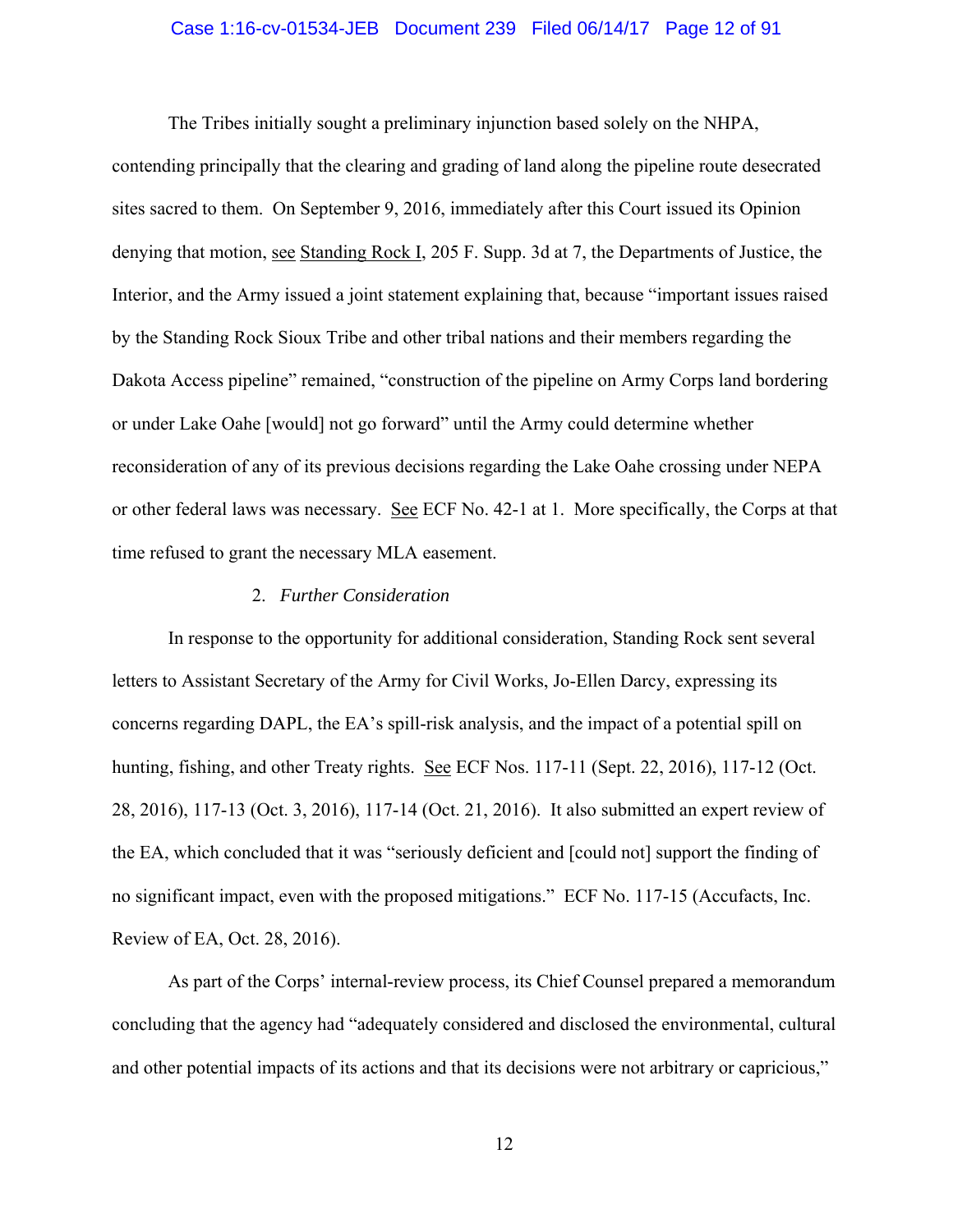#### Case 1:16-cv-01534-JEB Document 239 Filed 06/14/17 Page 13 of 91

and that "supplementation of the EA to address any new information [was] not legally required." ECF No. 117-24 (Memorandum from David Cooper, Chief Counsel, Corps, Oct. 20, 2016) (Cooper Memo) at 36. He also issued a memorandum that listed 36 possible conditions to be included in an easement that would "provide further protection from any perceived risks posed by the pipeline crossing at Lake Oahe." ECF No. 209-3 at 55 (Memorandum from David Cooper, Oct. 31, 2016).

On November 14, 2016, Assistant Secretary Darcy wrote to Standing Rock and Dakota Access to inform them that the Army had completed the review called for on September 9, "accounting for information it . . . received from the Tribes and the pipeline company since September," and had "concluded that its previous decisions comported with legal requirements." ECF No. 56-1 (Letter from Jo-Ellen Darcy, Nov. 14, 2016). Nonetheless, in light of the United States' history with the Great Sioux Nation, the importance of Lake Oahe to Standing Rock, the government-to-government relationship with Standing Rock, and the mandates of the Mineral Leasing Act regarding public safety and the interests of those who rely on fish, wildlife, and biotic resources in the general area of a requested right-of-way, see 33 U.S.C.  $\S 8185(g)$ , (h)(2)(D), (k), "the Army determined that additional discussion with the Standing Rock Sioux Tribe and analysis [were] warranted." Darcy Nov. 2016 Letter at 2. The Army thus invited Standing Rock to engage in discussions concerning "[p]otential conditions in an easement for the pipeline crossing" that would reduce spill risk "or otherwise enhance the protection of Lake Oahe, the Tribe's water supplies, and its treaty rights"; the impact of those conditions on spill risk; "whether to grant an easement for the pipeline to cross Lake Oahe at the location currently proposed" given those conditions; and anything else "the Tribe believes is relevant to the proposed pipeline crossing or easement." Id. Darcy also wrote to Frazier to inform him of the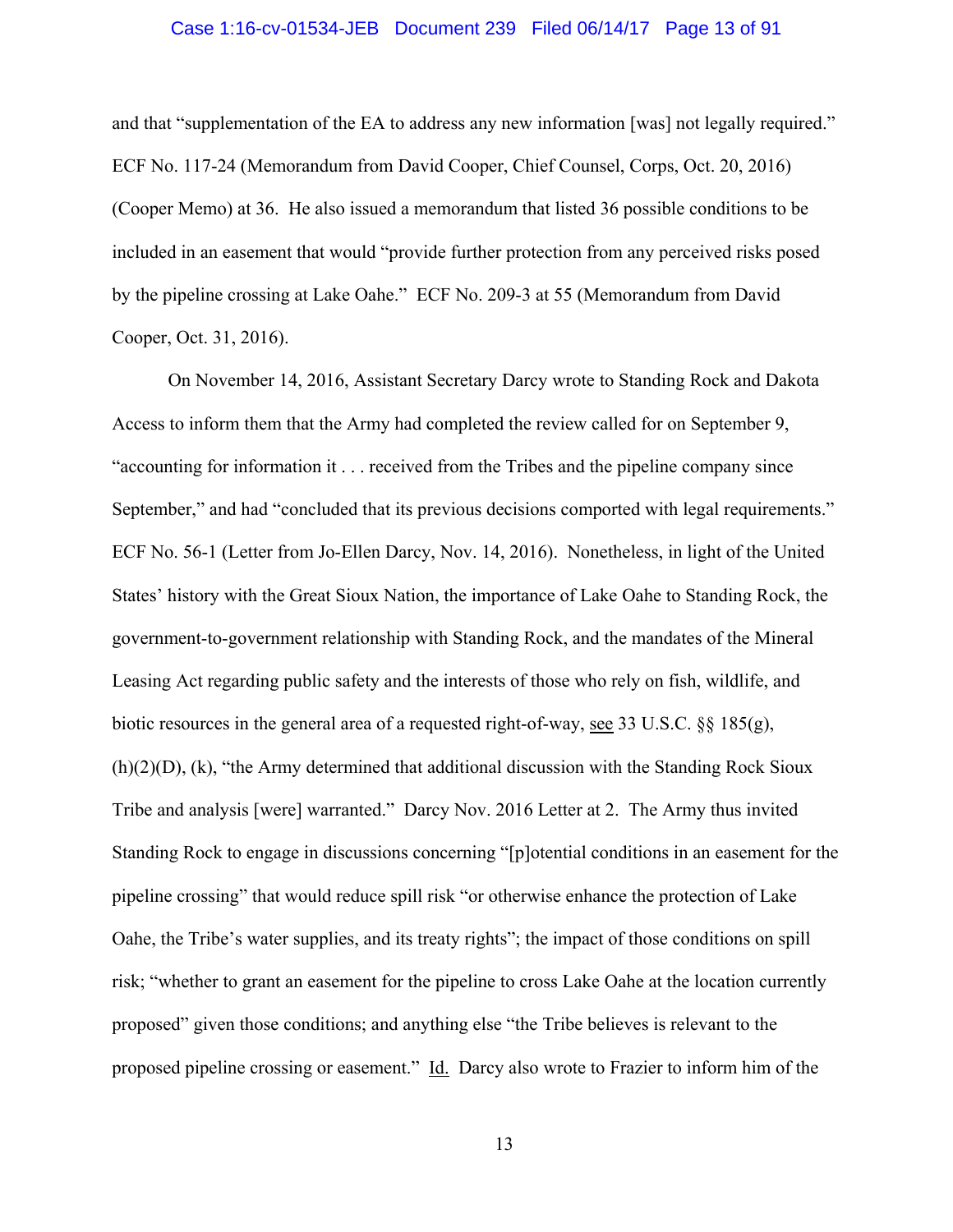#### Case 1:16-cv-01534-JEB Document 239 Filed 06/14/17 Page 14 of 91

Corps' decision and to express the Corps' interest in "confer[ring] with [him] to better understand" his concerns. See ECF No. 131-4, Attach. A (Letter from Jo-Ellen Darcy to Harold Frazier, Nov. 14, 2016); see also ECF No. 131-4 (Declaration of Harold Frazier, Feb. 22, 2017), ¶ 15. Two days later, Darcy and other Corps officials met with representatives of the Great Plains Tribal Chairpersons' Association, including Frazier, to confirm that the November 14 letters "constituted an invitation to the [T]ribes to provide any new information . . . relevant to the Corps' consideration of the easement." Id., ¶ 16.

 During this next review phase, Standing Rock offered further comments urging the Corps to deny the easement because of the pipeline's potential harm to its water, hunting, fishing, and gathering rights. See ECF No. 117-17 (Dec. 2, 2016). The Oglala Sioux Tribe, which had brought a related case against the Corps that has been consolidated with Standing Rock's action, see Minute Order of Mar. 16, 2017, submitted an expert report critiquing the EA's spill-volume analysis. See ECF No. 117-18 (EarthFax Review of EA, Dec. 2, 2016). The Corps' Omaha District Commander met with representatives of Standing Rock and Dakota Access to review the Tribe's concerns and discuss conditions that could be imposed on an easement to reduce the risk of spill or rupture. See ECF No. 209-5 at 1-2 (Email from Scott Spellmon, Commanding General, NW Division, Corps, to Jo-Ellen Darcy, Dec. 2, 2016). The day after the meeting, the District Commander issued a memorandum recommending that the Corps grant an easement to Dakota Access to cross Lake Oahe. See Henderson Memo.

 The Corps also used this review phase to solicit the opinion of the Department of the Interior "on the extent to which tribal treaty rights . . . weigh in favor of or against authorizations needed for the Lake Oahe crossing." ECF No. 117-6 (Memorandum from Hilary C. Tompkins, Solicitor, Dep't of Interior, Dec. 4, 2016) at 1. Interior's Solicitor accordingly supplied a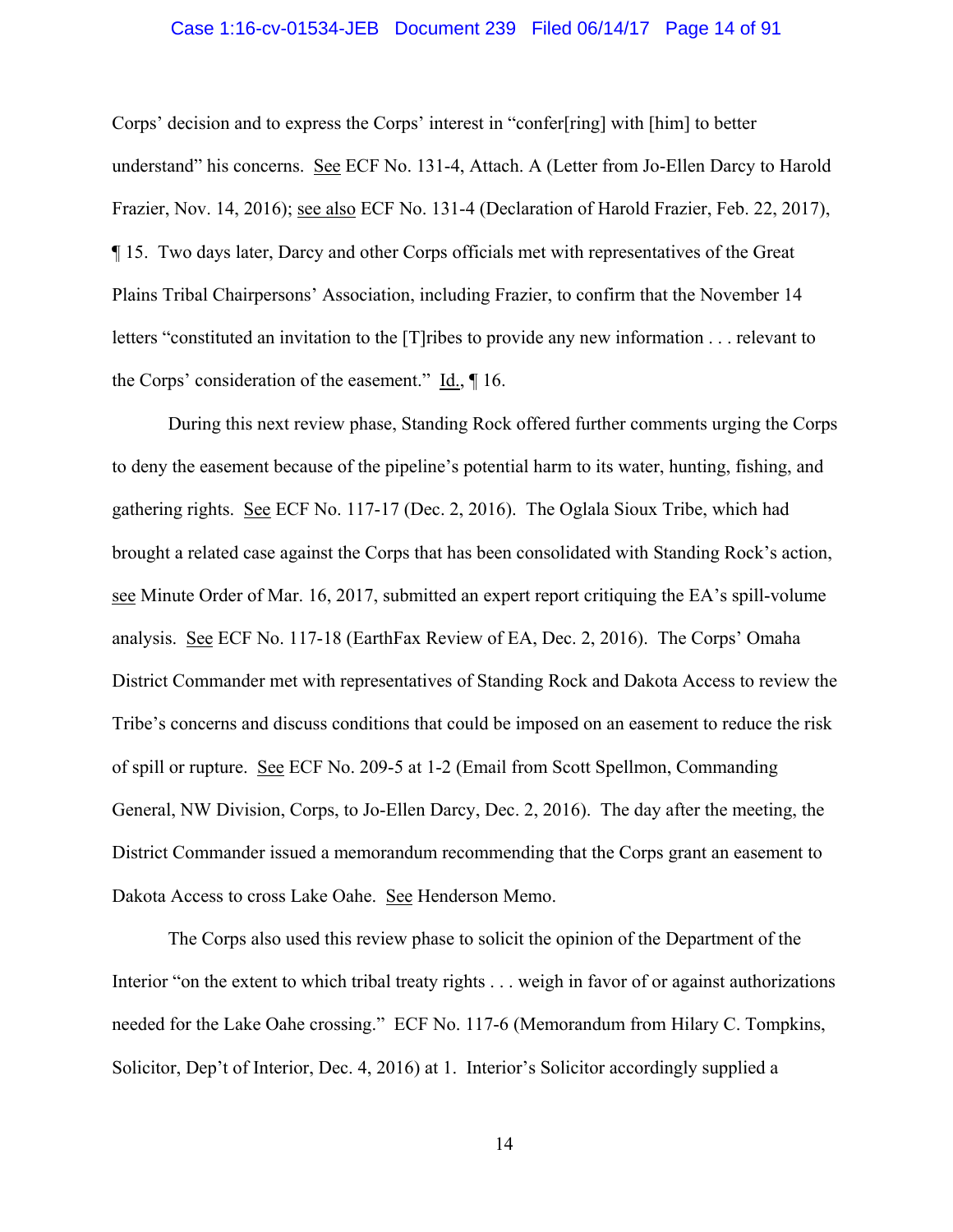#### Case 1:16-cv-01534-JEB Document 239 Filed 06/14/17 Page 15 of 91

memorandum concluding that the Corps had "ample legal justification to decline to issue the proposed Lake Oahe easement on the current record," and that it "would be equally justified in suspending or revoking the existing Section 408 permit as it relates to the Lake Oahe crossing." Id. at 4. Alternatively, the Solicitor recommended that the Corps not make a decision to issue the easement prior to engaging in government-to-government consultation with the Tribe; preparing an EIS to "adequately evaluate[] the existence of and potential impacts to tribal rights and interests," "consider a broader range of alternative pipeline routes," and undertake "a catastrophic spill analysis prepared by an independent expert"; and more comprehensively assessing "DAPL's impact on tribal rights, lands, and resources, including the socio-economic impacts, . . . in light of the fact that the reservation is a permanent homeland for the Tribes, as well as other federal obligations towards the Tribes." Id.

 On December 4, the same day the Interior Solicitor issued her Opinion, Assistant Secretary Darcy issued a memorandum to the Corps' Commander. She explained that, to date, the Army had "not made a final decision on whether to grant the easement pursuant to [the Mineral Leasing Act]." ECF No. 172-7 (Memorandum from Jo-Ellen Darcy, Dec. 4, 2016), ¶ 6. Despite the Omaha District Commander's recommendation that the Corps do so, Darcy stated that she had "concluded that a decision on whether to authorize the Dakota Access Pipeline to cross Lake Oahe at the proposed location merits additional analysis, more rigorous exploration and evaluation of reasonable siting alternatives, and greater public and tribal participation and comments." Id., ¶ 12. "Accordingly," she continued, the Army would "not grant an easement to cross Lake Oahe at the proposed location based on the current record." Id. She directed a "robust consideration of reasonable alternatives . . . , together with analysis of potential spill risk and impacts, and treaty rights," which she thought would be "best accomplished . . . by preparing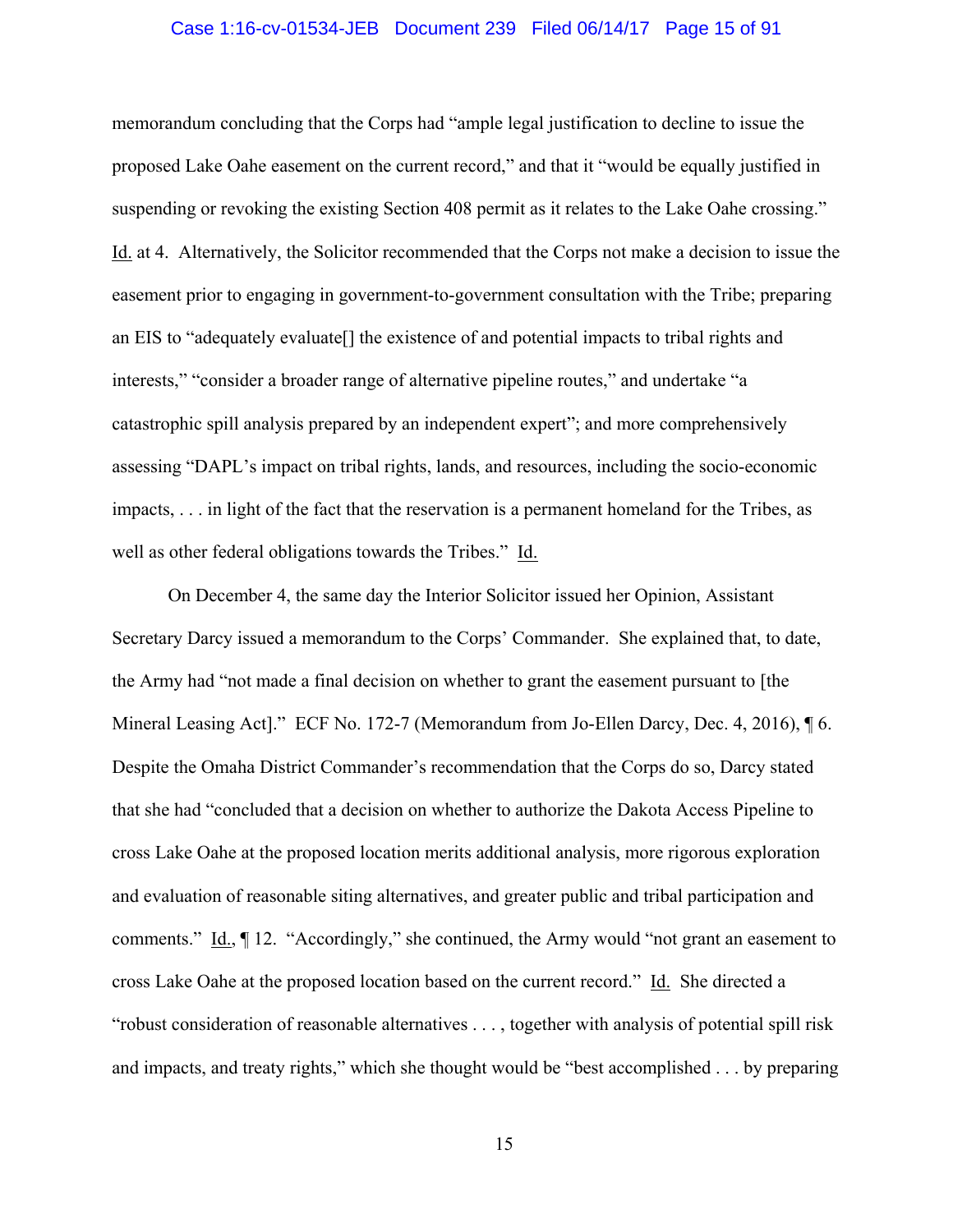### Case 1:16-cv-01534-JEB Document 239 Filed 06/14/17 Page 16 of 91

an Environmental Impact Statement." Id. Darcy emphasized, though, that her "policy decision" did "not alter the Army's position that the Corps' prior reviews and actions have comported with legal requirements." Id., ¶ 15.

On January 18, 2017, Darcy followed up by publishing in the Federal Register a notice of intent to prepare an EIS. See 82 Fed. Reg. 5,543 (Jan. 18, 2017). Cheyenne River sent a letter to her that same day requesting that the Corps include it as a Cooperating Agency in the preparation and drafting of the EIS given the potential for the pipeline to affect the Tribe and its Reservation. See ECF No. 131-4, Attach. B (Letter from Harold Frazier to Jo-Ellen Darcy, Jan. 18, 2017).

## 3. *A New Administration*

As we all know, elections have consequences, and the government's position on the easement shifted significantly once President Trump assumed office on January 20, 2017. A Presidential Memorandum issued on January 24 directed the Secretary of the Army to instruct the Assistant Secretary of the Army for Civil Works and the Corps "to take all actions necessary and appropriate to . . . review and approve in an expedited manner, to the extent permitted by law and as warranted, and with such conditions as are necessary or appropriate, requests for approvals to construct and operate the DAPL, including easements or rights-of-way" and to "consider, to the extent permitted by law and as warranted, whether to rescind or modify" the December 4 memorandum and the Notice of Intent to Prepare an EIS. See ECF No. 172-8, § 2.

The Army completed a technical and legal review on February 3 and determined that the Final EA and FONSI "satisffied] the NEPA requirements for evaluating the easement required for the DAPL to cross Corps-managed federal lands at Lake Oahe" and "support[ed] a decision to grant an easement." ECF No. 172-9 (Memorandum from Todd Semonite, Lieutenant General, Corps, Feb. 3, 2017) at 10. Based on a review of the entire record, including the input received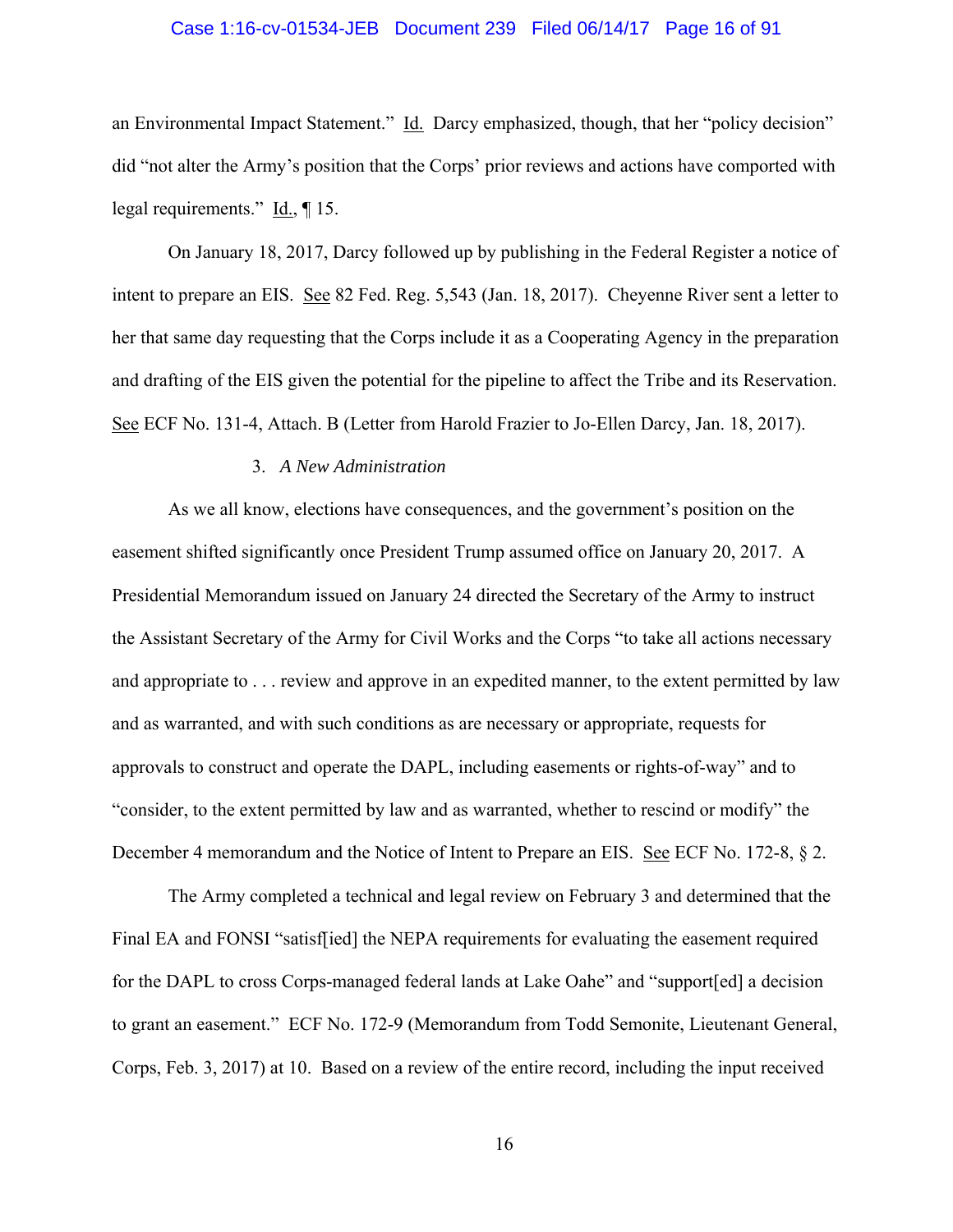#### Case 1:16-cv-01534-JEB Document 239 Filed 06/14/17 Page 17 of 91

since September 2016, the Corps also concluded that the Final EA did not require further supplementation, as there were no "substantial changes in the proposed action" or "new significant circumstances or information relevant to environmental concerns." Id. at 11 (citing 40 C.F.R. §§ 1502.9(c)(1)(i)-(ii)). The Corps thus published in the Federal Register a notice of termination of its intent to prepare an EIS, see ECF No. 95-3, provided notice to Congress of its intent to issue the easement, see ECF No. 172-10 (Congressional Notifications, Feb. 7, 2017), and did so on February 8. See ECF No. 172-11 (Easement). The final easement contains 36 conditions intended to mitigate the risk of rupture at Lake Oahe and otherwise address the Tribe's concerns. Id. at 37-43. To facilitate the Corps' granting of the easement, the Acting Secretary of the Interior withdrew the Interior Solicitor's December 4 Opinion. See ECF No. 127-15 (Memorandum from K. Jack Haugrud, Acting Secretary, Dep't of Interior, Feb. 6, 2017). Having finally been given the green light, Dakota Access, by late March, completed construction of this last segment beneath Lake Oahe and began placing oil in the pipeline. See ECF No. 191 (DA Status Report, Mar. 27, 2017). DAPL became fully operational on June 1, 2017. See Energy Transfer, Energy Transfer Announces the Bakken Pipeline Is in Service Transporting Domestic Crude Oil from the Bakken/Three Forks Production Areas, June 1, 2017, http://ir.energytransfer.com/phoenix.zhtml?c=106094&p=irol-newsArticle.

The day after the Corps granted Dakota Access the easement, Cheyenne River moved for leave to file a Second Amended Complaint, see ECF No. 97, and also filed a motion for preliminary injunction and application for a temporary restraining order, both based solely on the Religious Freedom Restoration Act. See ECF Nos. 98, 99; Standing Rock II, 2017 WL 908538, at \*3. Standing Rock joined the TRO application, but not the preliminary-injunction motion. See ECF No. 107. In both filings, Cheyenne River argued that its members "believe that the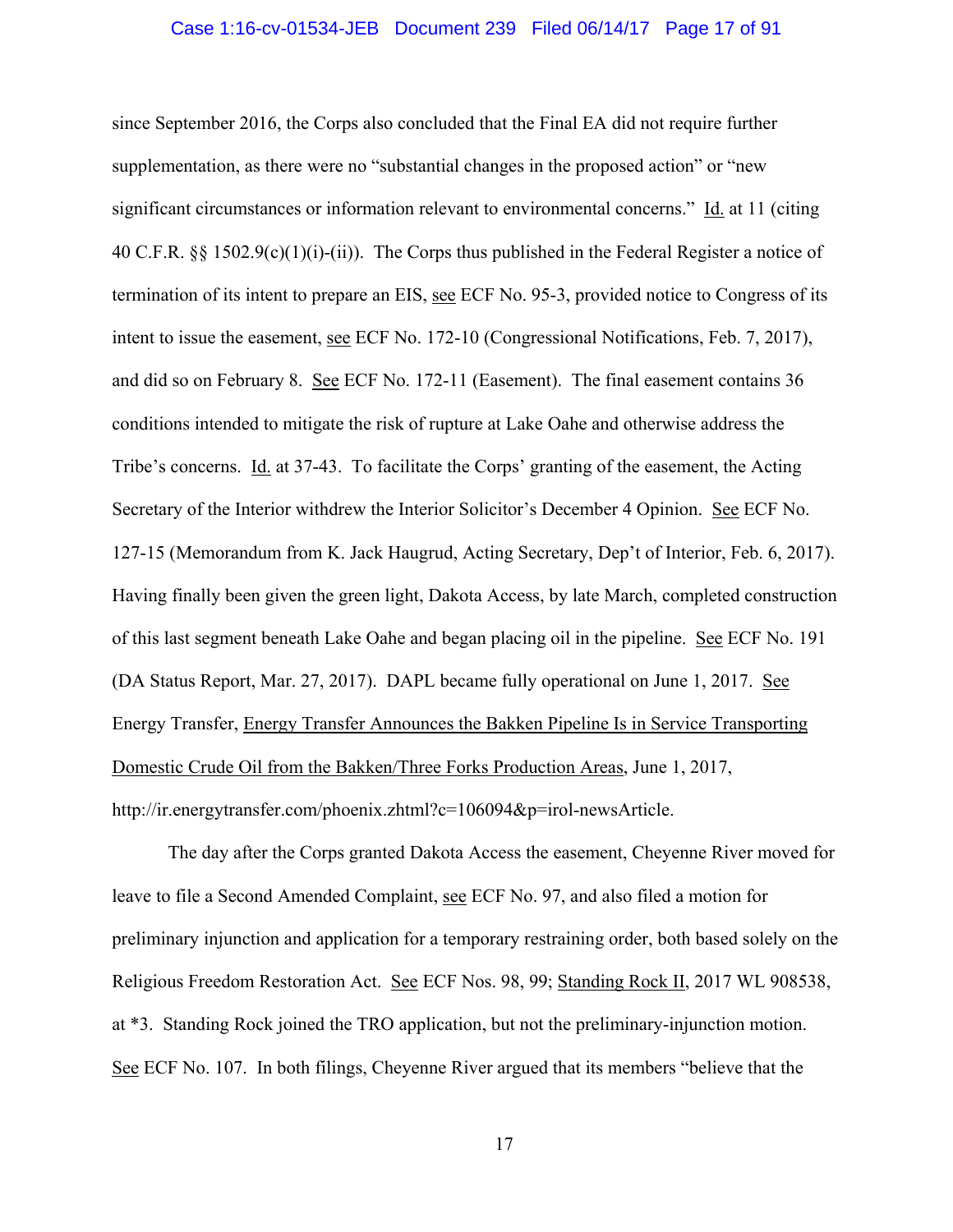#### Case 1:16-cv-01534-JEB Document 239 Filed 06/14/17 Page 18 of 91

mere existence of a crude oil pipeline under the waters of Lake Oahe will desecrate those waters and render them unsuitable for use in their religious sacraments," and that DAPL "correlates with a terrible Black Snake prophesied to come into the Lakota homeland and cause destruction." Standing Rock II, 2017 WL 908538, at \*3 (quoting ECF No. 98 at 2-3). After orally denying the TRO, see Minute Order of Feb. 13, 2017; ECF No. 119 (TRO Oral Arg. Tr., Feb. 13, 2017) at 29:20-30:19, the Court issued an Opinion similarly denying the preliminaryinjunction motion, as it concluded that the extraordinary relief requested was not appropriate in light of the equitable doctrine of laches and Cheyenne River's unlikelihood of success on the merits. Standing Rock II, 2017 WL 908538, at \*1.

In the midst of these proceedings, Standing Rock — after moving for leave to amend its Complaint to address new developments since it first filed this case in July 2016, see ECF No. 106 — filed the instant Motion for Partial Summary Judgment on claims concerning the Corps' decision not to prepare an EIS for the Lake Oahe crossing; its granting of the easement; and its permitting of the Lake Oahe crossing under NWP 12. The Corps responded with its own Cross-Motion for Partial Summary Judgment on these causes of action, see ECF No. 172 (Corps SRST MSJ), and Dakota Access filed briefs opposing Standing Rock's Motion and joining the Corps' Cross-Motion. See ECF Nos. 159 (DA SRST Opp.), 184 (Notice of Joinder), 202-1 (DA SRST Reply). Cheyenne River joined Standing Rock's Motion, see ECF No. 131 (CRST MSJ) at 8, and filed its own Motion for Partial Summary Judgment on claims concerning the Corps' decisions to grant Dakota Access a permit under Section 408 of the RHA and an easement under the MLA. The Corps and Dakota Access then cross-moved for partial summary judgment on those claims as well. See ECF No. 183 (Corps CRST MSJ); ECF No. 185 (DA CRST MSJ).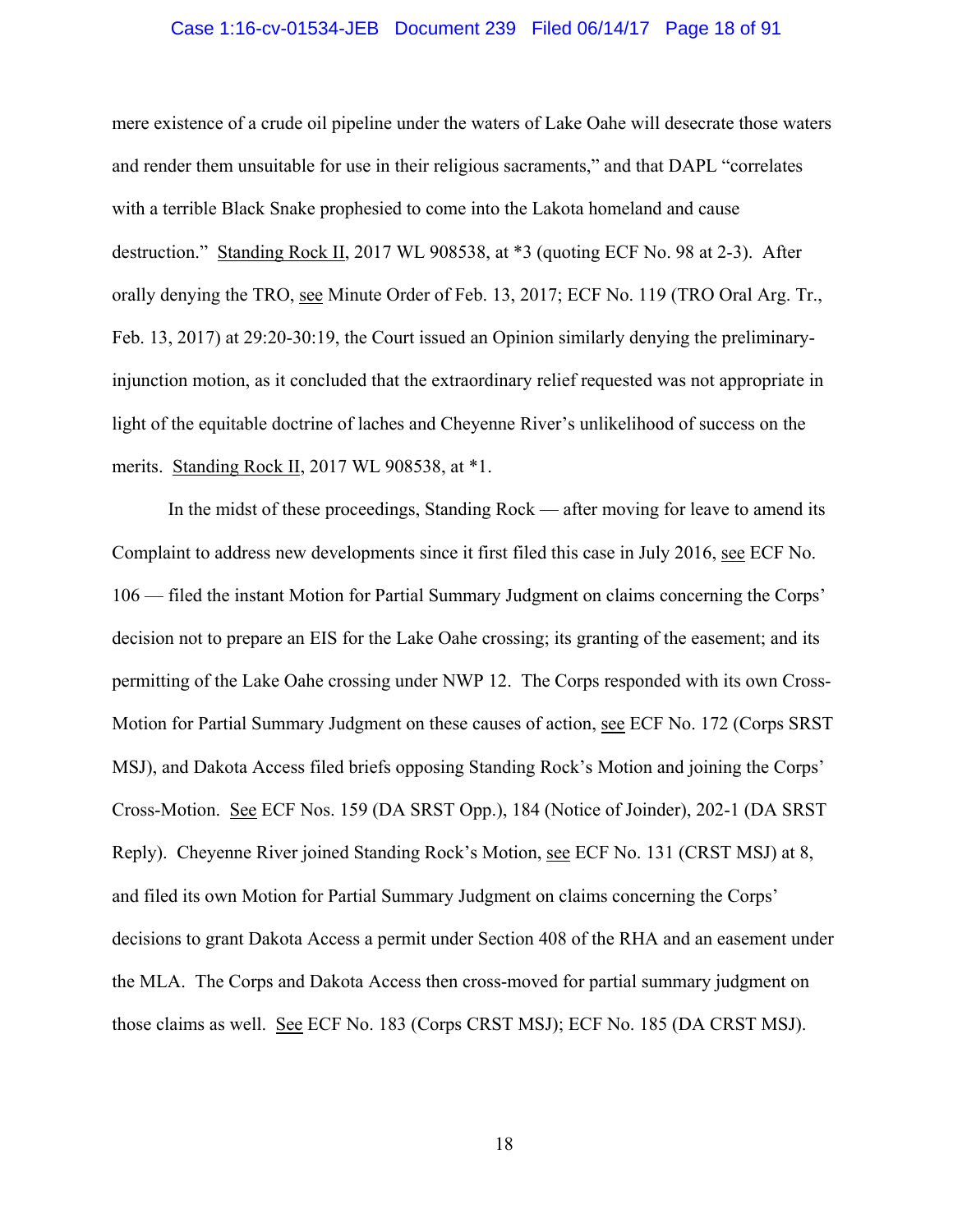#### Case 1:16-cv-01534-JEB Document 239 Filed 06/14/17 Page 19 of 91

These Motions are now ripe. Although the Tribes do not raise exactly the same causes of action, because their Motions are closely related and sometimes overlap, the Court addresses both in this Opinion, turning first to Standing Rock's claims and then to Cheyenne River's. For purposes of their resolution, the Court has also today issued a Minute Order granting the Tribes' motions for leave to amend, such that the claims relating to post-July 2016 events are properly before it. After setting out the governing legal standard, the Court first addresses the relevant claims raised by Standing Rock, see Section III, *infra*, and then turns to those asserted by Cheyenne River. See Section IV, *infra*.

# **II. Legal Standard**

The parties have cross-moved for partial summary judgment on the administrative record. The summary-judgment standard set forth in Federal Rule of Civil Procedure 56(c), therefore, "does not apply because of the limited role of a court in reviewing the administrative record." Sierra Club v. Mainella, 459 F. Supp. 2d 76, 89 (D.D.C. 2006); see also Bloch v. Powell, 227 F. Supp. 2d 25, 30 (D.D.C. 2002), aff'd, 348 F.3d 1060 (D.C. Cir. 2003). "[T]he function of the district court is to determine whether or not as a matter of law the evidence in the administrative record permitted the agency to make the decision it did." Sierra Club, 459 F. Supp. 2d. at 90 (quotation marks and citation omitted). "Summary judgment is the proper mechanism for deciding, as a matter of law, whether an agency action is supported by the administrative record and consistent with the [Administrative Procedure Act] standard of review." Loma Linda Univ. Med. Ctr. v. Sebelius, 684 F. Supp. 2d 42, 52 (D.D.C. 2010) (citation omitted), aff'd, 408 Fed. App'x 383 (D.C. Cir. 2010).

The Administrative Procedure Act "sets forth the full extent of judicial authority to review executive agency action for procedural correctness." FCC v. Fox Television Stations,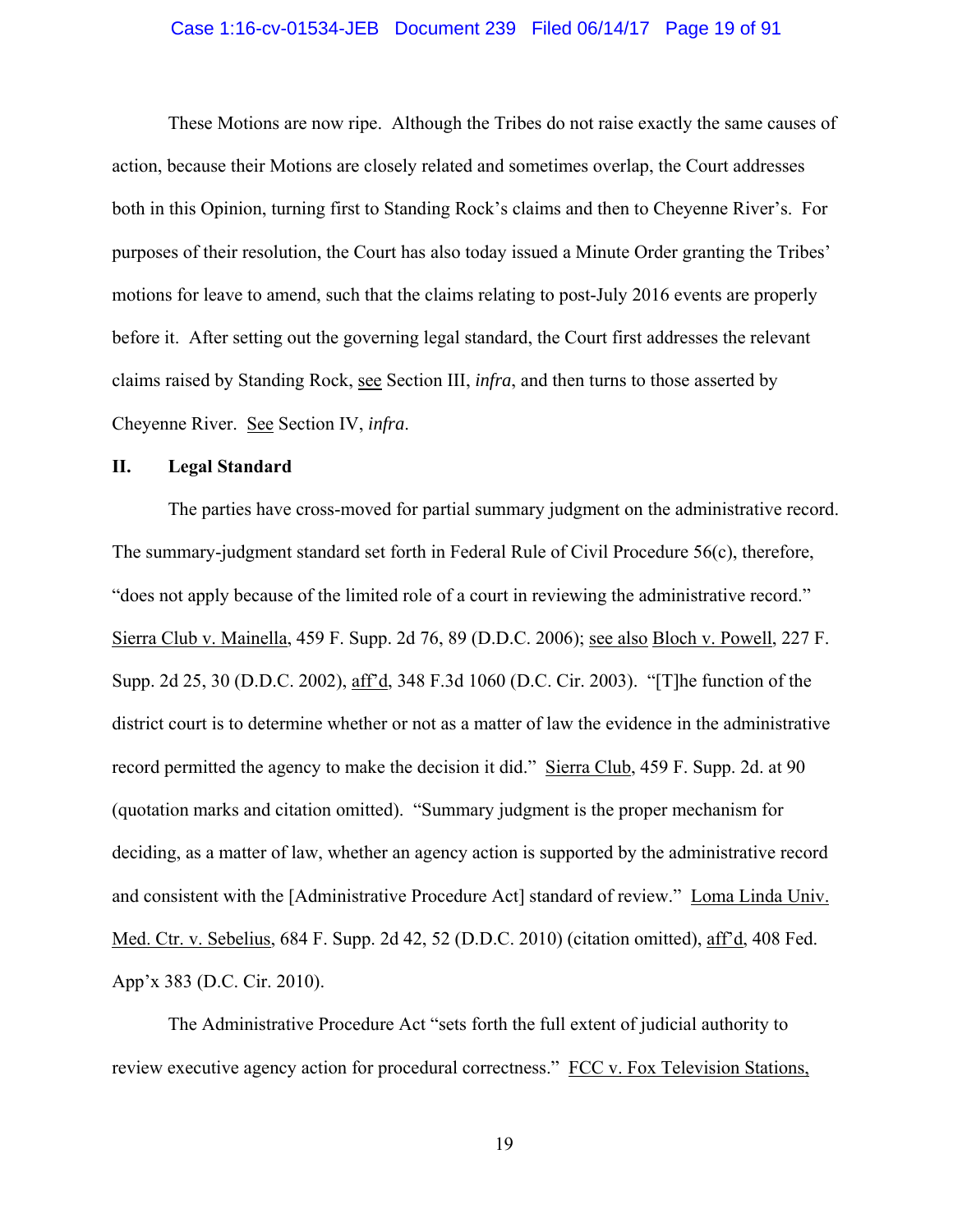#### Case 1:16-cv-01534-JEB Document 239 Filed 06/14/17 Page 20 of 91

Inc., 556 U.S. 502, 513 (2009). It requires courts to "hold unlawful and set aside agency action, findings, and conclusions" that are "arbitrary, capricious, an abuse of discretion, or otherwise not in accordance with law." 5 U.S.C. § 706(2)(A). Agency action is arbitrary and capricious if, for example, the agency "entirely failed to consider an important aspect of the problem, offered an explanation for its decision that runs counter to the evidence before the agency, or is so implausible that it could not be ascribed to a difference in view or the product of agency expertise." Motor Vehicle Mfrs. Ass'n of U.S., Inc. v. State Farm Mut. Auto. Ins., 463 U.S. 29, 43 (1983).

This is a "narrow" standard of review, under which "a court is not to substitute its judgment for that of the agency." Id. Rather, the Court "will defer to the [agency's] interpretation of what [a statute] requires so long as it is 'rational and supported by the record.'" Oceana, Inc. v. Locke, 670 F.3d 1238, 1240 (D.C. Cir. 2011) (quoting C & W Fishing Co. v. Fox, 931 F.2d 1556, 1562 (D.C. Cir. 1991)). In other words, an agency is required to "examine the relevant data and articulate a satisfactory explanation for its action including a rational connection between the facts found and the choice made." State Farm, 463 U.S. at 43 (quoting Burlington Truck Lines v. United States, 371 U.S. 156, 168 (1962)). Courts, accordingly, "do not defer to the agency's conclusory or unsupported suppositions," United Techs. Corp. v. Dep't of Def., 601 F.3d 557, 562 (D.C. Cir. 2010) (quoting McDonnell Douglas Corp. v. Dep't of the Air Force, 375 F.3d 1182, 1187 (D.C. Cir. 2004)), and "agency 'litigating positions' are not entitled to deference when they are merely [agency] counsel's '*post hoc* rationalizations' for agency action, advanced for the first time in the reviewing court." Martin v. Occupational Safety & Health Review Comm'n, 499 U.S. 144, 156 (1991). Although a reviewing court "may not supply a reasoned basis for the agency's action that the agency itself has not given," a decision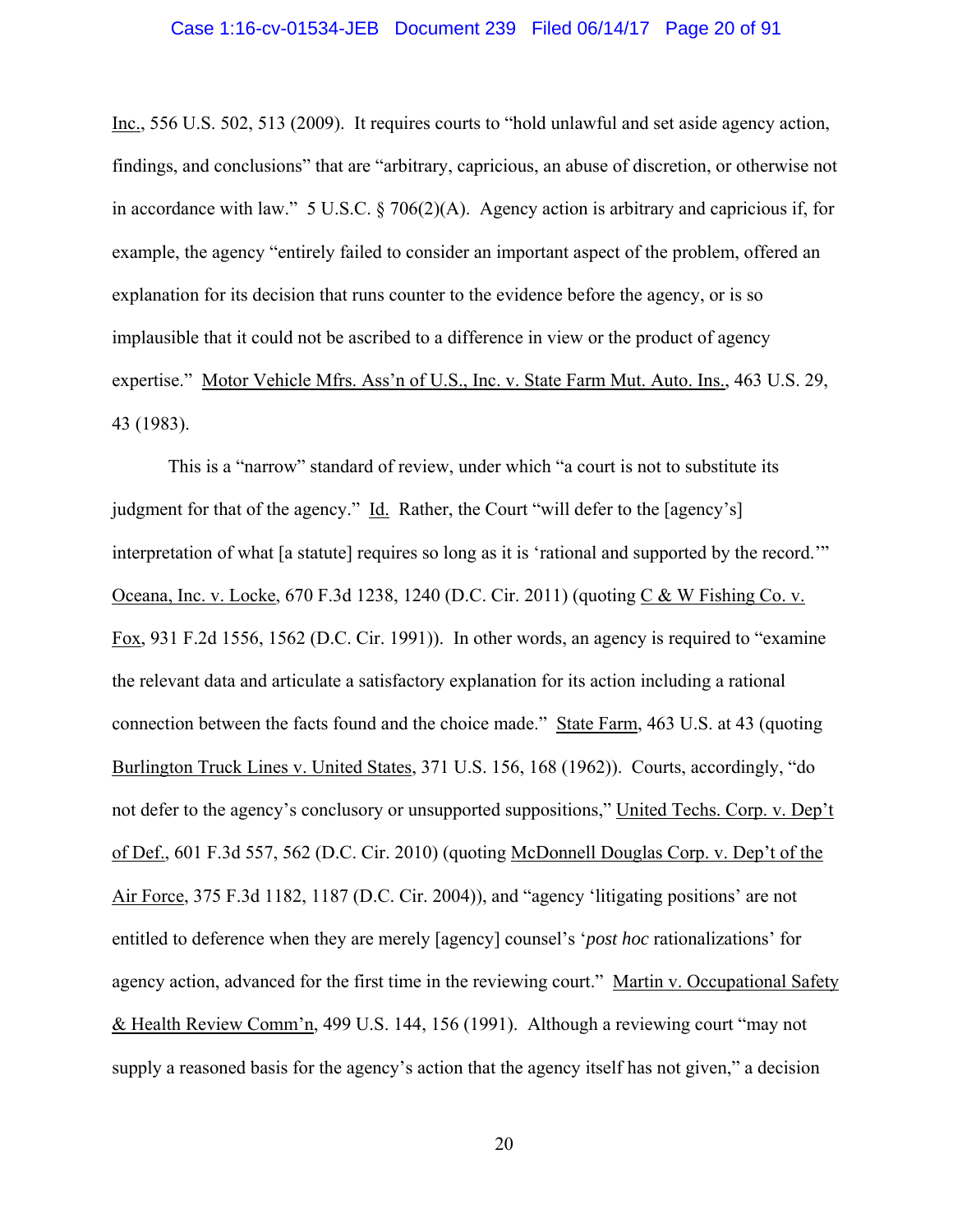#### Case 1:16-cv-01534-JEB Document 239 Filed 06/14/17 Page 21 of 91

that is not fully explained may, nevertheless, be upheld "if the agency's path may reasonably be discerned." Bowman Transp., Inc. v. Arkansas-Best Freight System, Inc., 419 U.S. 281, 285-86 (1974) (citation omitted).

#### **III. Analysis of Standing Rock's Claims**

 As earlier noted, Standing Rock seeks summary judgment on three claims: (1) The Corps' July 25, 2016, and February 8, 2017, conclusions that the Oahe crossing did not warrant an EIS violated NEPA because the agency did not make a convincing case that no significant impacts would result and failed to take a hard look at the project's effects on Treaty rights and environmental-justice considerations; (2) The Corps' February 8, 2017, decision to grant the easement was arbitrary, capricious, and contrary to law because the Corps reversed a prior policy without reasoned justification and because the decision constituted a breach of trust responsibilities; and (3) The Corps wrongfully concluded on July 25, 2016, that the pipeline activities satisfied the terms and conditions of NWP 12. The Court addresses each in turn.

#### A. Decision Not to Prepare EIS

 In reviewing an agency's decision not to issue an EIS, the Court's role is a "'limited' one, designed primarily to ensure 'that no arguably significant consequences have been ignored.'" TOMAC, Taxpayers of Michigan Against Casinos v. Norton, 433 F.3d 852, 860 (D.C. Cir. 2006) (quoting Pub. Citizen v. Nat'l Highway Traffic Safety Admin., 848 F.2d 256, 267 (D.C. Cir. 1988)). An agency's decision to issue a FONSI and thus not to prepare an EIS will be overturned only "if the decision was arbitrary, capricious, or an abuse of discretion." Sierra Club v. Peterson, 717 F.2d 1409, 1413 (D.C. Cir. 1983).

 When examining the adequacy of the FONSI and the EA upon which it was based, courts must determine whether the agency: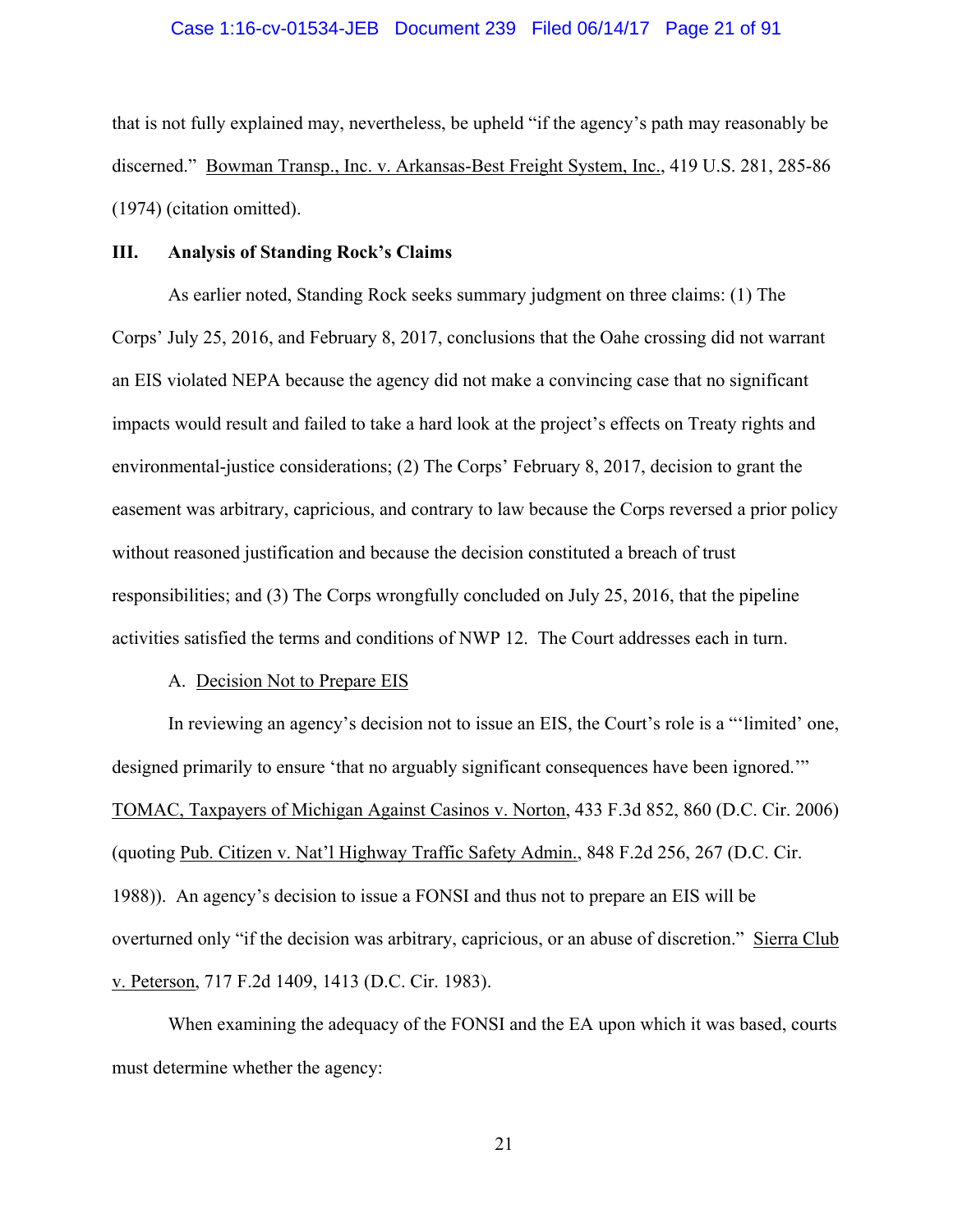(1) has accurately identified the relevant environmental concern, (2) has taken a hard look at the problem in preparing its [FONSI or Environmental Assessment], (3) is able to make a convincing case for its finding of no significant impact, and (4) has shown that even if there is an impact of true significance, an EIS is unnecessary because changes or safeguards in the project sufficiently reduce the impact to a minimum.

Sierra Club v. Van Antwerp, 661 F.3d 1147, 1154 (D.C. Cir. 2011) (quoting TOMAC, 433 F.3d at 861) (internal quotation marks omitted). In so doing, courts in this circuit apply "a rule of reason to an agency's NEPA analysis" and decline to "'flyspeck' the agency's findings in search of 'any deficiency no matter how minor.'" Myersville Citizens for a Rural Cmty., Inc. v. FERC, 783 F.3d 1301, 1322–23 (D.C. Cir. 2015) (quoting Nevada v. Dep't of Energy, 457 F.3d 78, 93 (D.C. Cir. 2006)).

Standing Rock contends that the EA for DAPL "runs afoul of these standards." SRST MSJ at 19. In particular, the Tribe argues that the Corps did not take a hard look at or make a convincing case that the Lake Oahe crossing will have no significant environmental impact, and that it did not sufficiently consider route alternatives or environmental-justice implications. Id. at 19-31. For these reasons, it asserts that "[t]he Corps' conclusion that the Oahe crossing was not significant enough to warrant an EIS is arbitrary, capricious, and contrary to law." SRST MSJ at 17; see Nevada, 457 F.3d at 87 ("[Courts] apply the APA's arbitrary and capricious standard to a NEPA challenge."). The Court begins its analysis with environmental impact and then turns to alternatives and environmental justice.

# 1. *Hard Look / Convincing Case*

 Pursuant to NEPA's "hard look" requirement, the agency must ensure that "the adverse environmental effects of the proposed action are adequately identified and evaluated." Robertson, 490 U.S. at 350. In evaluating the significance of a proposed action's impact, an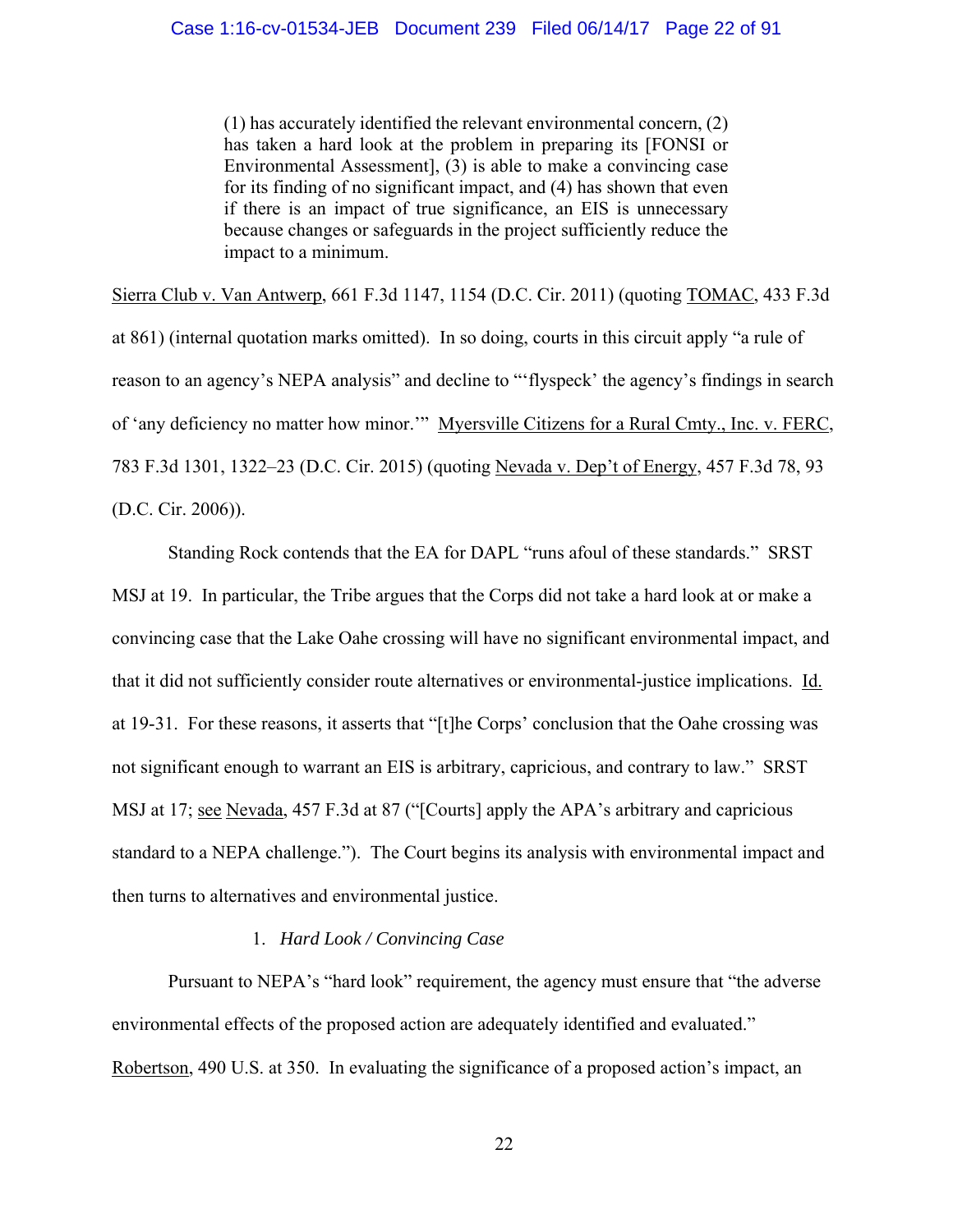#### Case 1:16-cv-01534-JEB Document 239 Filed 06/14/17 Page 23 of 91

agency is to consider, *inter alia*, the effect on "public health or safety"; "[u]nique characteristics of the geographic area such as proximity to historic or cultural resources"; the extent to which the environmental effects "are likely to be highly controversial" or "are highly uncertain or involve unique or unknown risks"; "[w]hether the action is related to other actions with individually insignificant but cumulatively significant impacts"; and the degree to which the action "may cause loss or destruction of significant . . . cultural[] or historical resources." 40 C.F.R. § 1508.27.

The Tribe identifies several ways in which the Corps allegedly failed to take a hard look at the environmental consequences of permitting DAPL's construction and operation and to make a convincing case of no significant impact. It principally argues that the agency did not properly assess the risk of a spill under Lake Oahe or sufficiently consider the environmental impacts on Treaty rights of the construction of the pipeline or of a spill. Before proceeding to address each of the Tribe's points, however, the Court must dispense with a threshold issue.

#### a. Extent of Record

To substantiate many of its critiques of the EA's analysis, the Tribe relies on expert reports and other records dated after July 25, 2016, when the Final EA and Mitigated FONSI were published. Dakota Access argues that the Court should not consider these reports or any evidence from the Tribe that post-dates July 25.

"It is a widely accepted principle of administrative law that the courts base their review of an agency's actions on the materials that were before the agency at the time its decision was made." IMS, P.C. v. Alvarez, 129 F.3d 618, 623 (D.C. Cir. 1997) (listing cases). Here, in challenging the Corps' decision not to prepare an EIS, the Tribe in effect challenges authorizations made at two different times: the RHA Section 408 authorization and NWP 12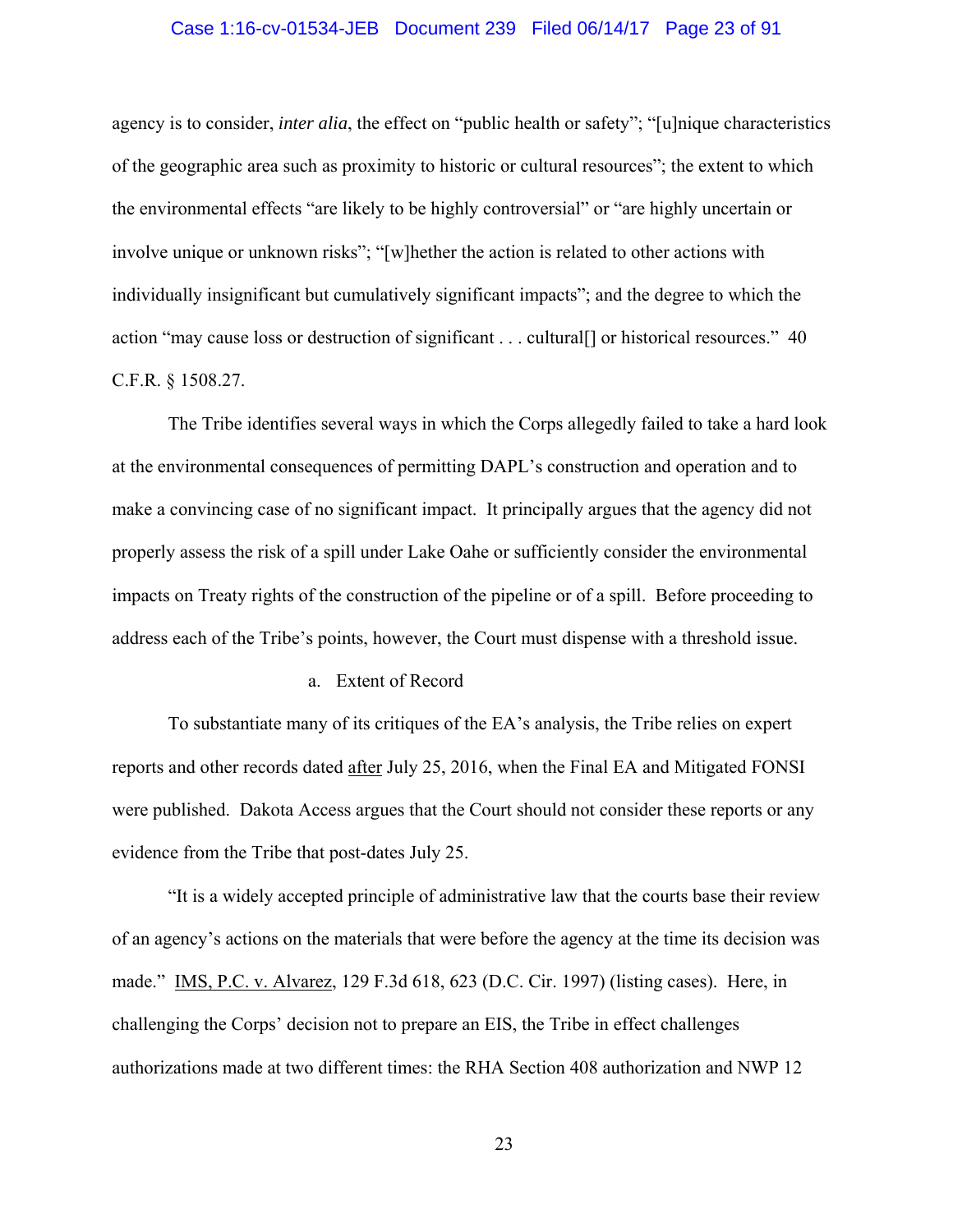#### Case 1:16-cv-01534-JEB Document 239 Filed 06/14/17 Page 24 of 91

verification on July 25, 2016, and the easement approval on February 8, 2017. See ECF No. 196-1 (SRST Reply) at 3. The Section 408 and NWP 12 decisions were based on the conclusion set out in the EA and FONSI that the permissions would not have a significant impact on the environment, and the easement decision was also based on "additional review, analysis of terms and conditions for the easement, and on the Corps' decision that supplementation of the EA/FONSI was not required." Corps SRST MSJ at 10. The Corps thus decided at two junctures that an EIS was not required, and it prepared an administrative record encompassing the materials that were before it at each decision date. Although Dakota Access is technically correct that the expert reports and other evidence submitted after July 25, 2016, are outside the record for the RHA Section 408 and NWP 12 decisions, that offers them little aid. This is because the Court can review the materials before the Corps as of February 8, 2017, for purposes of evaluating the decision to grant the easement absent an EIS. The Court, consequently, will consider all materials dated up to February 8.

To complicate matters further, however, the Tribe wishes the Court to also review "some uncontroversial background materials (e.g., maps) and declarations from its expert" that postdate February 8. See SRST Reply at 3. It argues that such extra-record evidence comes within the "accepted exceptions to the principle that the court cannot consider information that falls outside the agency record" — namely, where "the agency failed to examine all relevant factors or to adequately explain its grounds for decision, or . . . acted in bad faith or engaged in improper behavior in reaching its decision." IMS, 129 F.3d at 624; SRST Reply at 3.

On this point, the Tribe first contends that the Corps engaged in improper behavior by withholding confidential spill-model discussions and geographic-response plans to which its post-easement expert declarations respond. See SRST Reply at 3-4. But the showing required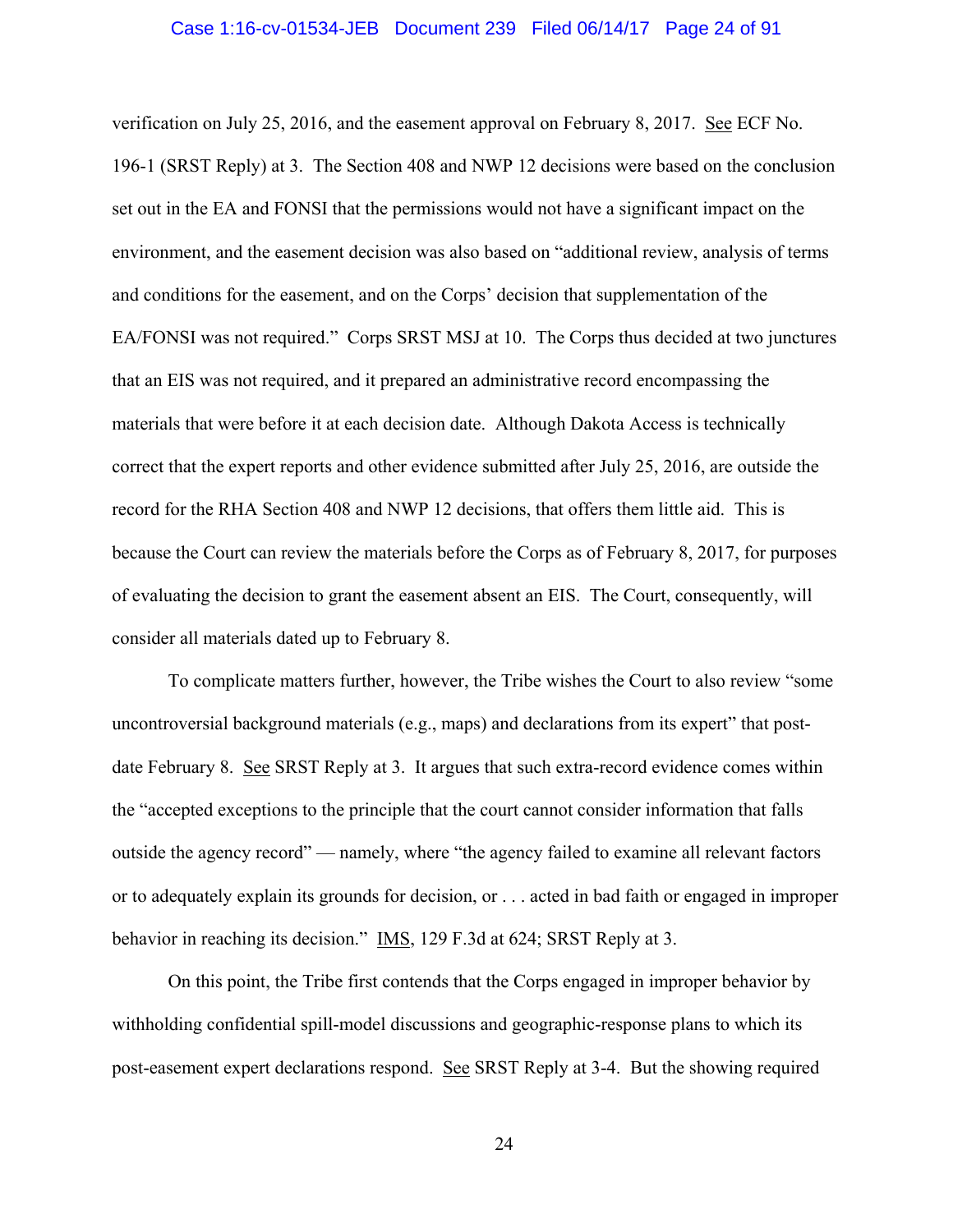#### Case 1:16-cv-01534-JEB Document 239 Filed 06/14/17 Page 25 of 91

"to justify supplementing the record" is a "'strong'" one, IMS, 129 F.3d at 624 (quoting Citizens to Preserve Overton Park v. Volpe, 401 U.S. 402, 420 (1971)), and the Court does not find that the Tribe has made it here. The Corps has explained that it withheld from the Tribe and the public a small number of documents supporting the EA "[b]ecause of security concerns and sensitivities." Dec. 4 Memo, ¶ 5. Indeed, the Court recently concluded that there was good cause to protect from public disclosure certain information in some spill-model reports that, if released, could endanger life or physical safety. Standing Rock Sioux Tribe v. U.S. Army Corps of Eng'rs (Standing Rock III), No. 16-1534, 2017 WL 1316918, at \*5-6 (D.D.C. Apr. 7, 2017). Absent a showing to the contrary, the Court thus cannot permit supplementation of the record on the ground of some withholding impropriety.

The Tribe next argues that its extra-record evidence describes how the Corps failed to examine all relevant factors and provide adequate grounds for its decision. But "[t]his is not a case where the agency failed 'to explain administrative action [so] as to frustrate effective judicial review.'" IMS, 129 F.3d at 624 (quoting Camp v. Pitts, 411 U.S. 138, 142-43 (1973)). The EA addressed each factor for which the Tribe marshals extra-record evidence, even if not with the depth or ultimate conclusion the Tribe would prefer. Compare SRST MSJ at 21 (criticizing Corps' failure to address "slow leaks in the HDD bore," which, based on Tribecommissioned expert review, would be "'complicated if not impossible to clean up and likely would have significant impacts on soils' and underlying aquifers") (quoting ECF No. 117-23 (Envy Report, Jan. 5, 2017) at 14); SRST Reply at 11 ("Landslides are a major source of pipeline failures and a critical factor in route selection.") (citing ECF No. 195-4 (Corrective Action Order, Belle Fourche Pipeline Company, Dec. 20, 2016); Accufacts, Inc. Review at 3; ECF No. 120 (Sealed Declaration of Richard Kuprewicz, Feb. 12, 2017), ¶ 21); id. at 12 (describing EA's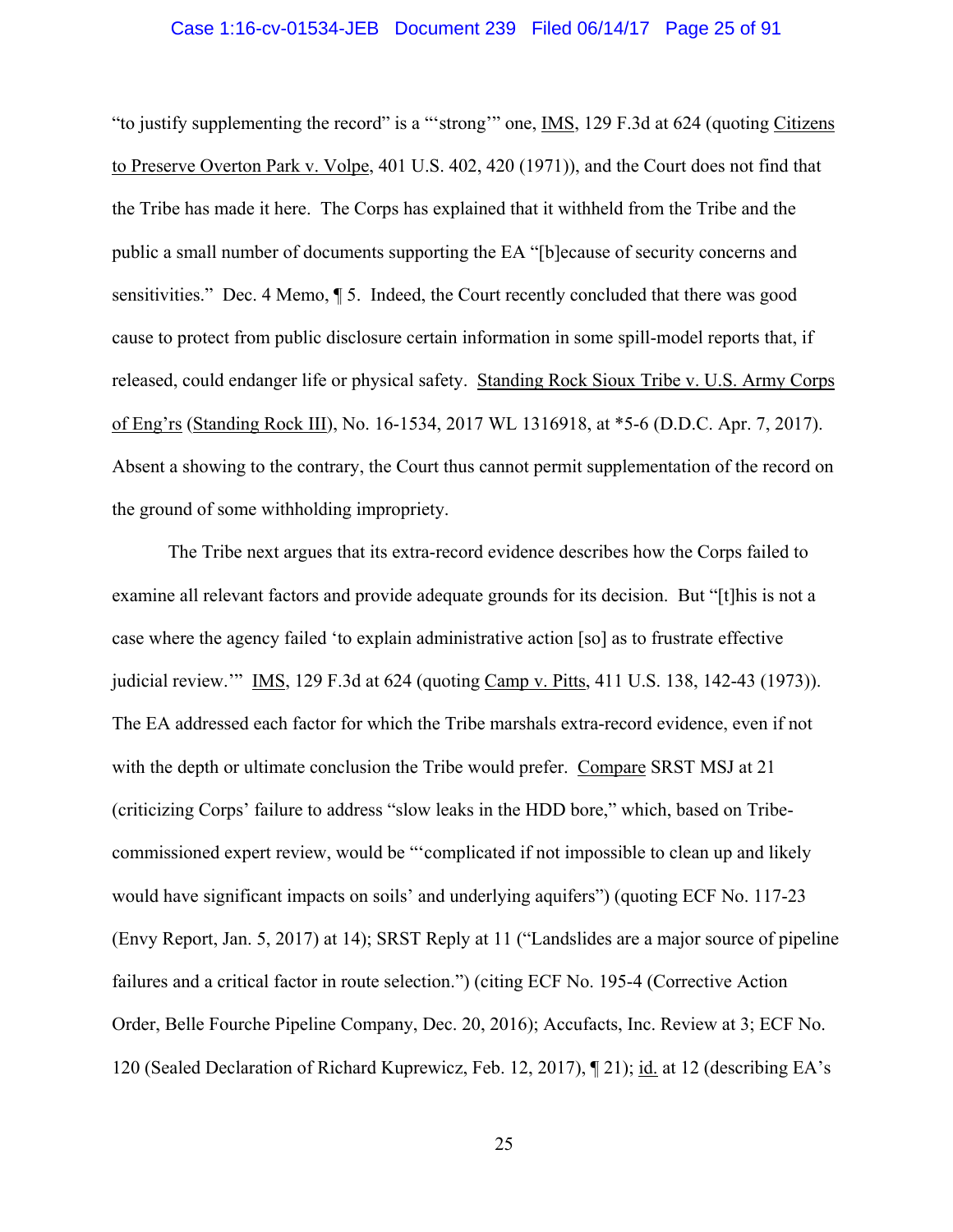#### Case 1:16-cv-01534-JEB Document 239 Filed 06/14/17 Page 26 of 91

failure to acknowledge "undisputed evidence" regarding failure rates of spill-detection systems) (citing ECF No. 209-5 at 110 (Letter from Sierra Club Indigenous Environmental Network, Oct. 10, 2016); Accufacts, Inc. Review at 5); id. at 12-13 ("[T]he EA fails to acknowledge that with a pipeline 90 feet underground, there is no way to discover a slow leak until the oil sheen appears on the surface of the water, at which point a massive release will have occurred that would be nearly impossible to clean up.") (citing Envy Report at 13-14; Oct. 28, 2016, SRST Letter at 5); id. at 13 (stating the EA's "startlingly optimistic times for responding to a spill after it has been detected . . . have been the subject of withering criticism") (citing Accufacts, Inc. Review at 5-6; EarthFax Report at 9; Sealed Kuprewicz Decl.,  $\P\P$  15-17; Envy Report at 27); id. at 13-14 ("One expert review found numerous flaws in the Corps' analysis of water quality impacts of a spill, including a failure to identify key pollutants; overstatement of flows that dilute likely pollutant impacts; use of an inappropriate standard to determine toxicity; and reliance on the wrong drinking water standard.") (citing EarthFax Report at 5-7); id. at 14 (arguing EA's treatment of impact of winter conditions on spill risk was inadequate) (citing EarthFax Report at 7-8; Oct. 28, 2016, SRST Letter at 5; ECF No. 196-2 (Declaration of Elliott Ward, Mar. 25, 2017), ¶ 12) with EA at 19, 36 (borehole leaks); 26-28 (landslides); 42, 46, 90-91 (description of leak-detection system as "capable of detecting leaks down to 1 percent or better of the pipeline flow rate within a time span of approximately 1 hour or less and capable of providing rupture detection within 1 to 3 minutes"); 36-49 (discussing impacts of spill to water quality); 39, 43, 123 (discussing impact of "[s]ub-freezing temperatures during the winter months" and means of responding to spill in winter, including identifying "all-weather access and collection point" downstream of Oahe crossing and undertaking "full scale winter/ice" emergency response drills/exercises).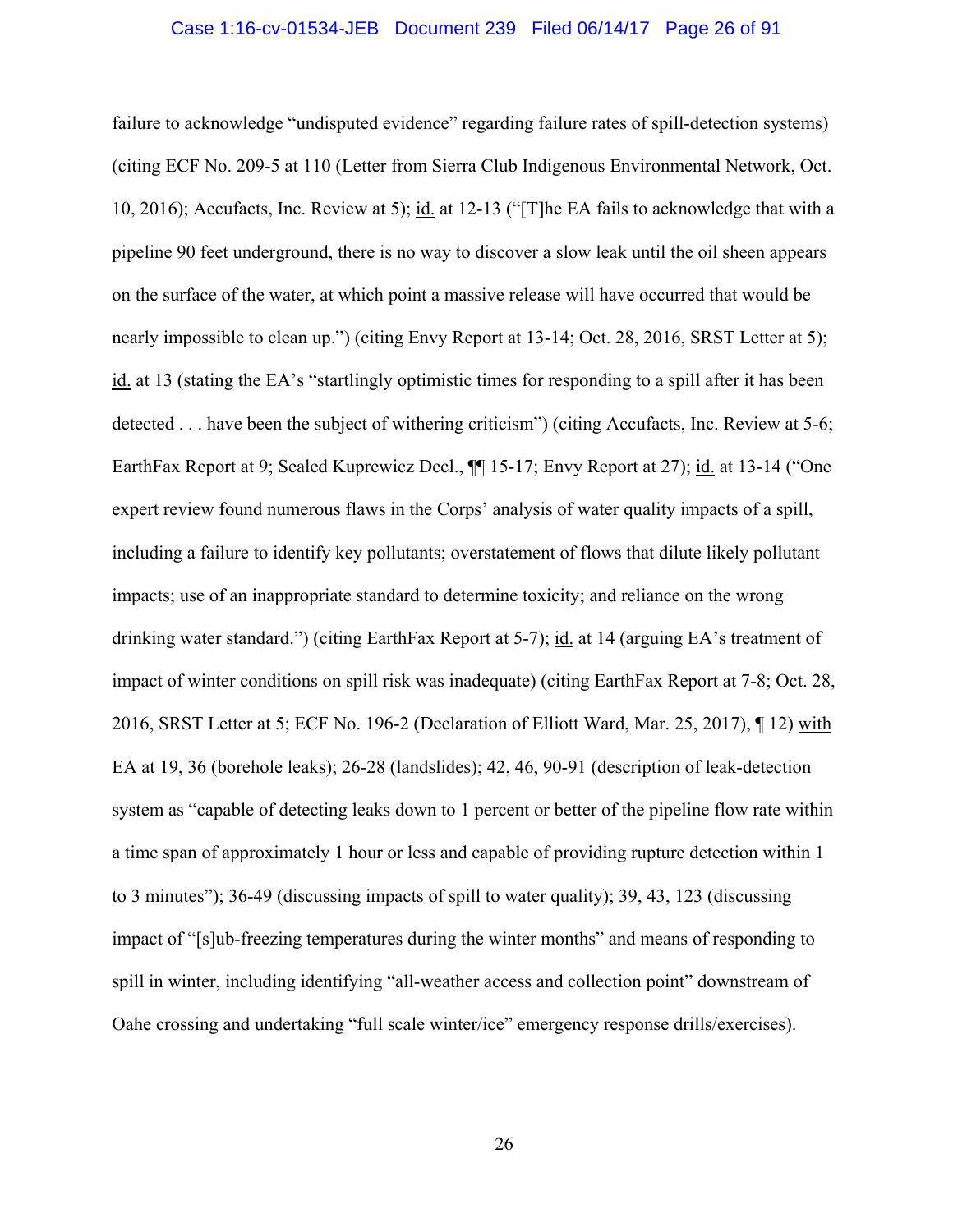## Case 1:16-cv-01534-JEB Document 239 Filed 06/14/17 Page 27 of 91

Disagreement with an agency's analysis is not enough to warrant the consideration of extra-record evidence, which, after all, is "the exception, not the rule." Oceana, Inc. v. Pritzker, 126 F. Supp. 3d 110, 113 (D.D.C. 2015) (quoting Theodore Roosevelt Conservation Partnership v. Salazar, 616 F.3d 497, 514 (D.C. Cir. 2010)). As it proceeds through Standing Rock's arguments regarding the deficiencies in the EA's analysis, therefore, the Court will not engage with those contentions that turn on evidence that post-dates February 8, 2017. This procedural brush now cleared away, the Court tackles the substance of the Tribe's no-convincing-case position, beginning with spill risks and continuing to Treaty rights.

# b. Spill-Risk Analysis

Although grouped under the "spill-risk" heading, Standing Rock's challenges here encompass the risk of spills, the degree of scientific controversy, and the cumulative risk of the project, each of which is analyzed separately.

## i. Risk of Spill

Standing Rock first maintains that the EA understates and does not properly assess the risk of an oil spill under Lake Oahe. See SRST MSJ at 21 ("[T]he Corps falls back on a rote mantra that the risk of oil spills is low."); id. at 22 (citing Solicitor Op. at 28-29 & n.171 (noting PHMSA data shows average of over 283 significant incidents involving gas, oil, or other pipelines per year since 1996)). It argues that, although the EA repeats that the spill risk is "very low," "unlikely," or "negligible," <u>see, e.g.</u>, EA at 48, 63, 87, it does not explain what "low" means. See SRST Reply at 9. And "to conduct a credible assessment of spill risks," the Corps should have addressed concerns relating to landslide risks, inadequate spill-detection systems, underground leaks, response times, spill volumes, water-quality analysis, and winter conditions,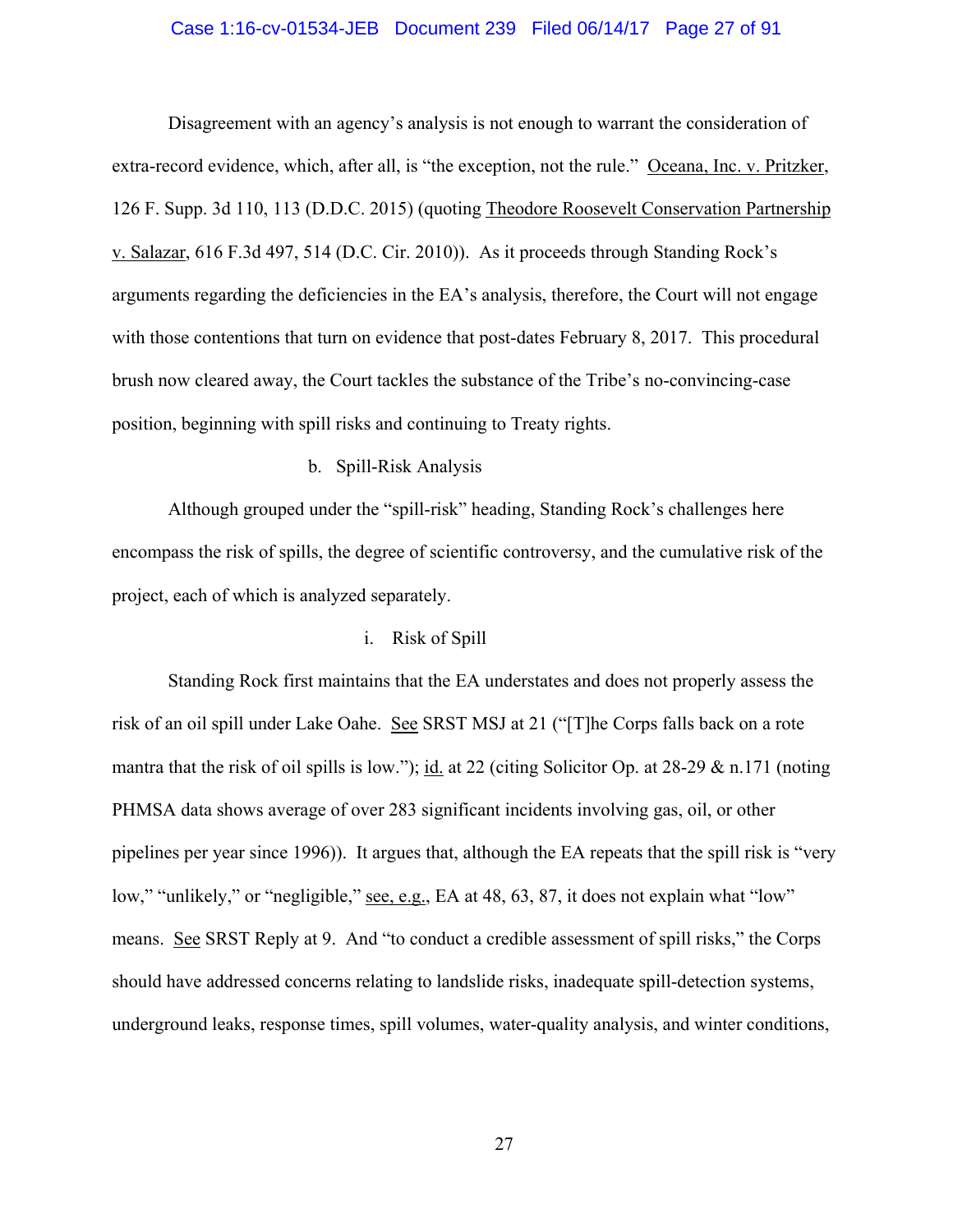#### Case 1:16-cv-01534-JEB Document 239 Filed 06/14/17 Page 28 of 91

id. at 11-14, and looked at portions of the pipeline entering and exiting the boreholes. Id. at 15- 16.

The EA, in fact, devotes several pages to discussing DAPL's "reliability and safety." EA at 88-94. The relevant section first explains that, "[t]o prevent pipeline failures resulting in inadvertent releases," DAPL will be constructed and maintained in accordance with "industry and governmental requirements and standards," including those from PHMSA, the American Society of Mechanical Engineers, the National Association for Corrosion Engineers, and the American Petroleum Industry. Id. at 88. After its installation, the pipeline will undergo "hydrostatic pressure testing at the crossings, checking coating integrity, and X-ray inspection of the welds." Id. The pipeline right-of-ways will also "be patrolled and inspected by air . . . at least every three weeks and not less than 26 times per year[] to check for abnormal conditions or dangerous activities, such as unauthorized excavation along the pipeline route." Id. In addition, Dakota Access plans to use "a supervisory control and data acquisition . . . system to provide constant remote oversight of the pipeline facilities," including the detection of "rapid drops in pressure," and pipeline-monitoring software to identify any leaks by tracking "pipeline pressure, flow, and temperature data" pulled every six seconds. Id. at 89-90. The EA reports that such a system "is capable of detecting leaks down to 1 percent or better of the pipeline flow rate within a time span of approximately 1 hour or less and capable of providing rupture detection within 1 to 3 minutes." Id. at 90. If a leak is detected, remotely operated valves are to be triggered and closed within three minutes. Id.

Other courts, including this Circuit, have favorably viewed similar agency reliance on applicable regulatory standards when assessing impacts as part of a NEPA-required analysis. See, e.g., EarthReports, Inc. v. FERC, 828 F.3d 949, 957 (D.C. Cir. 2016) (holding agency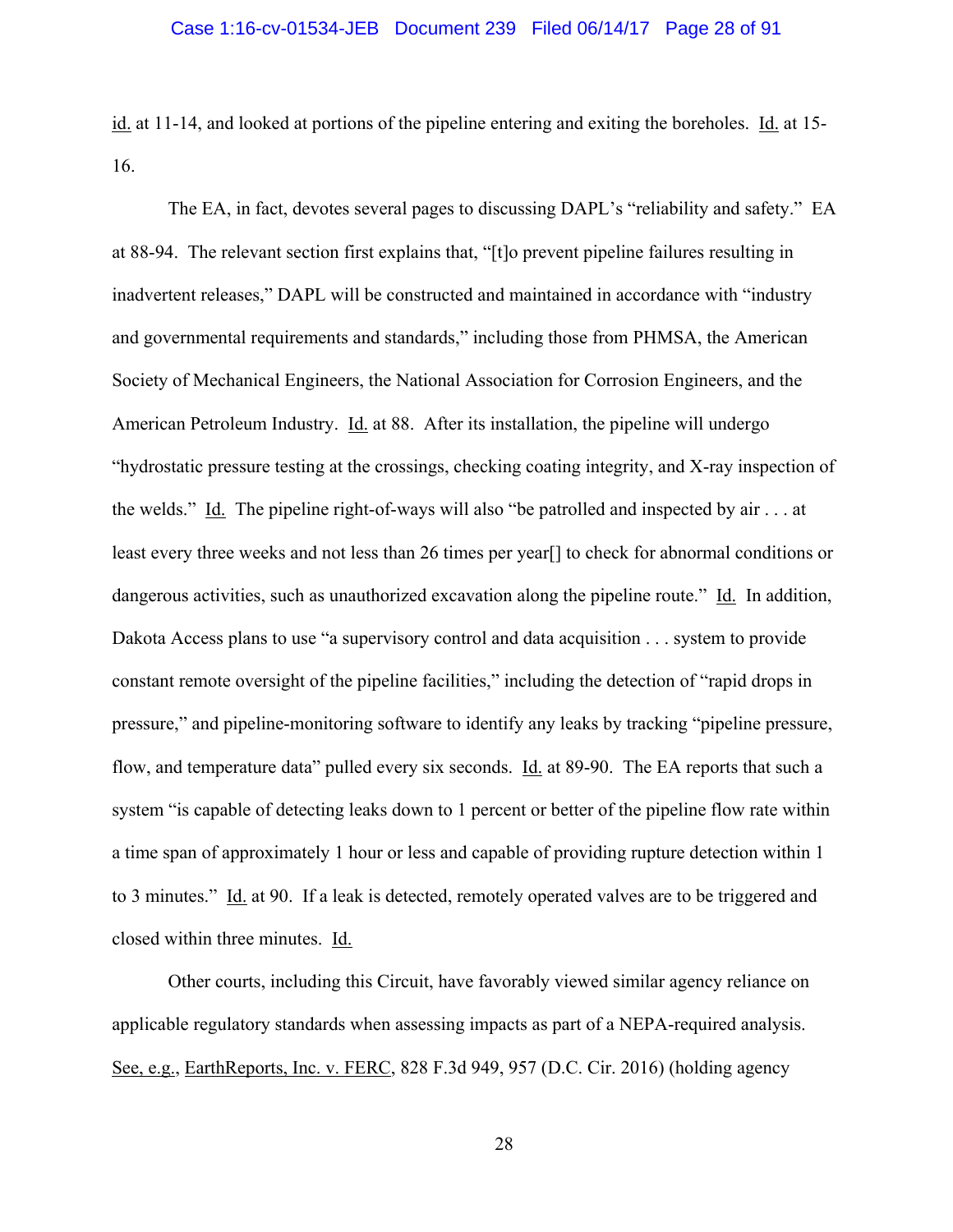#### Case 1:16-cv-01534-JEB Document 239 Filed 06/14/17 Page 29 of 91

fulfilled its NEPA obligations to evaluate ballast-water impacts by, *inter alia*, noting requirements of applicable regulatory agencies); Sierra Club v. Clinton, 746 F. Supp. 2d 1025, 1047 (D. Minn. 2010) (holding agency properly considered impacts of pipeline abandonment by referencing PHMSA regulations).

The EA then proceeds to review the basis for its conclusion that the risk of an oil spill is "low." EA at 92. Specifically, that conclusion comes from a risk analysis conducted by Dakota Access that was derived from criteria set out in "the W. Kent Muhlbauer Relative Index Methodology (2004), in accordance with 49 CFR 195.452 'Hazardous Liquid Pipelines in High Consequence Area', API RP 1160 'Managing System Integrity for Hazardous Liquid Pipelines', and ASME B31.8S 'Managing System Integrity of Gas Pipelines.'" Id. That analysis "addressed nine industry-recognized pipeline integrity threat categories": (1) third-party damage; (2) external corrosion; (3) internal corrosion; (4) pipe-manufacturing defects; (5) constructionrelated defects; (6) incorrect operations; (7) equipment failure; (8) stress-corrosion cracking; and (9) natural forces. Id. at 92-94.

The underlying analysis is not itself in the record, see SRST Reply at 8, but the EA summarizes its conclusions as to each of the nine factors. Although no explanation is provided, three of the nine factors — external corrosion, internal corrosion, and construction-related defects — are assessed only as to the crossing at Lake Sakakawea; the other six are applied to both Sakakawea and Oahe. See EA at 92-94. The EA's explanation of its choice of methodology and subsequent treatment of the different factors is nonetheless enough to give substance to the Corps' conclusion that the risk of a spill is low. See Sierra Club v. Watkins, 808 F. Supp. 852, 868 (D.D.C. 1991) (explaining courts should "defer to an agency's decision to use a particular risk assessment methodology that is consistent with general principles of science")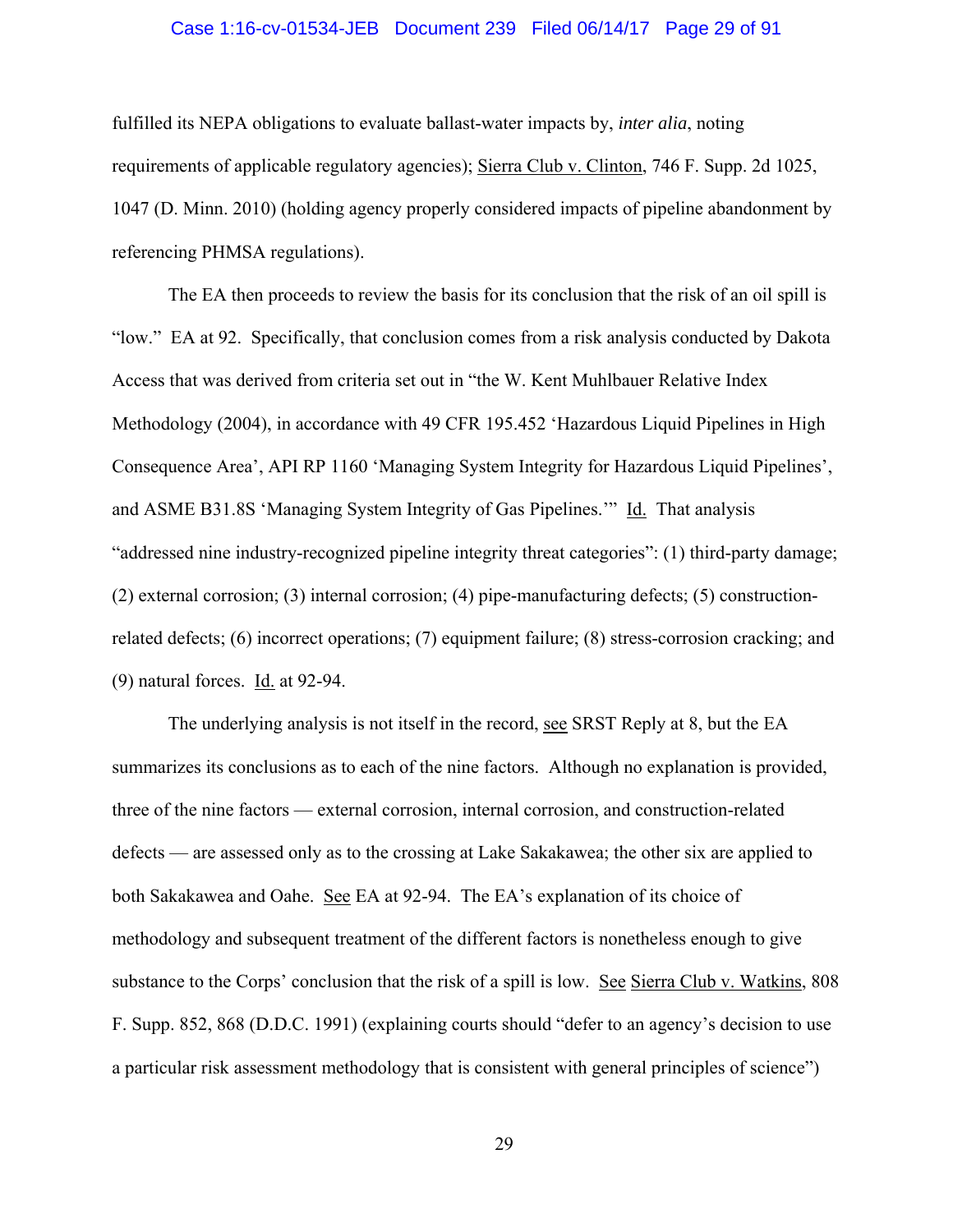#### Case 1:16-cv-01534-JEB Document 239 Filed 06/14/17 Page 30 of 91

(citing Sierra Club v. Dep't of Transp., 753 F.2d 120, 128-29 (D.C. Cir. 1985)). For example, the EA explains that, at the Oahe crossing, spill risk due to third-party damage is low because the pipeline is positioned 92 feet below the lakebed; spill risk from manufacturing defects is also slim because the pipeline will be "hydrostatically strength-tested"; and spill risk from "incorrect operations (*e.g.*, overpressure event caused by human error)" is low because the pipeline is designed to withstand twice the maximum-allowable operating pressure. See EA at 92-94. The EA thus does not simply use "[a]n unbounded term" that "provides no objective standard for determining what kind of differential makes one impact more or less significant than another." Mainella, 459 F. Supp. 2d at 101. Admittedly, the EA does not quantify the risk of a spill with exact numerical precision. But in setting out the specific factors that undergirded its risk analysis and explaining their application to DAPL, the EA reasonably gives the necessary content to its top-line conclusion that the risk of a spill is low.

As noted above in the discussion of extra-record evidence, moreover, the EA did not omit discussion of borehole leaks (EA at 19, 36); landslides (EA at 26-28); leak-detection systems (EA at 42, 46, 90-91); water quality (EA at 36-49); or winter temperatures (EA at 39, 43, 123). To the extent the Tribes' experts disagree with the Corps' technical assessments or overall conclusion, such disagreements are "a classic example of a factual dispute the resolution of which implicates substantial agency expertise." Wisc. Valley Improvement Co. v. FERC, 236 F.3d 738, 746 (D.C. Cir. 2001) (quoting Marsh, 490 U.S. at 376). In such situations, courts "must defer to 'the informed discretion of the responsible federal agencies.'" Id. at 747 (quoting Marsh, 490 U.S. at 377); see also Nat'l Comm. for the New River v. FERC, 373 F.3d 1323, 1327 (D.C. Cir. 2004) ("When an agency 'is evaluating scientific data within its technical expertise,'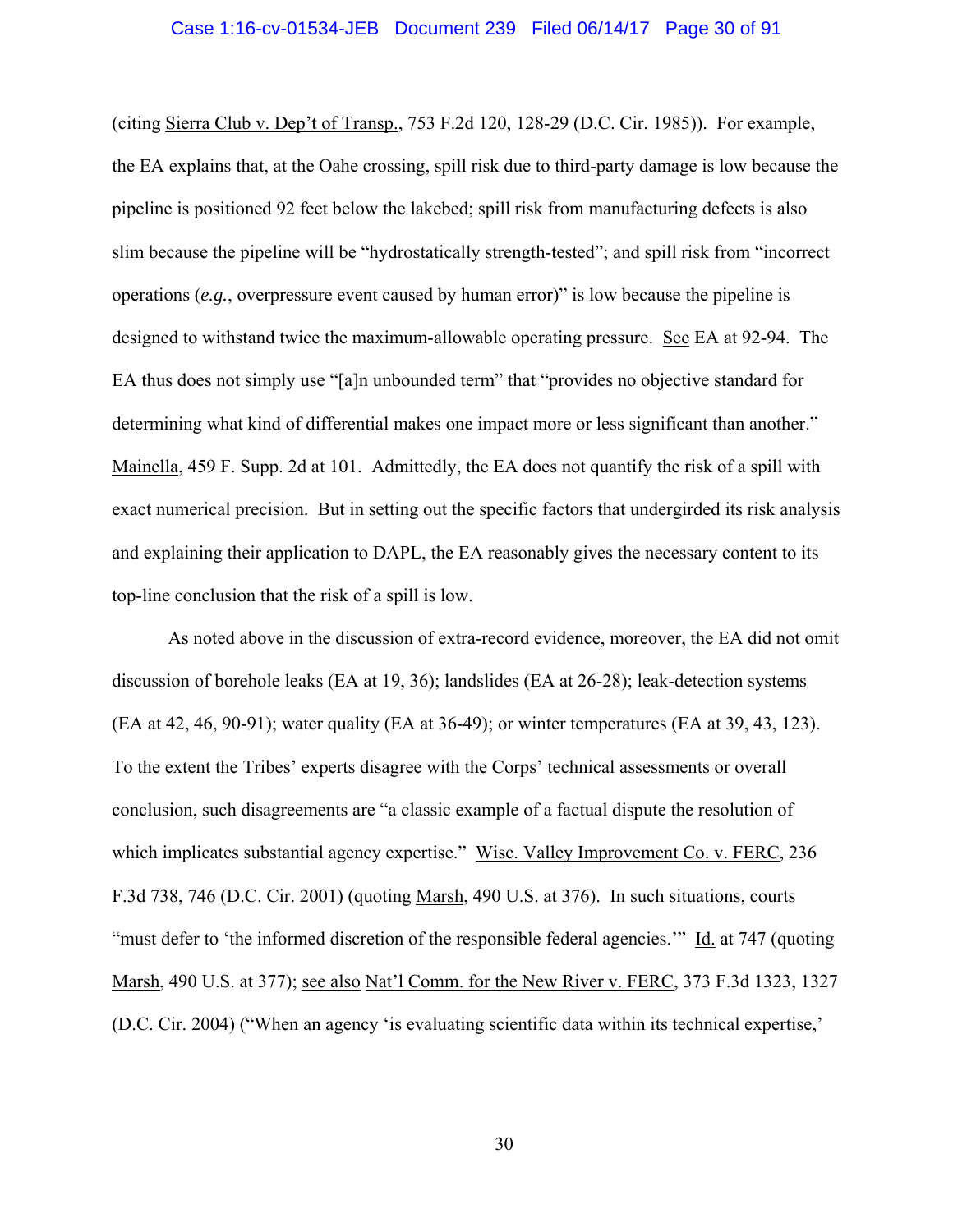#### Case 1:16-cv-01534-JEB Document 239 Filed 06/14/17 Page 31 of 91

an 'extreme degree of deference to the agency' is warranted.") (quoting B&J Oil & Gas v. FERC, 353 F.3d 71, 76 (D.C. Cir. 2004)).

# ii. Highly Controversial

Although the Court cannot agree with Standing Rock that the Corps did not adequately consider or explain its conclusion that the risk of an oil spill is low, a related position gains more traction. As explained above, CEQ regulations provide that one factor that "should be considered" in evaluating the significance of a proposed action's impact is "[t]he degree to which the effects on the quality of the human environment are likely to be highly controversial." 40 C.F.R. § 1508.27(b)(4). Standing Rock argues that evidence in the record indicated that the pipeline's effects were highly controversial, and that the Corps therefore should have concluded that the project would have significant impacts on the environment. See SRST MSJ at 20-21.

Such controversy is not measured by newsworthiness; instead, according to the Court of Appeals, "The term 'controversial' refers to cases where a substantial dispute exists as to the size, nature, or effect of the major federal action rather than to the existence of opposition to a use." Town of Cave Creek, Arizona v. FAA, 325 F.3d 320, 331 (D.C. Cir. 2003) (quoting Found. for N. Am. Wild Sheep v. Dep't of Agric.*,* 681 F.2d 1172, 1182 (9th Cir. 1982)). Despite that explanation, however, as other courts in this district have observed, "Just what constitutes the type of 'controversy' that requires a full EIS is not entirely clear." Nat'l Parks Conservation Ass'n v. United States, 177 F. Supp. 3d 1, 33 (D.D.C. 2016) (quoting Nat'l Wildlife Fed'n v. Norton, 332 F. Supp. 2d 170, 184 (D.D.C. 2004)). At a minimum, "something more is required besides the fact that some people may be highly agitated and be willing to go to court over the matter." Id. (quoting Fund for Animals v. Frizzell, 530 F.2d 982, 988 n.15 (D.C. Cir. 1975)).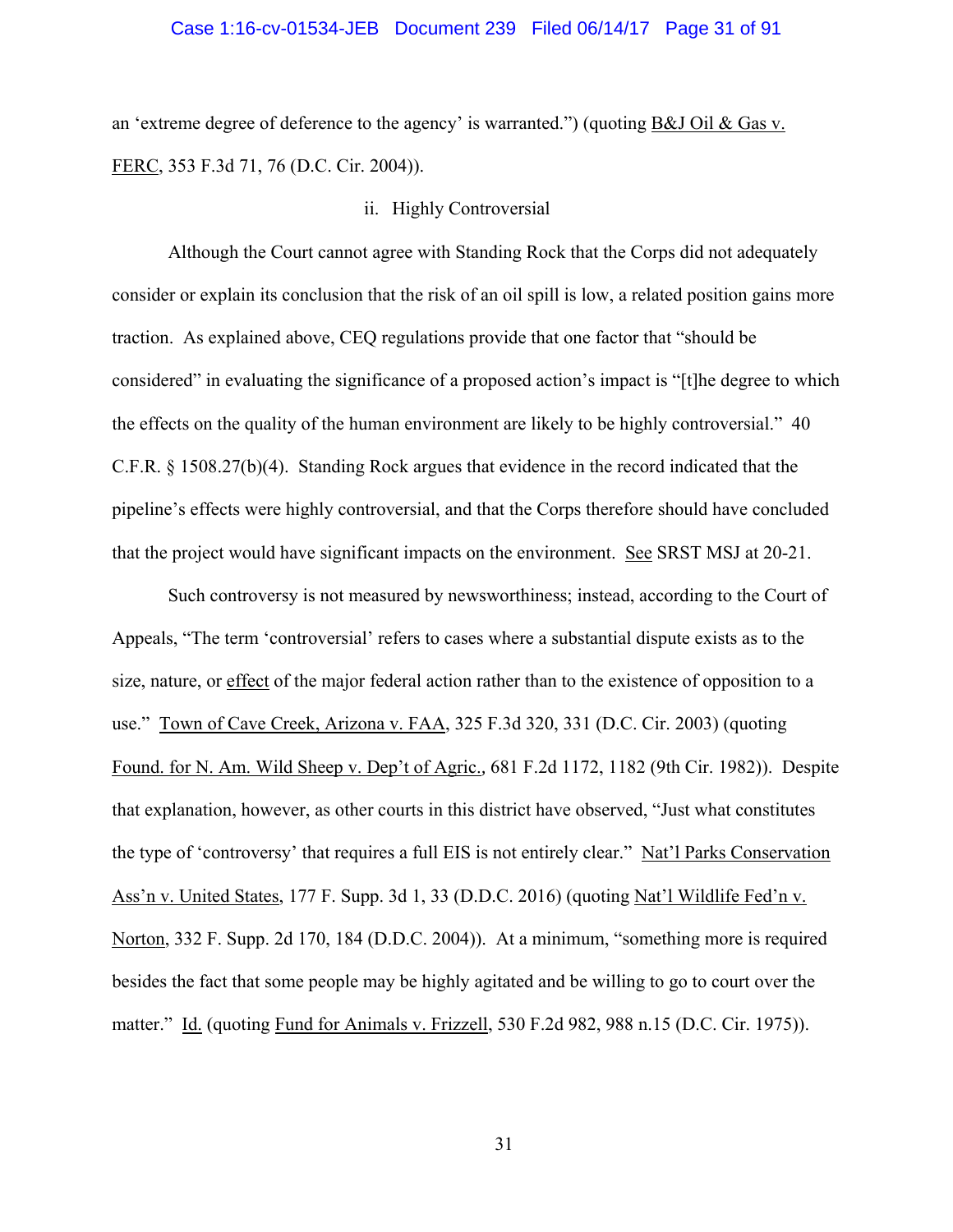#### Case 1:16-cv-01534-JEB Document 239 Filed 06/14/17 Page 32 of 91

"Many courts have found 'something more' to be scientific or other evidence that reveals flaws in the methods or data relied upon by the agency in reaching its conclusions." Id. (citing Nat'l Parks & Conservation Assoc. v. Babbitt, 241 F.3d 722, 736-37 (9th Cir. 2001) (holding agency action was highly controversial because "comments urg[ing] that the EA's analysis was incomplete, and the mitigation uncertain, . . . cast substantial doubt on the adequacy of the Parks Service's methodology and data," and thus the dispute went "beyond a disagreement of qualified experts over the 'reasoned conclusions' as to what the data reveal[ed]"); Nat'l Wildlife Fed'n, 332 F. Supp. 2d at 185 ("Such a controversy exists where the Corps is presented with scientific evidence specifically evaluating the environmental effects of the proposed project or calling into question the adequacy of the EA."); Fund for Animals v. Norton, 281 F. Supp. 2d 209, 235 (D.D.C. 2003) ("While plaintiffs have identified serious gaps in defendants' assessment of the local effects of the proposed action, they do not appear to have identified any scientific controversy *per se* as to the extent of the effects."); Sierra Club v. Van Antwerp, 719 F. Supp. 2d 58, 67-68 (D.D.C. 2010) ("While declarations were submitted to the Corps from numerous experts who claimed that [the development project] will have significant adverse impacts on Cypress Creek and its wetlands, these declarations alone fail to rise to the level of 'controversy' under NEPA."), aff'd in part, rev'd in part on other grounds, 661 F.3d 1147 (D.C. Cir. 2011), as amended (Jan. 30, 2012)); but cf. Humane Soc. of U.S. v. Dep't of Commerce, 432 F. Supp. 2d 4, 19–20 (D.D.C. 2006) (finding agencies' decision not to prepare EIS highly controversial based on comments from plaintiff and other agencies indicating disagreement with agencies' conclusions).

Here, as evidence of controversy, Standing Rock refers only generally to "the multiple critiques of the Corps' unexamined conclusions, expert evidence indicating greater risks, and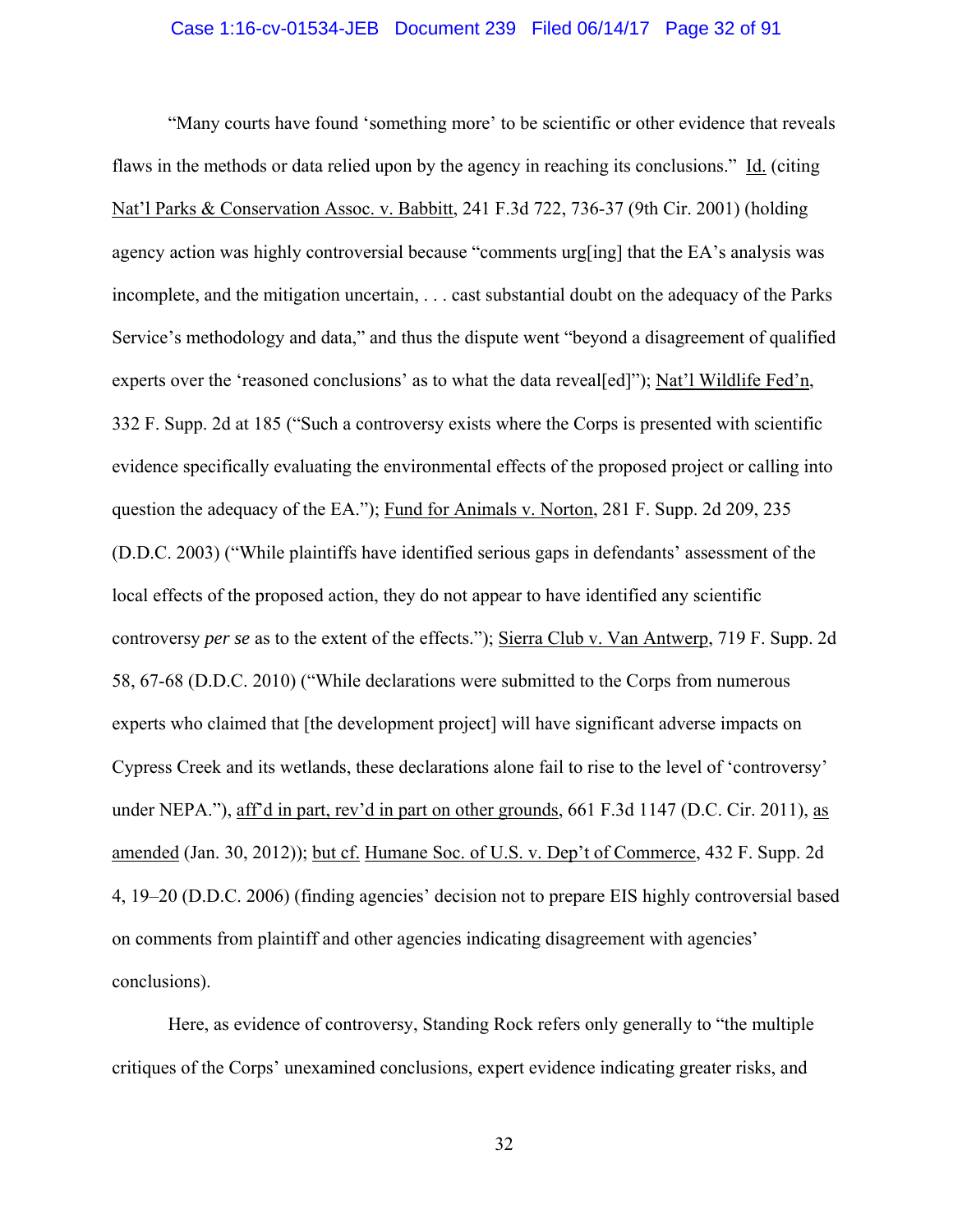#### Case 1:16-cv-01534-JEB Document 239 Filed 06/14/17 Page 33 of 91

critical comment from other federal agencies." SRST MSJ at 20-21. The Tribe does not help the Court to evaluate its argument by, for example, following these general references with specific statements made by the Tribe, agencies, or experts critiquing the Corps' methodology or data. In any event, based on its review of the record, the Court first concludes that none of the evidence before the Corps as of July 25, 2016 — including Standing Rock's comments, see ECF No. 159- 1, Exh. C (SRST Comments on Draft EA, Jan. 8, 2016); id., Exh. D (SRST Suppl. Comments on Draft EA, Mar. 24, 2016); ECF No. 209-6 at 51 (Notes for Feb. 18-19, 2016, Tribal Meeting); ECF No. 209-9 at 33 (Letter from Waste Win Young to Martha Chieply, Feb. 25, 2015), and submissions from the EPA and the Department of the Interior, see ECF No. 209-7 at 21 (Letter from Lawrence Roberts to Brent Cossette, Mar. 29, 2016), ECF No. 209-16 at 184 (Letter from Philip Strobel to Brent Cossette, Jan. 8, 2016), ECF No. 209-8 at 123 (Letter from Philip Strobel to Brent Cossette, Mar. 11, 2016), ECF No. 209-9 at 209 (Email "Quick Summary of Conference Call with EPA," Feb. 25, 2016) — suggested substantial methodological or data flaws in the Corps' analysis.

The expert reports submitted to the Corps after the Final EA was published but before the Corps again decided in February 2017 that an EIS was not required, see Semonite Memo at 14, however, do present such scientific critiques. See, e.g., EarthFax Report at 1-3 (critiquing EA for considering spill volumes from pipelines generally, rather than from pipelines with 16-inch or larger diameters, like DAPL); id. at 4 (suggesting EA used incorrect river-flow rates to assess spill impacts); id. at 5-7 (explaining EA used inappropriate benzene-concentration limits); id. at 9 (arguing EA should have included quantitative analysis of risk of failure of system components); id. at 9 (contending EA wrongly relied upon premise that emergency block valves would close immediately upon leak detection); Accufacts, Inc. Review at 7 (stating corrosion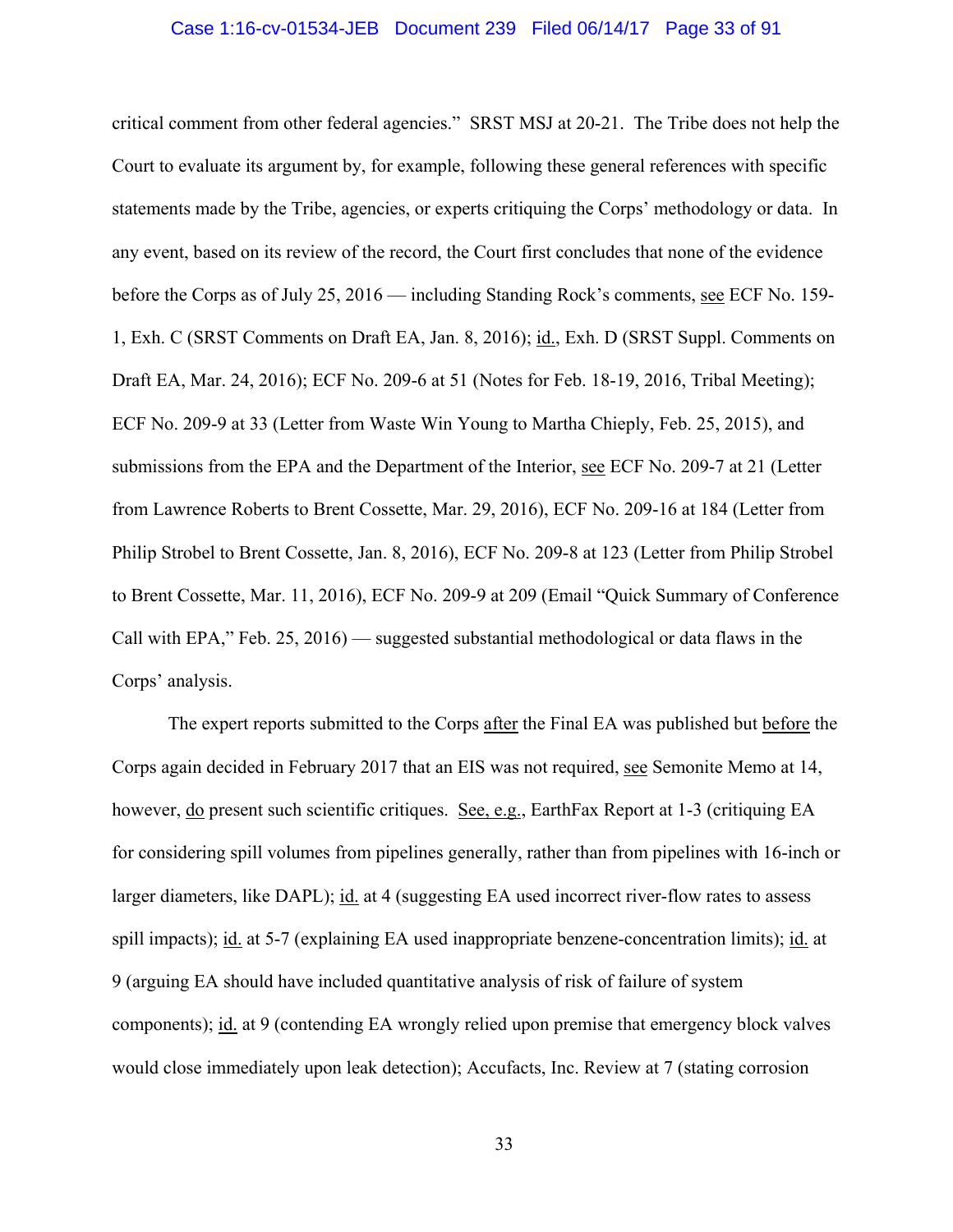## Case 1:16-cv-01534-JEB Document 239 Filed 06/14/17 Page 34 of 91

threats should be assessed based on field readings of in-line inspection runs, not assumed rates); id. at 9-10 (arguing that complete risk analysis required, *inter alia*, consideration of pipeline elevation profile, maximum operating pressure, location of mainline valves, location and type of "critical leak detection monitoring devices by milepost").

It may well be the case that the Corps reasonably concluded that these expert reports were flawed or unreliable and thus did not actually create any substantial evidence of controversial effects. Dakota Access, for example, offers a scathing assessment of the reports' "material flaws." DA SRST Opp. at 21 n.4. But the Corps never said as much. Its February 3, 2017, memo determining that the Final EA and FONSI satisfied NEPA's requirements and supported the decision to grant the easement is devoid of any discussion of the methodological and data flaws identified in the reports. Indeed, it acknowledges receiving only Standing Rock's Accufacts, Inc. Review and wholly ignores the others. See Semonite Memo at 12. As the agency did not demonstrate that it considered, as the CEQ regulations require, the degree to which the project's effects are likely to be highly controversial, despite being presented with evidence of scientific flaws, the Court cannot conclude that the Corps made a convincing case of no significant impact or took the requisite hard look. The remedy for such violation is discussed in Section III.D, *infra*.

#### iii. Cumulative Risk

Finally, the Tribe contends that the EA "fails to consider the cumulative risk imposed by the pipeline." SRST MSJ at 22 (citing 40 C.F.R. § 1508.27(b)(7) ("Significance exists if it is reasonable to anticipate a cumulatively significant impact on the environment.")). "Cumulative impact is the impact on the environment which results from the incremental impact of the action when added to other past, present, and reasonably foreseeable future actions regardless of what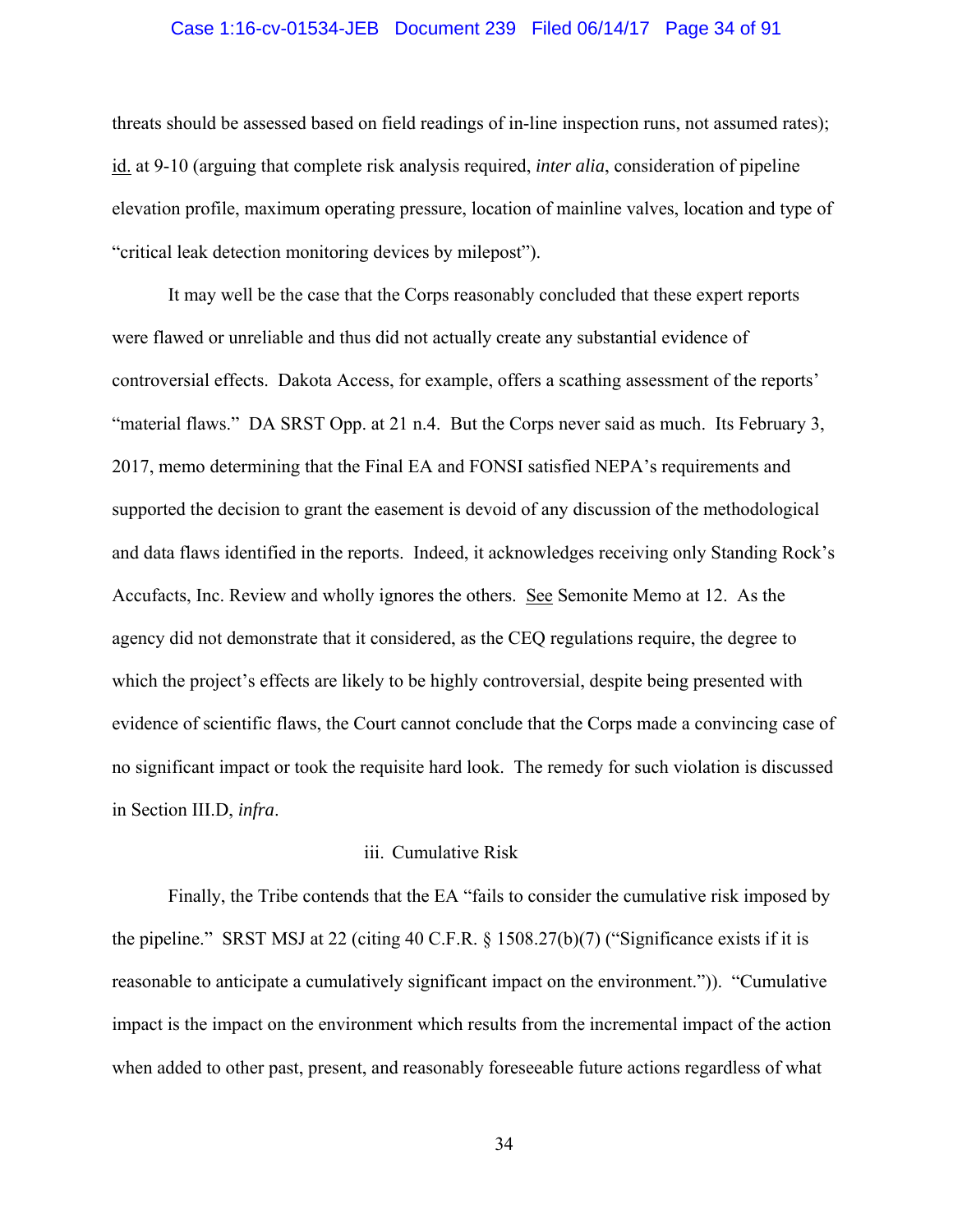#### Case 1:16-cv-01534-JEB Document 239 Filed 06/14/17 Page 35 of 91

agency (Federal or non-Federal) or person undertakes such other actions." 40 C.F.R. § 1508.7. Such impacts "can result from individually minor but collectively significant actions taking place over a period of time." Id. Other pipelines cross under the Missouri River, but, the Tribe states, the EA does not analyze how the addition of DAPL compounds the overall risk of a pipeline spill in the Missouri River, nor does it consider "the cumulative risk to Tribal resources from the rest of the pipeline outside Lake Oahe." SRST MSJ at 23; see also id. at 23 n.12 (criticizing Corps for "unlawfully segmenting its NEPA review of one pipeline into [three] separate components"). This argument, like the Tribe's first in this subsection, does not succeed.

The EA devotes eleven pages to a discussion of cumulative impacts on eleven types of resources, including geology and soils, water and aquatic life, agriculture, land use, cultural and historic resources, and environmental justice. See EA at 98-107. It acknowledges at the outset that in the vicinity of the Oahe crossing are "oil and gas development and associated infrastructure, utility installation, and agriculture," and that the pipeline at the Oahe crossing is co-located with "a natural gas pipeline and a 345 kV power line." EA at 98. Although the EA does not expressly state whether the presence of other pipelines increases the risk that DAPL (or those pipelines) will rupture, it acknowledges the potential for unanticipated releases and refers back to the analysis of minimization and remediation activities to conclude that the potential cumulative impacts on water and aquatic resources from spills "would be minor." Id. at 101. It also considers the benefits of co-location, such as minimized land-use disturbance from construction. Id. at 105. The EA therefore does not simply conclude absent any actual analysis that cumulative impacts would be minimal; on the contrary, there is enough to "allow the Court to review the agency's finding." Friends of the Earth, Inc. v. U.S. Army Corps of Eng'rs, 109 F. Supp. 2d 30, 42 (D.D.C. 2000).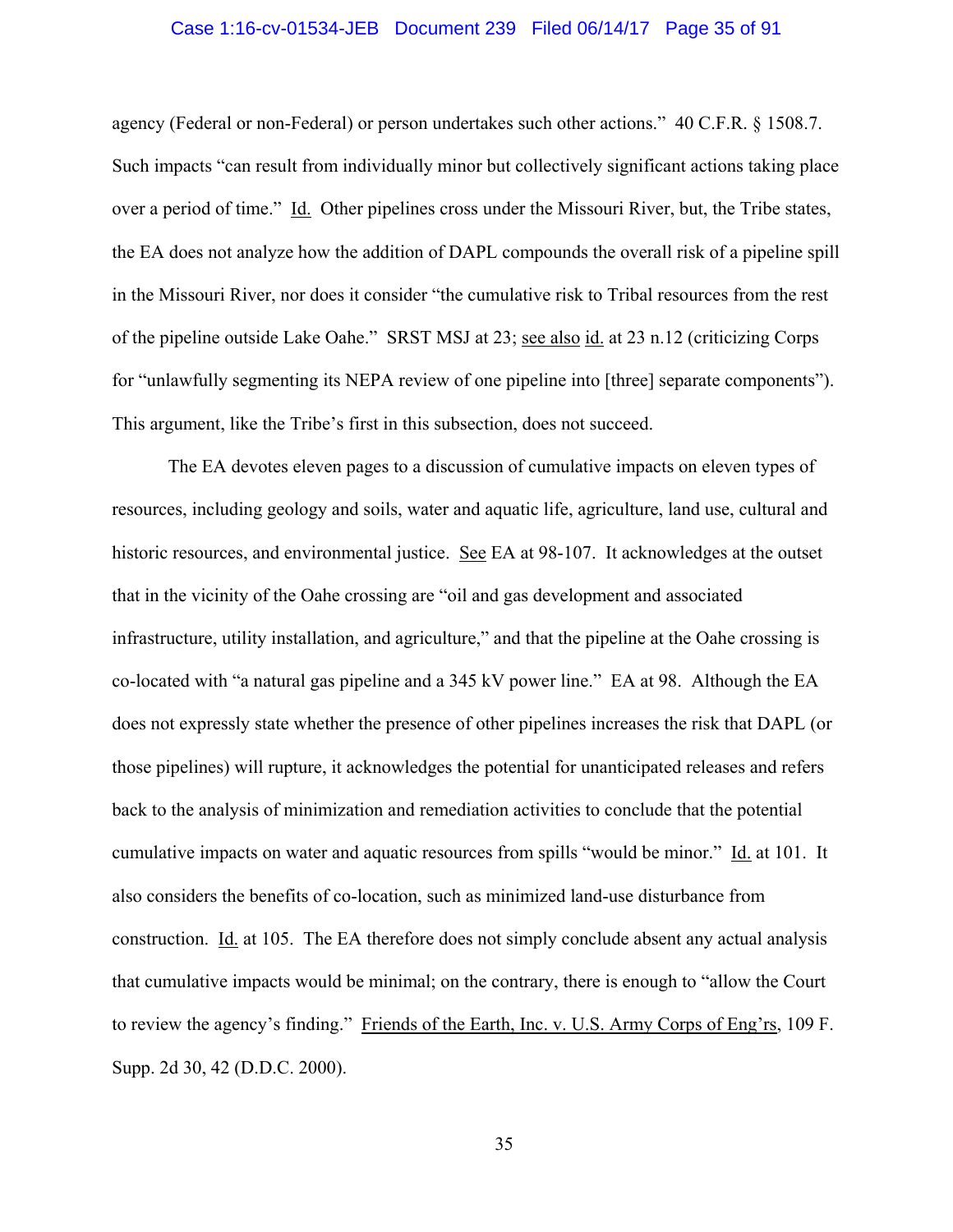#### Case 1:16-cv-01534-JEB Document 239 Filed 06/14/17 Page 36 of 91

The Corps, moreover, was not required to consider the impacts from the whole pipeline. See Sierra Club v. U.S. Army Corps of Eng'rs, 803 F.3d 31, 34 (D.C. Cir. 2015) (holding that where federal easement and CWA permitting encompassed only five percent of pipeline's length, "the federal government was not required to conduct NEPA analysis of the entirety of the . . . pipeline, including portions not subject to federal control or permitting"); Sierra Club v. Bostick, 787 F.3d 1043, 1051-54 (10th Cir. 2015) (holding Corps was not required to prepare NEPA analysis of entire pipeline when verifying NWPs for 485-mile oil pipeline crossing over 2,000 waterways); Winnebago Tribe of Neb. v. Ray, 621 F.2d 269, 272-73 (8th Cir. 1980) (same for electric utility line). That it did not address the cumulative risk from the entire pipeline thus does not run afoul of NEPA.

# c. Impacts Analysis Re: Treaty Rights

In addition to challenging the EA's analysis of the risk of a spill, Standing Rock raises concerns about its discussion of the effects of the project, including a potential spill, should one occur, on the Tribe's Treaty rights. According to Standing Rock, "NEPA requires the Army Corps to disclose and assess the suite of risks from the Lake Oahe crossing to the full range of the Tribe's Treaty rights, in the context of the Corps' heightened trust responsibilities." SRST MSJ at 24. Here, the relevant Treaty rights are those implicating water, hunting, and fishing. Id. at 25; Corps SRST MSJ at 20; see also Winters v. United States, 207 U.S. 564, 576-78 (1980) (holding that when federal government creates an Indian reservation, it impliedly reserves otherwise unappropriated water to extent necessary to accomplish purposes of reservation); Fort Laramie Treaty of 1851, art. 55, 11 Stat. 749, 1851 WL 7655 (reserving for the Sioux tribes "the privilege of hunting, fishing, or passing over" lands described in Treaty); United States v. Dion, 476 U.S. 734, 738 (1986) ("As a general rule, Indians enjoy exclusive treaty rights to hunt and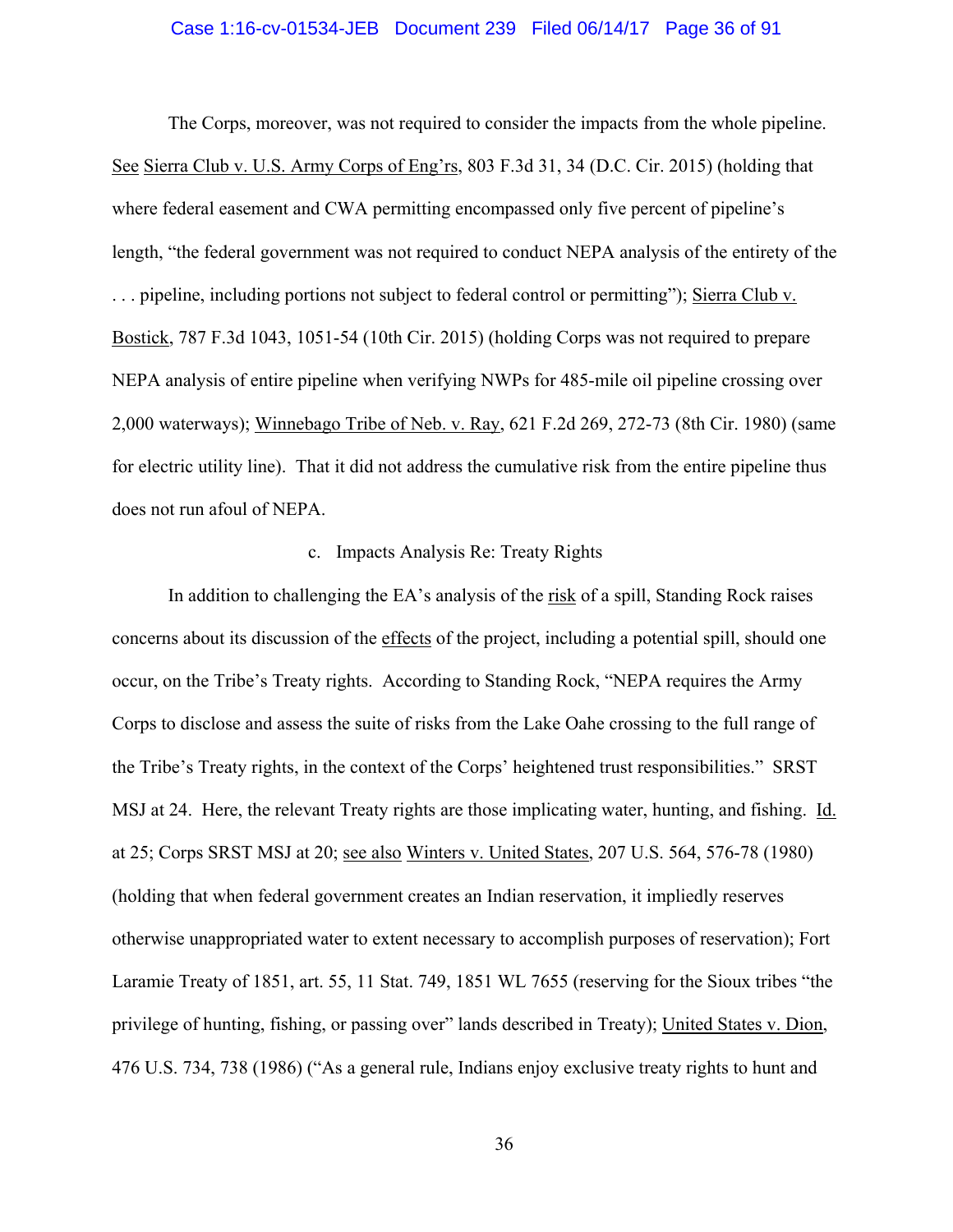## Case 1:16-cv-01534-JEB Document 239 Filed 06/14/17 Page 37 of 91

fish on lands reserved to them, unless such rights were clearly relinquished by treaty or have been modified by Congress."). The Court first explains the manner of the Corps' analysis of these rights and then turns separately to the effect of construction and the impact of a spill on such rights.

# i. Manner of Analysis

Before turning to whether the Corps adequately considered these impacts, the Court discusses how it was required to do so. The Tribe contends that the Corps had to address these Treaty rights *qua* Treaty Rights, see SRST MSJ at 25-26; SRST Reply at 23-24, whereas the Corps asserts that it needed only to consider the effects on the resources implicated by the Treaty rights — *i.e.*, water, fish, and game. See Corps SRST MSJ at 20-21  $\&$  n.9. To explain more fully, Standing Rock believes that the Corps' position "misunderstands the Tribe's Treaty rights," which "embody the fundamental rights of a people tied to a place since time immemorial" and thus demand a more "existential" analysis. See SRST Reply at 23-24. For example, the Tribe explains that, although "[e]cological impacts to fish and game habitat and populations present one dimension" of the impacts of an oil spill on aquatic resources, "[t]he impact to Tribal members of losing the right to fish and hunt, which provides both much-needed subsistence food to people facing extensive poverty as well as a connection to cultural practices that Tribal members have engaged in since time immemorial, is a separate issue." Id.

Standing Rock may be right that the construction and operation of DAPL under Lake Oahe could affect its members in the broad and existential ways it details, but it offers no case law, statutory provisions, regulations, or other authority to support its position that NEPA requires such a sweeping analysis. The Corps, conversely, points to several cases in which courts have approved an approach consistent with its view of its NEPA obligations — *i.e.*, an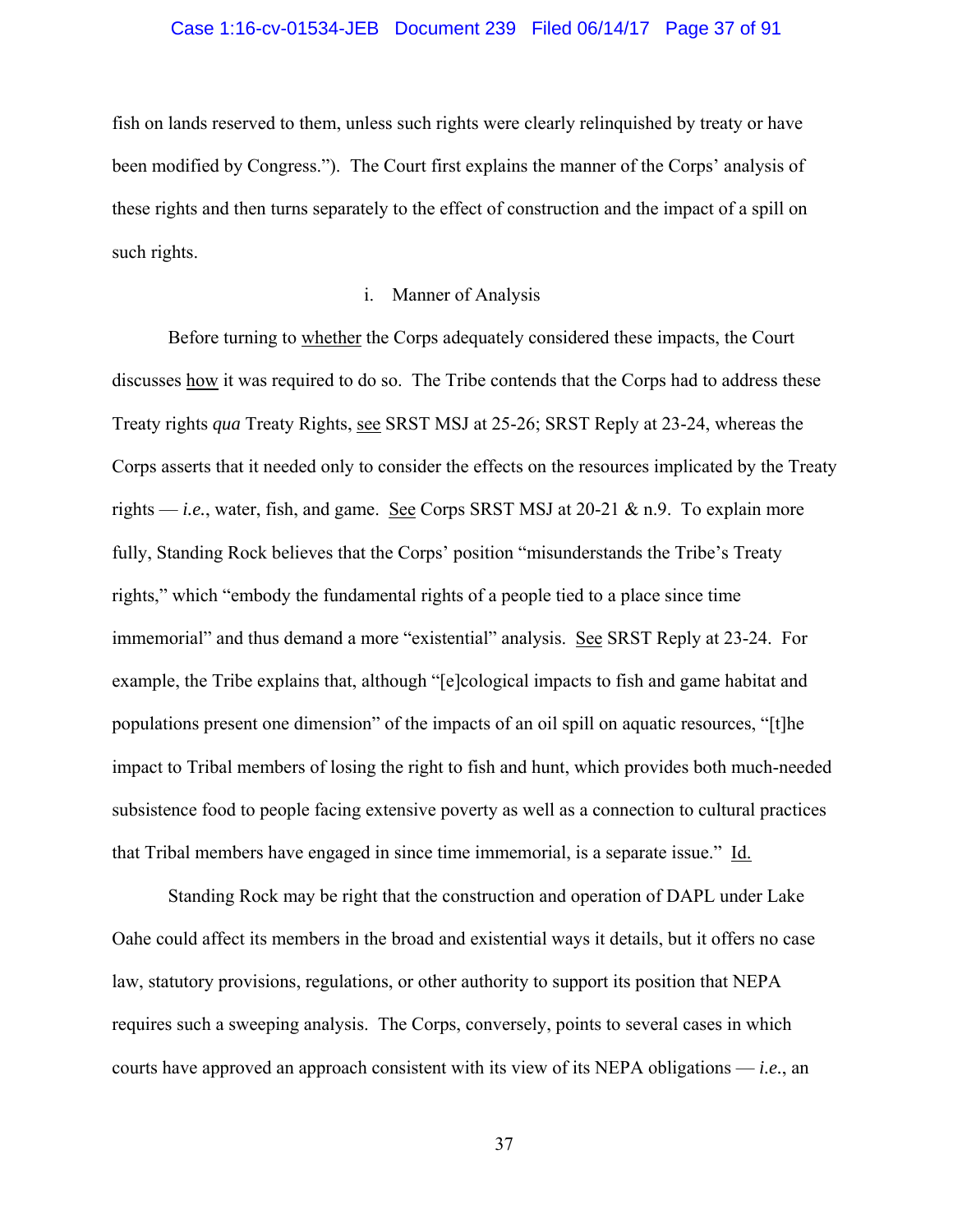#### Case 1:16-cv-01534-JEB Document 239 Filed 06/14/17 Page 38 of 91

agency may assess impacts on treaty rights by analyzing the effects on a specific resource identified in the treaty. See Ground Zero Ctr. for Nonviolent Action v. Dep't of the Navy, 918 F. Supp. 2d 1132, 1152 (W.D. Wash. 2013), on reconsideration in part No. 12-1455, 2013 WL 357509 (W.D. Wash. Jan. 29, 2013) (assessing impact on tribe's treaty fishing rights by considering surveys of fish patterns and Navy's mitigation efforts); Nw. Sea Farms, Inc. v. U.S. Army Corps of Eng'rs, 931 F. Supp. 1515, 1521-22 (W.D. Wash. 1996) (explaining Corps correctly concluded that project would impair treaty fishing rights by considering impact on tribe's access to fish); No Oilport! v. Carter, 520 F. Supp. 334, 356–57 (W.D. Wash. 1981) (concluding EIS's discussion of effect of pipeline rupture on "the fish resource," including via maps, adequately evaluated project's impact on tribe's treaty fishing rights). Absent any controlling or persuasive authority to the contrary, the Court sees no basis on which to conclude that NEPA demands the type of existential-scope analysis the Tribe advocates. Rather, it is sufficient that the agency adequately analyze impacts on the resource covered by a given treaty.

The next question, then, is whether the agency's weighing of those relevant Treaty rights here  $-\nu$ *iz.*, water, fishing, and hunting — was adequate. The Court approaches that question by looking at the Corps' assessment of the impacts on the different Treaty rights from (1) the construction of the pipeline, and (2) an unanticipated oil spill. In so doing, the Court keeps in mind the definition of "hard look" recently articulated by the D.C. Circuit: "[A]n agency has taken a 'hard look' at the environmental impacts of a proposed action if the statement contains sufficient discussion of the relevant issues and opposing viewpoints, and the agency's decision is fully informed and wellconsidered." Myersville Citizens for a Rural Community, Inc. v. FERC, 783 F.3d 1301, 1324-25 (D.C. Cir. 2015).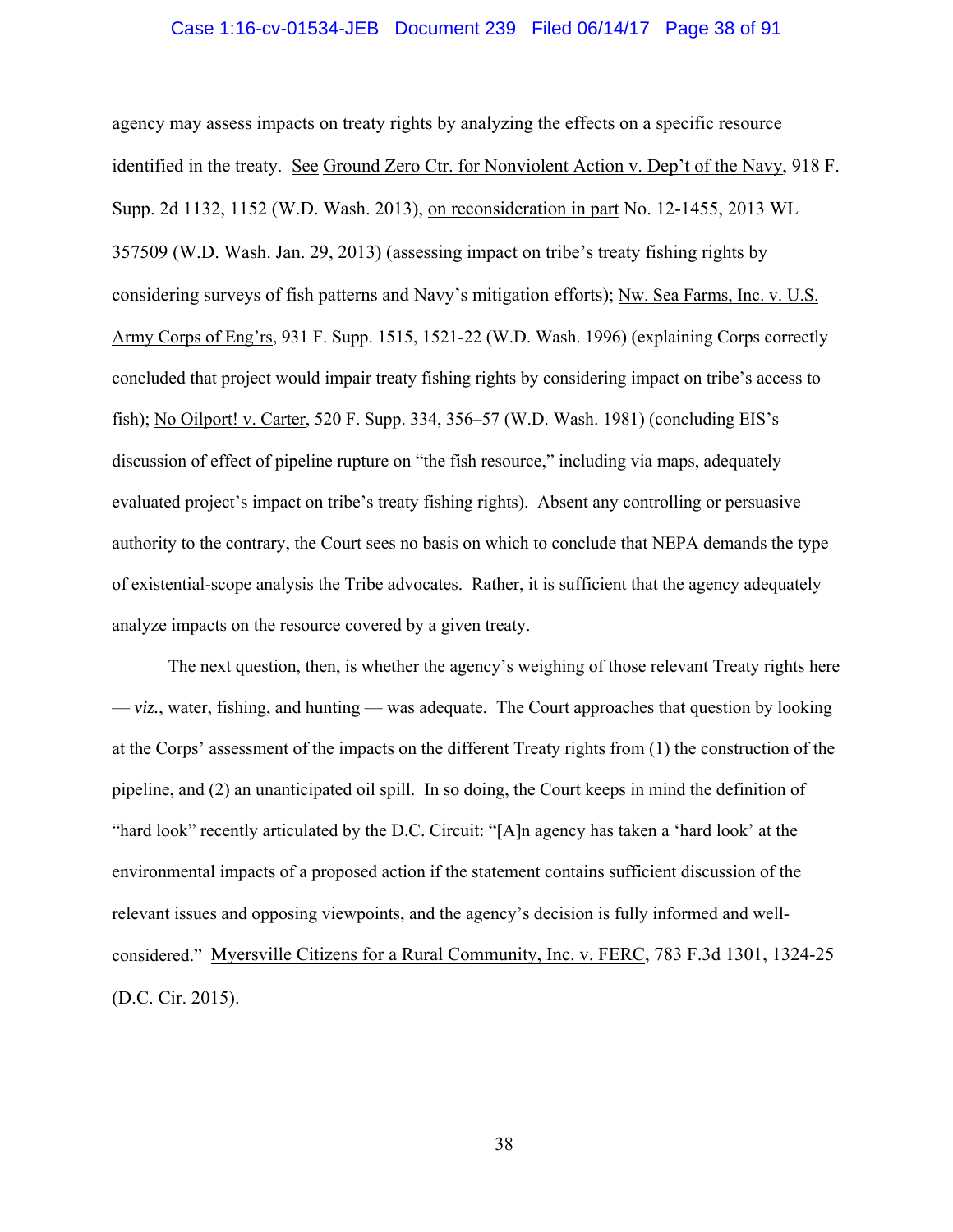## ii. Construction

The EA discussed in several places the potential impact of DAPL's construction on water resources, fish, and wildlife at Lake Oahe. See EA at 36 (acknowledging that, during HDDconstruction phase, drilling fluid could inadvertently be released "directly or indirectly into the waterbody" and discussing mitigation measures); id. at 37 (explaining water required for HDD construction and hydrostatic testing at Oahe crossing would not be obtained from Lake Oahe); id. at 38 ("No waterbody would be permanently drained or filled as part of the DAPL Project, and effects on waterbodies are expected to be short-term and minor."); id. at 45 (addressing impacts of construction activities on groundwater); id. at 50 (explaining no wetlands exist within Oahe Project Area or Connected Action Area); id. at 58 (discussing "[t]emporary impacts on wildlife" that "could occur during construction," including displacement of "larger and more mobile animals"); id. ("No impacts to treaty fishing and hunting rights are anticipated due to construction within the Project Area or Connected Actions."); id. at 69 (discussing possible adverse impacts on "fish eggs, juvenile fish survival, benthic community diversity and health, and spawning habitat," as well as "fish fry[] and invertebrates inhabiting the river," from "subsurface disturbing activities," inadvertent release of drilling mud, and water withdrawal from Missouri River); id. at 75 ("The recreational enjoyment of wildlife (such as hunting or bird watching) may be temporarily affected by construction activities, depending on season and location."). Because the EA "clearly addressed" these impacts and concluded that they would either be insignificant or could be mitigated, the Court finds that, in this respect, it was adequate. See Minisink Residents for Envtl. Pres. & Safety v. FERC, 762 F.3d 97, 112 (D.C. Cir. 2014) (finding EA adequately examined compressor-station project's impact on property values where it recognized some adverse impacts might accrue but could be mitigated).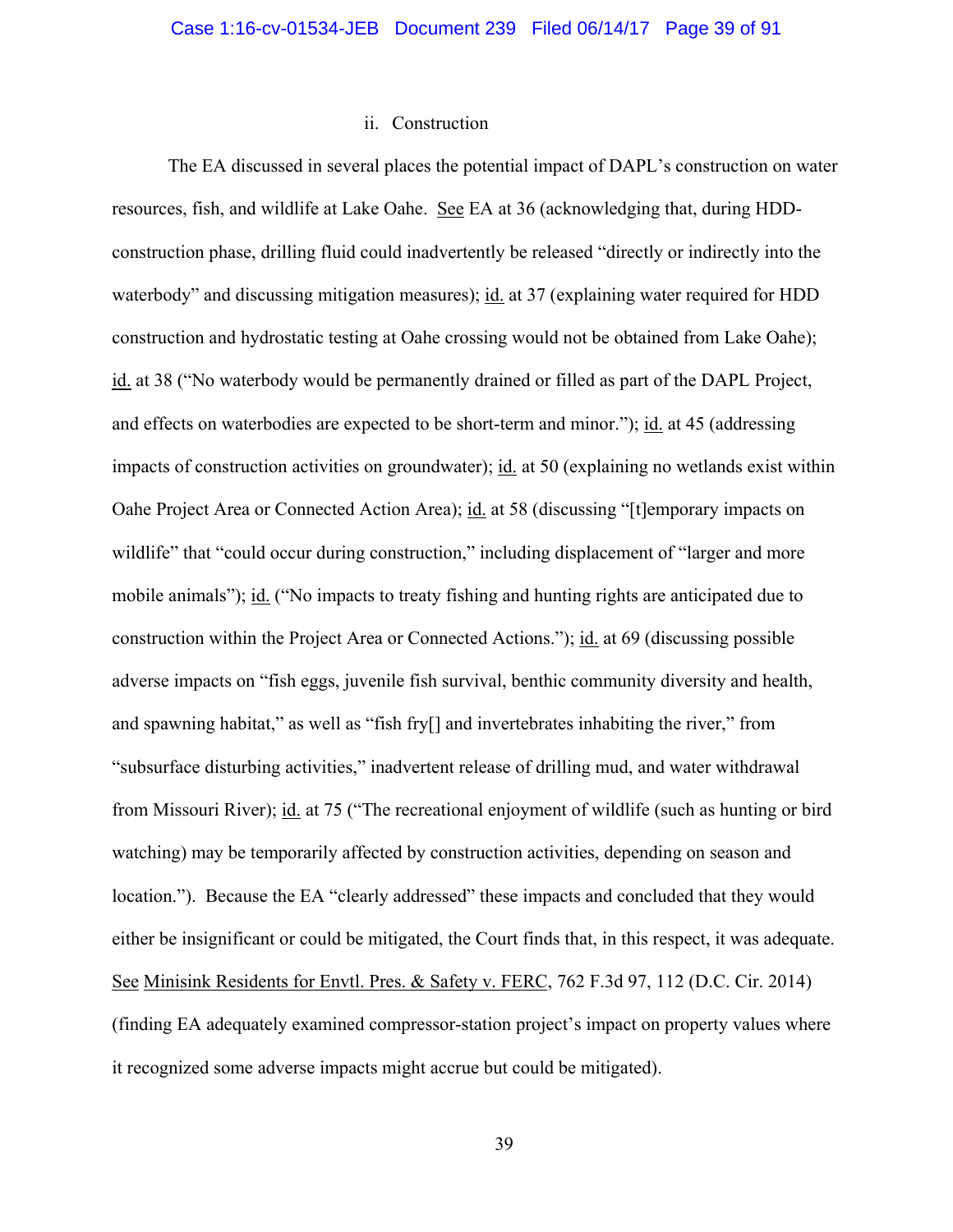## iii. Spill Impacts

As to the second issue — namely, the spill effects —the Tribe contends that the EA "never examined the impacts of spills on the Tribe and its Treaty rights." SRST Reply at 1. The Court agrees in part.

First, it bears noting that even though a spill is not certain to occur at Lake Oahe, the Corps still had to consider the impacts of such an event on the environment. "[A]n agency conducting an EA generally must examine both the probability of a given harm occurring and the consequences of that harm if it does occur." New York v. Nuclear Regulatory Comm'n, 681 F.3d 471, 482 (D.C. Cir. 2012). "Only if the harm in question is so 'remote and speculative' as to reduce the effective probability of its occurrence to zero may the agency dispense with the consequences portion of the analysis." Id. (quoting Limerick Ecology Action, Inc. v. Nuclear Regulatory Comm'n, 869 F.2d 719, 739 (3d Cir. 1989)). Yet, "the finding that the probability of a given harm is nonzero does not, by itself, mandate an EIS: after the agency examines the consequences of the harm in proportion to the likelihood of its occurrence, the overall expected harm could still be insignificant and thus could support a FONSI." Id.; see also Gov't of the Province of Manitoba v. Salazar, 691 F. Supp. 2d 37, 50 (D.D.C. 2010) ("It may be that the risk of a breach is low given the pipeline's construction, but that is not an excuse for Reclamation to refuse entirely to analyze the consequences. When the degree of potential harm could be great, *i.e.*, catastrophic, the degree of analysis and mitigation should also be great."); Sierra Club v. Watkins, 808 F. Supp. 852, 868 (D.D.C. 1991) (holding that, given disputed evidence concerning the possibility of severe accidents, an agency may not simply "refus[e] to include certain low probability risks" — it must at least "admit that such accidents are possible," determine the probability of occurrence, and "discuss[] their potential effects"). Here, the Corps did not wholly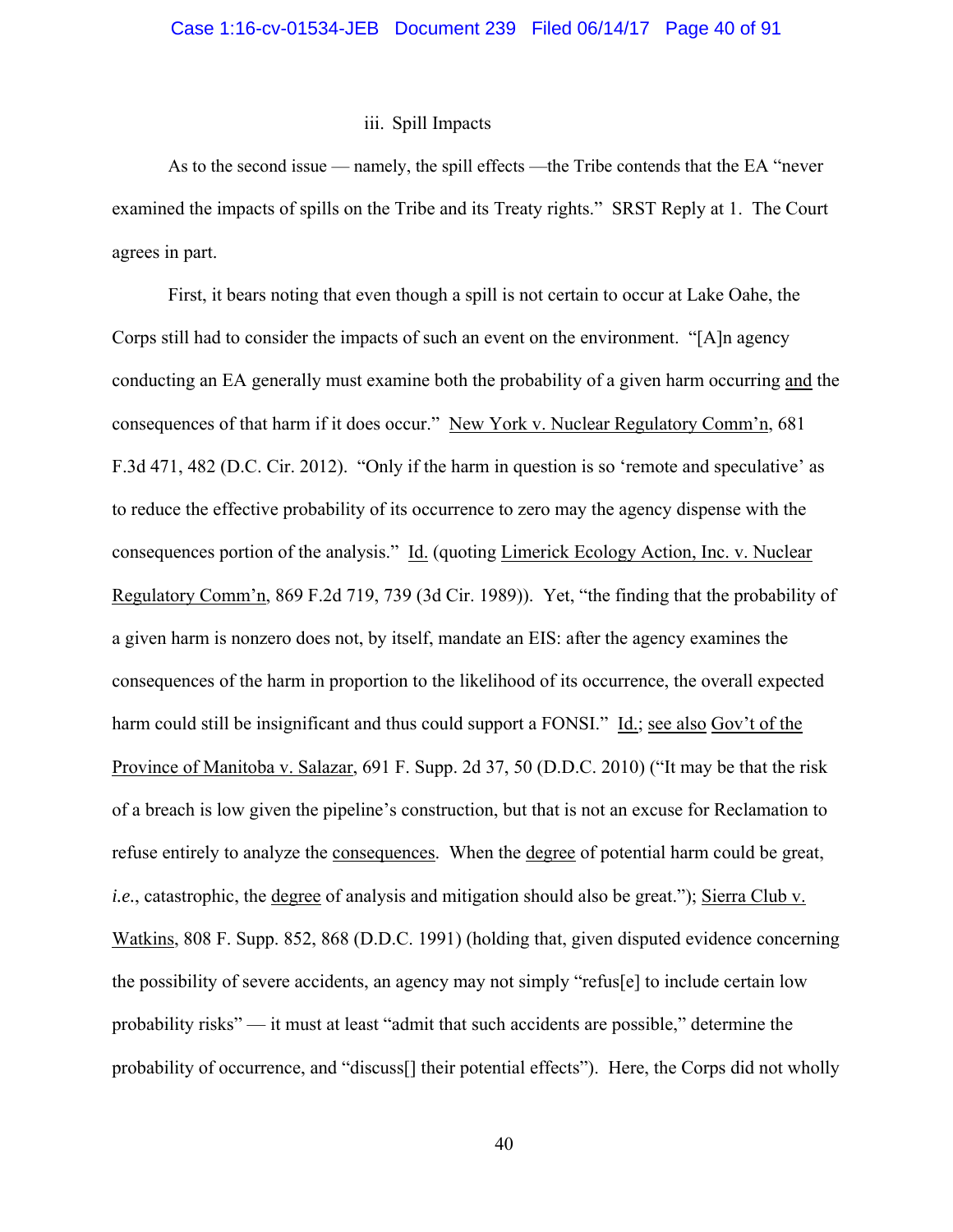#### Case 1:16-cv-01534-JEB Document 239 Filed 06/14/17 Page 41 of 91

ignore the consequences of a possible oil spill, despite its conclusion that the risk of such an event was low. On the contrary, it adequately discussed the impacts of such "a low risk/high consequence event," EA at 92, on water — but not on hunting or aquatic — resources.

As to water resources, the EA offered several comments. It acknowledged that, during operations, "[d]rinking water intakes located downstream from the Missouri River and Lake Oahe crossings could be at risk if there was a release that reached these bodies of water in the vicinity of the intake structures," and that "the Standing Rock Sioux . . . have intake structures within the river downstream of the Lake Oahe Project area." Id. at 38; see also id. at 42 ("In the unlikely event of a release during pipeline operations, drinking and irrigation water intakes located downstream from the Missouri River and Lake Oahe crossings could be at risk if hydrocarbons were to reach these bodies of water in the vicinity of the intake structures."); id. at 87 ("Concerns have been expressed regarding an inadvertent release reaching intake structures on Lake Oahe. . . . In the unlikely event of a release, sufficient time exists to close the nearest intake valve to avoid human impact."). Later, the EA further explained: "Accidental releases from the pipeline system during operations could potentially affect groundwater. . . . [C]rude oil released into soil can migrate toward water where certain constituents can dissolve into groundwater or surface water in limited amounts." Id. at 45.

It then presented a model estimating the concentrations of benzene, a potentially toxic compound found in crude oil, that could be released during a very small, small, moderate, or large spill at the Oahe crossing, and discussed how those results might vary during winter months when temperatures are likely to be colder. Id. at 46-47. Even assuming that "[t]he entire volume of a crude oil spill was released due to a catastrophic failure of the pipeline and reached the waterbody; [c]omplete, instanteous mixing occurred; [and] [t]he entire benzene content of the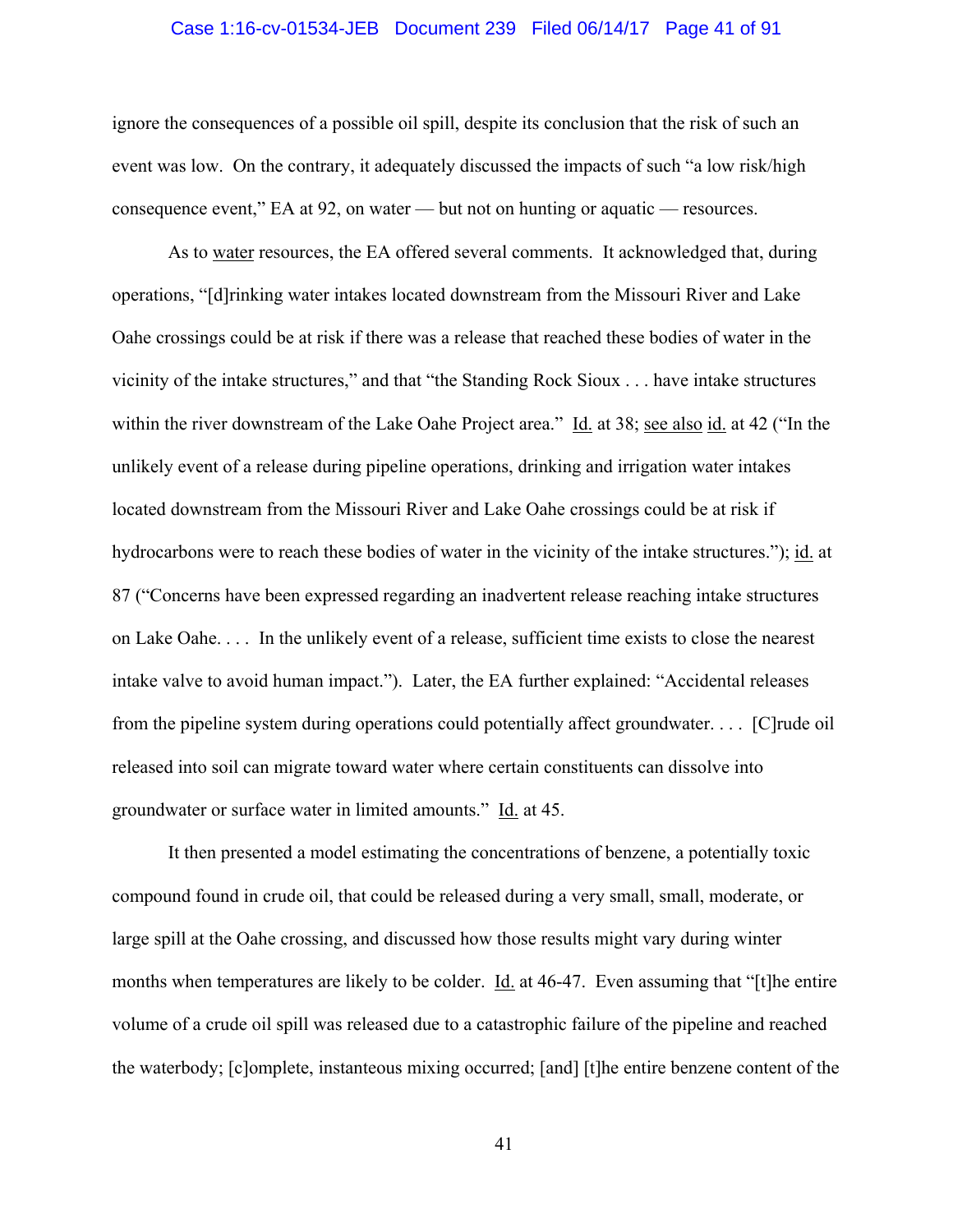## Case 1:16-cv-01534-JEB Document 239 Filed 06/14/17 Page 42 of 91

crude oil was solubilized into the water column," the model concluded that under no spill scenario would the acute toxicity threshold for aquatic organisms be exceeded, and that under the "most probable spill volume," benzene concentrations would not "exceed the drinking water criteria." Id. In addition, at the conclusion of its discussion of the nine spill-risk factors previously discussed, the EA, under the header "Consequences," stated: "In the event that a pipeline failure occurs and product is released into the Missouri River at either crossing, the worst case consequence scenario is ranked high because several drinking water intake High Consequence Areas (HCAs) and multiple ecologically sensitive HCAs could be impacted." Id. at 94.

The EA is not similarly attentive, however, to the impacts of a spill on fish or game, the resources implicated by the Tribe's fishing and hunting rights. As to aquatic resources, the EA offered only a cursory nod to the potential effects of an oil spill, stating simply that "[t]he primary issue related to impacts on the aquatic environment from operation of the Proposed Action would be related to a release from the pipeline." Id. at 69. It never explained, though, what those effects would be. Instead, it simply reasoned that adherence to Dakota Access's response plan "would minimize potential impacts on aquatic wildlife." Id. at 69-70; see also id. at 101. Likewise, regarding hunting, the EA only discussed the effects of construction on "recreationally and economically important species and nongame wildlife"; it said nothing about the effects of a spill. Id. at 57-58.

Standing Rock, though, had alerted the Corps to its fishing- and hunting-related concerns after the agency published the Draft EA. See, e.g., ECF No. 159-1, Exh. C (SRST Comments on Draft EA, Jan. 8, 2016) at 13 ("[A] pipeline leak would threaten to damage . . . the fish and wildlife on which many Tribal members depend for subsistence."); ECF No. 159-1, Exh. D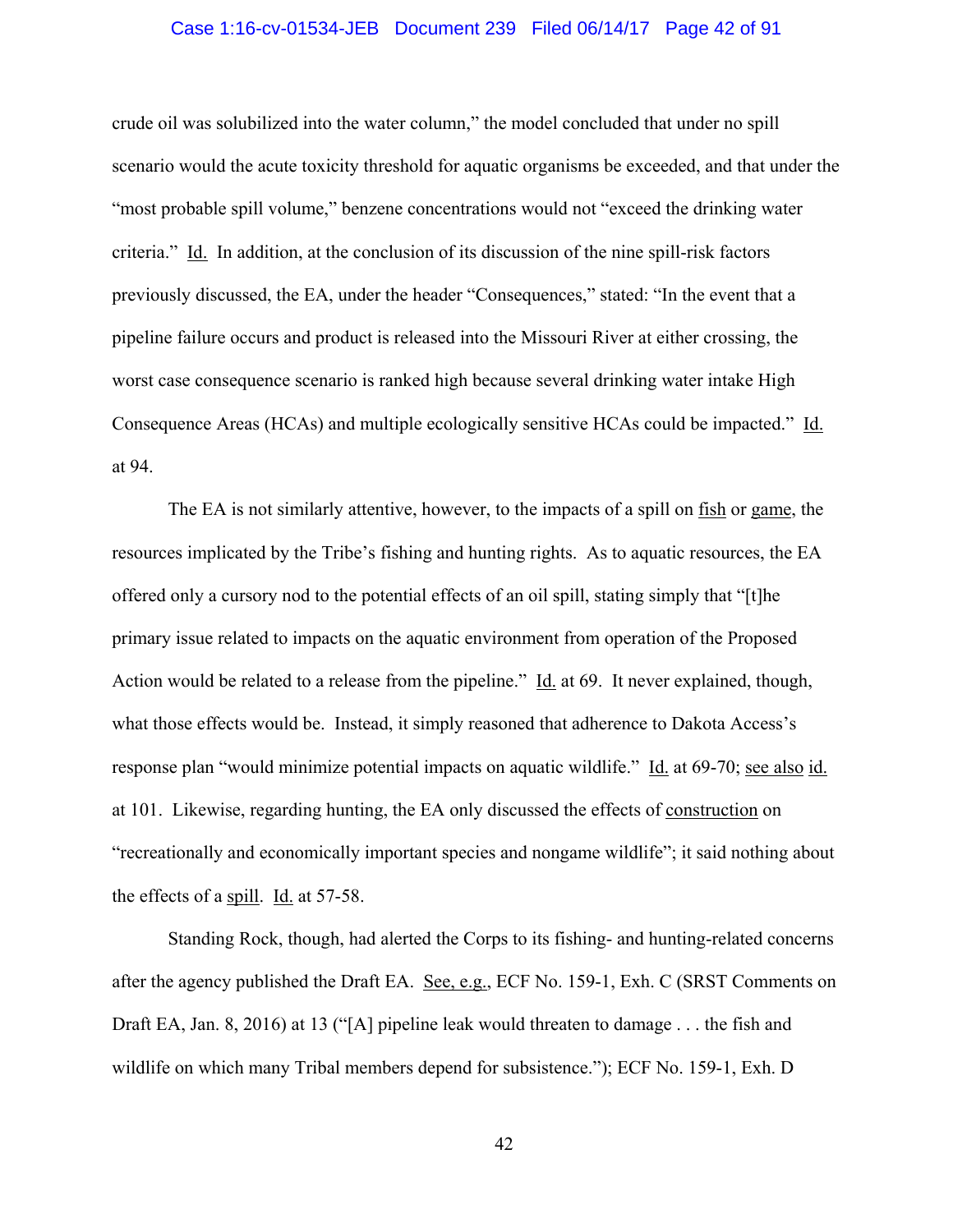#### Case 1:16-cv-01534-JEB Document 239 Filed 06/14/17 Page 43 of 91

(SRST Suppl. Comments on Draft EA, Mar. 24, 2016) at 15 ("The waters of Lake Oahe also provide habitat for fish, wildlife, and plants important to the diet . . . of the Tribe."). The Director of Standing Rock's Department of Game, Fish, and Wildlife Conservation, moreover, explained that many of the Tribe's members rely on fishing as "an important supplemental source of food and nutrition" and that the Tribe issued 199 family fishing permits in 2015. See ECF No. 117-16 (Declaration of Jeff Kelly, Nov. 28, 2016), ¶ 5. An oil spill, he said, could "cause extensive fish kills." Id., ¶ 12. He also spelled out the ways in which an oil spill could seriously affect game along the Oahe shoreline, including by poisoning animals that ingest, inhale, or are otherwise externally exposed to oil and preventing those birds and mammals whose feathers or fur are coated with oil from maintaining their body temperatures.  $\underline{Id}$ ,  $\P$  13. Although the Corps did not have Kelly's declaration before it when it issued the EA in July 2016, his remarks were before the agency when it concluded that the easement could be issued based on the EA absent any supplementation.

Without any acknowledgment of or attention to the impact of an oil spill on the Tribe's fishing and hunting rights, despite Plaintiff's efforts to flag the issue, the  $EA$  — in this limited respect — was inadequate. The appropriate remedy for such omission is discussed in Section III.D, *infra*.

#### 2. *Alternatives*

To comply with NEPA, an Environmental Assessment must include a "'brief discussion[]' of reasonable alternatives to the proposed action." Myersville, 783 F.3d at 1323 (quoting 40 C.F.R. § 1508.9(b)). This consideration "need not be as rigorous as the consideration of alternatives in an EIS." Id.; compare 40 C.F.R. § 1508.9(b) (requiring "brief discussion<sup>[]")</sup> with id. § 1502.14(a) (requiring agency to "[r]igorously explore and objectively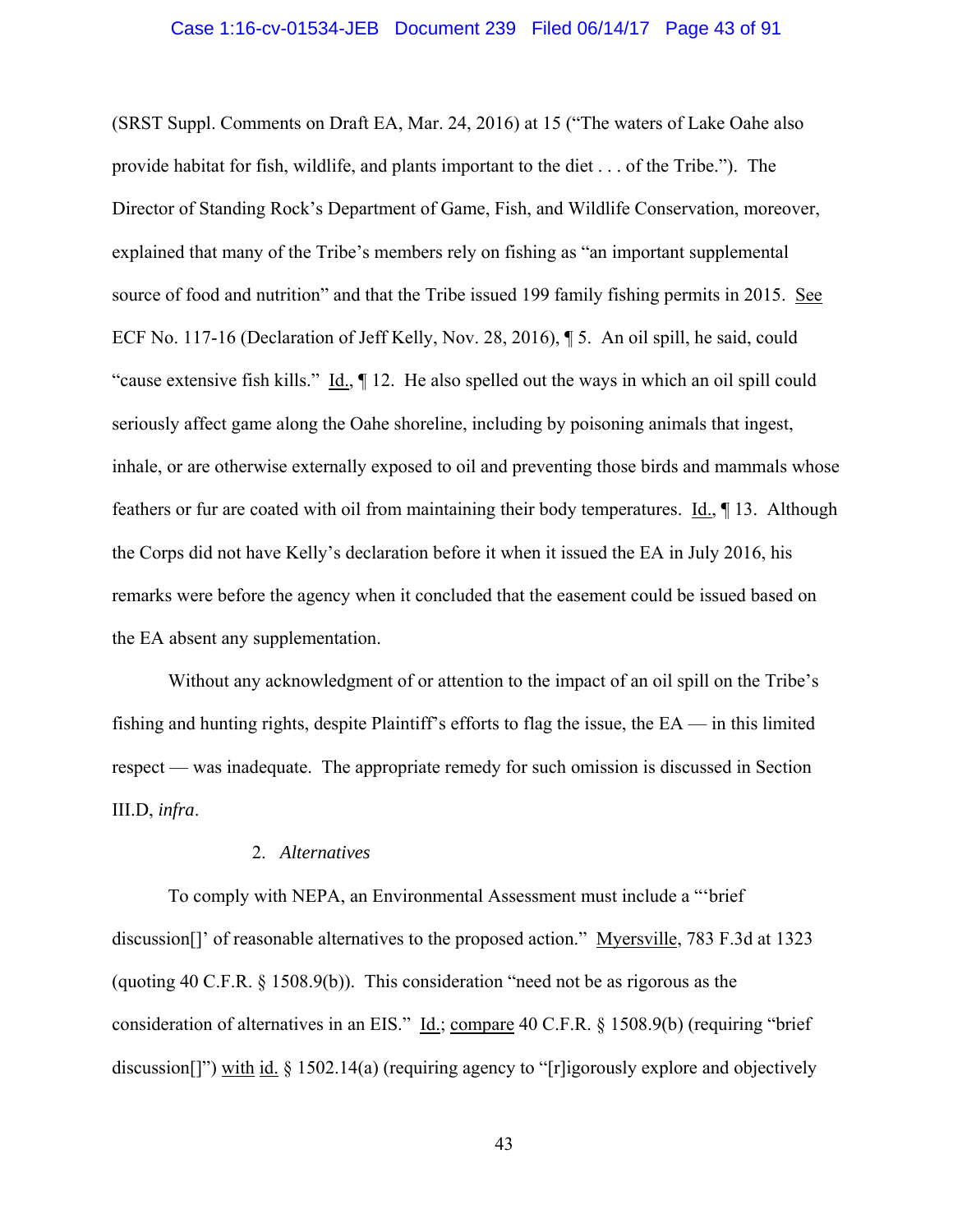## Case 1:16-cv-01534-JEB Document 239 Filed 06/14/17 Page 44 of 91

evaluate all reasonable alternatives" when EIS required). "An alternative is 'reasonable' if it is objectively feasible as well as 'reasonable in light of [the agency's] objectives.'" Myersville, 783 F.3d at 1323 (quoting Theodore Roosevelt Conservation P'ship v. Salazar, 661 F.3d 66, 72 (D.C. Cir. 2011)). An agency's "specification of the range of reasonable alternatives is entitled to deference." Id.

Standing Rock believes that the Environmental Assessment lacks an adequate consideration of such alternatives. Specifically, the Tribe posits that the EA did not appropriately examine an alternative route that would have had the pipeline cross the Missouri River further north. See SRST MSJ at 26, 30-31. The Court disagrees: on this front, the EA adequately discharged the Corps' NEPA obligations.

Before settling on the current DAPL route, Dakota Access considered routing the pipeline to cross Lake Oahe approximately 10 miles north of Bismarck, North Dakota — *i.e.*, approximately 50 miles north of its current location, which sits just 0.5 miles north of the Standing Rock Reservation. See EA at 8, 161 (Figure 13). The Company soon determined, however, that that route was not "a viable alternative." Id. The EA explains why. A table therein compares the Bismarck and Oahe crossings in terms of overall route mileage; co-location with other pipelines and powerlines; the number of existing pipelines, floodplains, water features, and powerlines crossed; miles of agriculture, developed/low intensity, developed/open space, and grass/pasture land crossed; whether Corps-owned land would be crossed; the number of waterbodies crossed; the number of high-consequence areas affected; and the number of transportation crossings. Id. at 9-10. A separate table compares the two crossings in terms of total pipeline and total HDD length, as well as in terms of cost for road/railroad bores,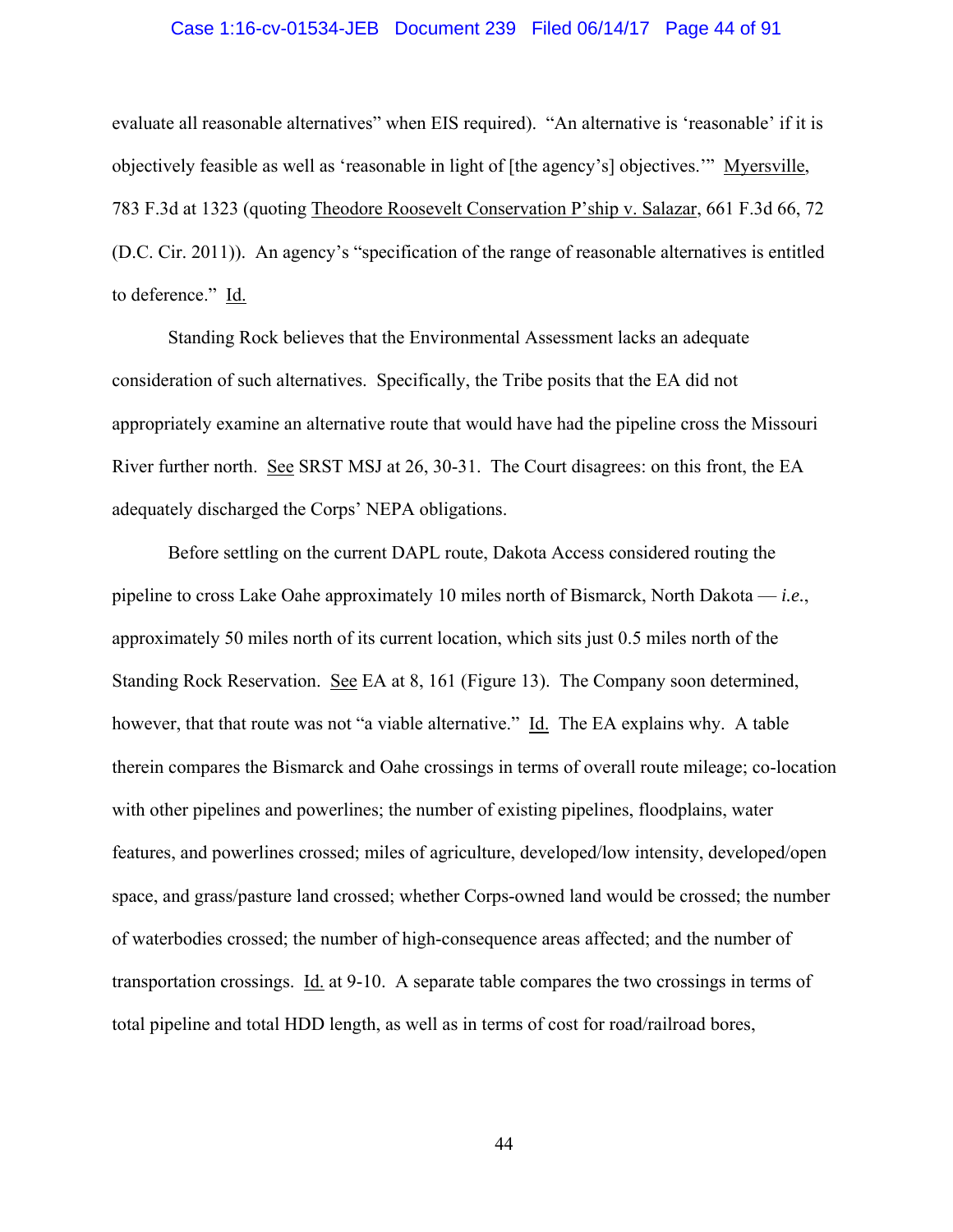#### Case 1:16-cv-01534-JEB Document 239 Filed 06/14/17 Page 45 of 91

installation for non-HDD areas, HDD, geotechnical investigation, above-ground facilities, rightof-way acquisition, and engineering and consulting. Id. at 11.

That data reveals that the Bismarck alternative would have required an additional 11 miles of pipeline, "consisting of roughly 165 additional acres of impact," 11 more floodplain crossings, 1 more powerline crossing, and 27 more transportation crossings. Id. at 8-10. In addition, it would have "crossed through or in close proximity to several wellhead source water protection areas" and "crossed other populated PHMSA high consequence areas" — *i.e.*, "locales where a release from a pipeline could have the most significant adverse consequences" — "not" present on the [selected] route." Id. at 8. The North Dakota Public Service Commission, moreover, requires a 500-foot residential buffer, which would have "severely constrained" the Bismarck route. Id. By contrast, on the Reservation, the residence closest to the pipeline at Oahe is located more than 1.5 miles away. Id. at 86. And finally, the Bismarck alternative would have cost nearly \$33 million more and been co-located with other pipelines or utility corridors for only 3% of the route as compared to the selected route's 41%. Id. at 9, 11.

Standing Rock largely focuses its critique on the EA's reliance on a memo prepared by DAPL consultants, which it argues offers "a one-sided analysis that considered downstream impacts for the Bismarck alternative, but not for the Oahe crossing." SRST MSJ at 30. But that memo, which the EA does not expressly cite, provides another reasonable basis on which the Corps could have rejected the Bismarck crossing in favor of Oahe. It explains that the two closest municipal-water intakes to the Bismarck crossing would have been at Mandan, 7.3 miles downstream and serving 19,381 people, and Bismarck, 11.6 miles downstream and serving 65,123 people. See ECF No. 209-16 at 18 (Memorandum from Tom Siguaw, Dakota Access, & Steve Rove, HDR Engineering, Apr. 12, 2016). The first downstream intake from the Oahe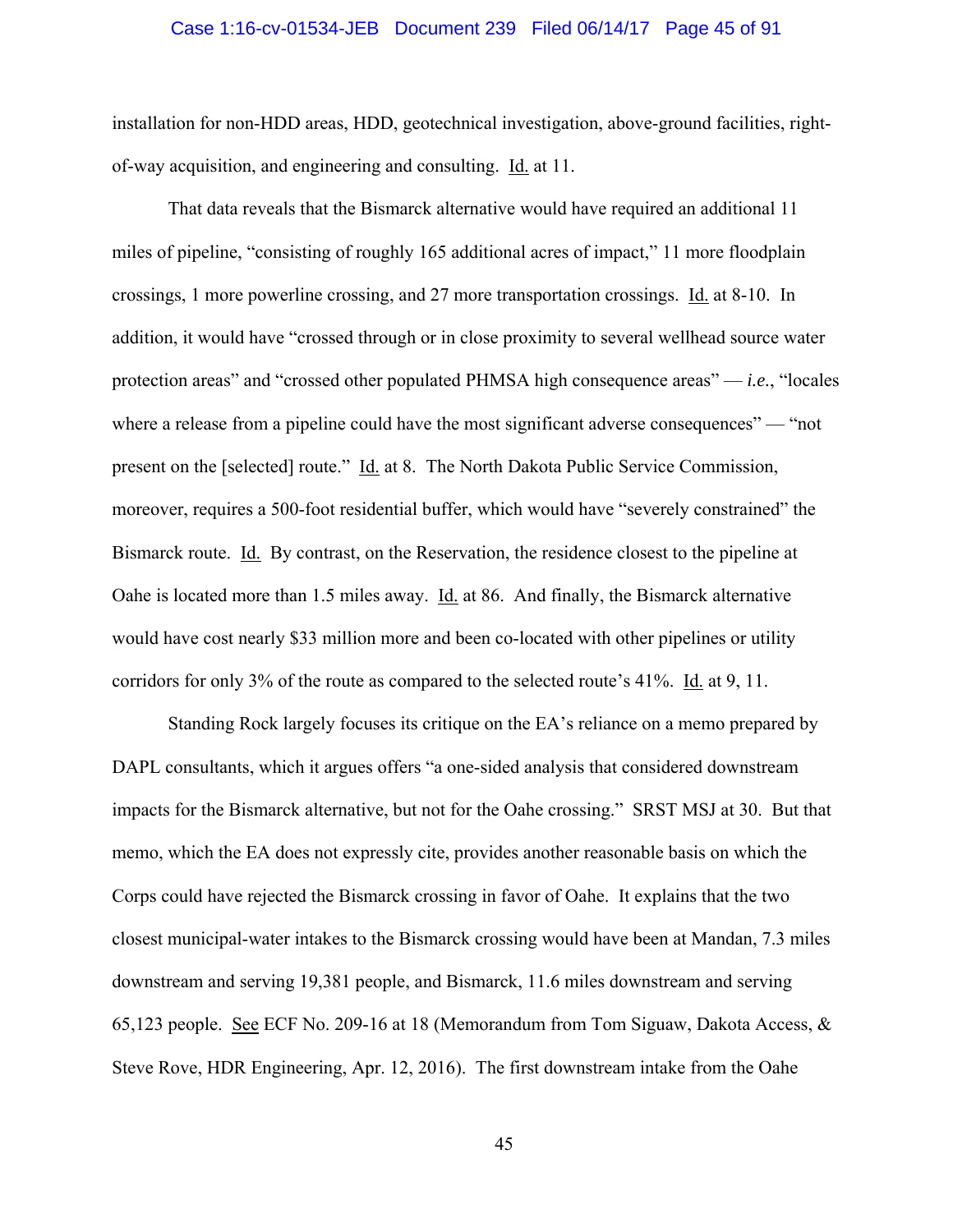#### Case 1:16-cv-01534-JEB Document 239 Filed 06/14/17 Page 46 of 91

crossing, comparatively, is 4.2 miles downstream but is non-tribal and for agricultural use. Id. The second is 7.6 miles downstream and is used by Standing Rock also for agricultural purposes. Id. The third — and the first to be used for drinking water — is 11.1 miles downstream and belongs to the South Central Regional Water District, which serves 3,491 people in Emmons County, North Dakota. Id. The fourth — and the first Standing Rock intake for public consumption — is 26.2 miles downstream at Fort Yates and serves 229 people in Fort Yates and up to 4,317 in Sioux County. Id. The Bismarck crossing thus would have been much closer nearly four miles — to a drinking-water intake than the Oahe crossing. The drinking-water intakes near Bismarck also serve many more people than the two closest to the Oahe crossing. This difference will be even more pronounced once construction is complete on a new waterintake structure being built to serve all communities on the Standing Rock Reservation, as that system will be located approximately 50 miles further downstream from the Oahe crossing than the existing structure serving the Tribe at Fort Yates. See Cooper Memo at 19.

This is not to say that the EA's analysis of the Bismarck alternative is without flaws. As the Cooper Memo points out, when counting the number of wetland and water features crossed, the EA uses raw numbers of crossings, rather than "the total [number] of impacts measured as acreage or linear feet," which would have given "a more accurate comparison of the route." Cooper Memo at 9. And although the Bismarck route would have crossed PHMSA highconsequence areas that the Lake Oahe route does not, the Lake Oahe route also crosses highconsequence areas. Id.; EA at 94. Despite these issues, by identifying and comparing several features of the two routes as described, the EA easily clears NEPA's hurdle requiring "brief discussion" of reasonable alternatives.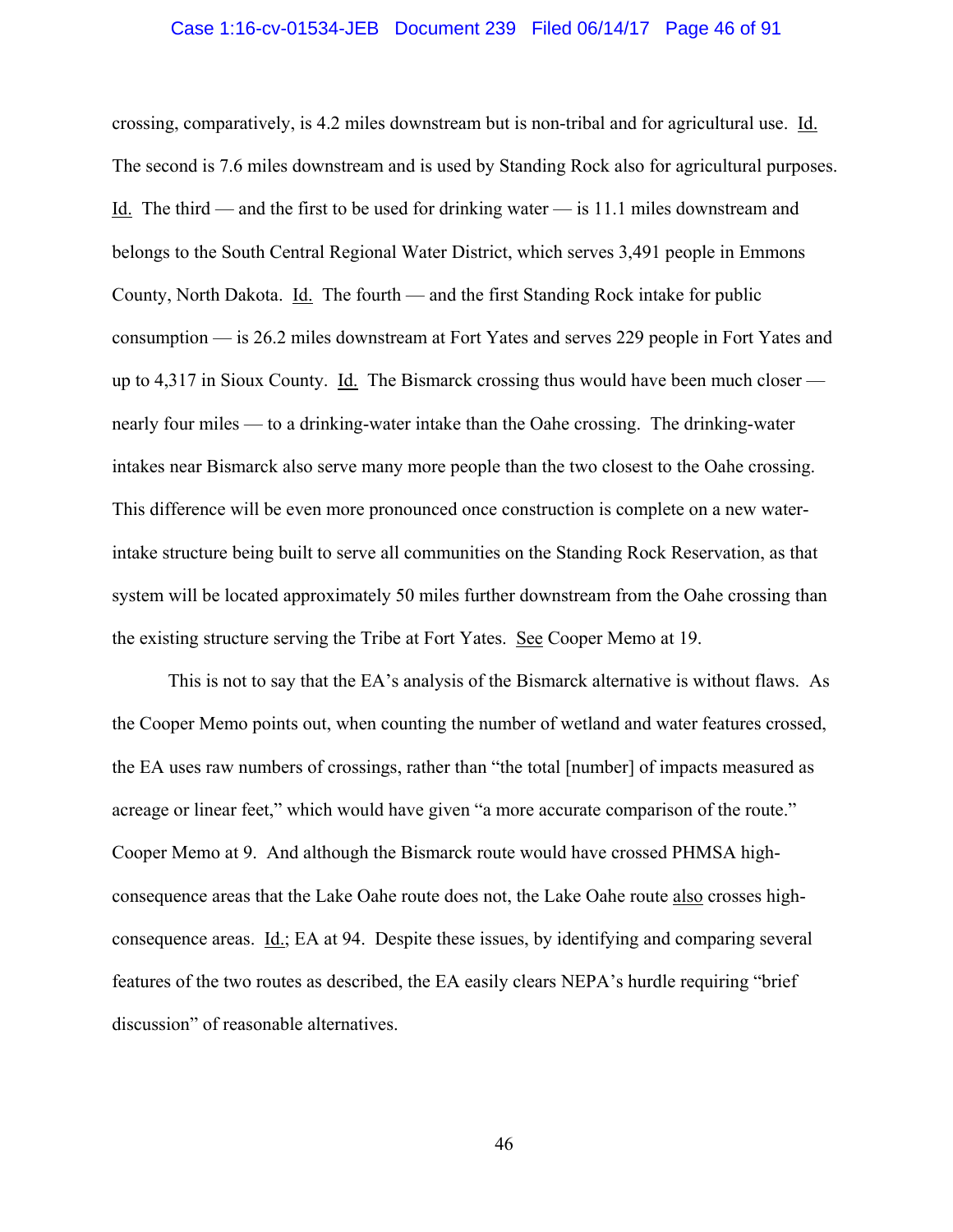# 3. *Environmental Justice*

Standing Rock next contends that the Corps' environmental-justice analysis was arbitrary and capricious. A 1994 Executive Order requires that, "[t]o the greatest extent practicable and permitted by law," federal agencies "shall make achieving environmental justice part of [their] mission by identifying and addressing, as appropriate, disproportionately high and adverse human health or environmental effects of [their] programs, policies, and activities on minority populations and low-income populations." Exec. Order 12,898, Federal Actions to Address Environmental Justice in Minority Populations and Low-Income Populations, 59 Fed. Reg. 7629 (Feb. 11, 1994), § 1-101. The Order expressly states that it does not create a private right to judicial review, id. § 6-609, but the D.C. Circuit has permitted challenges to environmentaljustice analyses under NEPA and the APA. See Communities Against Runway Expansion, Inc. v. F.A.A., 355 F.3d 678, 689 (D.C. Cir. 2004) ("The [agency] exercised its discretion to include the environmental justice analysis in its NEPA evaluation, and that analysis therefore is properly subject to arbitrary and capricious review under the APA.").

As the EA acknowledges, see EA at 84, the Council on Environmental Quality developed guidance to assist federal agencies in ensuring that environmental-justice concerns "are effectively identified and addressed." ECF No. 117-19 (CEQ, Environmental Justice Guidance Under the National Environmental Policy Act, Dec. 10, 1997) at 1. That guidance instructs that agencies "should consider the composition of the affected area, to determine whether minority populations, low-income populations, or Indian tribes are present in the area affected by the proposed action, and if so whether there may be disproportionately high and adverse human health or environmental effects on minority populations, low-income populations, or Indian tribes"; "should recognize the interrelated cultural, social, occupational, historical, or economic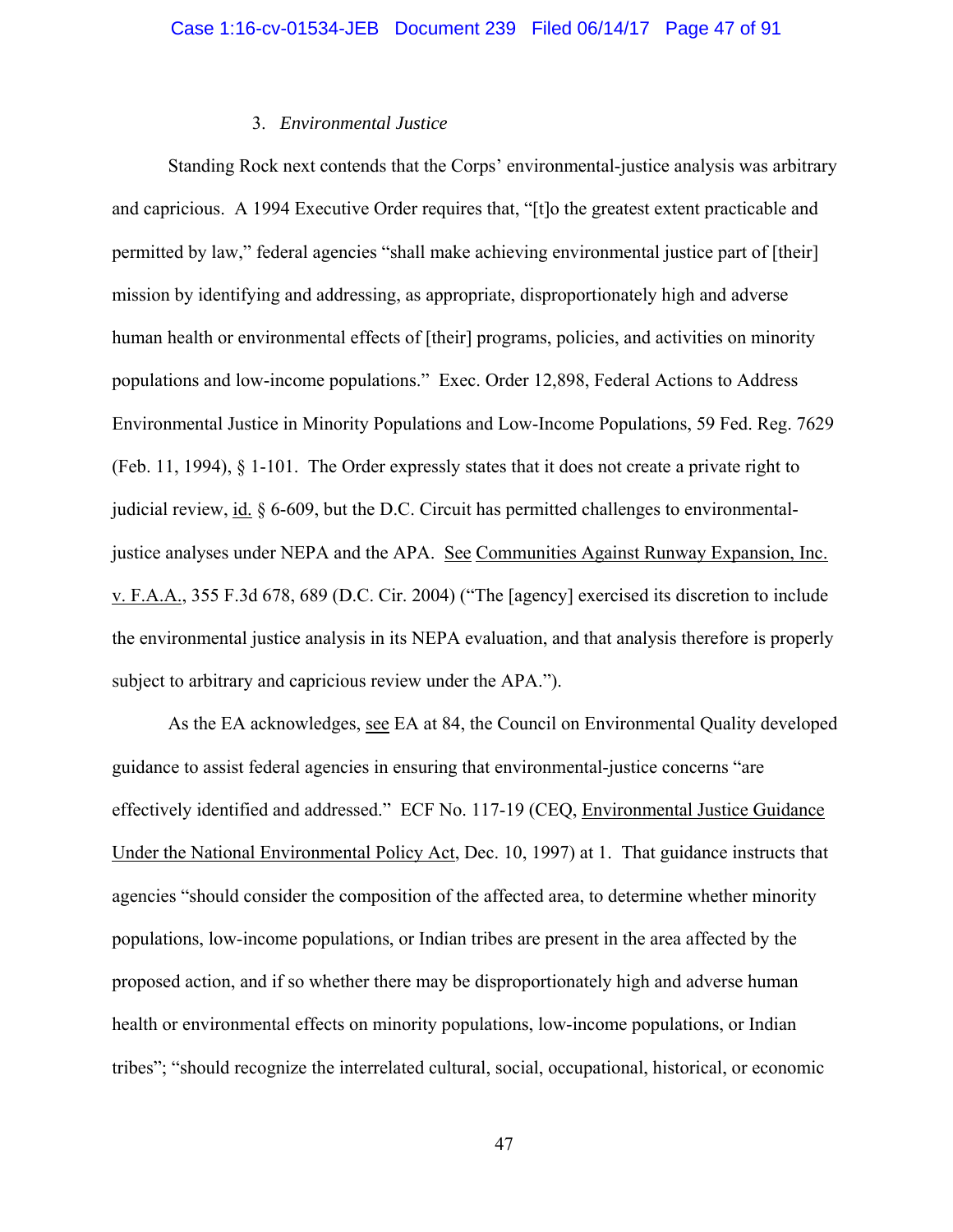## Case 1:16-cv-01534-JEB Document 239 Filed 06/14/17 Page 48 of 91

factors that may amplify the natural and physical environmental effects of the proposed agency action"; and "should recognize that the impacts within . . . Indian tribes may be different from impacts on the general population due to a community's distinct cultural practices." Id. at 9. "Where environments of Indian tribes may be affected," CEQ advises, "agencies must consider pertinent treaty, statutory, or executive order rights and consult with tribal governments in a manner consistent with the government-to-government relationship." Id. at 14. Finally, the "unit of geographic analysis" for the environmental-justice assessment should "be chosen so as not to artificially dilute or inflate the affected minority population." Id. at 26.

Here, the Corps defined the unit of geographic analysis for its environmental-justice assessment as a 0.5-mile radius around the crossing, yielding a focus on the two census tracts in which the HDD boreholes would be drilled — *i.e.*, the places on either side of Lake Oahe at which the pipeline would enter the ground to pass under the water. See EA at 84. Those two census tracts were in Morton County and Emmons County; they did not include Sioux County, where the Reservation is located. Id. at 80, 83.

To identify the impact of the project on the populations in the chosen census tracts, the Corps compared the average demographic data from the two census tracts to that of "counties in the general vicinity" of the Oahe crossing — Emmons, Morton, and Sioux Counties — and to that of North Dakota generally. Id. at 84. Specifically, the Corps compared the areas by percentage of racial minorities and percentage of persons living below the poverty level. Id. at 83. That data analysis revealed that the minority population in the two census tracts was 2% *i.e.*, 29% lower than the minority population in the general-vicinity counties and 9% lower than the minority population in North Dakota as a whole. Id. at 83, 85. It also showed that the percentage of persons living below the poverty level in the two census tracts was 9%. Id. at 83.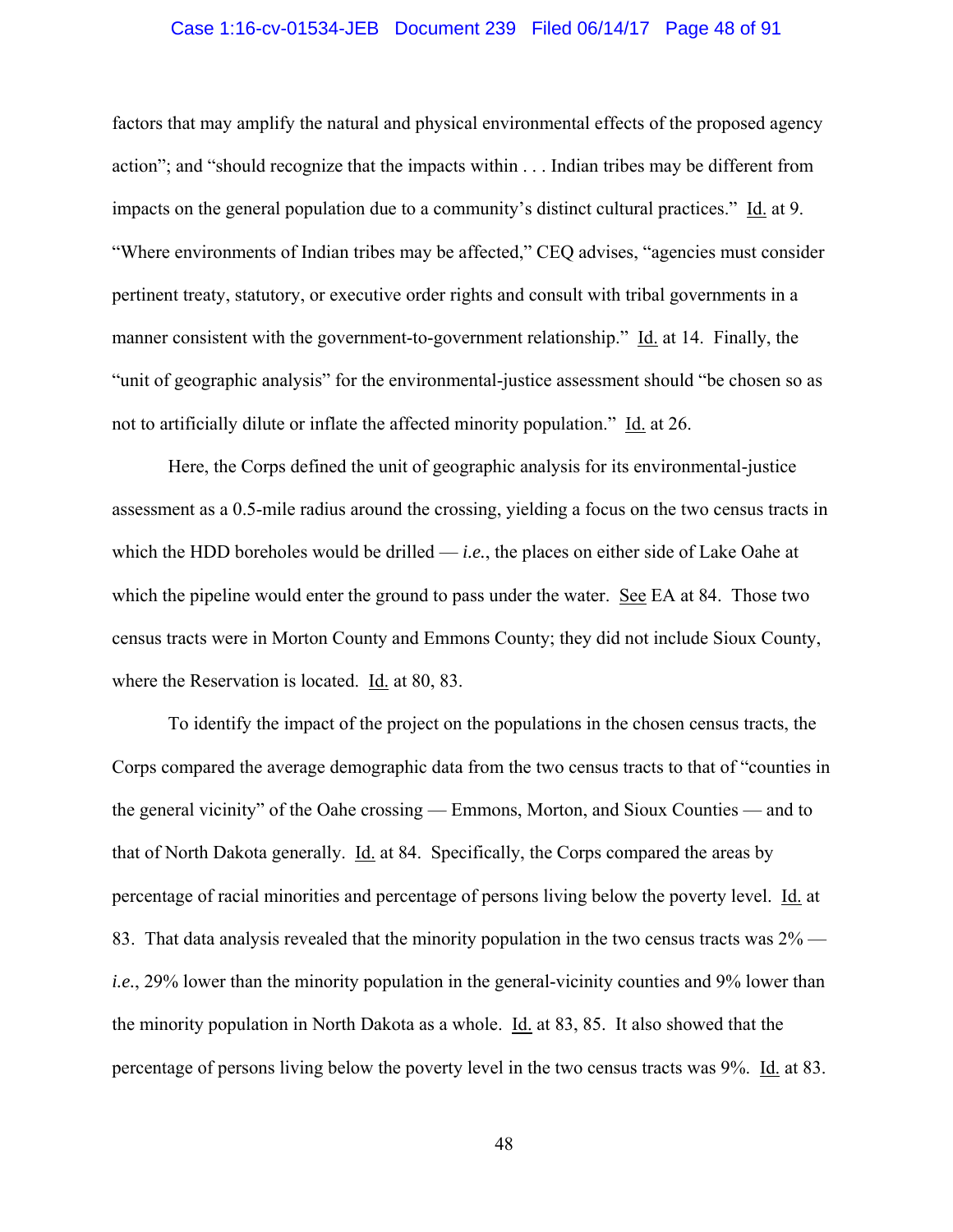## Case 1:16-cv-01534-JEB Document 239 Filed 06/14/17 Page 49 of 91

The EA states that this figure was 3% lower than the impoverished population in the generalvicinity counties and 50% higher than in North Dakota as a whole. Id. Based on these comparisons, the EA concluded that "there is no concern regarding environmental justice to minority populations at the Proposed Action Area at . . . Lake Oahe." Id. at 85. In actuality, some of the EA's calculations are incorrect. See Cooper Memo at 24 (identifying one of two errors). Using the correct figures, the percentage of persons living below the poverty line in the two census tracts was 11% lower than in the general-vicinity counties and 3% lower than in North Dakota as a whole. Id. at 83; Cooper Memo at 24. (As will be seen, the calculation errors play no significant role in the outcome on this issue.)

The Tribe challenges the Corps' decision to use a 0.5-mile buffer and the resulting analysis as arbitrary and capricious gerrymandering. See SRST MSJ at 28. The Standing Rock Reservation is 0.55 miles — or 80 yards beyond the 0.5-mile limit — downstream of the HDD site, and the Tribe contends that there was no principled basis on which to narrowly exclude it from the bounds of the Corps' analysis. Id. at 29. It also notes that the two census tracts selected as the "affected area" are "mostly upstream of the crossing site" with a 98% white population. Id. By comparing these tracts to a baseline of three counties that included Sioux County, Standing Rock argues, the EA "compar[ed] an area that will be almost entirely unaffected by a spill from the pipeline, and where few Tribal members live, against a baseline that included a significant portion of the Reservation." Id. "Unsurprisingly," the Tribe observes, the "'affected area' did not have a higher population of minority and low-income people than the claimed baseline, allowing the Corps to dismiss environmental justice concerns." Id.

The Corps and Dakota Access defend the reliance on a 0.5-mile buffer by repeating the justification given in the EA: "Transportation projects, such as under the Federal Transit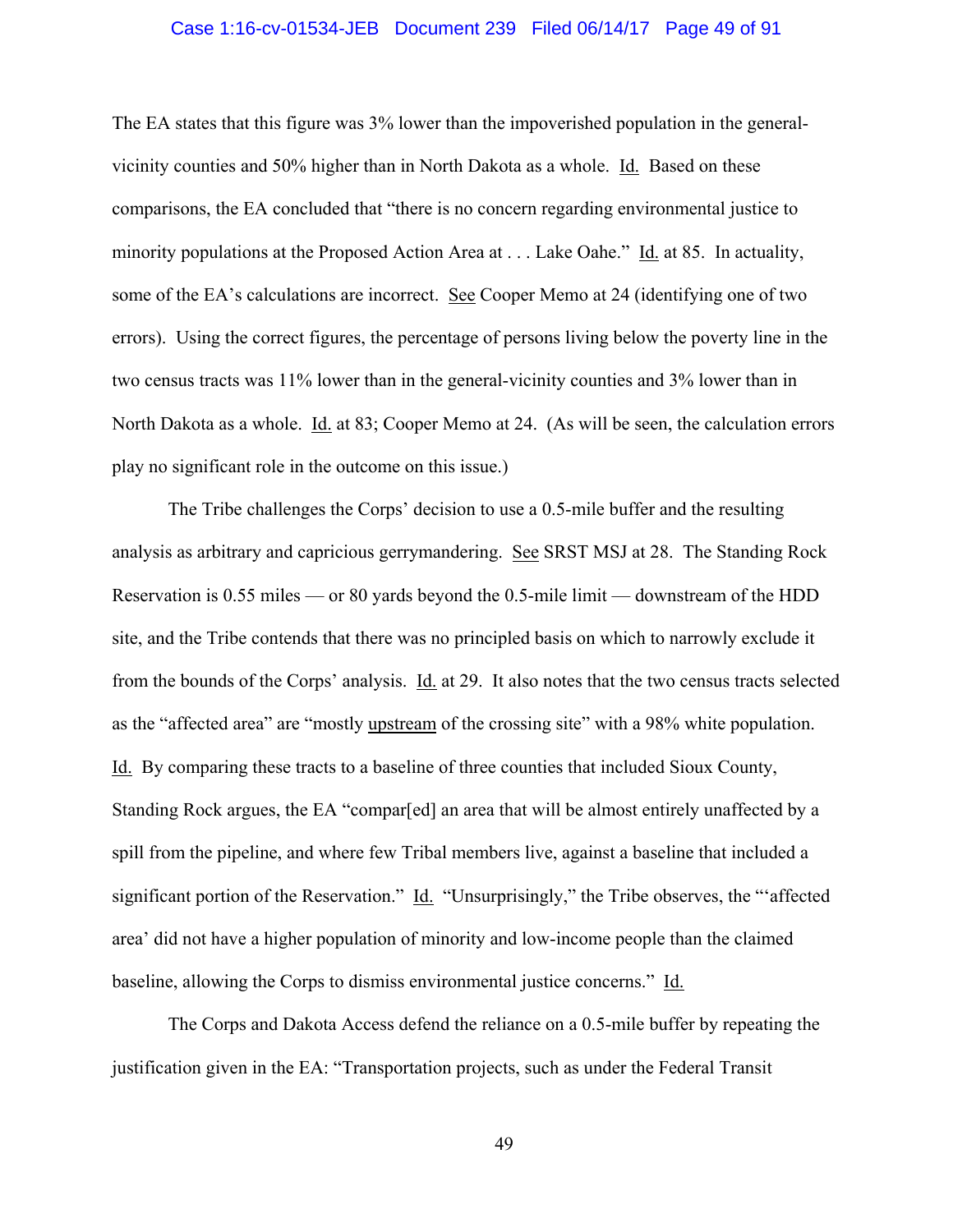## Case 1:16-cv-01534-JEB Document 239 Filed 06/14/17 Page 50 of 91

Administration, and natural gas pipeline projects under the Federal Energy Regulatory Commission . . . typically use a 0.5 mile buffer area to examine Environmental Justice effects." EA at 84; see also id. at 87 ("As stated above, linear projects typically use a 0.5 mile buffer area to examine Environmental Justice effects."); DA SRST Opp. at 29; Corps SRST MSJ at 27.

Although "[t]he 'identification of the geographic area' within which a project's impacts on the environmental resources may occur 'is a task assigned to the special competency of the appropriate agencies,'" Powder River Basin Res. Council v. BLM, 37 F. Supp. 3d 59, 75 (D.D.C. 2014) (quoting Tri-Valley CAREs v. Dep't of Energy, 671 F.3d 113, 1127 (9th Cir. 2012)) (quoting Kleppe v. Sierra Club, 427 U.S. 390, 414 (1976)), the Court is hard pressed to conclude that the Corps' selection of a 0.5-mile buffer was reasonable. DAPL is neither a transportation project nor a natural-gas pipeline; it is a crude-oil pipeline. The EA does not identify any project involving a crude-oil pipeline for which a 0.5-mile buffer was employed. The Corps, likewise, points only to other types of infrastructure projects. See Corps SRST MSJ at 27 (citing Coal. for Healthy Ports v. Coast Guard, No. 13-5347, 2015 WL 7460018, at \*25 (S.D.N.Y. Nov. 24, 2015) (project to raise height of bridge); Bitters v. Fed. Highway Admin., No. 14-1646, 2016 WL 159216, at \*14 (E.D. Cal. Jan. 13, 2016) (project to reintroduce vehicle traffic lanes to particular streets)).

The Corps nonetheless rejoins that there is no meaningful distinction between those projects and DAPL. Id. ("Analysis of a half-mile buffer, which is appropriate for bridges or other construction projects with street-level noise, traffic or other impacts, is certainly appropriate for the Lake Oahe crossing, where the construction is deep under the bed of Lake Oahe and is staged on private lands."); Corps SRST Reply at 13 n.3 ("[A] bridge that carries rail cars or truck traffic transporting oil or hazardous substances which could just as easily suffer low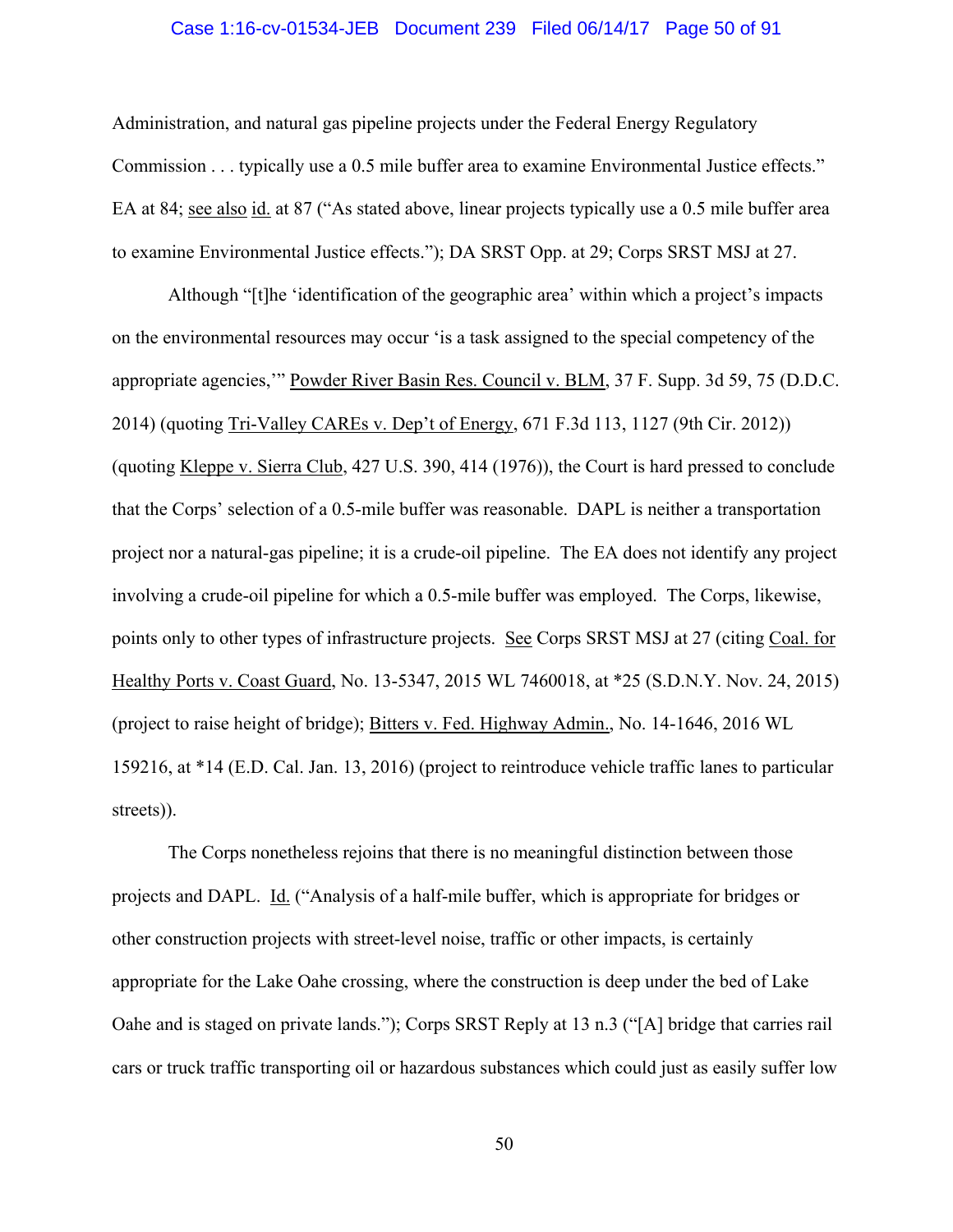## Case 1:16-cv-01534-JEB Document 239 Filed 06/14/17 Page 51 of 91

probability accidents resulting in releases to the waterways underneath the bridges."). The problem with the Corps' argument, however, is that the cases it cites did not consider an oil spill when evaluating impacts; if they had, perhaps a different geographic scope may have been selected. Standing Rock, conversely, points to two oil-pipeline projects for which a much larger affected area was used to assess environmental-justice impacts. See SRST MSJ at 30 n.16 (citing ECF No. 117-22 (Final Supplemental Environmental Impact Statement, Keystone XL Project) at 3.10-3) (assessing environmental-justice impacts 14 miles downstream of crossings)); SRST Reply at 25 n.23 (citing ECF No. 195-6 (Draft Supplemental Environmental Impact Statement for Line 67 Expansion, Jan. 2017) at 3.0-2 (looking at spill impacts up to 40 rivermiles downstream)).

Standing Rock is not the only entity to criticize the 0.5-mile-buffer choice. In its comments on the Draft EA, the EPA advised the Corps that "the area of analysis to assess potential impacts to EJ communities should correspond to the impacts of the proposed project instead of only the area of construction disturbance." ECF No. 209-8 at 126 (Letter from Philip Strobel to Brent Cossette, Mar. 11, 2016). "For oil pipeline projects, potential impacts to EJ communities would include the effects of leaks and spills to downstream water supplies (both drinking water quality, agricultural uses, and costs) and aquatic resources such as fish and riparian vegetation used by EJ populations." Id. Even the Corps' Chief Counsel expressed concern about the agency's geographic selection when reviewing the EA's legal sufficiency:

> The Corps' determination of the affected environment . . . can be questioned here. . . . Sioux County is just outside the 0.5-mile pipeline buffer. While the equally sized buffer on both sides of the pipeline seems reasonable along land areas, it is arguably less so at water areas because of the potential for water currents to carry a spill downstream. Sioux County is located just south and downstream of the pipeline. Thus, the SRST population present immediately outside of the proposed area or affected environment and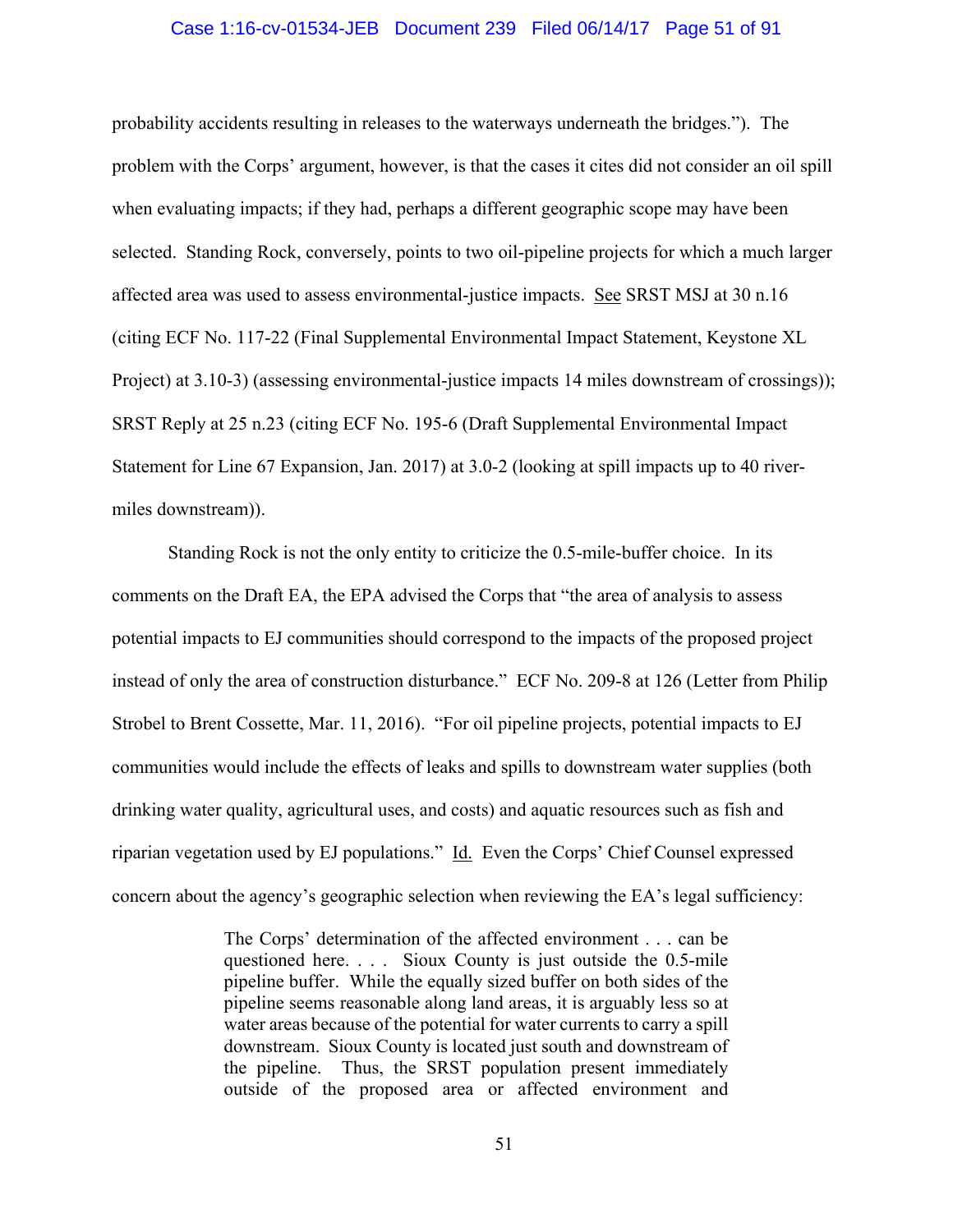downstream reasonably could have been within the area identified as the affected environment in the EA. If that area was included, the EA would then determine whether there might a disproportionately high and adverse human health or environmental effect on the SRST.

Cooper Memo at 25-26.

 The Corps argues that the Court need not confine its analysis to the use of a 0.5-mile buffer, however, because the EA also devoted a separate section to environmental-justice impacts on the Standing Rock Sioux Reservation. See EA at 85-87. That additional section, as it turns out, does not yield the Corps a full reprieve. The Standing Rock-focused environmentaljustice section begins with the "recogni[tion] that the Standing Rock Sioux Tribe is downstream of the Lake Oahe Crossing" and "has a high population of minorities and low-income residents." Id. at 85. It first discusses impacts from the project's construction and anticipated operation, and it explains that: the crossing will be installed via HDD on private lands adjacent to Corps-owned land, HDD drilling has no anticipated environmental effects, the pipeline's route "maintain[s] a minimum distance of 0.5 mile[s] from Tribal land," and the closest residence on the Reservation to the Oahe crossing is more than 1.5 miles away. Id. at 85-86. "As a result of this routing criteria, the nature of the action (construction associated with laying an underground oil pipeline), the short term duration of effects, construction and operation on private lands, the concurrent reclamation activities, state of the art construction techniques, [and] use of high quality materials and standards that meet or exceed federal standards," the EA concludes, "there will be no direct or indirect effects to the Standing Rock Sioux Tribe. This includes a lack of impact to its lands, cultural artifacts, water quality or quantity, treaty hunting and fishing rights, environmental quality, or socio-economic status." Id. at 86. Given the absence of impacts, it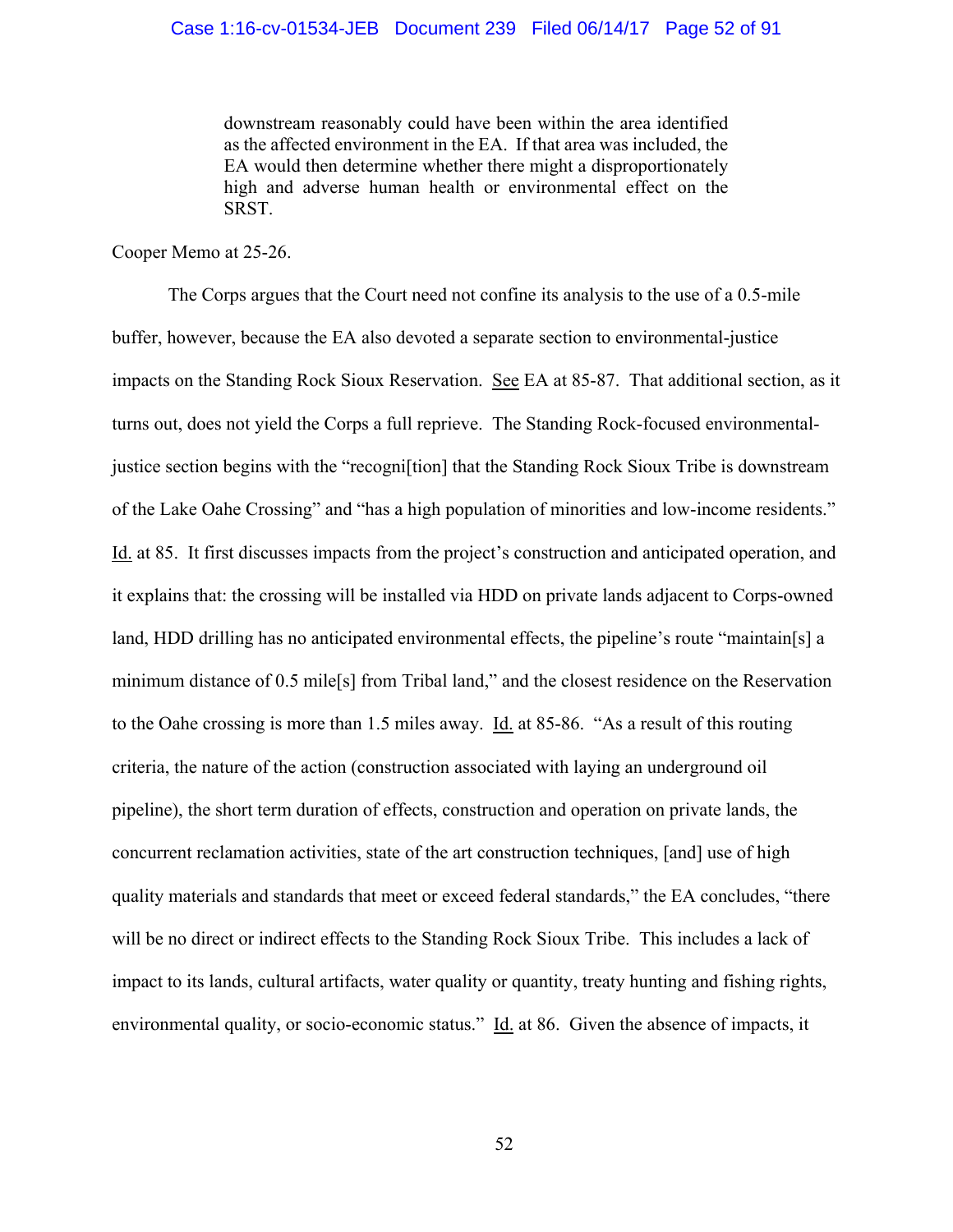continues, "there is no resulting adverse or disproportionate impacts of the Proposed Action with

respect to Environmental Justice considerations." Id.

The problem here, as the Tribe points out, is that this analysis covers only construction

impacts, not spill impacts. See SRST Reply at 26. As to the effects from a spill (as distinct from

the risk of a spill occurring), the EA's discussion is minimal:

Concerns have been expressed regarding an inadvertent release reaching intake structures on Lake Oahe. Given the engineering design, proposed installation methodology, quality of material selected, operations measures and response plans[,] the risk of an inadvertent release in, or reaching, Lake Oahe is extremely low. While the locations of water intakes is not public information for disclosure in this document, there are private and/or non-tribal intakes closer to the Lake Oahe crossing than any intakes owned by the tribe; further demonstrating the lack of disproportionate impacts of an inadvertent release to the Tribe and the reservation. We understand that due to the rural nature of this area, tribal drinking water supplies are obtained from a combination of wells and surface area. The siting and construction of oil pipelines upstream of drinking water intakes is not uncommon throughout the United States and is not considered an Environmental Justice issue. In the unlikely event of a release, sufficient time exists to close the nearest intake valve to avoid human impact.

EA at 87. This limited analysis, the Court believes, is not enough to discharge the Corps'

environmental-justice responsibilities under NEPA.

"The purpose of an environmental justice analysis is to determine whether a project will have a disproportionately adverse effect on minority and low income populations." Allen v. Nat'l Institutes of Health, 974 F. Supp. 2d 18, 47 (D. Mass. 2013) (quoting Mid States Coal. for Progress v. Surface Transp. Bd., 345 F.3d 520, 541 (8th Cir. 2003)). The EA takes some steps toward satisfying this purpose. It acknowledges that Standing Rock, a community with a high percentage of minorities and low-income individuals, is based downstream of the Oahe crossing and could be affected by an oil spill, and it observes — without providing any specifics — that a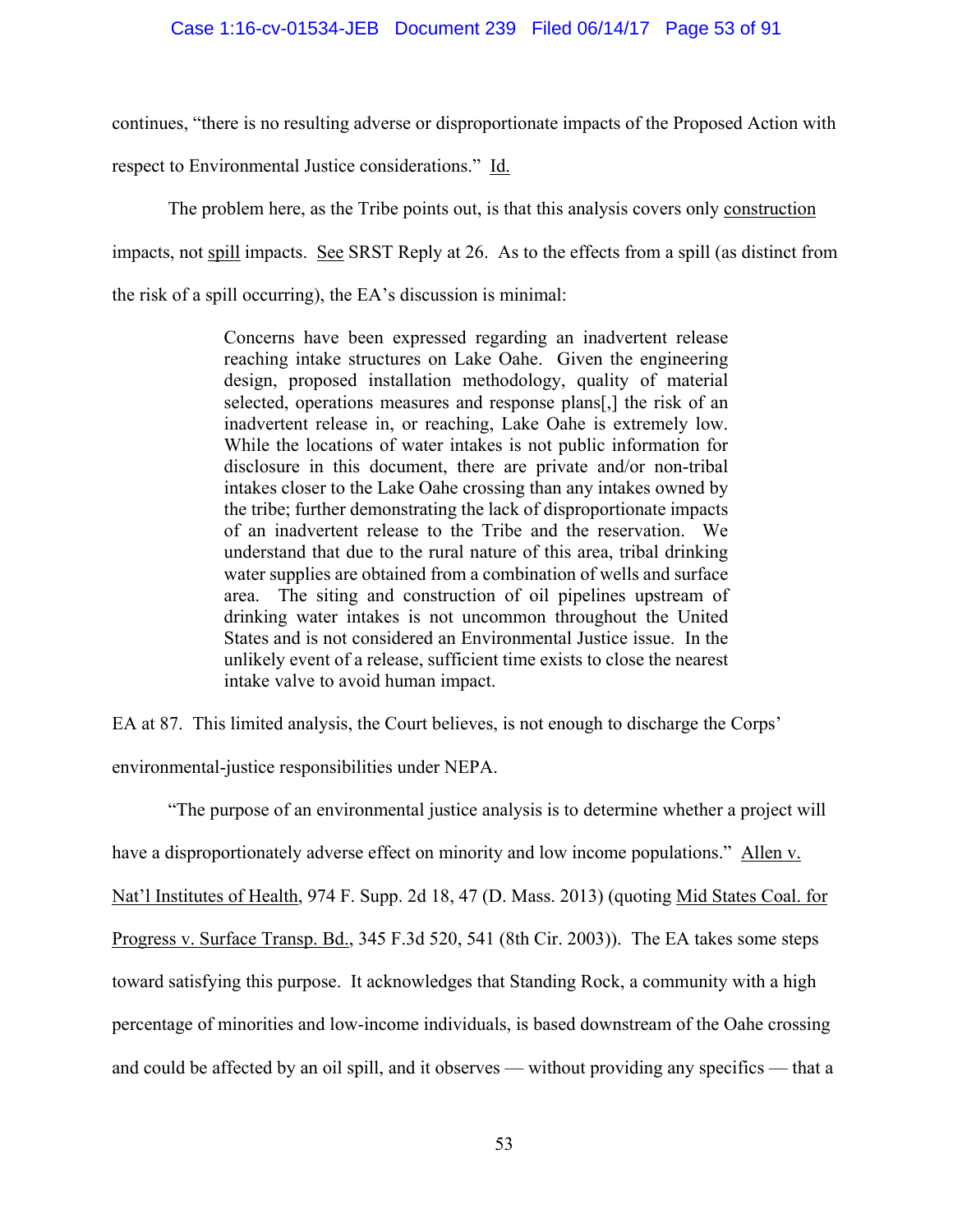## Case 1:16-cv-01534-JEB Document 239 Filed 06/14/17 Page 54 of 91

non-tribal community's drinking-water intake is closer to the Oahe crossing than is Standing Rock's. But these statements are not enough to reasonably support the conclusion that the Tribe will not be disproportionately affected by an oil spill in terms of adverse human health or environmental effects. See CEQ Guidance at 9.

The EA is silent, for instance, on the distinct cultural practices of the Tribe and the social and economic factors that might amplify its experience of the environmental effects of an oil spill. Id. at 9, 14. Standing Rock provides one such example in its briefing: many of its members fish, hunt, and gather for subsistence. See SRST MSJ at 41. Losing the ability to do so could seriously and disproportionately harm those individuals relative to those in nearby nontribal communities.

The Corps need not necessarily have addressed that particular issue, but it needed to offer more than a bare-bones conclusion that Standing Rock would not be disproportionately harmed by a spill. Given the cursory nature of this aspect of the EA's analysis, the Court agrees with the Tribe that the Corps did not properly consider the environmental-justice implications of the project and thus failed to take a hard look at its environmental consequences. Once again, the remedy for such omission is considered in Section III.D, *infra*.

#### B. Decision to Grant the Easement

The Tribe's second set of arguments centers around the Corps' February 8, 2017, decision to grant an easement to Dakota Access to construct and operate DAPL under Lake Oahe. As a reminder, the Corps had previously said, in a memo issued on December 4, 2016, that it would not grant such an easement based on the current record and would undertake additional analysis before making a final decision. Standing Rock first contends that the Corps' February 2017 easement decision was an arbitrary and capricious reversal of its previous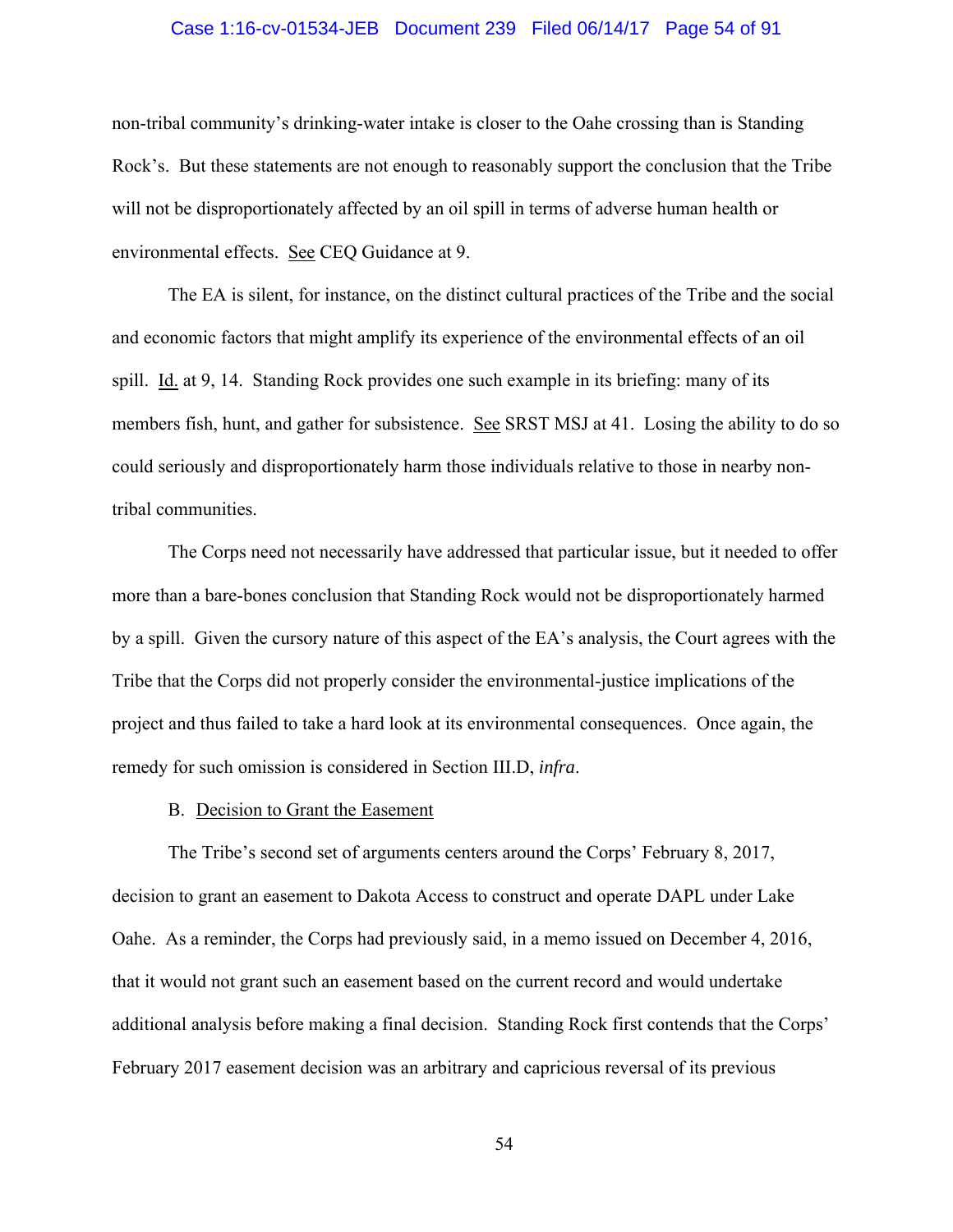## Case 1:16-cv-01534-JEB Document 239 Filed 06/14/17 Page 55 of 91

position. It also asserts that the decision was in conflict with the Corps' trust-responsibility obligations. The Court addresses each in turn.

# 1. *Policy Change*

When an agency action changes or reverses a prior policy, it must "display awareness that it is changing position"; it may not, *e.g.*, "depart from a prior policy *sub silentio.*" FCC v. Fox Television Stations, Inc., 556 U.S. 502, 515 (2009). It also "must show that there are good reasons for the new policy." Id. Generally, however, those reasons need not be better than the reasons for the old policy. To satisfy the APA's procedural-correctness requirements, it is sufficient "that the new policy is permissible under the statute, that there are good reasons for it, and that the agency believes it to be better, which the conscious change of course adequately indicates." Id. Sometimes, though, more is required. If the "new policy rests upon factual findings that contradict those which underlay its prior policy," the agency must "provide a more detailed justification than what would suffice for a new policy created on a blank slate," for "[i]t would be arbitrary and capricious to ignore such matters." Id.; see also id. at 537 (Kennedy, J., concurring) ("[A]n agency's decision to change course may be arbitrary and capricious if the agency ignores or countermands its earlier factual findings without reasoned explanation for doing so. An agency cannot simply disregard contrary or inconvenient factual determinations that it made in the past, any more than it can ignore inconvenient facts when it writes on a blank slate."). The agency need not, though, "refute the factual underpinnings of its prior policy with new factual data." United States Sugar Corp. v. Envtl. Prot. Agency, 830 F.3d 579, 626 (D.C. Cir. 2016), on reh'g en banc in part No. 11-1108, 2016 WL 7427434 (D.C. Cir. Dec. 23, 2016), and on reh'g en banc, 2016 WL 7427453 (D.C. Cir. Dec. 23, 2016). It is enough that it offer a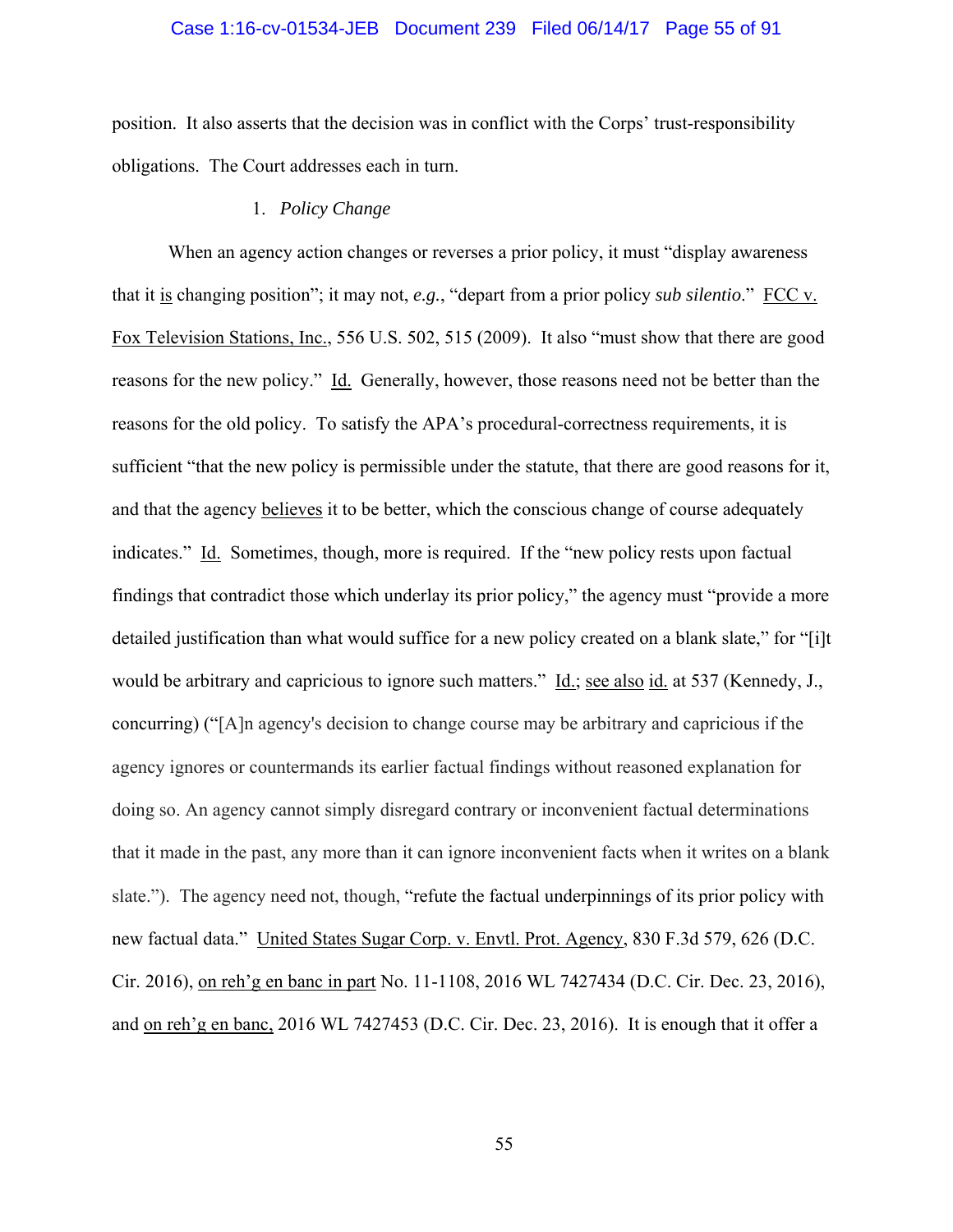## Case 1:16-cv-01534-JEB Document 239 Filed 06/14/17 Page 56 of 91

"reasoned explanation . . . for disregarding facts and circumstances that underlay . . . the prior policy." Fox, 556 U.S. at 516.

Standing Rock argues that the Corps' decision to grant the easement on February 8, 2017, was a reversal of the decision announced in the December 4, 2016, memorandum. Because the Corps "failed to address, let alone provide a reasoned explanation for, abandoning the determinations undergirding its December 4 decision to require an EIS," the Tribe contends, its action was arbitrary and capricious. See SRST MSJ at 36.

In response, the Corps and Dakota Access first argue that Fox simply does not apply: the decision to grant the easement was not a change in policy because the Corps had never denied the easement in the first place. See Corps SRST MSJ at 34; DA SRST Opp. at 32. That position, however, mischaracterizes the Tribe's argument. Standing Rock does not assert that the Corps previously denied the easement; indeed, it could not plausibly do so. Assistant Secretary Darcy clearly stated in her December 4 memo: "To date, the Army has not made a final decision on whether to grant the easement." Dec. 4 Memo, ¶ 6. Instead, Standing Rock's argument is that the Corps announced on December 4 that it would "not grant an easement to cross Lake Oahe at the proposed location based on the current record" — as "additional analysis, more rigorous exploration and evaluation of reasonable siting alternatives, and greater public and tribal participation and comments" were merited, id., ¶ 12 (emphases added) — but nonetheless granted the easement on February 8 without having undertaken such additional analysis. The reversal, then, is the decision to grant the easement on the current record — *i.e.*, as it stood on December 4 — when the Corps had previously said it would not do so. This, the Tribe believes, was arbitrary and capricious. Standing Rock does not, it clarifies in its Reply, assail the withdrawal of the notice of intent to prepare an EIS. See SRST Reply at 30 n.24.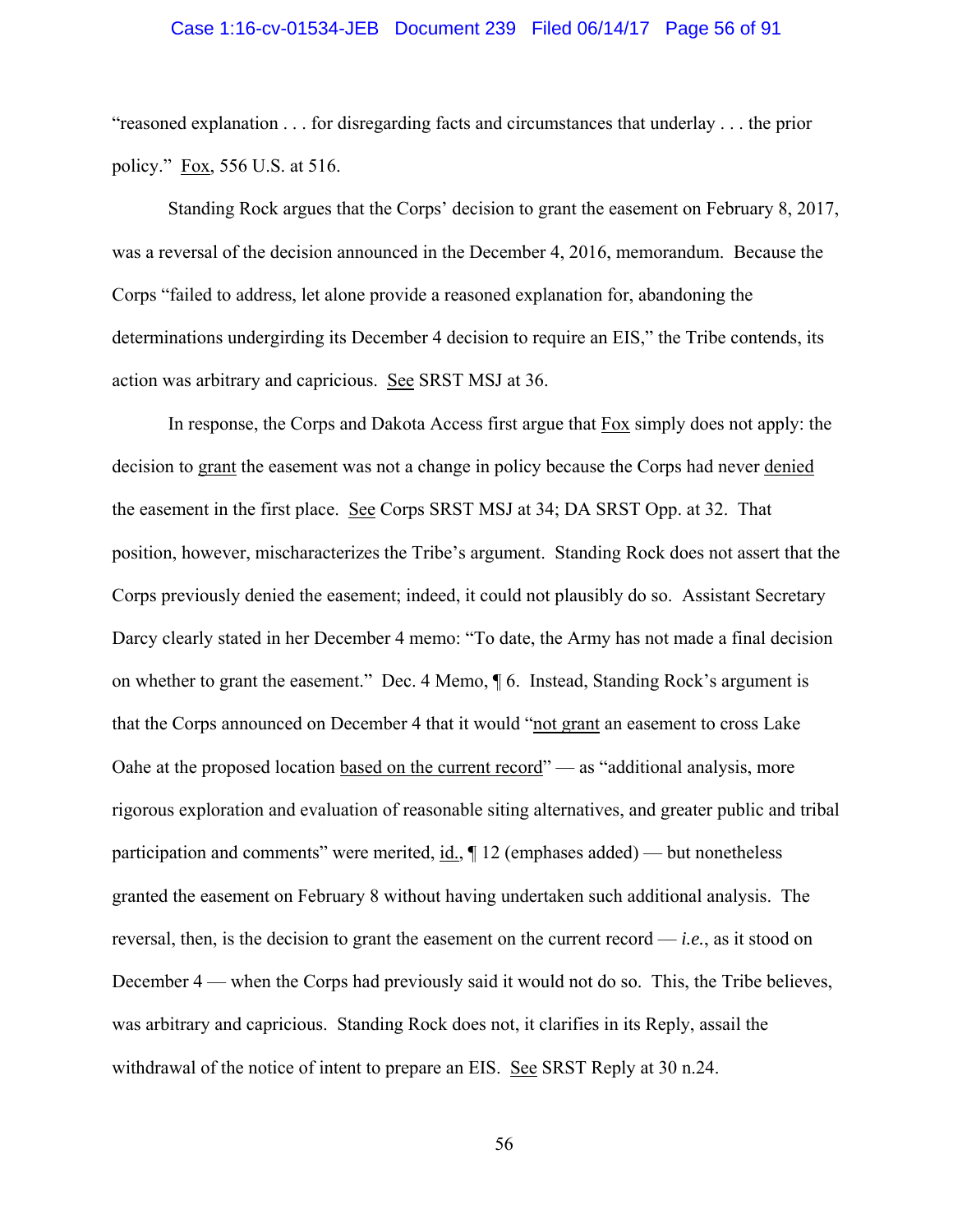#### Case 1:16-cv-01534-JEB Document 239 Filed 06/14/17 Page 57 of 91

The Corps' reversal plainly constituted a change in "official policy." See, e.g., Alaska Oil & Gas Ass'n v. Pritzker, 840 F.3d 671, 682 (9th Cir. 2016) (applying Fox to policy change in agency's approach to assessing foreseeable threats to endangered species triggered by internal agency memorandum); Sierra Club v. Bureau of Land Management, 786 F.3d 1219, 1226 (9th Cir. 2015) (explaining Fox did not apply to an agency's "evolving analysis" that "was not a change in a published regulation or official policy"); Loving v. I.R.S., 742 F.3d 1013, 1021 (D.C. Cir. 2014) (suggesting Fox applies where initial policy was articulated via testimony to Congress and guidance document — *i.e.*, not final agency actions — and policy change was accomplished via rulemaking). As the decision to grant the easement on the record as of December 4 did not rest on new factual findings not relied upon by Darcy or ignore or countermand prior factual findings absent reasoned explanation, the Corps need only have shown good reasons for its new policy. Taking Fox's framework into account, the Court concludes that the Corps here satisfied its dictates.

First, the Corps displayed "awareness that it [was] changing position." Fox, 556 U.S. at 515. The February 3, 2017, memo from the Corps' Lieutenant General that recommended granting the easement acknowledged that Darcy had previously "directed the Corps to engage in additional review and analysis concerning" alternative locations, the potential risk of an oil spill and potential impacts to the Tribe, and the Tribe's treaty rights, but explained that, "[a]fter reviewing the record in its entirety and giving further consideration to the input received over the past four months, including additional review and analyses of the subjects identified by [Darcy], other federal executive offices, and the SRST, the Corps finds that the Final EA concerning the crossing of the DAPL at Lake Oahe is sufficient and does not need further supplementation." Semonite Memo at 9, 11.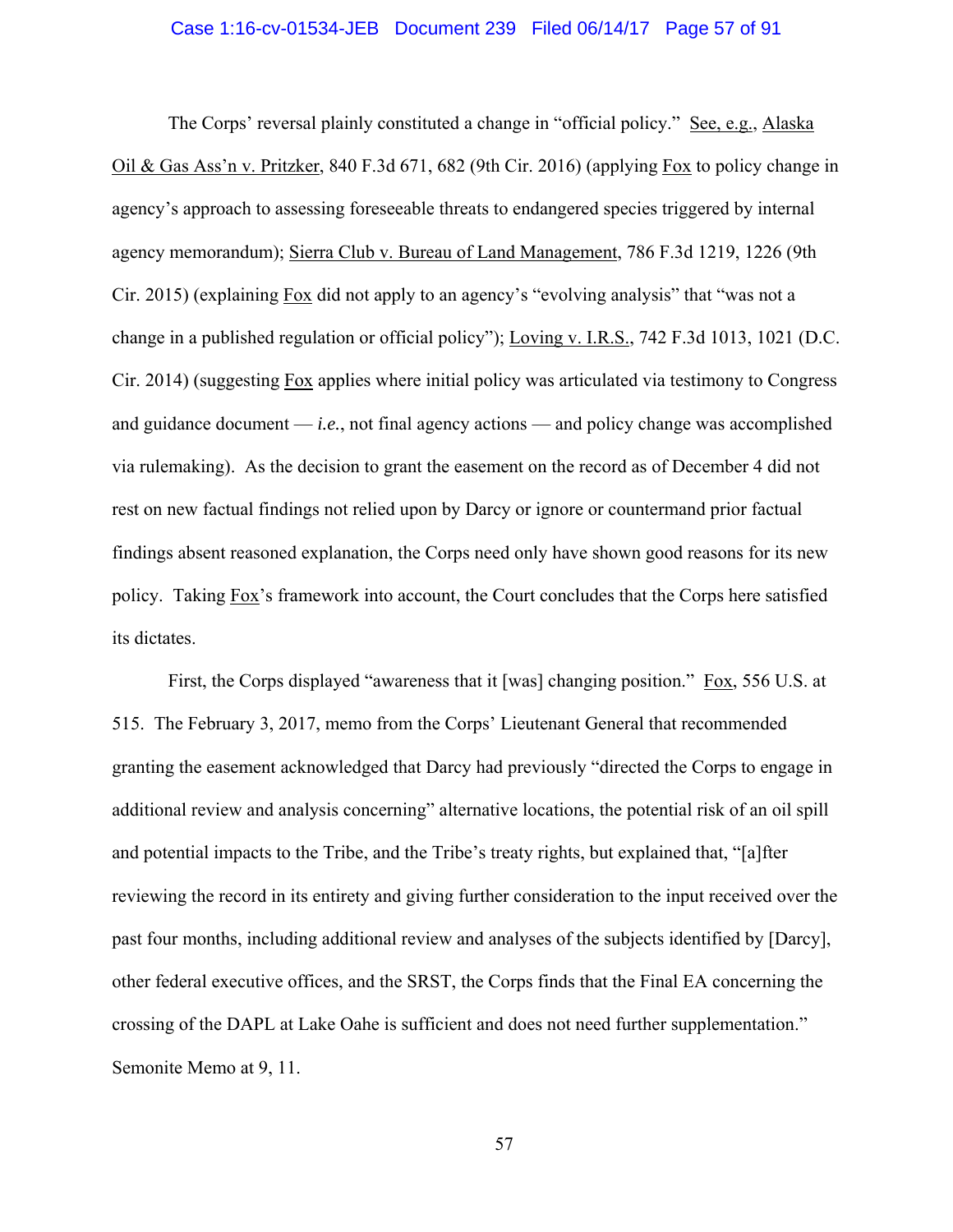## Case 1:16-cv-01534-JEB Document 239 Filed 06/14/17 Page 58 of 91

Second, the Corps provided a reasoned explanation for its new policy. Darcy's memo affirmed that "the Corps' prior reviews and actions" — including the EA and FONSI — "comported with legal requirements." Dec. 4 Memo, ¶ 15. Her "policy decision" that "a more robust analysis of alternatives [could] be done and should be done" was "based on the totality of the circumstances" — namely, "the specific mandates of the Mineral Leasing Act (30 U.S.C. § 185), the involvement of historic tribal homelands, the close proximity to reservation lands that extend into the potentially affected waters, and the potential impacts on treaty hunting and fishing rights." Id. In reversing course, the Corps started from the same premise as Darcy *viz*., that the EA and FONSI satisfied NEPA's requirements. See Semonite Memo at 10. It then explained that the EA "fully informed . . . the decision on whether to grant an easement under the Mineral Leasing Act." Id. Supplementation of an EA or EIS, it noted, is required by CEQ NEPA regulations only when there are "substantial changes in the proposed action that are relevant to environmental concerns" or when "significant new circumstances or information relevant to environmental concerns" emerge after an EA or EIS is final. Id. at 11 (quoting 40) C.F.R.  $\S$  $\S$  1502.9(c)(1)(i), (ii)).

Here, the proposed action described in the EA did not change between July 2016 and February 2017. Id. The Corps also concluded that no new significant circumstances or information relevant to environmental concerns, including the federal government's trust relationship to the Tribe, the Corps' analysis of alternatives, risks from oil spills, and the impact of a spill on the Tribe's Treaty rights and water intakes, had emerged since the EA was finalized. It did so by comparing the various letters received from the Tribe after the EA was issued, including its expert report, with comments the Tribe previously submitted on the Draft EA, as well as by looking at the Corps' analysis in the Final EA, the subsequent review memos, and the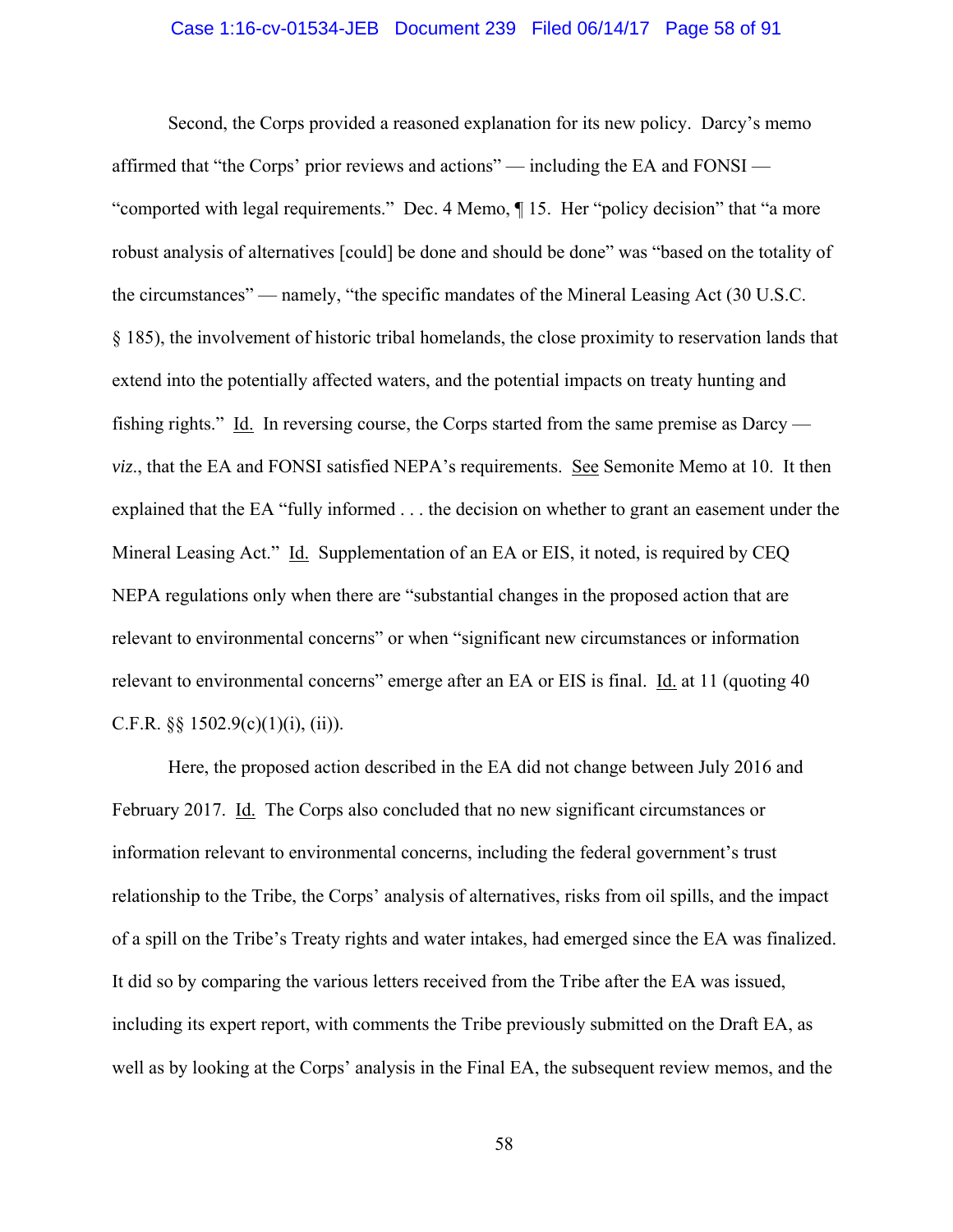## Case 1:16-cv-01534-JEB Document 239 Filed 06/14/17 Page 59 of 91

36 special conditions imposed on the easement. Id. at 11-13. In response to the Interior Solicitor's memo "address[ing] a series of issues rooted in the perceived risk that the DAPL would leak into Lake Oahe," the Corps explained that, as set out in the EA and Cooper Memo, the risk of a spill was low and was further mitigated by the easement conditions. Id. at 13.

By explaining why it was not compelled by the Tribe's letters, the Interior Solicitor's Opinion, or the Corps' post-EA reviews to supplement the EA — which Darcy did not dispute was legally sound — the Corps did enough to satisfy the APA's requirements regarding policy reversals.

## 2. *Trust Responsibilities*

In addition to challenging the decision to grant the easement as an arbitrary-andcapricious reversal of prior agency policy, Standing Rock contends that this and other authorizations to cross Lake Oahe violate the Corps' trust responsibility to protect the Tribe's Treaty rights. This trust responsibility, the Tribe argues, is "even higher than the one imposed by NEPA." SRST MSJ at 39. In other words, "compliance with general environmental statutes" is not sufficient "to discharge [the Corps'] trust duty"; a greater fiduciary duty is required. See SRST Reply at 34.

As best the Court can tell from the briefing, the Tribe argues that the Corps' failure to act in accordance with its trust-responsibility obligations renders the granting of the easement arbitrary and capricious under the APA. See SRST MSJ at 35-43 (situating discussion of Treaty rights under heading stating "The Granting of the Easement and Other Corps Authorizations is Arbitrary, Capricious, and Contrary to Law"); SRST Reply at 30-34 (similar). Whether that is so or Plaintiff intends to also state a separate breach-of-trust action, see ECF No. 106-1 (SRST First Amended Complaint),  $\P$  266-285 (stating separate claims for relief for breach of trust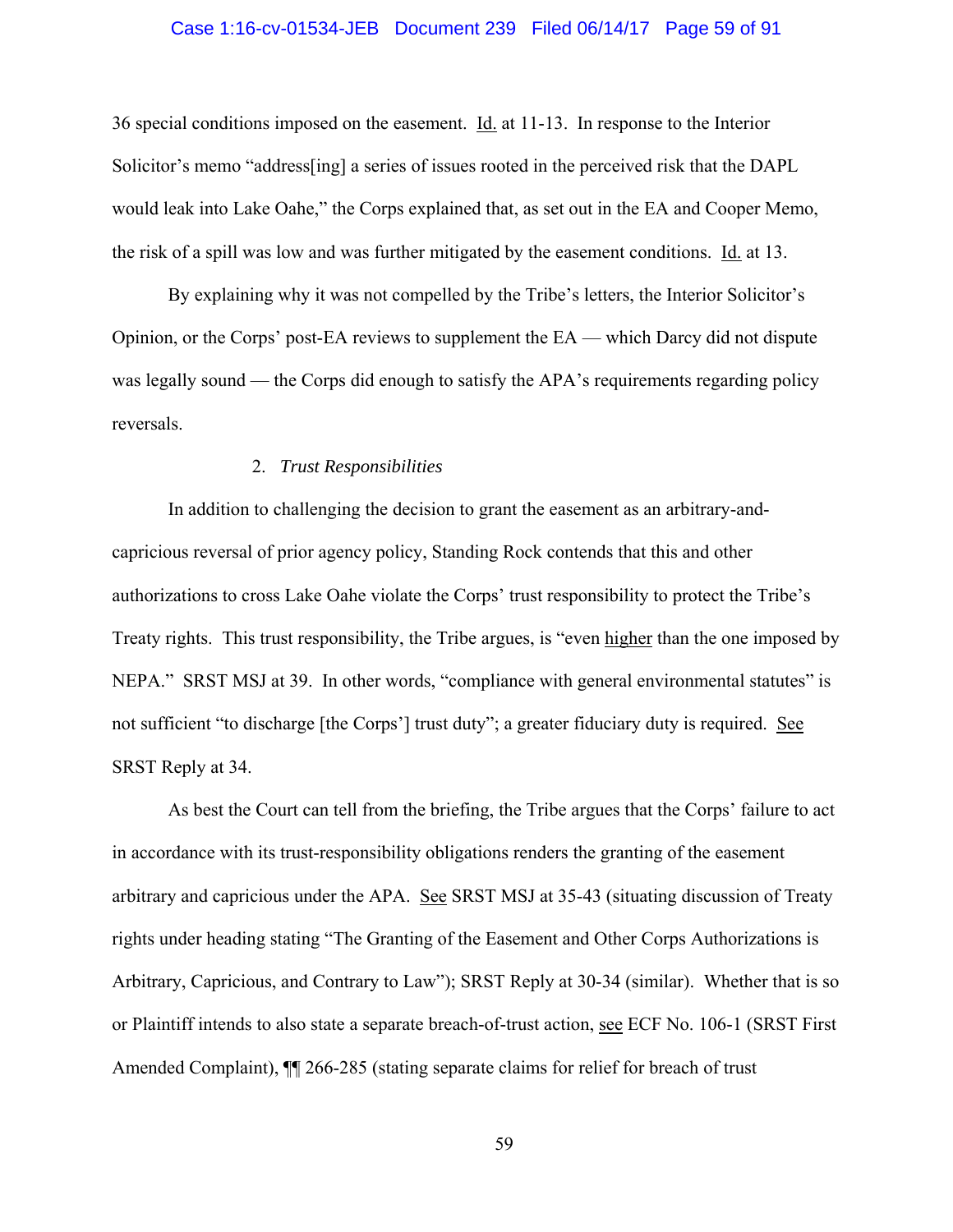## Case 1:16-cv-01534-JEB Document 239 Filed 06/14/17 Page 60 of 91

responsibility and violation of APA), Standing Rock's position comes up short for the same reason.

According to the Tribe, to fulfill its trustee duties, the Corps needed to "have before it a full and comprehensive understanding of how the project impacts treaty rights and tribes." SRST MSJ at 40. It did not so have here, the Tribe asserts, because it "assumed oil spills will never happen and on that basis refused to consider the impacts of an oil spill on the Tribe's Treaty rights and resources." Id. Standing Rock further argues that the Corps did not fulfill its fiduciary obligation to share information about the project, as it withheld from the Tribe the spill assessment, spill-response plans, and environmental-justice and route analyses. Id. at 41-42.

The problem for Standing Rock, however, is that "[t]he trust obligations of the United States to the Indian tribes are established and governed by statute rather than the common law." United States v. Jicarilla Apache Nation, 564 U.S. 162, 165 (2011). To bring a breach-of-trust claim, the Tribe "must identify a substantive source of law that establishes specific fiduciary or other duties, and allege that the Government has failed faithfully to perform those duties." United States v. Navajo Nation, 537 U.S. 488, 506 (2003). Standing Rock asserts that "[t]he federal government has a duty, arising from the Treaties and the federal trust responsibility, and reinforced in the MLA and other statutes, to protect treaty rights and resources," but it does not point in its Motion to a specific statute, treaty, executive order, or other provision that gives rise to specific fiduciary duties. See SRST MSJ at 39. In its Reply, the Tribe cites Section  $185(h)(2)(D)$  of the Mineral Leasing Act, which provides that the Corps, "prior to granting a right-of-way or permit . . . for a new project which may have a significant impact on the environment," shall impose "requirements to protect the interests of individuals living in the general area of the right-of-way or permit who rely on the fish, wildlife, and biotic resources of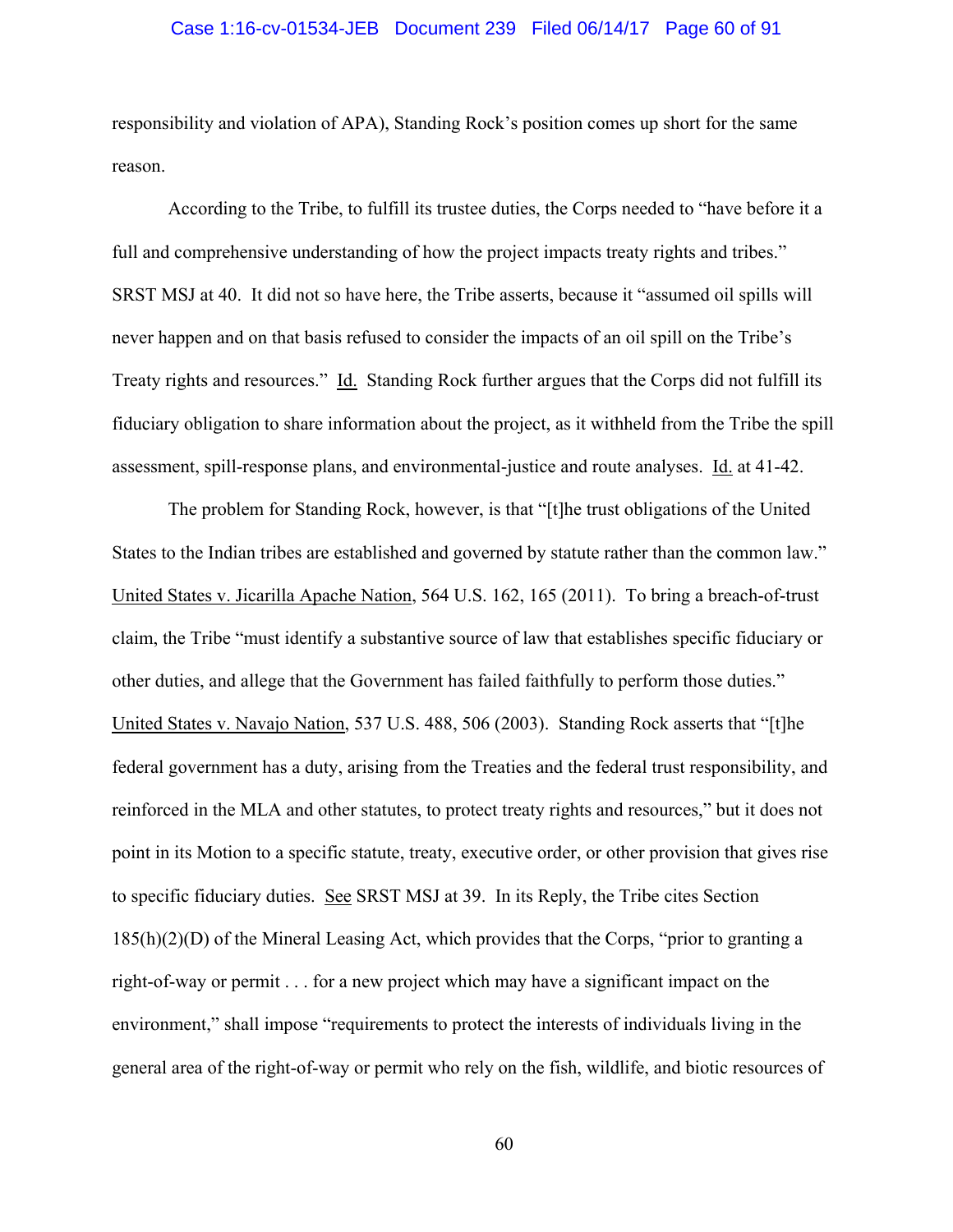#### Case 1:16-cv-01534-JEB Document 239 Filed 06/14/17 Page 61 of 91

the area for subsistence purposes." 30 U.S.C.  $\S$  185(h)(2)(D); <u>see</u> SRST Reply at 36. Yet that provision does not contain any trust or fiduciary language, and, in any case, the Corps imposed such conditions on the easement. See Easement at 37-43. "Without an unambiguous provision by Congress that clearly outlines a federal trust responsibility, courts must appreciate that whatever fiduciary obligation otherwise exists, it is a limited one only." N. Slope Borough v. Andrus, 642 F.2d 589, 612 (D.C. Cir. 1980). "Thus, although the United States does owe a general trust responsibility to Indian tribes, unless there is a specific duty that has been placed on the government with respect to Indians, this responsibility is discharged by the agency's compliance with general regulations and statutes not specifically aimed at protecting Indian tribes." Morongo Band of Mission Indians v. FAA, 161 F.3d 569, 574 (9th Cir. 1998).

Standing Rock argues that the line of cases requiring a showing that the government owes a specific statutory fiduciary duty is limited to damages actions brought under the Indian Tucker Act, 28 U.S.C. § 1505, which waives sovereign immunity for certain claims brought by a tribe against the United States. That statute, it contends, does not apply here because "the APA establishes both the cause of action and waiver of sovereign immunity." SRST Reply at 36. Recent Circuit precedent, however, undermines such a position.

In El Paso Natural Gas Company v. United States, 750 F.3d 863 (D.C. Cir. 2014), the D.C. Circuit considered, *inter alia*, claims by the Navajo Nation concerning environmental hazards at uranium, waste, and dump sites. As to the Tribe's breach-of-trust cause of action, the court held that it had failed to state a claim for relief because it "ha[d] not identified a substantive source of law establishing specific fiduciary duties, a failure which [was] fatal to its trust claim regardless of whether [the court] read the claim as brought under the APA or under a cause of action implied by the nature of the fiduciary relationship itself." Id. at 892. The Navajo Nation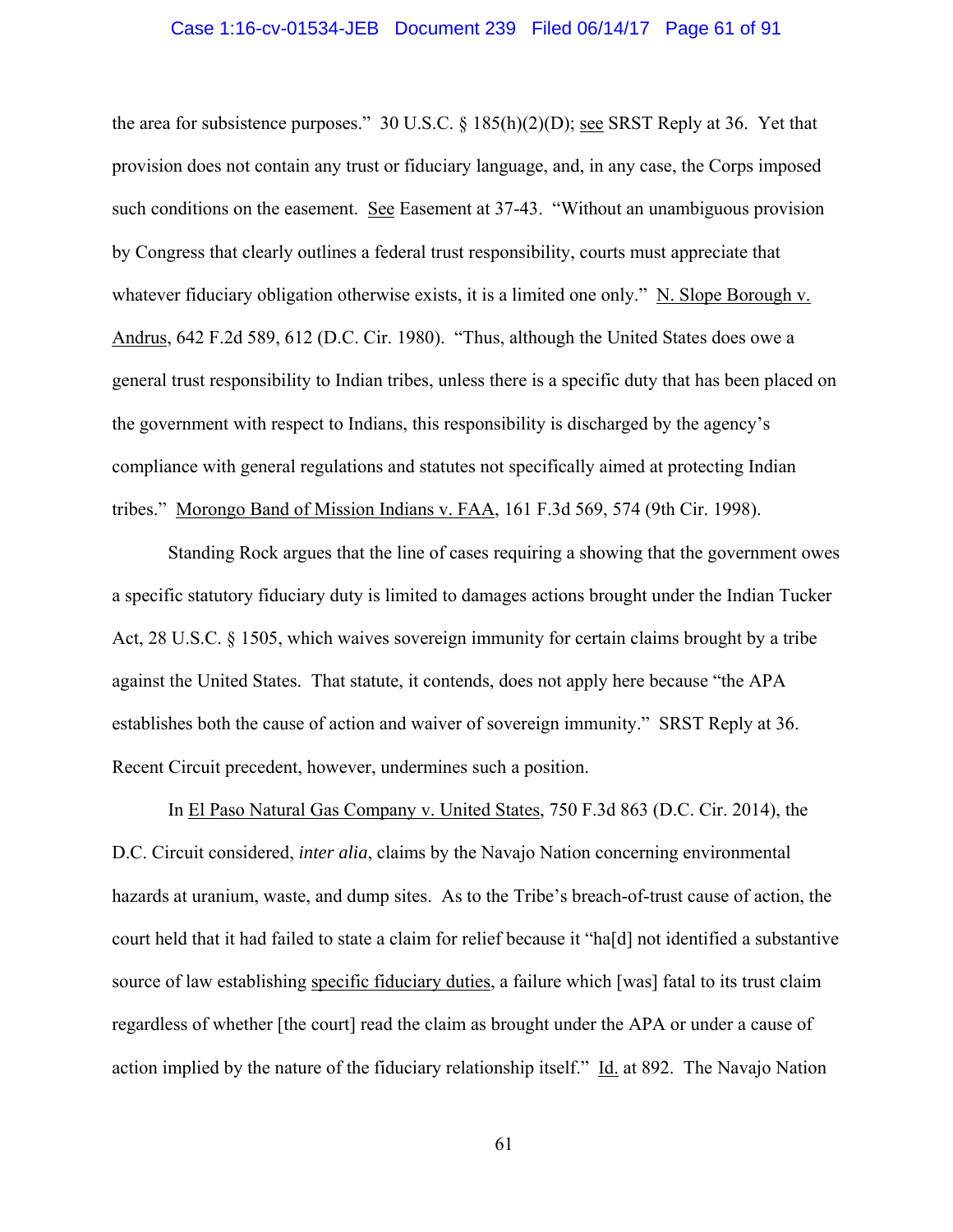## Case 1:16-cv-01534-JEB Document 239 Filed 06/14/17 Page 62 of 91

had argued that its breach-of-trust claim could "be maintained either (1) under the APA or (2) under a cause of action inferred from the fiduciary responsibilities undertaken by the Government." Id. The D.C. Circuit concluded that, "[o]n either conception of the claim," its inquiry would be "largely the same because, under controlling precedent, a cause of action will be inferred from a fiduciary relationship only where a plaintiff can identify specific trust duties in a statute, regulation, or treaty. And [that] analysis overlaps with the APA's requirement that a plaintiff allege 'that an agency failed to take a discrete agency action that it is required to take.'" Id. (quoting Norton v. S. Utah Wilderness Alliance, 542 U.S. 55, 64 (2004)).

To explain that conclusion, the court addressed the Supreme Court's case law concerning Indian trust claims and the law of the circuit. It stated, as this Court has above, "The existence of a general trust relationship between the Government and Indian tribes is long established. But this general trust relationship alone does not afford an Indian tribe with a cause of action against the Government . . . . Something more is needed." Id. (citations omitted). It then explained, "[W]e apply these same principles" derived from "Indian trust claims arising in the context of the Indian Tucker Act" to "trust claims brought under the APA." Id. at 892-93; see also id. at 895 ("These principles control here, even though the claim is for equitable relief (not money damages) and even though sovereign immunity is waived under § 702 of the APA (and not the Indian Tucker Act)." Indeed, it noted, the D.C. Circuit has "consistently relied on principles announced in Indian Tucker Act cases in trust cases not arising under the Act." Id. at 895 (citing, *e.g.*, Andrus, 642 F.2d at 611 ("[T]rust responsibility can only arise from a statute, treaty, or executive order."); Cobell v. Norton, 240 F.3d 1081, 1099 (D.C. Cir. 2001) (reiterating that fiduciary relationship depends on substantive laws and stating that "the government's obligations are rooted in and outlined by the relevant statutes and treaties").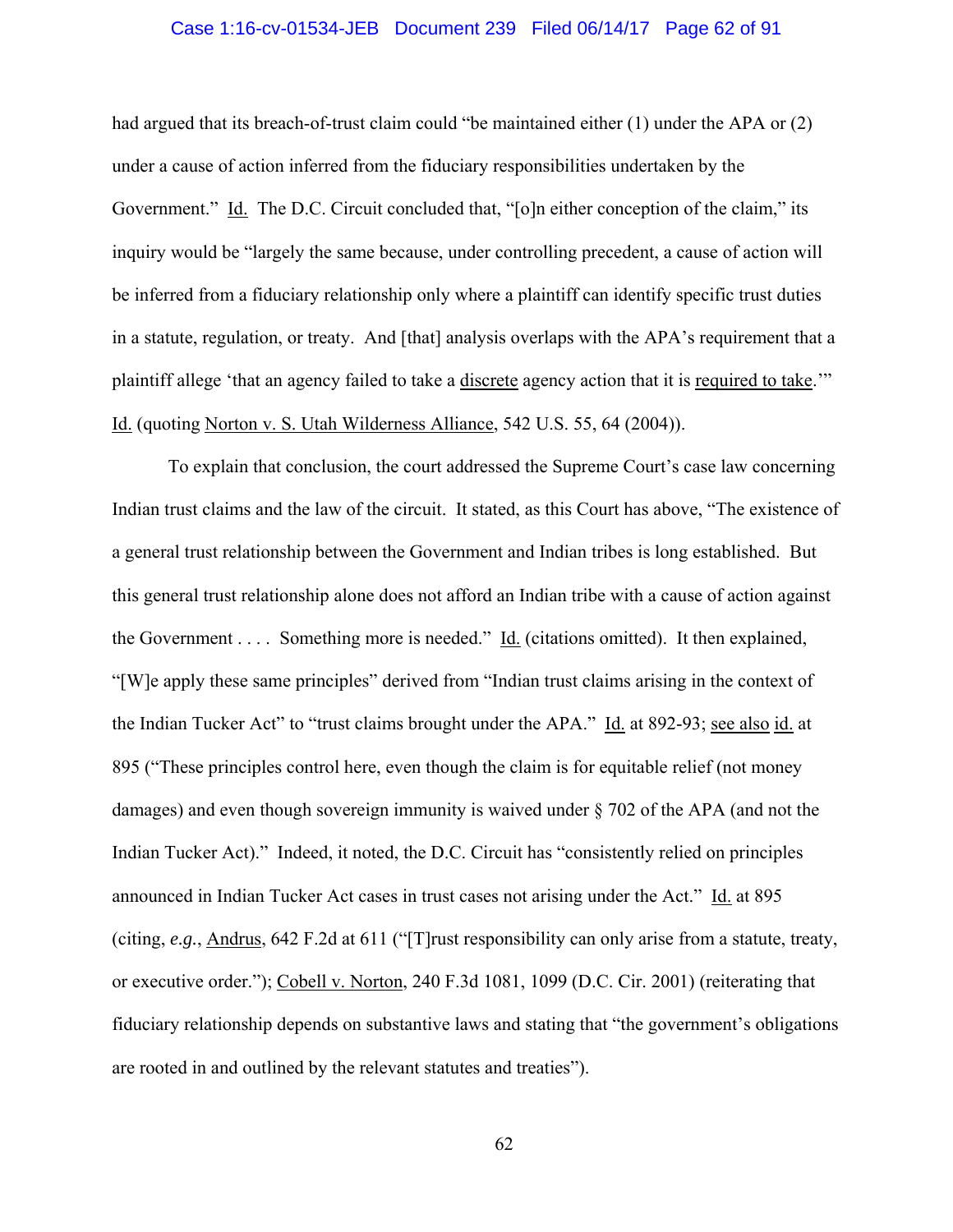## Case 1:16-cv-01534-JEB Document 239 Filed 06/14/17 Page 63 of 91

This Court is bound by El Paso. It thus cannot accept the Tribe's position that "[t]he Tucker Act line of cases has no bearing on the existence of a claim here," SRST Reply at 36, or that of *amici curiae* that the APA affords broader trust enforcement than the statute. See ECF No. 137 (Amicus Brief of Assoc. of American Indian Affairs, *et al.*) at 8. Because Standing Rock has not identified a specific provision creating fiduciary or trust duties that the Corps violated, its breach-of-trust argument — whether considered a separate count or part of its larger APA cause of action — cannot survive.

#### C. NWP 12

Standing Rock's final claim is that the Corps' decision to issue a verification that the project complied with the terms of Nationwide Permit 12 was arbitrary and capricious. As the Court explained in a previous Opinion, the Rivers and Harbors Act forbids certain construction activities within the "navigable water of the United States" absent permission from the Corps. See Standing Rock I, 205 F. Supp. 3d at 12 (quoting 33 U.S.C. § 403). Because DAPL is, in part, a "structure . . . under . . . a navigable water of the United States," 33 C.F.R. § 322.3(a), Dakota Access required a permit under Section 10 of the RHA. The Corps often authorizes such activities through a general, nationwide permit. Standing Rock I, 205 F. Supp. 3d at 10. Nationwide Permit 12, the general permit at issue here, authorizes "[a]ctivities required for the construction, maintenance, repair, and removal of utility lines and associated facilities in waters of the United States, provided the activity does not result in the loss of greater than 1/2-acre of waters of the United States for each single and complete project." Reissuance of Nationwide Permits, 77 Fed. Reg. 10,184, 10,271 (Feb. 21, 2012). On July 25, 2016, the Corps verified that the Oahe crossing would satisfy the terms and conditions of NWP 12.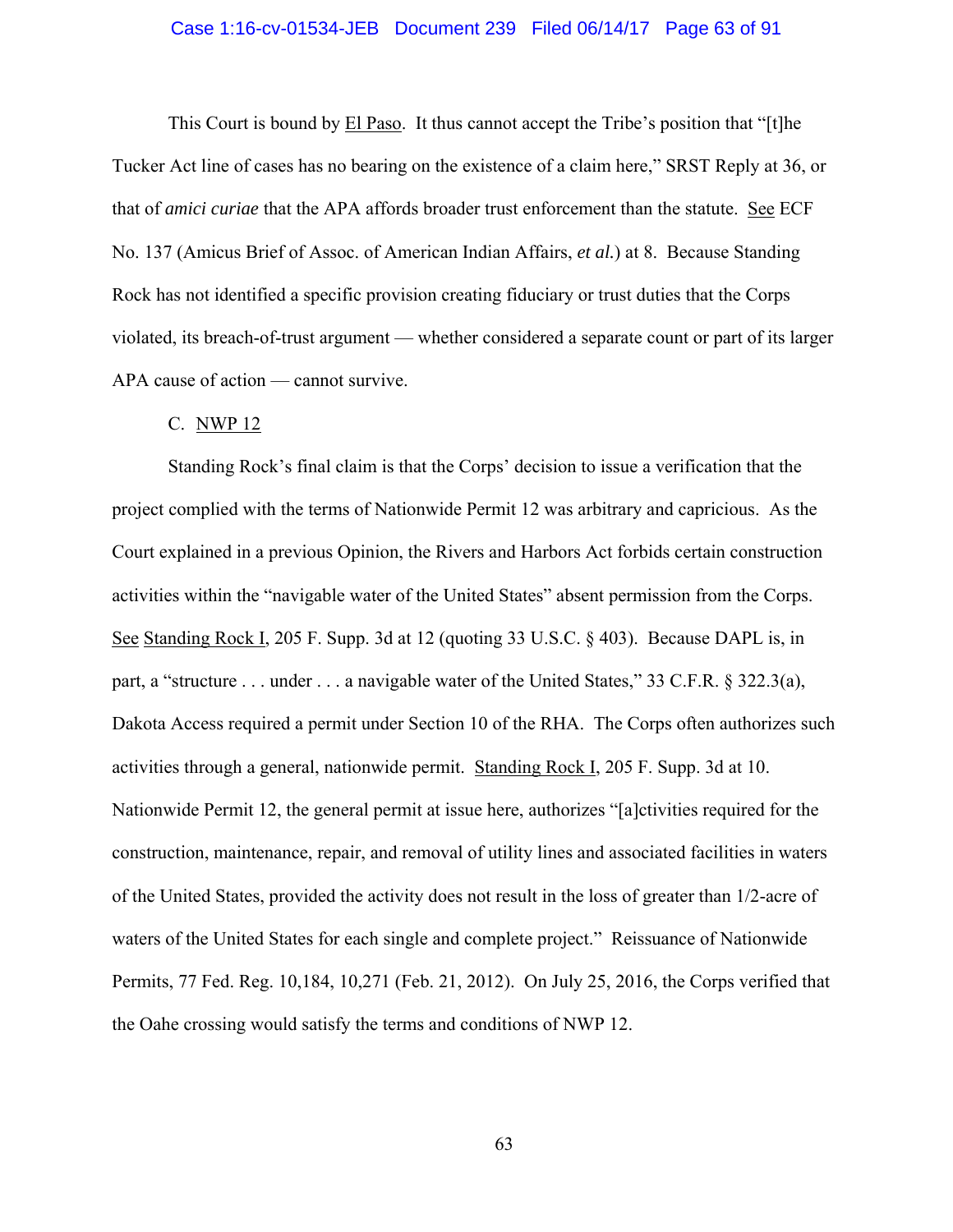## Case 1:16-cv-01534-JEB Document 239 Filed 06/14/17 Page 64 of 91

To qualify for NWP authorization, a permittee must comply with certain General Conditions. General Condition 17, for example, provides that "[n]o activity or its operation may impair reserved tribal rights, including, but not limited to, reserved water rights and treaty fishing and hunting rights." 77 Fed. Reg. at 10,283. General Condition 7 states, moreover, that "[n]o activity may occur in the proximity of a public water supply intake, except where the activity is for the repair or improvement of public water supply intake structures or adjacent bank stabilization." Id. The Tribe argues that because the Oahe crossing does not comply with these conditions, it does not qualify for NWP 12. See SRST MSJ at 43-44.

The Court, however, is already remanding on certain of these issues  $-e.g.,$  Treaty rights and environmental-justice considerations — and the Tribe offers no other basis for concluding that the project does not comply with GCs 7 and 17.

The Corps, furthermore, asserts that it was not obligated to evaluate whether these General Conditions were satisfied prior to verifying that the project was authorized under NWP 12. See Corps SRST MSJ at 45 (citing Snoqualmie Valley Preservation Alliance v. U.S. Army Corps of Eng'rs, 683 F.3d 1155, 1164 (9th Cir. 2012) ("The nationwide permit system is designed to streamline the permitting process. We decline to impose a new requirement of a full and thorough analysis of each general condition based on documentation the Corps may or may not have.")). Instead, it explains, "[A] permittee must adhere to the General Conditions to maintain eligibility for a Nationwide Permit." Id. (citing 77 Fed. Reg. at 10,282). Standing Rock insists that it is not asking the Court to require the Corps to undertake an in-depth analysis of each General Condition prior to issuing an NWP 12 verification, but rather is simply demanding that the Corps give GCs some attention when faced with "abundant information."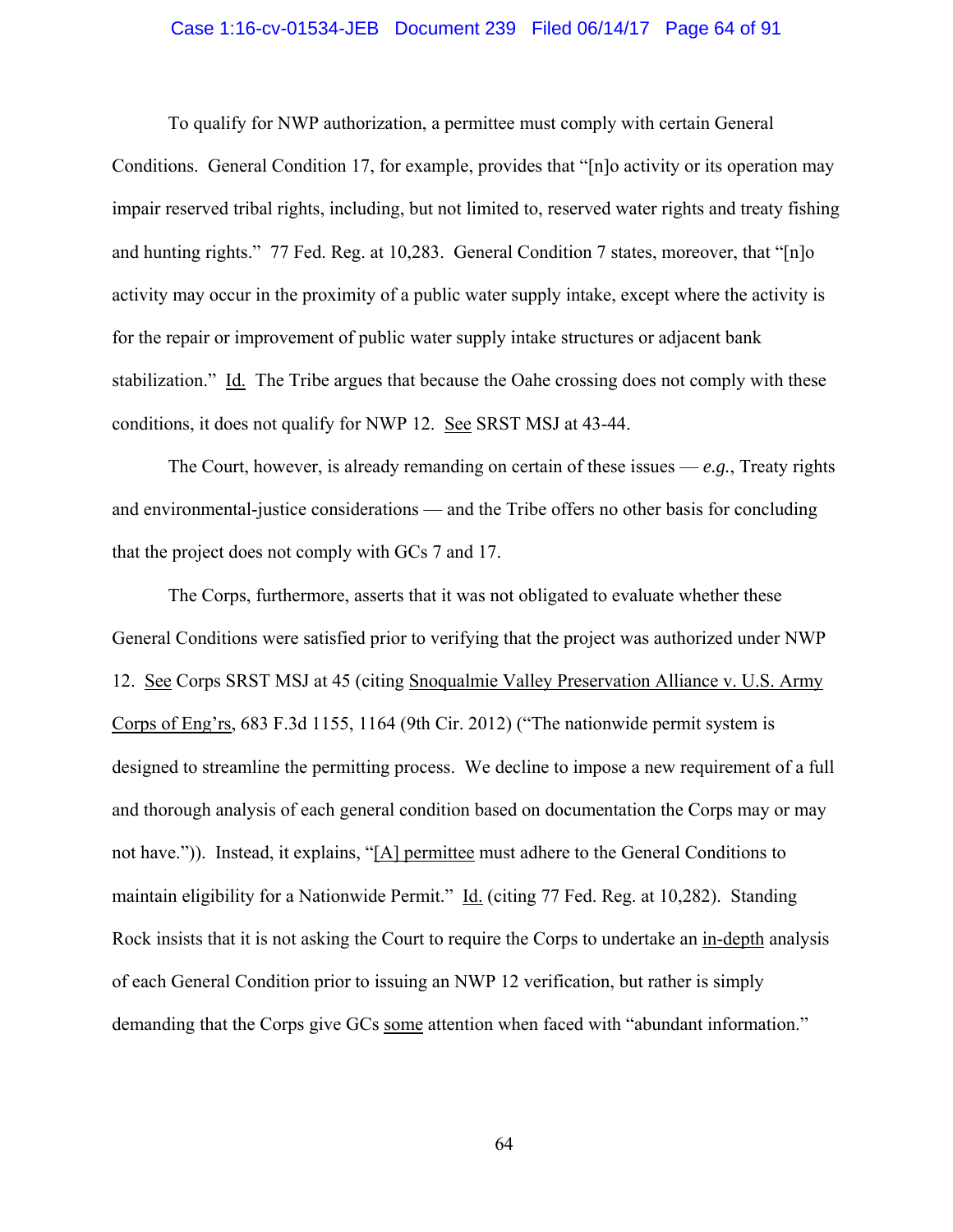## Case 1:16-cv-01534-JEB Document 239 Filed 06/14/17 Page 65 of 91

SRST Reply at 43; see also id. ("While it need not necessarily conduct a 'full and thorough' analysis of each and every GC, it must deal with the information in front of it.").

The Tribe, however, offers no case law to support its position. Other district courts in this circuit, moreover, have articulated the Corps' obligations as it presents them here. See Sierra Club v. U.S. Army Corps of Eng'rs, 990 F. Supp. 2d 9, 27 (D.D.C. 2013) ("When a prospective permittee files a pre-clearance notice [under the general permit process], the only thing left to be done is for the Corps's district engineers to verify that the planned project does, in fact, fit within the category of activities that the Corps has already authorized."). Given the streamlining and efficiency goals behind the nationwide-permit program, this view makes sense:

> [F]orcing the Corps to perform an extensive environmental review in the verification context under NWP 12 would (i) duplicate work already performed at the nationwide permit stage in pre-clearing this category of activities; (ii) contravene the purpose of the nationwide permit process; (iii) increase exponentially the documentation a permittee must submit to the Corps, including numerous items not specifically delineated as required documentation in the General Conditions; and (iv) multiply the delay and expense associated with verifications so as to render them functionally indistinguishable from individual permit decisions, thus collapsing two conceptually distinct regulatory processes into one.

Mobile Baykeeper, Inc. v. U.S. Army Corps of Eng'rs, No. 14-32, 2014 WL 5307850, at \*15 (S.D. Ala. Oct. 16, 2014); see also id. at \*16 ("[T]he Corps was not required to study compliance with General Condition 7 before issuing NWP 12 verifications.").

The Court thus agrees that the Corps need not have investigated compliance with General Conditions 7 and 17 before issuing NWP verifications on the DAPL crossing at Lake Oahe, and that its permitting decision was not arbitrary and capricious. This conclusion, however, does not forever insulate the NWP 12 permitting decision from challenge. Dakota Access has a duty to comply with these conditions if it wishes to maintain its eligibility for a Nationwide Permit.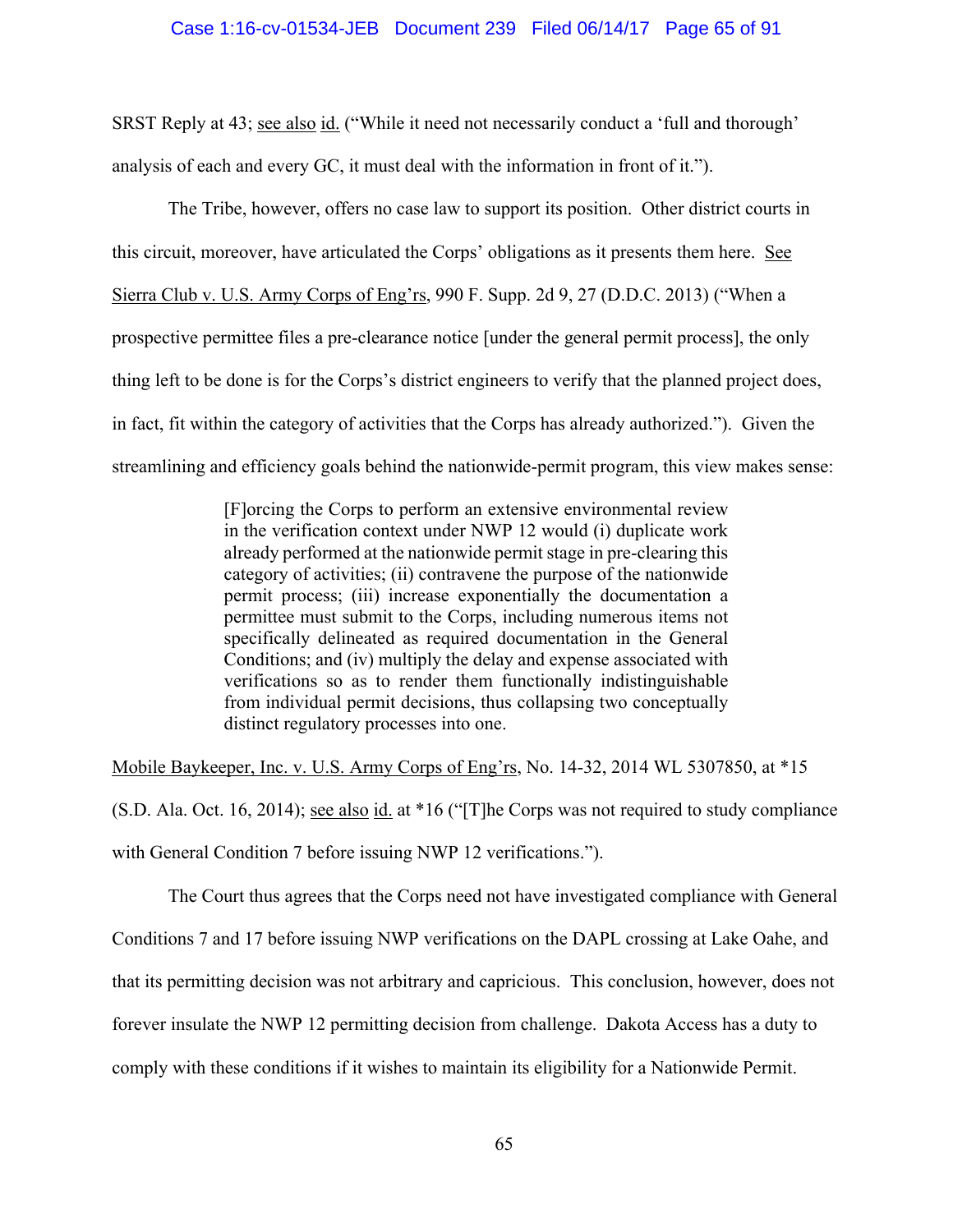\* \* \*

 To summarize its conclusions on Standing Rock's claims, therefore, the Court finds that the Corps' decision on July 25, 2016, and February 3, 2017, not to issue an EIS largely complied with NEPA. Yet there are substantial exceptions: the agency failed to adequately consider the impacts of an oil spill on Standing Rock's fishing and hunting rights and on environmental justice, and in February 2017, it did not sufficiently weigh the degree to which the project's effects are likely to be highly controversial in light of critiques of its scientific methods and data.

#### D. Remedy

So where does that leave us? The Court turns now to the question of remedy. The cure for the Corps' NEPA violation is governed by the APA, which provides that the reviewing court shall "hold unlawful and set aside agency action, findings, and conclusions found to be . . . arbitrary, capricious, an abuse of discretion, or otherwise not in accordance with law." 5 U.S.C. § 706(2)(A). In this Circuit, vacatur is the "standard remedy" for a NEPA violation. Pub. Employees for Envtl. Responsibility v. U.S. Fish & Wildlife Serv., 189 F. Supp. 3d 1, 2 (D.D.C. 2016) (quoting Humane Soc'y of U.S. v. Johanns, 520 F. Supp. 2d 8, 37 (D.D.C. 2007)); see also Realty Income Tr. v. Eckerd, 564 F.2d 447, 456 (D.C. Cir. 1977) ("[W]hen an action is being undertaken in violation of NEPA, there is a presumption that injunctive relief should be granted against continuation of the action until the agency brings itself into compliance."). In other words, the Court would vacate DAPL's permits and easement, thus forcing it to cease operations until the Corps fully complied with the aforementioned NEPA requirements.

Such a move, of course, would carry serious consequences that a court should not lightly impose. In fact, courts have discretion to depart from that presumptive remedy and decide not to vacate an EA, FONSI, and corresponding authorizations pending NEPA compliance. Allied-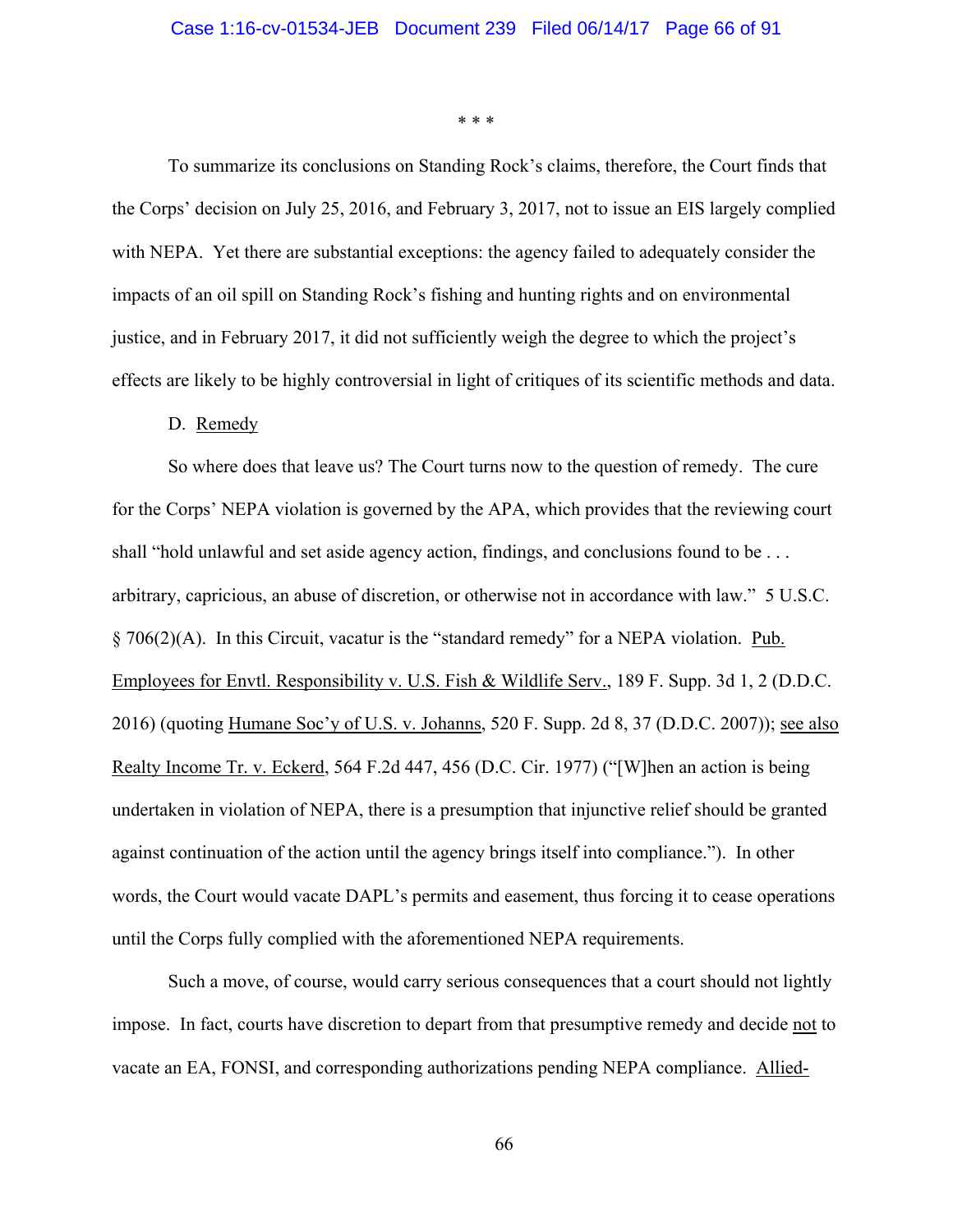### Case 1:16-cv-01534-JEB Document 239 Filed 06/14/17 Page 67 of 91

Signal, Inc. v. U.S. Nuclear Regulatory Comm'n, 988 F.2d 146, 150–51 (D.C. Cir. 1993). "The decision whether to vacate depends on 'the seriousness of the order's deficiencies (and thus the extent of doubt whether the agency chose correctly) and the disruptive consequences of an interim change that may itself be changed.'" Id. (quoting Int'l Union, United Mine Workers of Am. v. Fed. Mine Safety & Health Admin.*,* 920 F.2d 960, 967 (D.C. Cir. 1990)). "[A] serious possibility that the [agency] will be able to substantiate its decision on remand" cautions in favor of remanding rather than vacating. Id. at 151.

Here, Standing Rock argues that "[v]acatur is the appropriate remedy," SRST MSJ at 45, whereas Dakota Access counters that the Allied-Signal factors require remand without vacatur. See DA SRST Opp. at 44-45. These discussions, however, are quite brief, and the Corps never even addresses the issue. This is not surprising — absent knowledge of whether or to what extent the Court would remand, the parties were unable to fully address the Allied-Signal factors in their summary-judgment briefs. That mystery now solved, the Court will order the litigants to submit briefing on whether remand with or without vacatur is appropriate in light of the deficiencies herein identified and any disruptive consequences that would result given the current stage of the pipeline's operation. As is set out in a contemporaneous Order, the Court will discuss the schedule of that briefing and the remand at an upcoming status conference to be held next week.

## **IV. Analysis of Cheyenne River's Claims**

The Standing Rock Sioux are not the only Tribe at the table. The Court thus now turns to Cheyenne River's Motion for Partial Summary Judgment and the Corps' and Dakota Access's Cross-Motions. Cheyenne River seeks summary judgment on four claims: (1) The Corps' issuance of the Section 408 permit was arbitrary, capricious, and unlawful; (2) The Corps'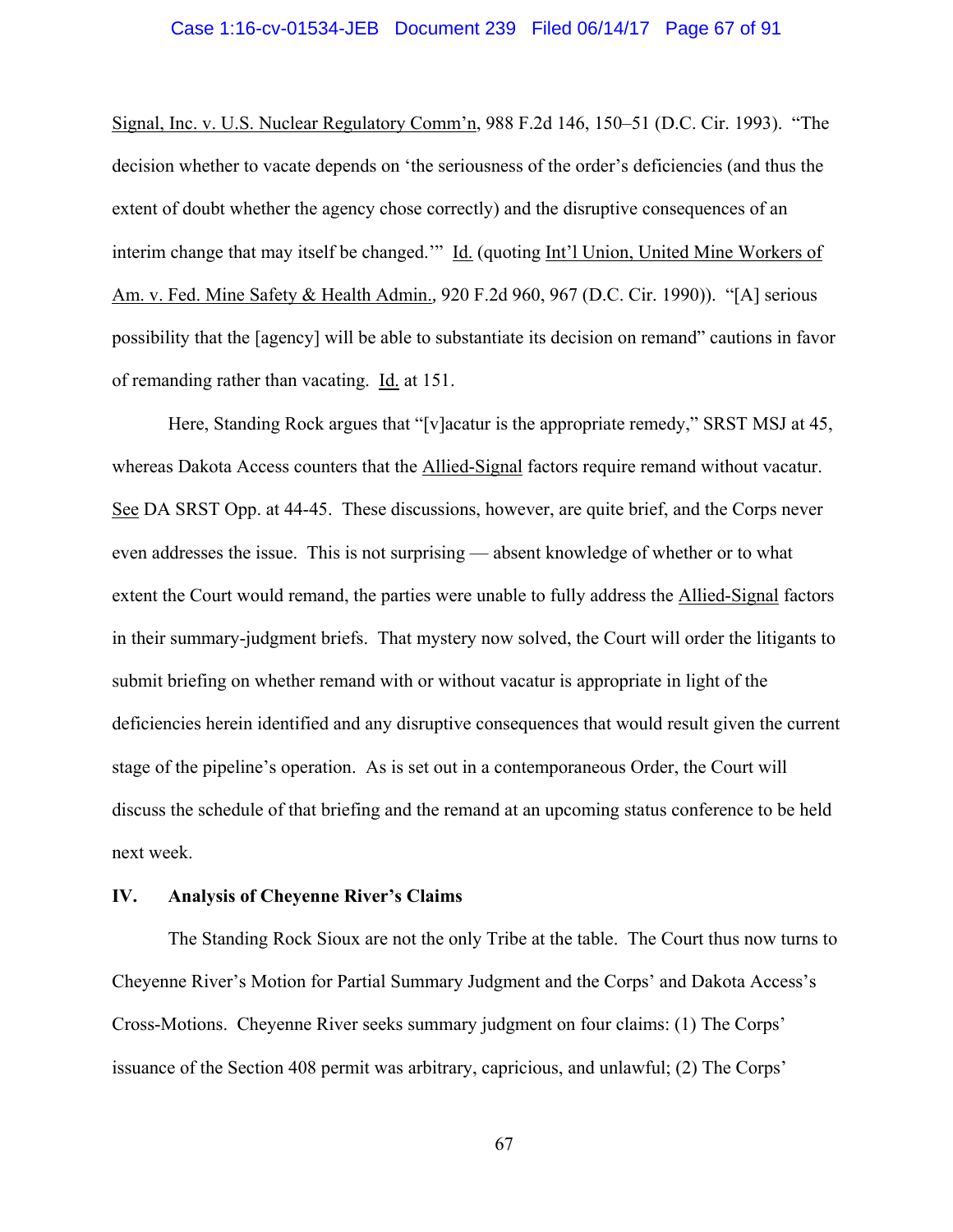## Case 1:16-cv-01534-JEB Document 239 Filed 06/14/17 Page 68 of 91

issuance of the MLA easement was arbitrary, capricious, and unlawful; (3) The Corps' issuance of both constituted a breach of trust responsibility; and (4) The Corps issued both in violation of its pre-decisional consultation duty.

Before addressing each of these separately, a few preliminaries: First, certain aspects of these claims have been addressed in the Standing Rock analysis above — namely, the sufficiency of the EA's spill-risk analysis and the nature of the Corps' trust responsibilities and the Court will refer back to those conclusions rather than repeat them here. Second, in light of the principles regarding extra-record evidence in administrative-law cases discussed in Section III.A.1.a, *supra*, the Court will consider only documents created on or before July 25, 2016, when evaluating the Corps' Section 408 decision and only documents created on or before February 8, 2017, when assessing the Corps' easement decision.

#### A. Section 408 Decision

Section 408 of the Rivers and Harbors Act makes it unlawful for a person to "take possession of or make use of for any purpose, or build upon, alter, deface, destroy, move, injure, . . . or in any manner whatever impair the usefulness of any . . . work built by the United States, . . . in whole or in part, for the preservation and improvement of any of its navigable waters or to prevent floods." 33 U.S.C. § 408(a). The Corps "may," however, permit the alteration, permanent occupation, or use of such public works when, in its judgment, such activity (1) "will not impair the usefulness of such work" and (2) "will not be injurious to the public interest." Id. The Corps so concluded here. See ECF No. 183-9 (Section 408 Decision Package) at 6. Cheyenne River contends that those conclusions were arbitrary, capricious, and contrary to law. In evaluating that argument, the Court considers the two Section 408 factors separately.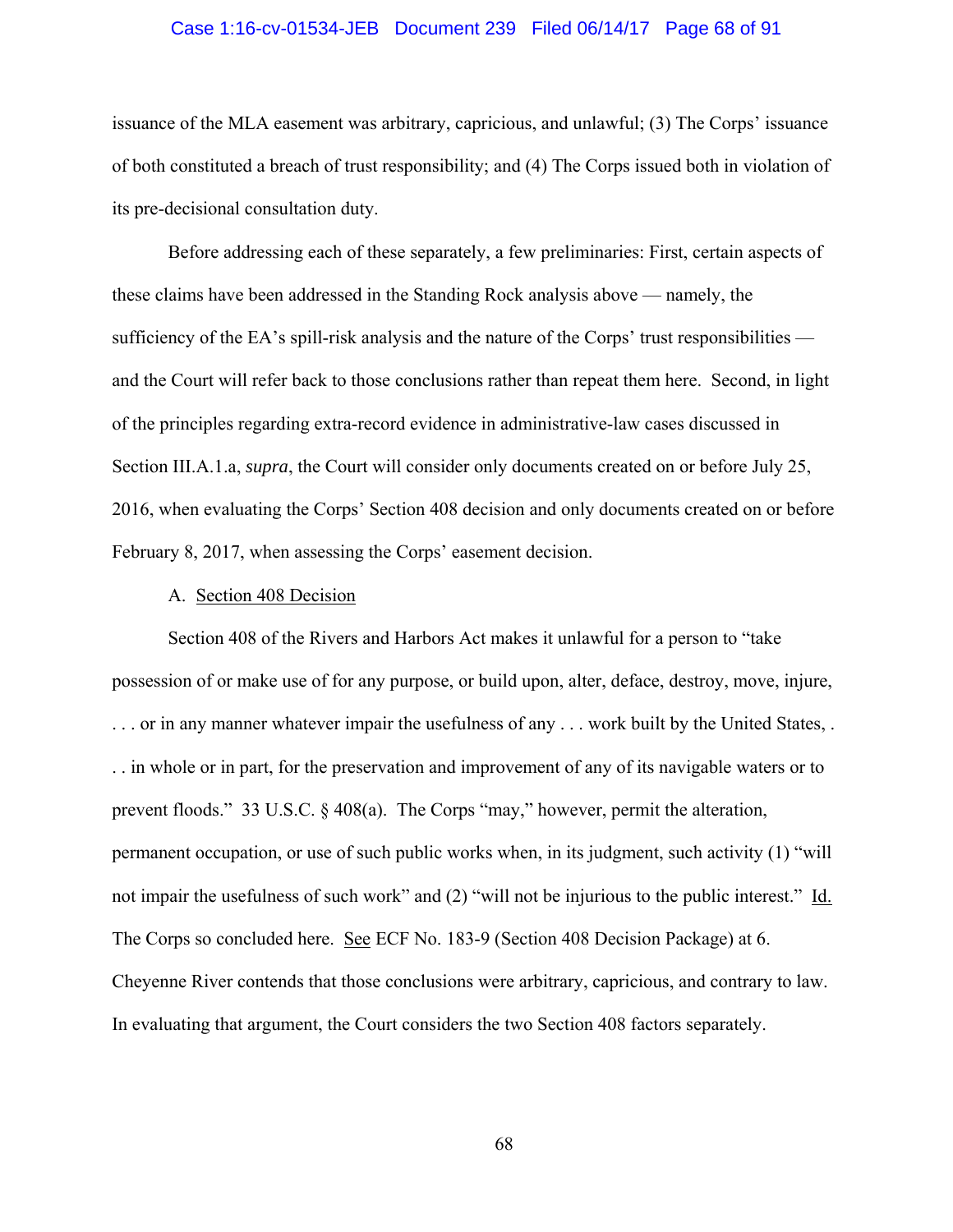# 1. *Impairment*

As to the first prong, the Corps' objective "is to ensure that the proposed alteration will not limit the ability of the project to function as authorized and will not compromise or change any authorized project conditions, purposes or outputs." ECF No. 73-15 (Policy and Procedural Guidance for Processing Requests to Alter US Army Corps of Eng'rs Civil Works Projects Pursuant to 33 USC 408, Engineering Circular 1165-2-216 ¶ 7.c.(4)(b)i. (2015)). To do so, "[a]ll appropriate technical analyses including geotechnical, structural, hydraulic and hydrologic, real estate, and operations and maintenance requirements, must be conducted and the technical adequacy of the design must be reviewed." Id. If the Corps concludes "at any time . . . that the usefulness of the authorized project will be negatively impacted," its inquiry ends. Id.

To challenge the Corps' decision that DAPL would not impair the ability of the Lake Oahe project to function as authorized and would not compromise or change any of its conditions, purposes, or outputs, the Tribe first points to 33 U.S.C. § 701-1(b), a provision of the Flood Control Act of 1944. Cheyenne River reads § 701-1(b) to establish that consumptive uses of Lake Oahe's waters "may not be subrogated . . . to non-consumptive uses," and that no activity with the potential to have an adverse effect on the water's use  $-e.g.,$  an oil pipeline with some potential to leak — may be lawfully authorized. See CRST MSJ at 11-12.

Section 701-1(b), however, does not apply here. That provision provides:

The use for navigation, in connection with the operation and maintenance of such works herein authorized for construction, of waters arising in States lying wholly or partly west of the ninetyeighth meridian shall be only such use as does not conflict with any beneficial consumptive use, present or future, in States lying wholly or partly west of the ninety-eighth meridian, of such waters for domestic municipal, stock water, irrigation, mining, or industrial purposes.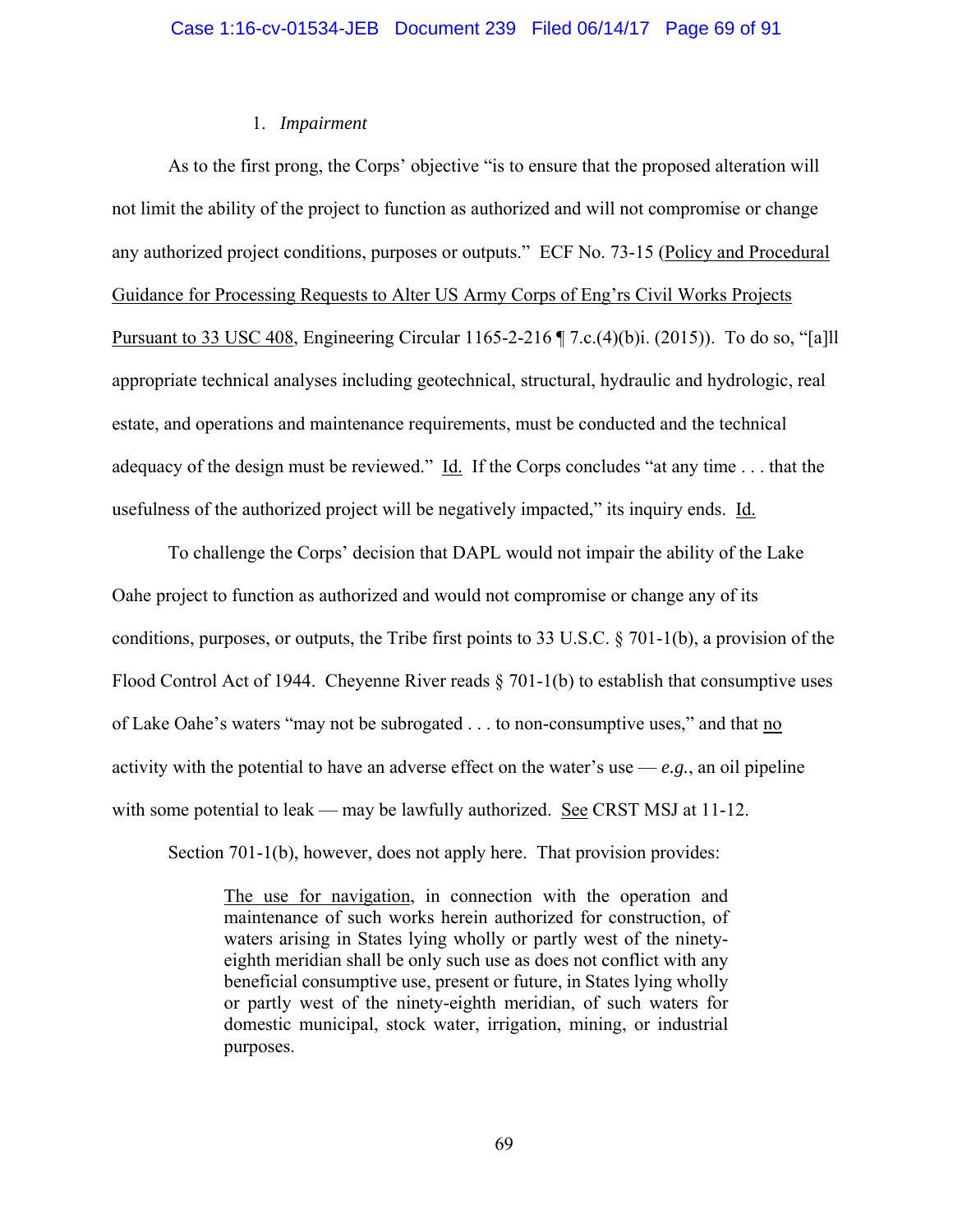## Case 1:16-cv-01534-JEB Document 239 Filed 06/14/17 Page 70 of 91

33 U.S.C. § 701-1(b) (emphasis added). As is clear from the statutory language, the provision applies to navigational uses of water, which DAPL is not. See also 33 U.S.C. § 701-1 (stating federal policy is to "limit the authorization and construction of navigation works to those in which a substantial benefit to navigation will be realized therefrom and which can be operated consistently with appropriate and economic use of the waters of such rivers by other users") (emphasis added).

 The Tribe next maintains that the Corps did not adequately consider the risk of an oil spill or the environmental impacts of the pipeline; as a result, it could not reasonably have concluded that DAPL would not impair the purposes of the Lake Oahe project. Cheyenne River asserts, for example, that the Corps failed to assess the risk of landslides after mitigation efforts, the effects of a landslide or earthquake, or the impacts of a spill on vegetation, recreation, water quality, or the Tribe's water intake. See CRST MSJ at 16-18. It also points to the Missouri River Mainstem Reservoir System Master Water Control Manual, which explains that Congress "authorized the System to be operated for the purposes of flood control, navigation, irrigation, power, water supply, water quality control, recreation, and fish and wildlife." Missouri River Mainstem Reservoir System Master Water Control Manual, U.S. Army Corps of Engineers (March 2006), § 1-02, http://www.nwd-mr.usace.army.mil/rcc/reports/mmanual/ MasterManual.pdf. Cheyenne River interprets the Manual to "make<sup>[]</sup> clear that the Corps lacks authority to approve an oil pipeline crossing of the Missouri River that could impair the beneficial consumptive uses of the river both present and future." CRST MSJ at 12; see also id. at 14 ("The Master Manual does not provide any authorization to the Corps to permit the use of the Mainstem System for oil pipeline rights-of-way when they place any of the authorized purposes at risk.").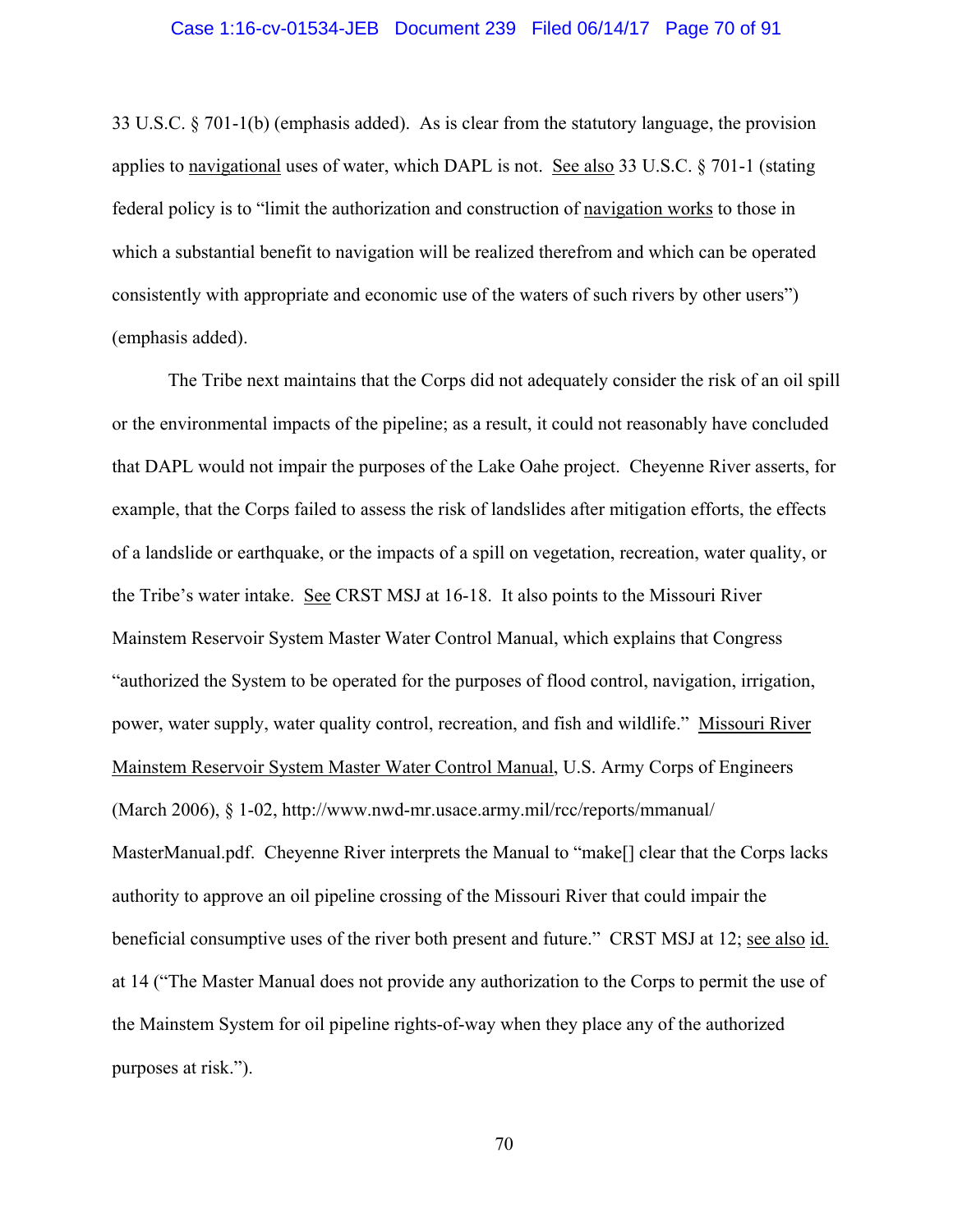## Case 1:16-cv-01534-JEB Document 239 Filed 06/14/17 Page 71 of 91

 As the Court explained in Section III.A.1.b, *supra*, however, considering the record as of July 25, 2016, when the Corps issued the Section 408 permit, it had taken a hard look at the risk of an oil spill and provided sufficient explanation to support its conclusion that such a risk was low. The Corps' July 2016 determination that the Lake Oahe project's purposes would not be impaired by DAPL's construction and operation was therefore not arbitrary or capricious. Nothing in the Manual mandates a different result.

# 2. *Injurious to Public Interest*

As to the second prong, the Corps must compare "[t]he benefits that reasonably may be expected to accrue from" a proposed alteration or use of the federal project "against its reasonably foreseeable detriments." Engineering Circular 1165-2-216 ¶ 7.c.(4)(b)ii. "If the potential detriments are found to outweigh the potential benefits, then it may be determined that the proposed alteration is injurious to the public interest." Id. In making that evaluation, the Corps may consider factors such as "conservation, economic development, historic properties, cultural resources, environmental impacts, water supply, water quality, flood hazards, floodplains, residual risk, induced damages, navigation, shore erosion or accretion, and recreation." Id.

Cheyenne River raises two challenges to the Corps' determination that permitting DAPL to cross under Lake Oahe would not be injurious to the public interest. First, the Tribe contends that it was improper for the Corps to consider "benefits to Dakota Access, the oil industry, and the economy generally" in assessing the public interest. See CRST MSJ at 20-21 (citing EA at 105-06 (stating that DAPL's construction "would contribute more than \$1 billion in direct spending" on materials and "\$195 million in easement payments to landowners" with property crossed by the pipeline, and "would provide a benefit to local merchants and vendors" and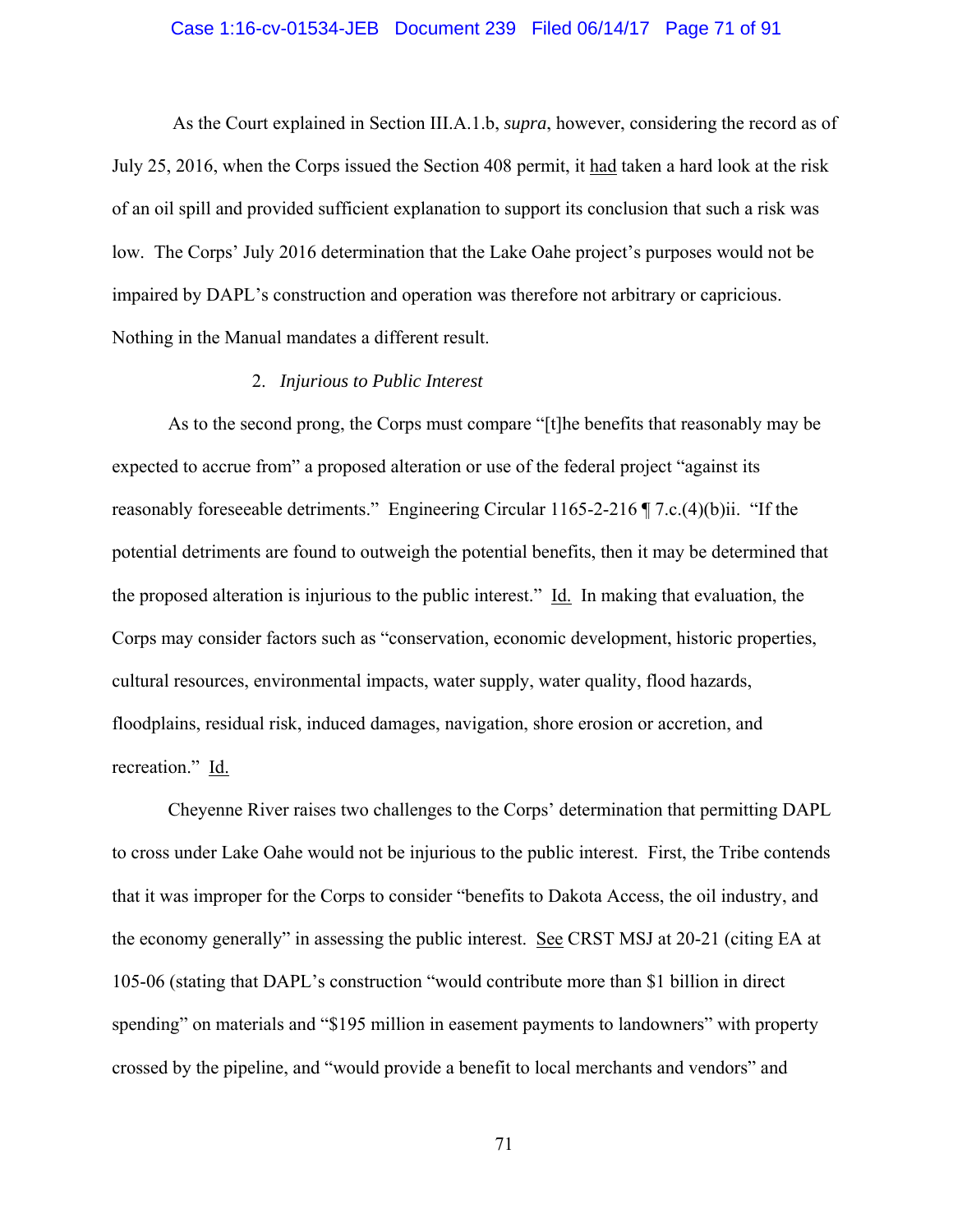## Case 1:16-cv-01534-JEB Document 239 Filed 06/14/17 Page 72 of 91

"temporary employment opportunities to the local workforce")). This argument fares poorly. The Corps' Policy and Procedural Guidance on Section 408 expressly permits consideration of "economic development" in determining a proposed project's benefits. See Engineering Circular 1165-2-216  $\P$  7.c.(4)(b)ii.

Second, the Tribe argues that the Corps did not explain how it "weighed the risks against the claimed benefit," CRST Reply at 17, failed to consider the consequences from an oil spill, see CRST MSJ at 18-19, did not adequately consider landslide risk or the impacts of a spill on vegetation or recreation, id. at 16-17, and never considered effects on Cheyenne River or its water intake. See CRST Reply at 18-19. This argument gains more traction because, as the Court previously explained, see Sections III.A.1.c, III.A.2.b., *supra*, the Corps' assessment of the impacts of a spill, although largely adequate, fell short as to fishing rights, hunting rights, and environmental justice. Because the Corps must submit its assessment of those impacts upon remand, see Section III.D, *supra*, the Court will await receipt of such information to decide whether the agency's conclusion that DAPL will not be injurious to the public interest was arbitrary and capricious.

# 3. *Other Arguments*

Finally, in addition to its arguments regarding the impairment and public-injury prongs, Cheyenne River asserts that the Corps' spill-risk and spill-impact conclusions were cursory, that the permit should not have been granted absent an EIS, and that the Corps did not satisfy its obligation to independently review the EA. See CRST MSJ at 2, 10, 18-21. The Court has already addressed the first two of these points. See Sections III.A.1, III.A.2, III.B.1, *supra*. As to the third, it is not persuaded.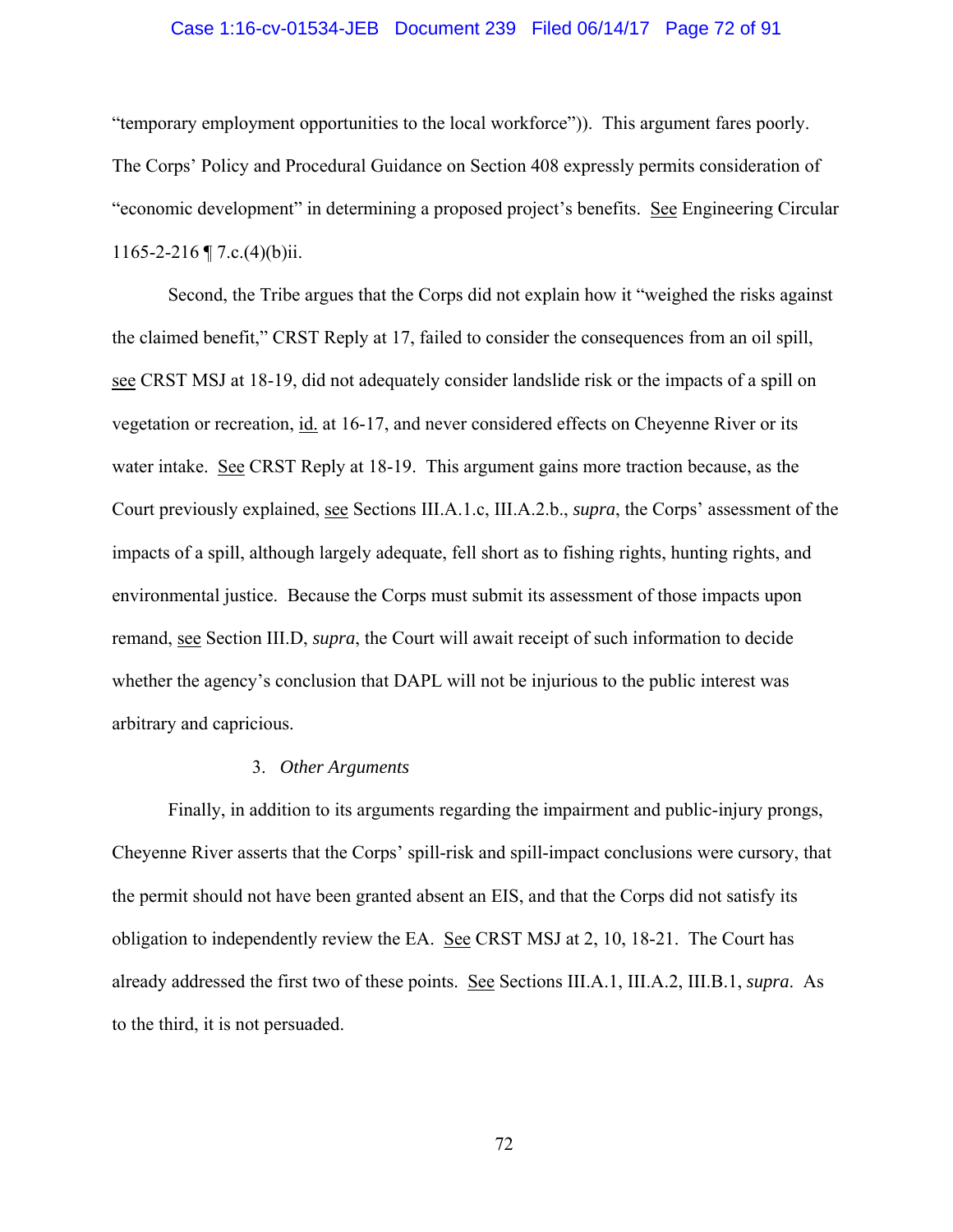# Case 1:16-cv-01534-JEB Document 239 Filed 06/14/17 Page 73 of 91

CEQ regulations permit an applicant — here, Dakota Access — to prepare the EA as long as the agency independently evaluates the information submitted, "make[s] its own evaluation of the environmental issues[,] and take[s] responsibility for the scope and content of the environmental assessment," including its accuracy. See 40 C.F.R. § 1506.5(a)-(b). Here, the EA states that it was "prepared in accordance with" those regulations, and that the Corps "independently evaluated and verified the information and analysis undertaken in this EA and takes full responsibility for the scope and content contained herein." EA at 1. The record supports this assertion.

First, the Corps provided ample input to Dakota Access on the proper EA drafting procedure and on its substance. See ECF No. 183-3 (Email from Brent Cossette to Corps & Dakota Access Personnel, Mar. 5, 2015) (announcing start of "routine bi-weekly meetings to discuss the status of the Dakota Access Pipeline project") at 2; ECF No. 183-4 (Email from Brent Cossette to Monica Howard, Apr. 24, 2015) at 2 (advising Dakota Access that public and tribes had 30 days to submit comments, company had to address Corps' comments, Corps could not grant Section 408 permit absent certain geotech investigation, and Corps could not issue decision regarding historical properties absent concurrence of North Dakota State Historic Preservation Office); ECF No. 183-5 (Email from Brent Cossette, Sept. 18, 2015) (soliciting comments from twenty-two Corps employees on Draft EA and associated plans); ECF No. 183- 12 (Email from Brent Cossette to Larry Janis, Corps, Recreation & Natural Resources Branch, May 6, 2016) (summarizing meeting with Dakota Access where Corps pushed company to use different spill-model data and disagreed with its assessment that potential impact to water intakes did not need to be in EA); ECF No. 183-11 (Email from Brent Cossette to Tom Sigauw & William Harlon, Dakota Access, May 11, 2016) (discussing need for sufficient information "to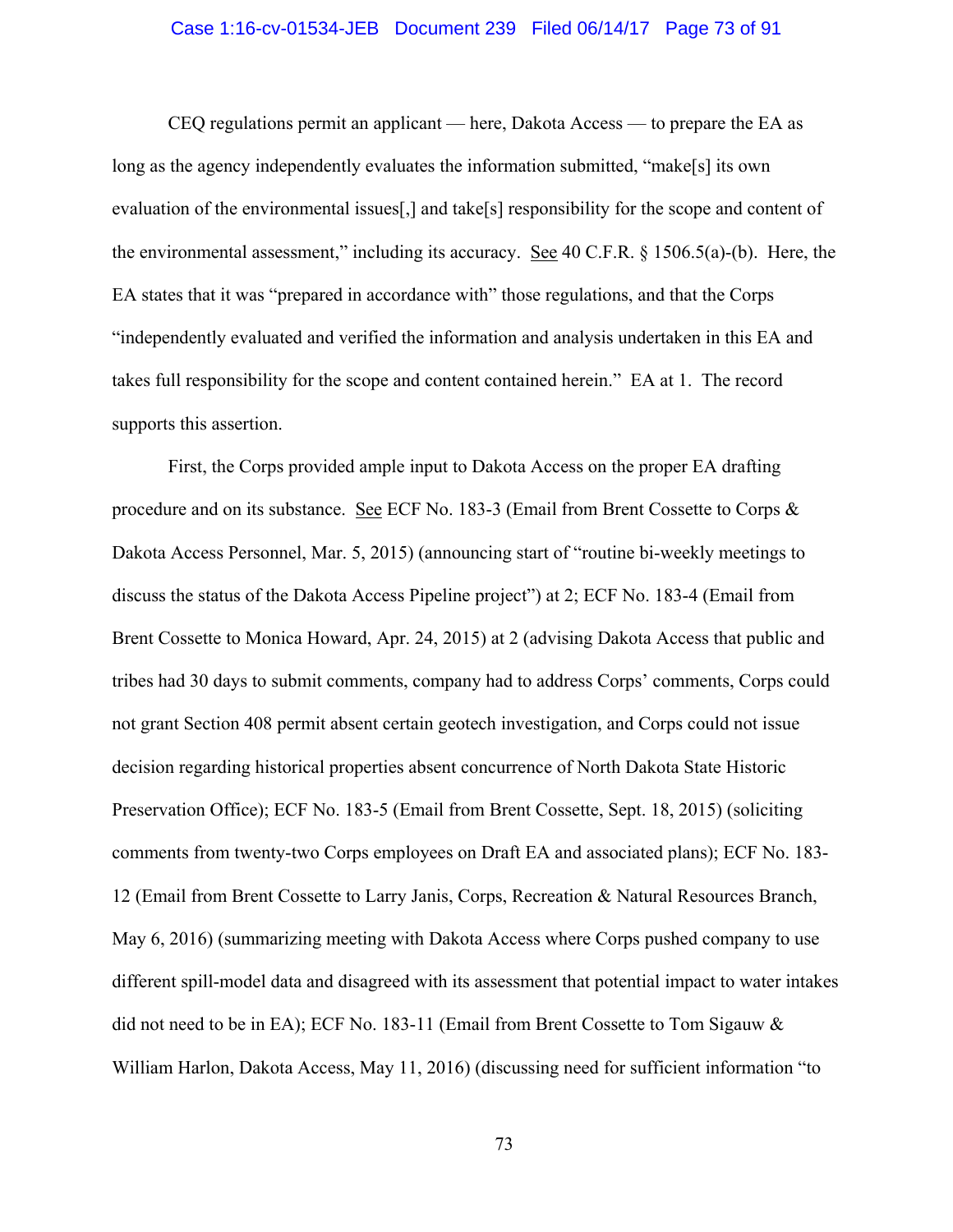### Case 1:16-cv-01534-JEB Document 239 Filed 06/14/17 Page 74 of 91

ensure no negative impacts on irrigation and water supply"); ECF No. 212-2 (ProjNet: Environmental Review of DAPL) (record of 178 comments from Corps); ECF No. 209-16 at 147-56 (EA Comment Matrix) (spreadsheet of Corps' comments on Draft EA and Dakota Access's responses); Section 408 Decision Package at 23 (confirming Dakota Access satisfactorily addressed geotechnical comments from Corps reviewers); ECF No. 183-10 (Geotechnical Investigation Package) at 13-16.

 To illustrate the meaningful back-and-forth engagement between the Corps and Dakota Access about the EA's content, the Court highlights one comment on the draft EA from the Corps and the exchange it sparked. In June 2015, a Corps official noted, "I did not see reference of a risk analysis for pipeline spills in the EA. Recommend inclusion of such analysis into the EA due to the size and scope of this transportation pipeline." ECF No. 183-6 at 24 (Comment 6139320). After Dakota Access supplied the spill model for Lake Oahe, the Corps asked the company to "include booming strategies and collection points for worst case scenario discharges" and "where [it] would gain access via water for response." Id. It also asked Dakota Access to show how spill volume and response times were calculated and to explain its plans for "cultural up front inspections/clearances at the control points." Id. at 25. Several more comments, document submissions by Dakota Access, and telephone calls between the company and the Corps followed. Id. at 25-26. The Corps only considered the initial comment in May 2016, nearly a year later, after Dakota Access agreed to insert the requested risk analysis into the EA and to adopt certain mitigation measures. Id. at 27.

Ultimately, seventeen different Corps officers are listed as having been involved in the EA's review, see EA at 126, and a range of Corps personnel reviewed the Section 408 application and certified that DAPL would not be injurious to Lake Oahe or the public interest.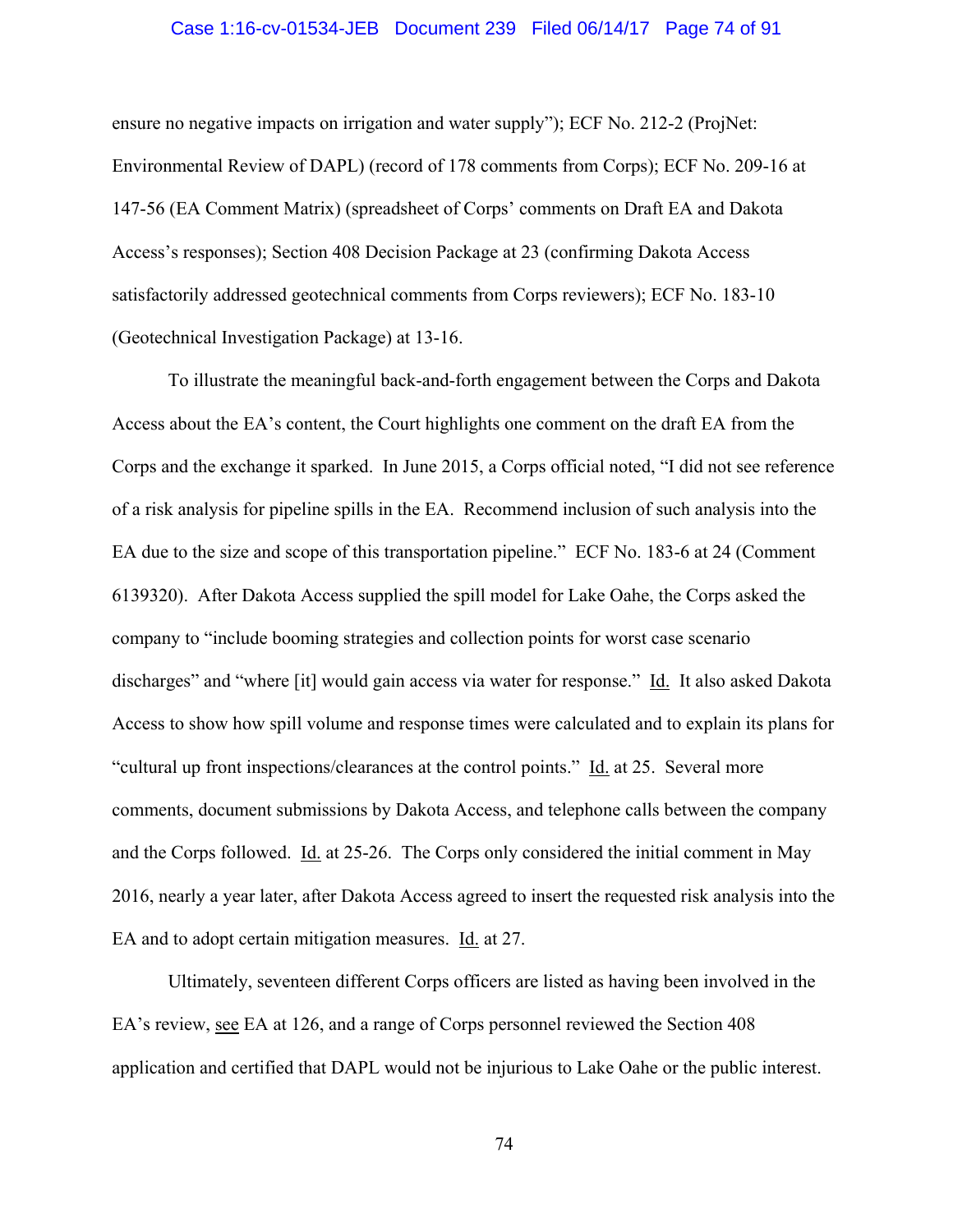## Case 1:16-cv-01534-JEB Document 239 Filed 06/14/17 Page 75 of 91

See Section 408 Decision Package at 2, 5. On this record, the Court concludes that the Corps met its responsibility to make its own evaluation of the environmental issues and take responsibility for the scope and content of the EA. See City of Roseville v. Norton, 219 F. Supp. 2d 130, 165-66 (D.D.C. 2002) (holding agency satisfied 40 C.F.R. § 1506.5(a)-(b) where record showed contractor worked with agency employees on EA and included "extensive copies of email communications between the agency staff discussing their comments on, and edits of, the  $EA$ ").

# B. Easement Decision

Cheyenne River's next claim is that the Corps' issuance of the easement was arbitrary, capricious, and inconsistent with the requirements of the Mineral Leasing Act, 30 U.S.C. § 185. This stance makes minimal headway.

The Mineral Leasing Act was enacted by Congress in 1920 "to promote wise development of [the nation's] natural resources and to obtain for the public a reasonable financial return on assets that 'belong' to the public." Devon Energy Corp. v. Kempthorne, 551 F.3d 1030, 1033 (D. C. Cir. 2008) (quoting California Co. v. Udall, 296 F.2d 384, 388 (D.C. Cir. 1961)). It permits "appropriate agency head[s]" to grant "[r]ights-of-way through any Federal lands . . . for pipeline purposes for the transportation of oil . . . to any applicant possessing" the requisite statutory qualifications. See 30 U.S.C. § 185(a).

The Tribe challenges the Corps' decision to grant Dakota Access a right-of-way to cross Lake Oahe on the basis of three provisions in the MLA: (1) The Corps did not adequately analyze whether the easement would be "inconsistent with the purposes of the reservation," as required by 30 U.S.C. § 185(b)(1), and instead simply cross-referenced its Section 408 approval; (2) The Corps failed to impose stipulations protecting the "interests of individuals living in the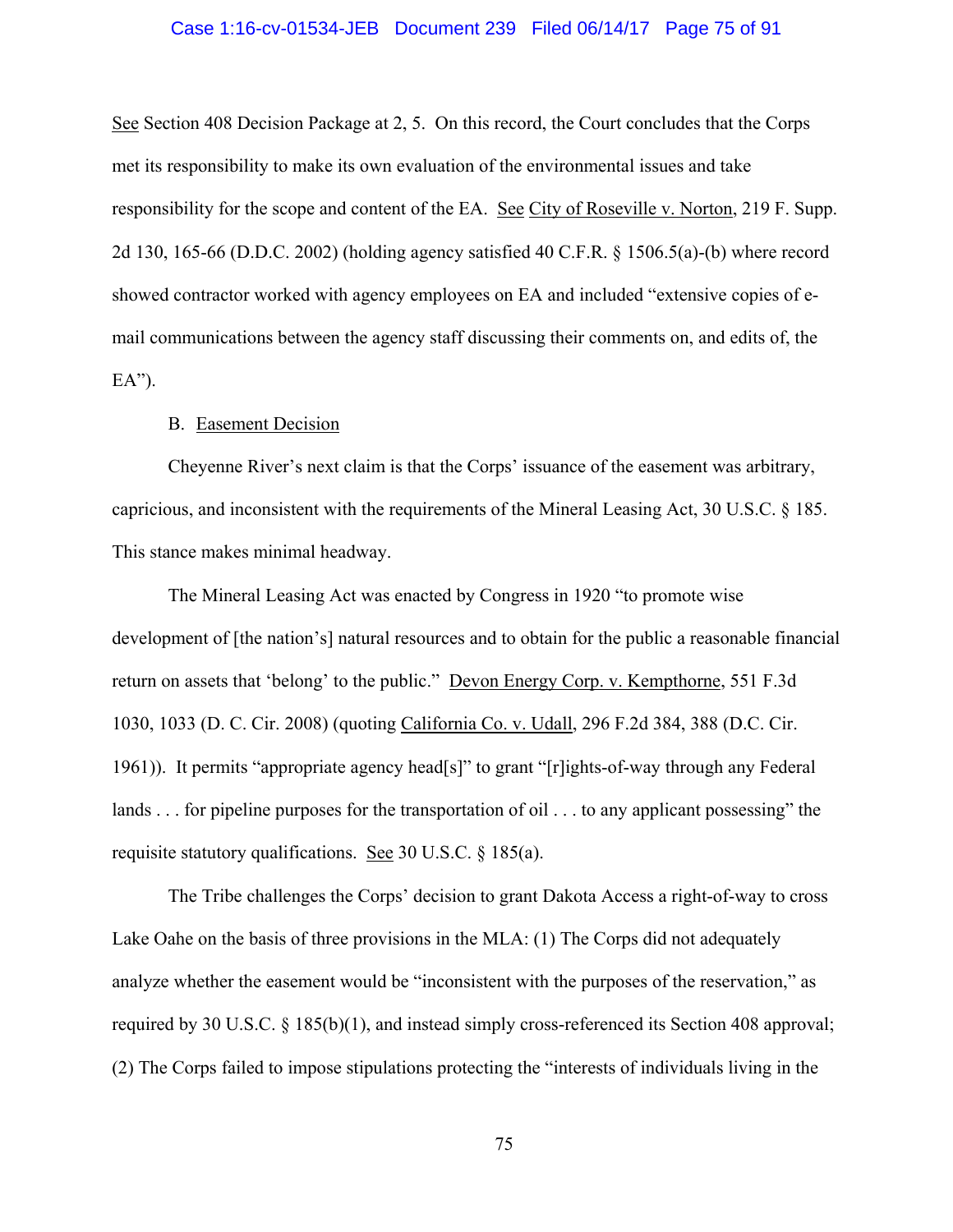## Case 1:16-cv-01534-JEB Document 239 Filed 06/14/17 Page 76 of 91

general area . . . who rely on the fish, wildlife, and biotic resources of the area for subsistence purposes," as required by 30 U.S.C. § 185(h)(2); and (3) The Corps did not impose sufficient liability on Dakota Access, as required by 30 U.S.C. § 185(x). See CRST MSJ at 37-44; CRST Reply at 20-22. Each is discussed separately.

### 1. *Section 185(b)(1)*

Section 185(b)(1) of the MLA provides that "[a] right-of-way through a Federal reservation" — *i.e.*, federally owned or managed land, rather than a federal Indian reservation — "shall not be granted if the Secretary or agency head determines that it would be inconsistent with the purposes of the reservation." 30 U.S.C. § 185(b)(1); see also Corps CRST MSJ at 22 n.11. Here, the reservation is the Lake Oahe project, and its "Congressionally-authorized purposes . . . include flood control, navigation, hydropower, recreation, water supply, and water quality." Henderson Memo at 3.

The Tribe contends that the Corps ran afoul of Section 185(b)(1) because it did not "articulate any rationale" for its conclusion that DAPL was consistent with the purposes of the Lake Oahe project and improperly relied on the documents and analysis from its Section 408 determination in undertaking its easement decision. See CRST MSJ at 40; Henderson Memo at 3 (explaining Corps' easement decision was "supported by the Final EA . . . and various memoranda supporting the District Commander's Section 408 approval"). But Cheyenne River cites no authority for the proposition that the Corps could not rely on its Section 408 decision in making its easement decision, and the Court can think of no reason why that would be so. While the approval procedures set out in the RHA and the MLA are not identical, compare 33 U.S.C. § 408 with 30 U.S.C. § 185 — a point acknowledged by the Corps in its briefing on Dakota Access's now-dismissed cross-claim, see ECF No. 73 at 15-16, 21-22 — the inquiry concerning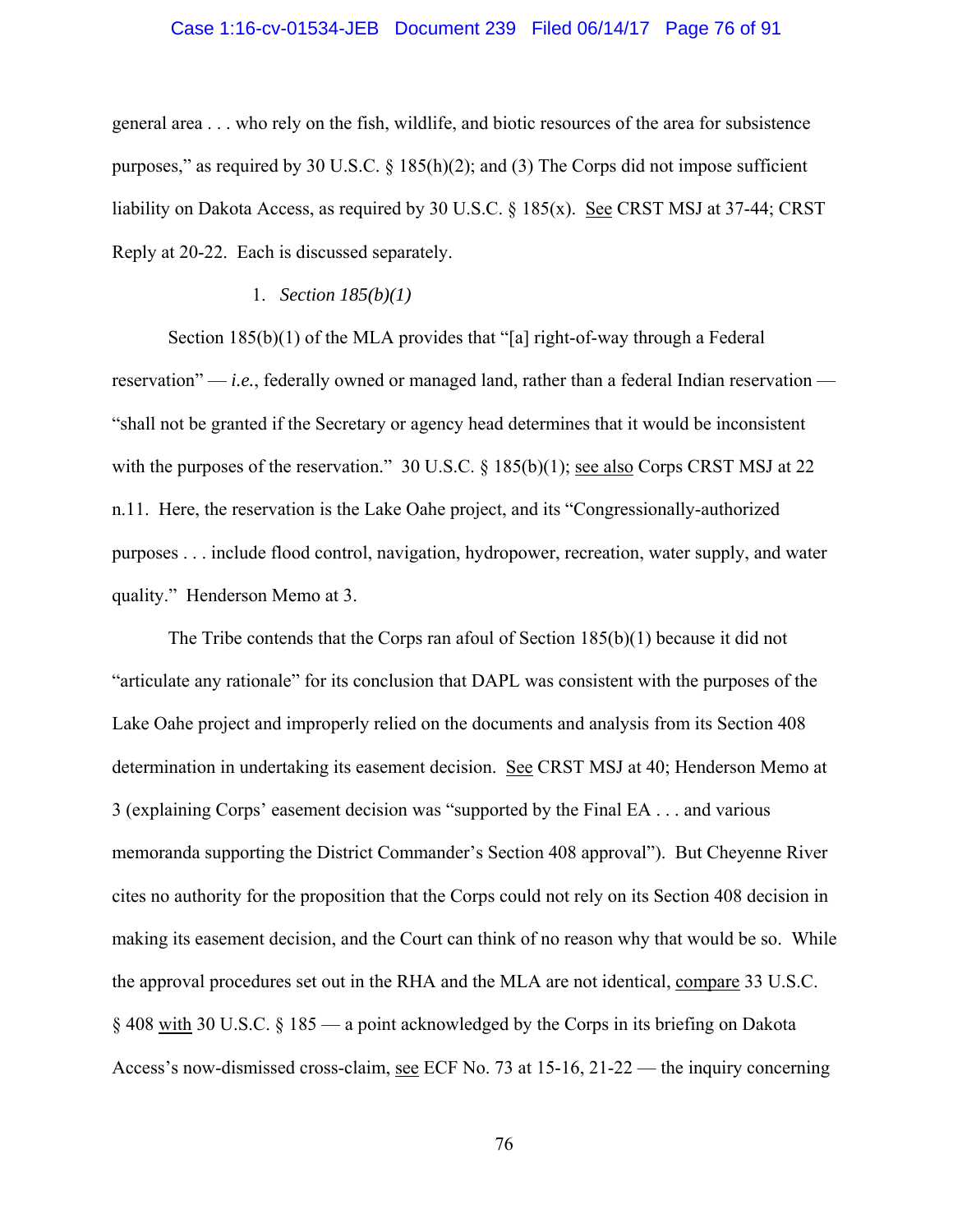# Case 1:16-cv-01534-JEB Document 239 Filed 06/14/17 Page 77 of 91

project impairment, injury to the public interest, and inconsistency with project purpose are certainly related and largely overlapping.

Cheyenne River also contends that any pipeline for which a right-of-way is sought that has the potential to have a high negative impact necessarily "is not 'consistent' with the authorized purposes" and cannot satisfy Section 185(b)(1). See CRST MSJ at 40. In other words, the MLA requires the Corps to reject every right-of-way application that poses any level of risk of serious harm because such risk renders the right-of-way inconsistent with the purposes of the federal project. The Court cannot accept this view, which is in direct tension with the text and purpose of the statute. The MLA expressly contemplates that agencies may grant rights-ofway through federal lands for pipelines used to transport "oil, natural gas, synthetic liquid or gaseous fuels, or any refined product produced therefrom." 30 U.S.C. § 185(a). Such pipelines necessarily involve some level of risk; no reasonable engineer, scientist, or agency official could assert that a pipeline project — or any construction or transportation project, for that matter involves absolutely zero risk. It would be nonsensical for Congress to have created a mechanism for granting rights-of-way for oil pipelines if that mechanism could never be used.

Last, in arguing that DAPL specifically is inconsistent with the purposes of the Lake Oahe project, the Tribe relies on its already-discussed position that the Corps failed to consider impacts on most of the Lake's authorized purposes and underestimated the risks posed by the pipeline. Because the Corps did not adequately consider certain effects of a spill should one occur and because it did not, as of February 8, 2017, when it granted the easement, demonstrate that it had considered the degree to which DAPL's effects are likely to be highly controversial, see Sections III.A.1.c, III.A.2.b, *supra*, the Court will reserve its ultimate conclusion on this issue until the Corps submits its additional analysis after remand.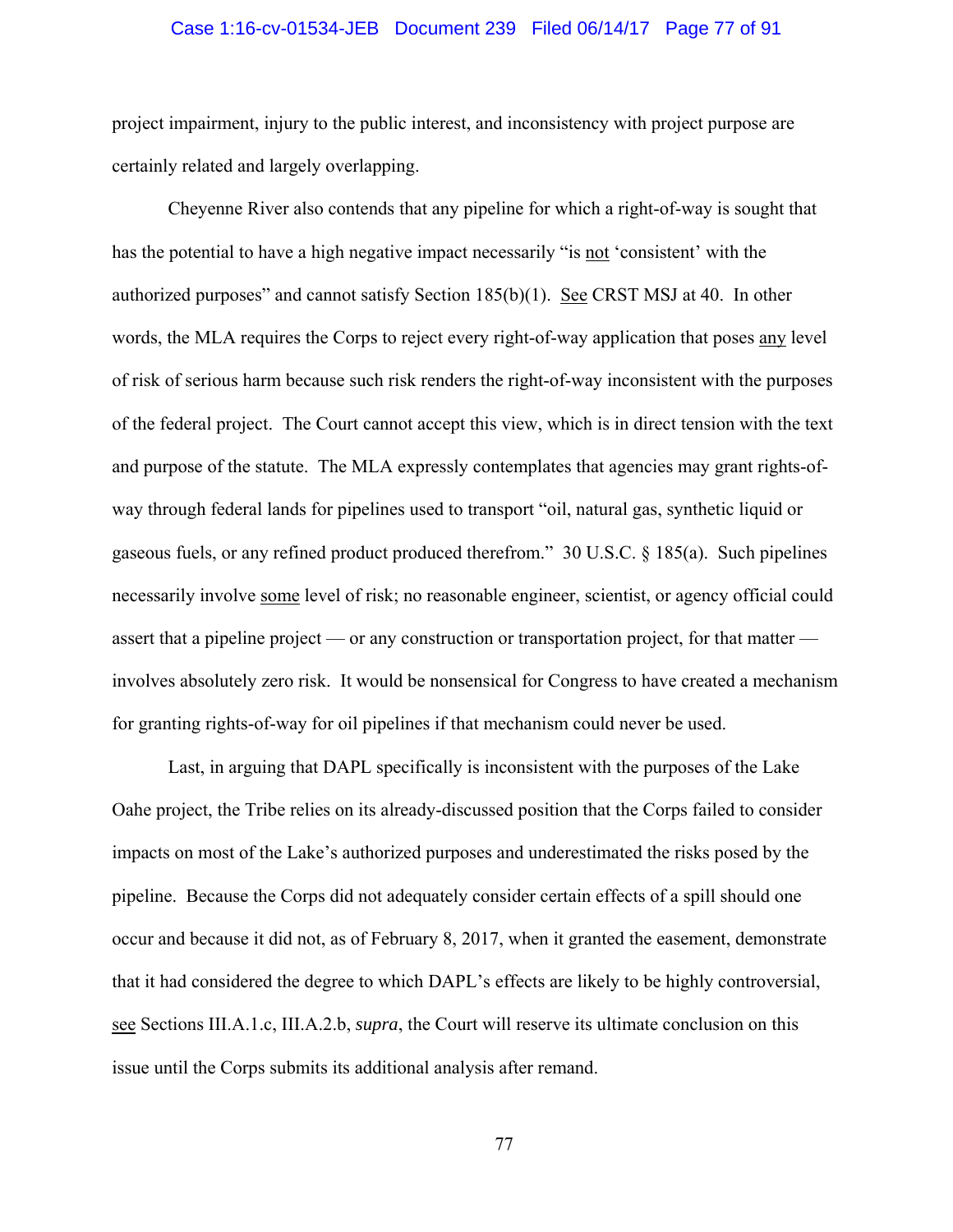# 2. *Section 185(h)(2)*

The Tribe next turns to Section 185(h)(2), which instructs that the agency in charge of

granting the right-of-way

shall issue regulations or impose stipulations which shall include, but shall not be limited to: (A) requirements for restoration, revegetation, and curtailment of erosion of the surface of the land; (B) requirements to insure that activities in connection with the right-of-way or permit will not violate applicable air and water quality standards nor related facility siting standards established by or pursuant to law; (C) requirements designed to control or prevent (i) damage to the environment (including damage to fish and wildlife habitat), (ii) damage to public or private property, and (iii) hazards to public health and safety; and (D) requirements to protect the interests of individuals living in the general area of the right-ofway or permit who rely on the fish, wildlife, and biotic resources of the area for subsistence purposes.

30 U.S.C. § 185(h)(2). According to Cheyenne River, the Corps "ignore[d] the requirement to protect the 'interests of individuals living in the general area . . . who rely on the fish, wildlife, and biotic resources of the area for subsistence purposes'" because the EA does not address impacts of an oil spill on vegetation, recreational fishing, or land-based wildlife. See CRST MSJ at 42 (quoting 30 U.S.C. § 185(h)(2)(D)); CRST Reply at 21.

 The Corps, however, imposed several stipulations on the easement granted to Dakota Access. See Easement, Exh. D (listing 36 special conditions). Those conditions relate to the construction, operation, and maintenance of the pipeline in order to minimize the risk of a spill and the effects from any spill that might occur. Id. For example, the Corps has required Dakota Access to perform certain girth-weld and pressure-level tests; use specific pipe and field-joint coatings; install mainline valves to be remotely controllable and equipped with automaticshutdown capabilities; install adequate pressure sensors; implement particular mitigation measures to avoid impacts on soils; protect against overpressure in the pipeline; install a cathodic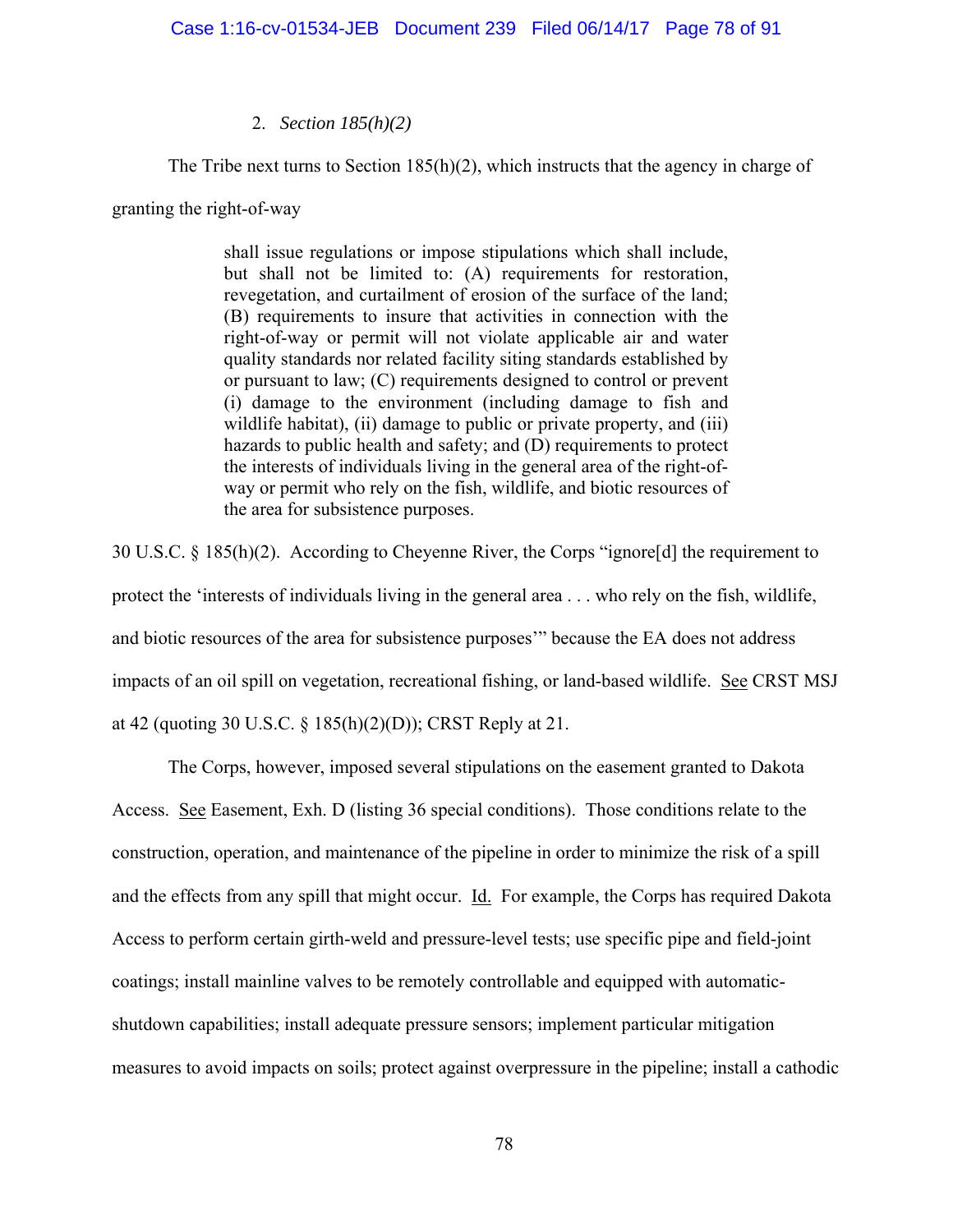# Case 1:16-cv-01534-JEB Document 239 Filed 06/14/17 Page 79 of 91

protection system within six months; perform interference and corrosion surveys within six months of DAPL's entry into operation; patrol the pipeline at least twenty-six times per year; undertake specific training exercises; establish a storage facility for spill-response equipment; keep records of spill-response plans; and adopt all mitigation measures set out in the EA. Id.

 By aiming to reduce the likelihood of an oil spill and to mitigate the impacts of a spill should one occur, these requirements clearly constitute "requirements designed to control or prevent . . . damage to the environment (including damage to fish and wildlife habitat)" and "to protect the interests of individuals living in the general area . . . who rely on the fish, wildlife, and biotic resources of the area for subsistence purposes." 30 U.S.C. § 185(h)(2)(C)(i), (D). The Corps thus satisfied its responsibilities under 30 U.S.C.  $\S$  185(h)(2).

### 3. *Section 185(x)*

 Finally, the Tribe takes issue with the liability provisions set out in the easement. The easement provides that Dakota Access "shall be strictly liable to the United States for damage or injury which may arise from or be incident to" its activities under the easement, and it limits strict-liability damages to \$10 million per incident. <u>See</u> Easement,  $\mathbb{I}$  12(a), (b). Liability for damages in excess of \$10 million is to be determined according to "ordinary rules of negligence." <u>Id.</u>,  $\P$  12(b). The easement also contemplates liability to third parties — *e.g.*, Standing Rock and Cheyenne River. It states: "The Grantee does hereby accept liability, if any, imposed by Federal and state statutes to third parties for injuries incurred in connection with the use and occupancy of the pipeline right-of-way." Id., ¶ 12(c). Cheyenne River contends that these liability provisions are "an abdication of [the Corps'] fiduciary responsibility to protect the resources it pervasively regulates and controls," CRST MSJ at 44, and inconsistent with the requirements of 30 U.S.C. § 185(x). See CRST Reply at 22.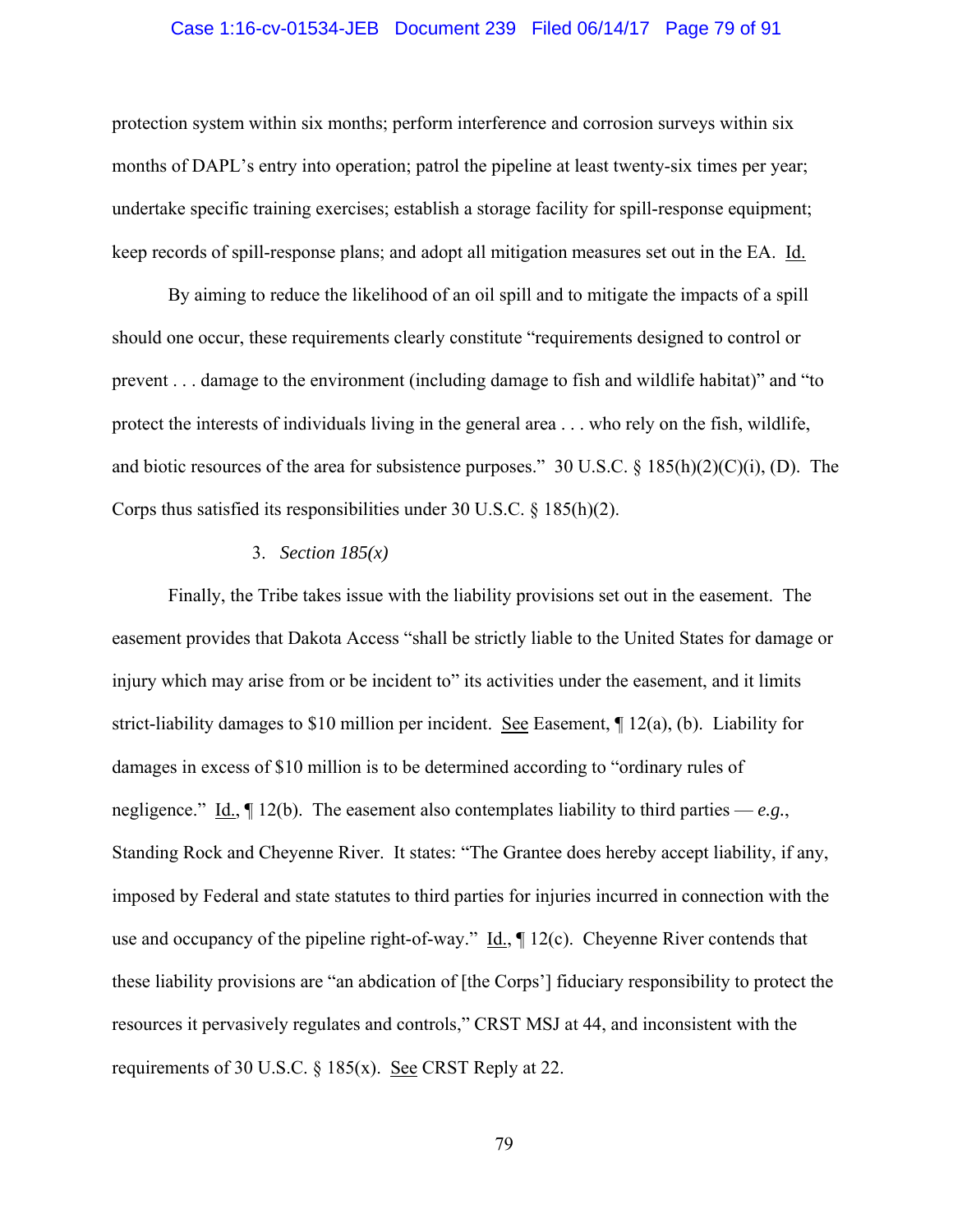# Case 1:16-cv-01534-JEB Document 239 Filed 06/14/17 Page 80 of 91

 Setting aside the fiduciary-duty question, which the Court deals with in Section IV.C, *infra*, the Tribe is mistaken in believing that the Corps has run afoul of 30 U.S.C. § 185(x). That provision permits the Corps to "impose stipulations specifying the extent to which holders of rights-of-way and permits under [the MLA] shall be liable to the United States for damage or injury incurred by the United States in connection with the right-of-way or permit." 30 U.S.C.  $§$  185(x)(1). It further permits the Corps to "impose a standard of strict liability" and requires that if it does so, it must "include a maximum limitation on damages commensurate with the foreseeable risks or hazards presented." Id.  $\S$  185(x)(2), (4).

The Corps has complied with these requirements. Although the Tribe asserts that "Dakota Access'[s] statistics on the cost of cleanup of oil spills in the Environmental Justice Considerations Memo to the Corps demonstrates that \$10 million will not begin to cover the cost of a cleanup," CRST Reply at 22 (citing ECF No. 203-1, Exh. BBB (Incident Rate Documents) at 3), that memo demonstrates just the opposite. It includes a table of PHMSA pipeline incidents between 1996 and 2015 in terms of number, fatalities, injuries, total cost in current-year dollars, barrels spilled, and net barrels lost. Between 1996 and 2015, there were 1,191 incidents with a total cost of \$2,640,408,583, making the average cost per incident \$2,216,968 — *i.e.*, far less than \$10 million. The \$10 million strict-liability-per-incident figure, then, is certainly commensurate with the foreseeable risks or hazards presented by an oil pipeline running under Lake Oahe.

# C. Trust Responsibilities

Cheyenne River's next claim is virtually identical to one pursued by Standing Rock: the Corps' issuance of the Section 408 permit and the easement violated its trust responsibility to protect the Tribe's treaty rights. Cheyenne River contends that several sources give rise to such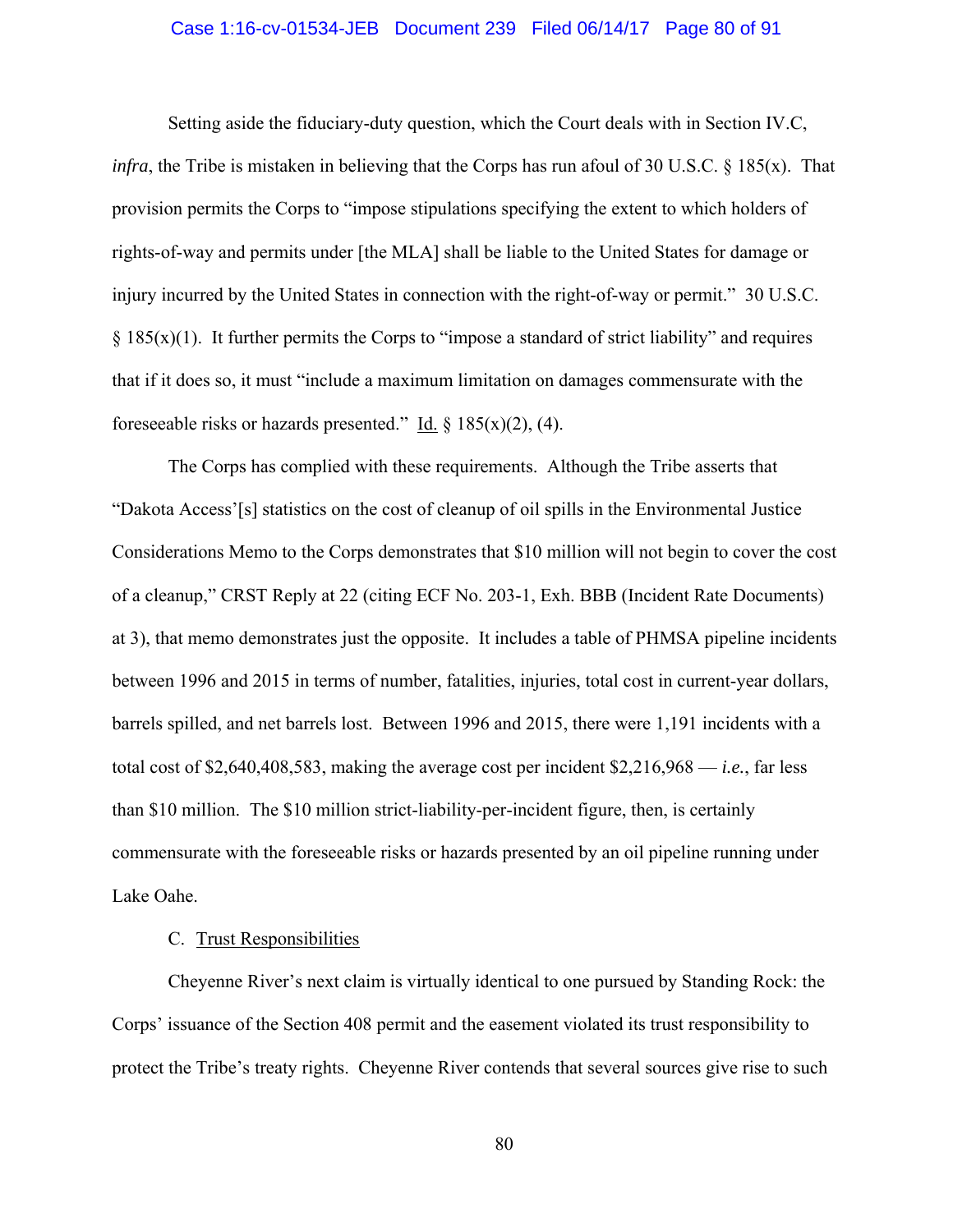### Case 1:16-cv-01534-JEB Document 239 Filed 06/14/17 Page 81 of 91

a fiduciary obligation: the 1851 and 1868 Fort Laramie Treaties; the Oahe Taking Act, Pub. L. 83-776, 68 Stat. 1191-1193 (1954); Winters v. United States, 207 U.S. 564 (1908); the Master Water Control Manual,  $\S$  7-01.1 (explaining one of four objectives behind development of Missouri River Mainstem Reservoir System Water Control Plan was "to fulfill the Corps' responsibilities to Federally recognized Tribes"); the Corps' "pervasive[] and exclusive control over the Missouri River . . . and the entire project area"; 25 U.S.C. § 1632(a)(5) ("The Congress hereby finds and declares that . . . it is in the interest of the United States, and it is the policy of the United States, that all Indian communities and Indian homes, new and existing, be provided with safe and adequate water supply systems and sanitary sewage waste disposal systems as soon as possible."); and 30 U.S.C.  $\S$  185(x)(1) (permitting federal agencies to impose stipulations specifying permit holder's liability to United States for damage or injury incurred in connection with permit). See CRST MSJ at 5, 31-33, 35. None of these sources, however, establishes specific fiduciary or other duties. Cheyenne River's breach-of-trust cause of action thus meets the same fate as Standing Rock's. See Section III.B.2., *supra*.

# D. Consultation

Last, Cheyenne River argues that the Corps violated various duties when it granted the Section 408 permit and easement absent the requisite pre-decisional tribal consultation. See CRST MSJ at 22-30. Whereas Standing Rock — joined by Cheyenne River — brought a failure-to-consult claim in its preliminary-injunction motion under Section 106 of the National Historic Preservation Act, which requires a federal agency to consult with Indian tribes that attach cultural or religious significance to property affected by the agency's "undertakings," Standing Rock I, 205 F. Supp. 3d at 7-8, Cheyenne River here takes a different tack. Instead of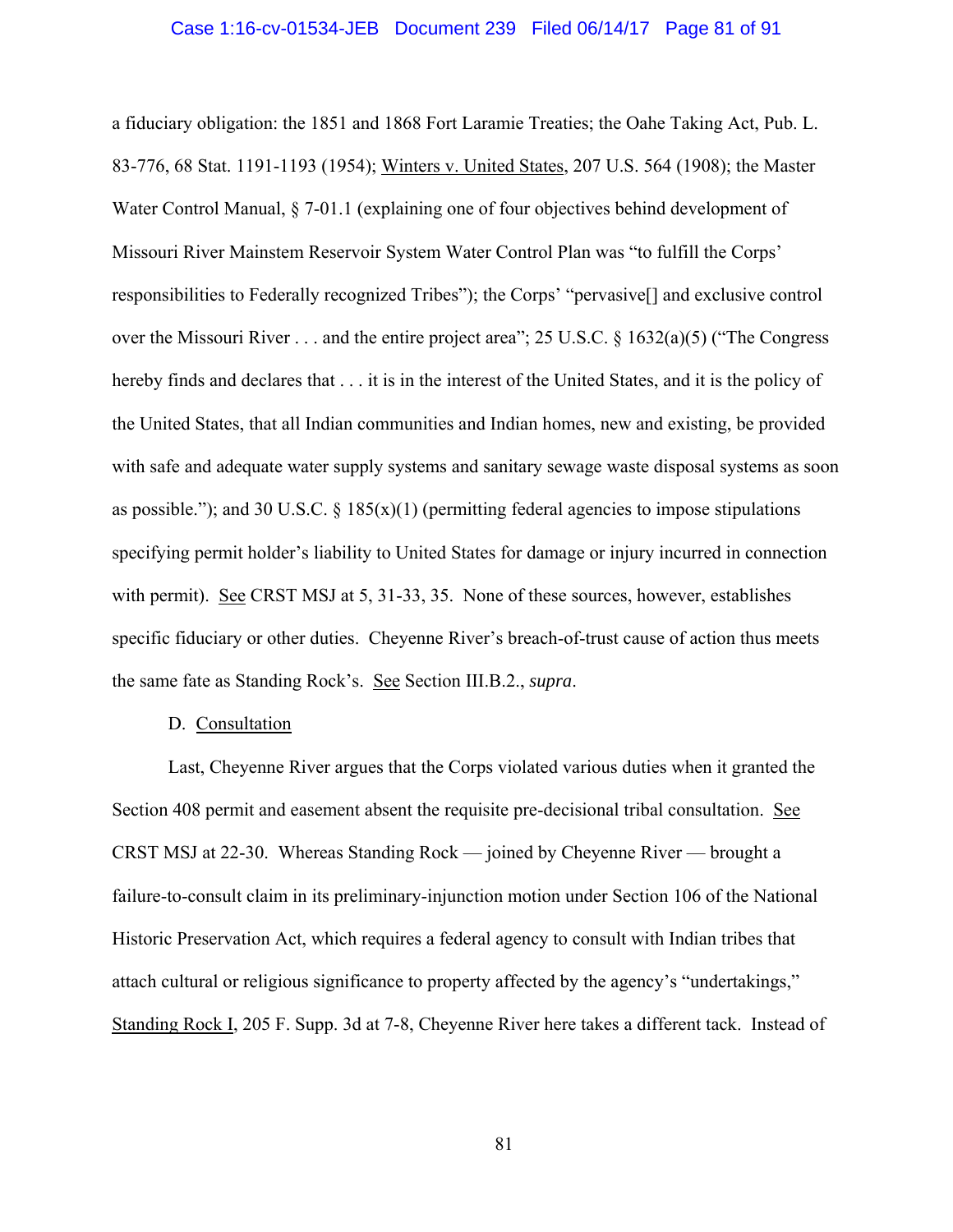### Case 1:16-cv-01534-JEB Document 239 Filed 06/14/17 Page 82 of 91

relying on the NHPA, it invokes Department of Defense Instruction 4710.02 and NEPA's implementing regulations.

The Defense Instruction sets out "procedures for DoD interactions with federallyrecognized tribes" and requires all organizational entities in the Department — *e.g.*, the Corps to "involve tribal governments early in the planning process for proposed actions that may have the potential to affect protected tribal rights, land, or resources." Department of Defense Instruction 4710.02 (2006), §§ 1, 6.6, http://www.dtic.mil/whs/directives/corres/pdf/ 471002p.pdf. "Early involvement," the Instruction explains, "means that a tribal government is given an opportunity to comment on a proposed action in time for the tribal government to provide meaningful comments that may affect the decision." Id.  $\S$  6.6. If an action "ha[s] the potential to significantly affect protected tribal resources, tribal rights, or Indian lands," the agency is to "[c]onsult with federally-recognized tribal governments on a government-togovernment basis." Id. § 5.3.4 (emphasis added); see also id. §§ 6.1-6.5. Similarly, NEPA's implementing regulations require agencies to "consult[] early with appropriate State and local agencies and Indian tribes and with interested private persons and organizations" when actions are planned by private applicants. See 40 C.F.R. § 1501.2(d)(2). Based on the record of communication between the Corps and Cheyenne River in the lead-up to the EA's publication in July 2016, the Court concludes that the Corps did endeavor to consult early with the Tribe and gave it the opportunity to offer meaningful comments on the proposed crossing at Lake Oahe. It thus need not address the Corps' alternative contention that the DoD Instruction and NEPA's implementing regulations do not impose binding consultation duties. See Corps CRST MSJ at 39.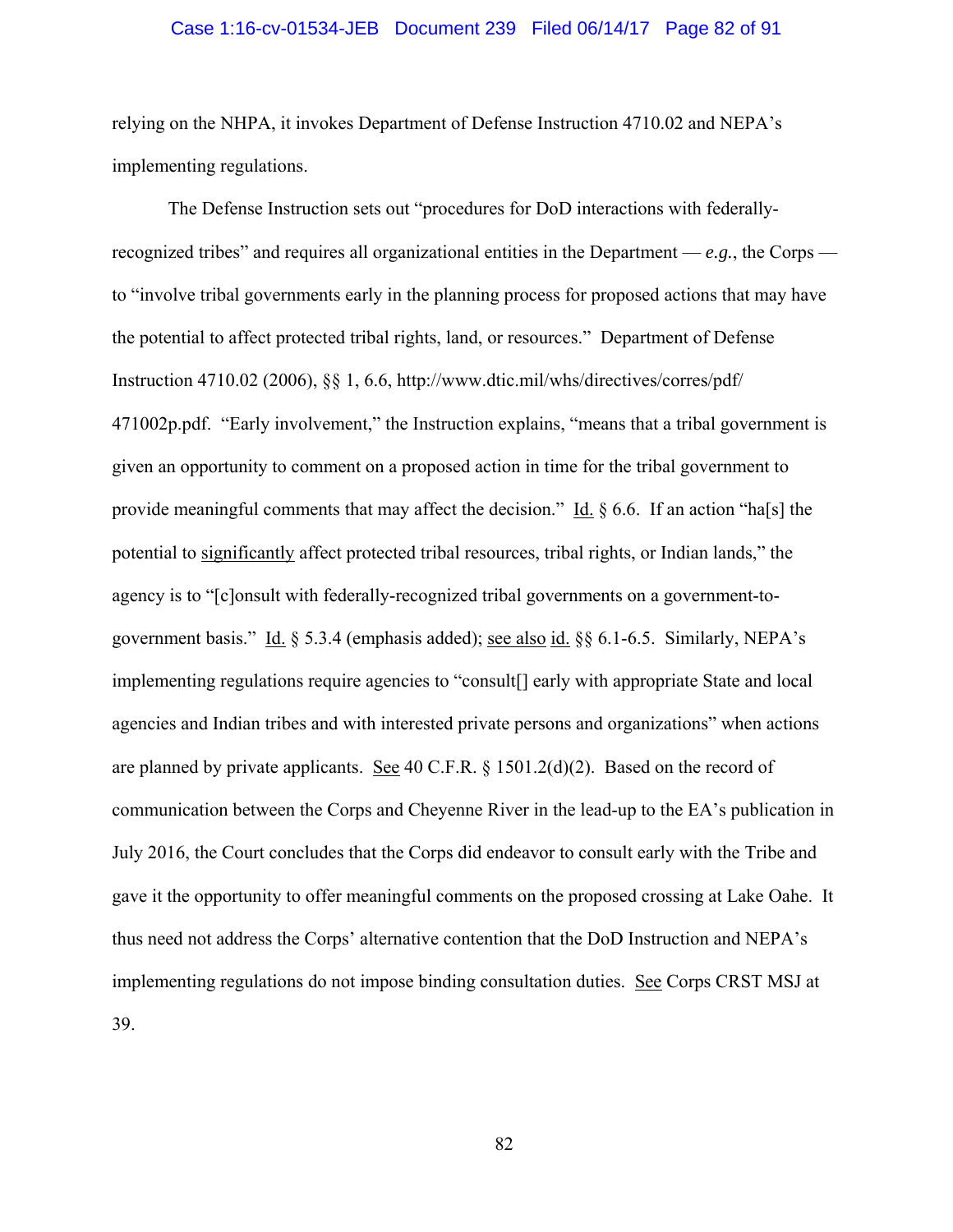### Case 1:16-cv-01534-JEB Document 239 Filed 06/14/17 Page 83 of 91

The Corps first contacted Cheyenne River about DAPL in October 2014, when it sent a letter with information about proposed soil borings and maps illustrating portions of the pipeline and nearby cultural sites. See ECF No. 185-1, Exh. MM (Form Letter from Corps, Oct. 24, 2014); ECF No. 185-1, Exh. NN (Letter from Steve Vance to Richard Harnois, Aug. 17, 2015) (acknowledging receipt of Corps' October 2014 letter); EA at 80. The letter invited "comments or concerns regarding this project" within 30 days, see Form Letter, but Cheyenne River did not respond until March 23, 2015, when the Corps' Regulatory Project Manager in the South Dakota Regulatory Office spoke with Steve Vance, Cheyenne River's Tribal Historic Preservation Officer, by phone. See Standing Rock II, 2017 WL 908538, at \*5; ECF No. 218-2 at 154 (Email from Jeff Breckenridge, Regulatory Project Manager, South Dakota Regulatory Office, to Corps Personnel, Mar. 23, 2015). Vance stressed the Tribe's request for formal consultation, involvement in the NHPA Section 106 process, and ability "to review any EA's/NEPA documentation for the project." Id. Several months then passed, however, without any comments submitted from Cheyenne River.

Richard Harnois, the Corps' Senior Field Archaeologist, spoke with Vance on August 17, 2015, to "express[ his] concerns that [the Corps] had gotten no comments back yet." ECF No. 183-15 (Richard Harnois Notes, Aug. 17, 2015). Vance explained that he had been "promoting a coordinated response from the tribes through SRST," but Harnois encouraged the Tribes to respond individually, as "the way [the Corps] see[s] it, each response is like a vote — the more the better." Id. Vance committed to submitting a letter and requested an onsite meeting with "all of the interested tribal parties to inspect the crossing alignment and initiate a discussion of the pipeline as a whole." Id. His letter, sent that same day, acknowledged the "opportunity to comment [on] the proposed Dakota Access Pipeline . . . project," asked whether Standing Rock's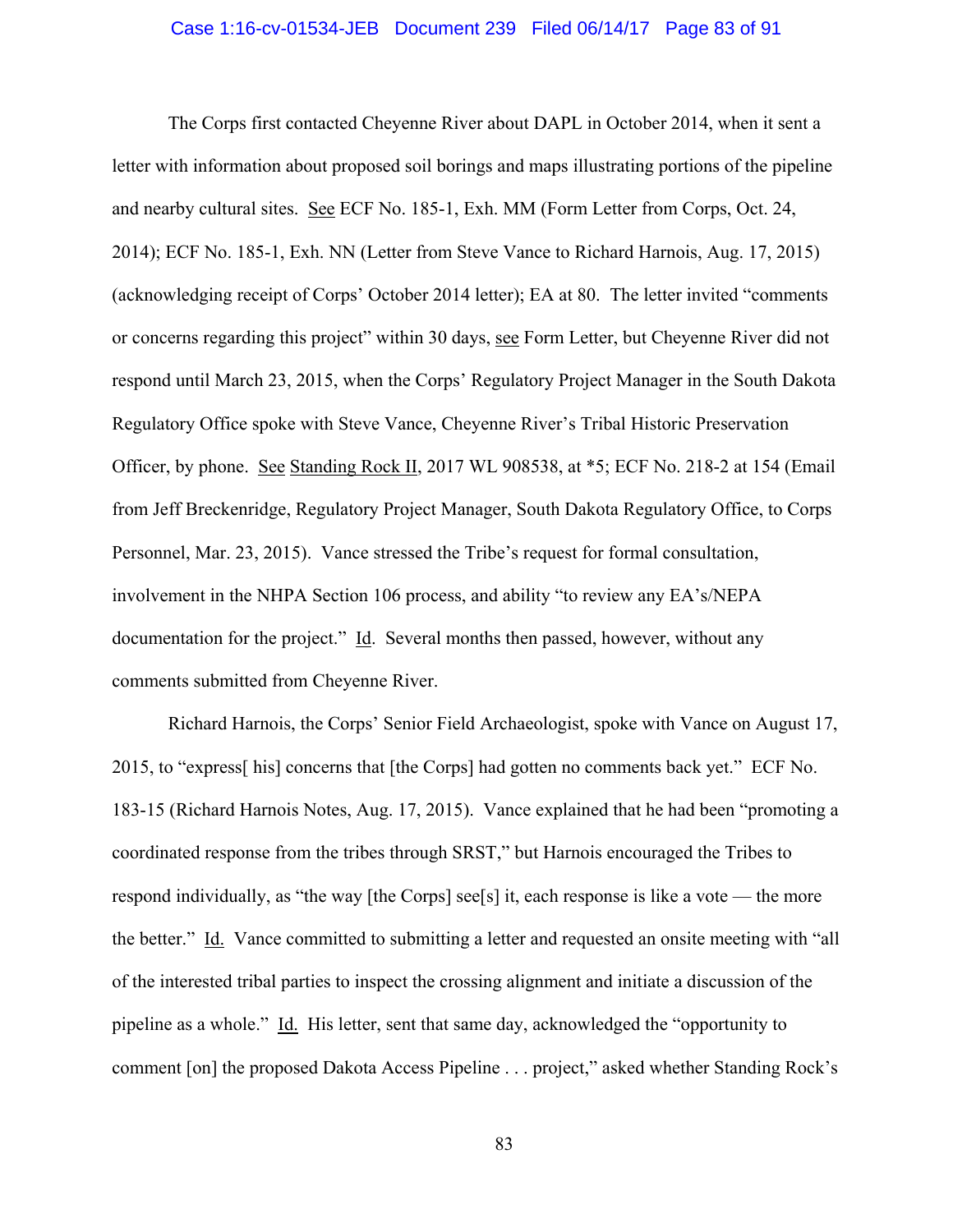# Case 1:16-cv-01534-JEB Document 239 Filed 06/14/17 Page 84 of 91

previously submitted questions and comments had been addressed, and expressed concerns about, *inter alia*, impacts of DAPL on birds, fish, and wildlife, as well as pipeline corrosion, faulty welding, and oil spills. ECF No. 183-14 (Letter from Steve Vance to Richard Harnois, Aug. 17, 2015). Julie Price, Manager of the Corps' Cultural Resource Program, later followed up with Vance to thank him for his letter and inform him that a copy of the Draft EA would be "distributed for Tribal . . . comments in mid-December, 2015." ECF No. 183-17 (Letter from Julie Price, Manager, Cultural Resource Program, Corps, to Steve Vance, Nov. 19, 2015).

Around the same time Harnois was reaching out to Vance, Col. John Henderson, the Corps' Omaha District Commander, sent a letter to Harold Frazier, Cheyenne River's Chairman. See ECF No. 218-2 at 14-16 (Letter from John Henderson to Harold Frazier, Sept. 3, 2015). Henderson described the DAPL project and explained that the purpose of his letter was "to initiate Section 106 consultation and review, determine [Frazier's] interest in consulting, . . . and to gather information that will assist the Corps in identifying historic properties." Id. at 14. He also noted that DAPL was "currently working to obtain the necessary easements for crossing federal lands, as well as" authorization under Section 408 of the RHA, and advised Frazier that "consultation on the project has also been initiated as part of the Corps Section 408 review process for the areas located on Corps Project Lands." Id. at 16. Henderson requested "engagement and/or comments by September 30, 2015," and supplied the contact information for three different Corps officials. Id.

Martha Chieply, the Corps' Regulatory Chief for the Omaha District, sent a follow-up letter to Frazier at the end of November 2015 to notify him of an NHPA Section 106 consultation meeting that was to be held on December 8-9, 2015, in Sioux Falls, South Dakota. See ECF No. 183-18 (Letter from Martha Chieply to Harold Frazier, Nov. 20, 2015). She also emphasized the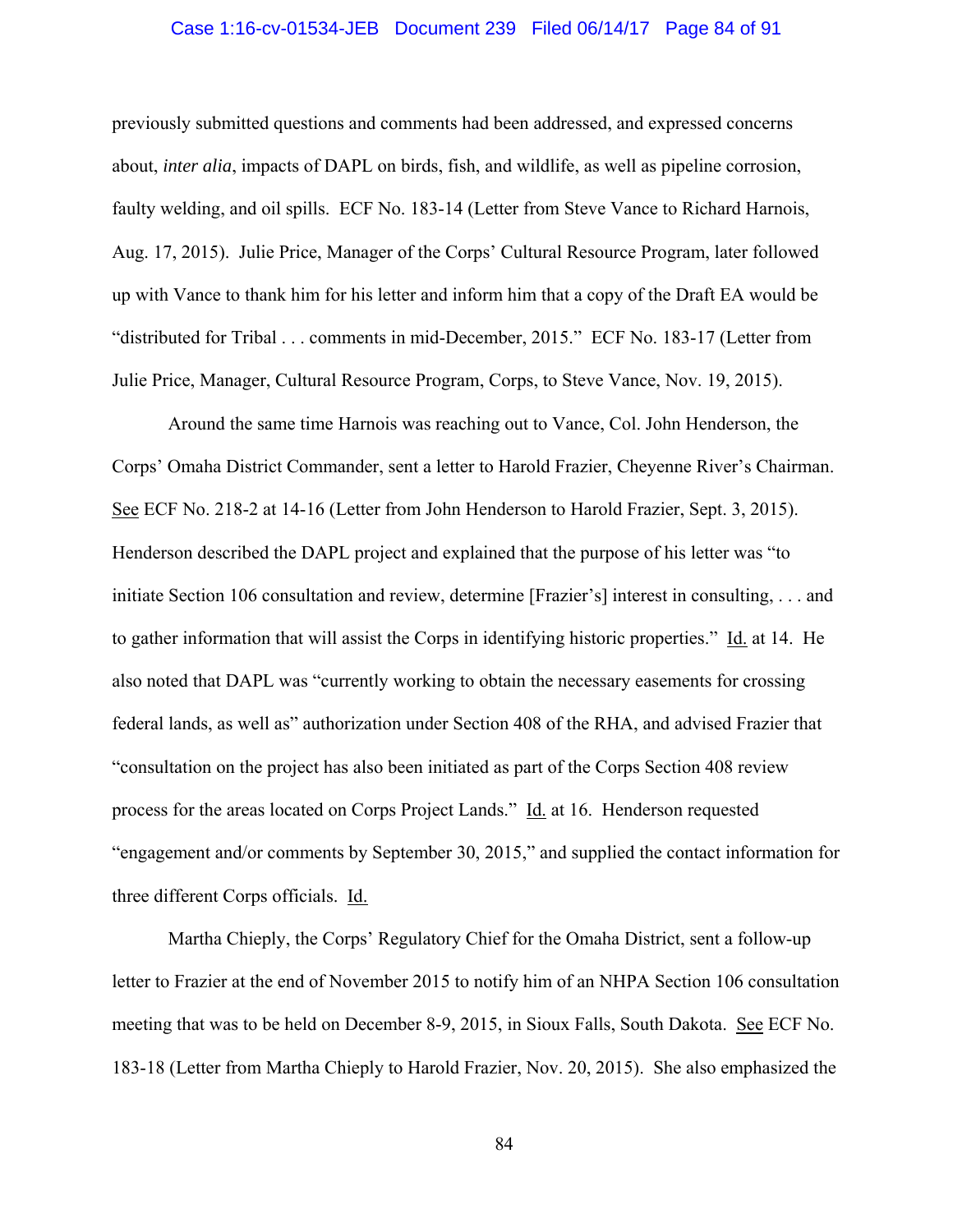### Case 1:16-cv-01534-JEB Document 239 Filed 06/14/17 Page 85 of 91

Corps' interest in hearing from the Tribe about "any culturally significant concerns that may affect" areas within the Corps' jurisdiction along the pipeline's route. Id.

When the Corps released the Draft EA on December 8, 2015, it sent a notification to the Tribe and requested comments by January 8, 2016. See ECF No. 185-1, Exh. VV (Declaration of Jonathan Shelman, Environmental Resource Specialist, Corps, Aug. 18, 2016), ¶ 8; EA at 1.

Shortly thereafter, Vance attended the December consultation meeting, at which five Corps officials and Dakota Access personnel were present. See ECF No. 183-25 (Dakota Access Tribal Consultation Meeting Roster, Dec. 8, 2015); ECF No. 218-1 at 108 (DAPL Tribal Consultation Meeting Agenda); ECF No. 218-1 at 111 (Dakota Access Tribal Consultation Meeting, Dec. 8, 2015). According to the Corps' "[s]ummary of meeting results," Dakota Access agreed to provide the Tribes with inadvertent-discovery plan drafts and "information related to spill response plans" by December 18, and the Tribes agreed to review the data within 30 days. See ECF No. 218-1 at 112 (Email from Joel Ames, Tribal Liaison, Corps, to Corps Personnel, Dec. 10, 2015).

Vance then attended two more meetings — one on January 25, 2016, and one on February 18-19, 2016, held at Ponca Tribal Headquarters. See ECF No. 185-1, Exh. DD (Declaration of Martha Chieply, Aug. 18, 2016), ¶¶ 21-22. Cheyenne River maintains that "[t]he January and February 2016 meetings were . . . Section 106 meetings only," CRST Reply at 41, but the agenda for the February meeting lists a "Section 408 and Draft EA Update" to be given by "Brent Cossette, Omaha 408 Coordinator." ECF No. 218-2 at 1 (DAPL Tribal Consultation Agenda, Feb. 18-19, 2016). A transcript from that meeting confirms that the Corps' role under Section 408 and concerns relating to that permit were discussed. See ECF No. 143-1 (Transcript of DAPL Meeting, Feb. 18-19, 2016) at 1, 4. Vance also used that meeting to communicate to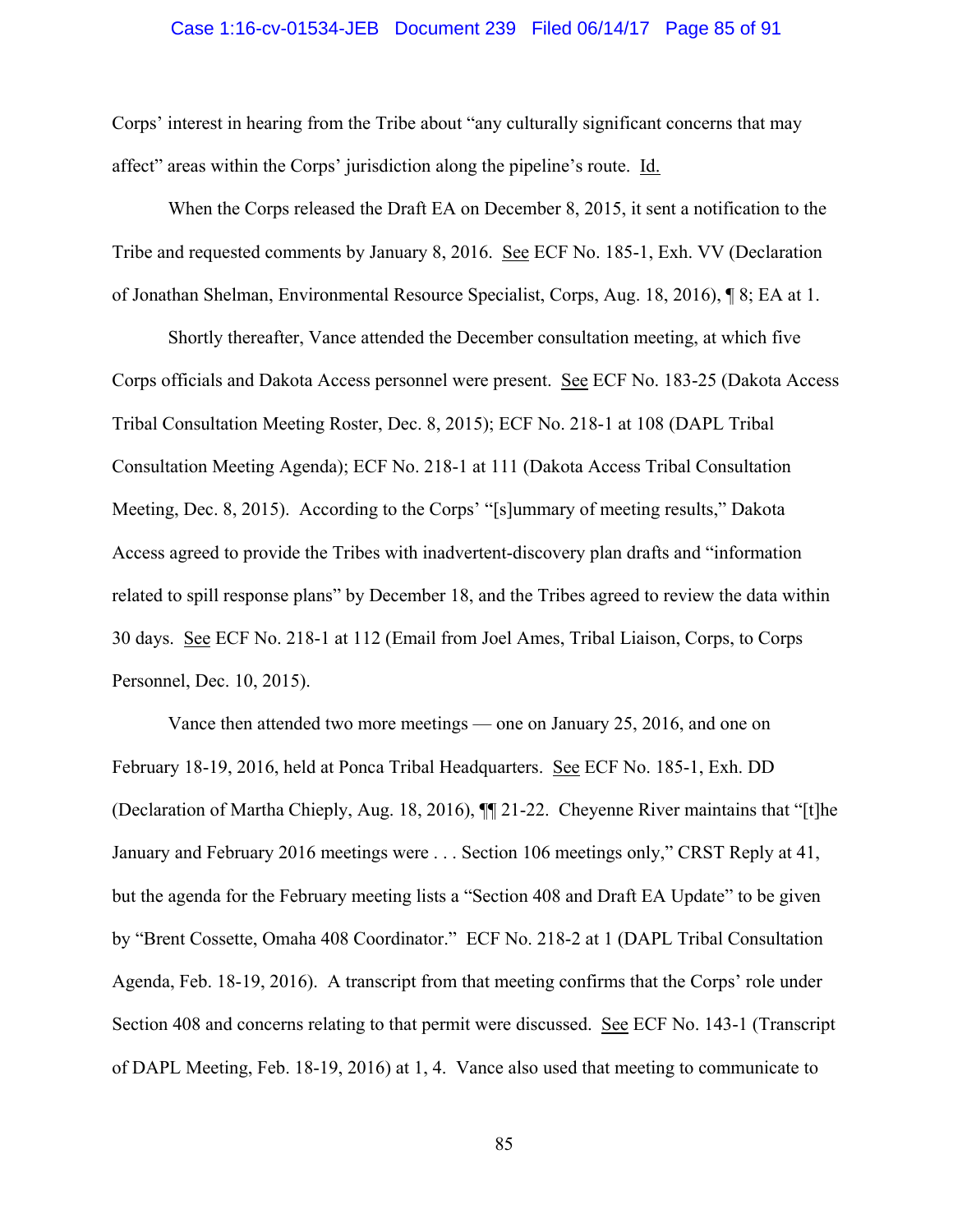### Case 1:16-cv-01534-JEB Document 239 Filed 06/14/17 Page 86 of 91

the Corps the Tribe's preference that the agency undertake an EIS rather than an EA, see ECF No. 183-26 (Tribal Consultation Meeting Notes, Feb. 18-19, 2016), and its concerns about DAPL's impact on water quality, fish, and birds. See Transcript of DAPL Meeting at 3-4.

After that meeting, Chieply and two other Corps personnel "agreed to meet again" with Standing Rock and Cheyenne Rock together, as Vance and Standing Rock's Tribal Archaeologist "wanted to discuss specific cultural resource issues of importance to their Tribes." Chieply Decl, ¶ 24. As a result of concerns Standing Rock expressed at that meeting regarding certain tribal cultural resources, including burial sites, at the James River crossing, the Corps successfully urged Dakota Access to move the pipeline's route to avoid them. Id.

In addition to those meetings, the Corps vainly tried for several months to contact and meet with Chairman Frazier. In response to a voicemail Frazier left for Joel Ames, the Corps' Tribal Liaison, on February 8, Ames left several phone messages with Frazier's secretary, called his cell phone, sent multiple emails, and even asked Vance and the Tribe's Vice Chairman for help, all to no avail. See ECF No. 183-22 (Emails from Joel Ames to Harold Frazier, Feb. 22 – Mar. 7, 2016) (listing five emails from Corps to Frazier requesting phone call); ECF No. 185-1, Exh. EE (Declaration of Joel Ames, Aug. 18, 2016), ¶¶ 23-24 (describing repeated attempts to return Frazier's Feb. 8, 2016, voicemail), ¶ 26 (explaining how, in response to Vance's request that the Corps consult with Cheyenne River, he told Vance of his efforts to contact Frazier, and Vance "agreed to help make it happen"); ECF No. 218-1 at 292 (Emails between Julie Price and Larry Janis, Mar. 3, 2016) (discussing Price's communications with Vance and Frazier's secretary to arrange meeting with Frazier); ECF No. 185-1, Exh. QQ (Email from Joel Ames to Corps Personnel, May 9, 2016) (stating Ames had recently met Cheyenne River's Vice Chairman and communicated that he was trying to reach Chairman Frazier to arrange meeting).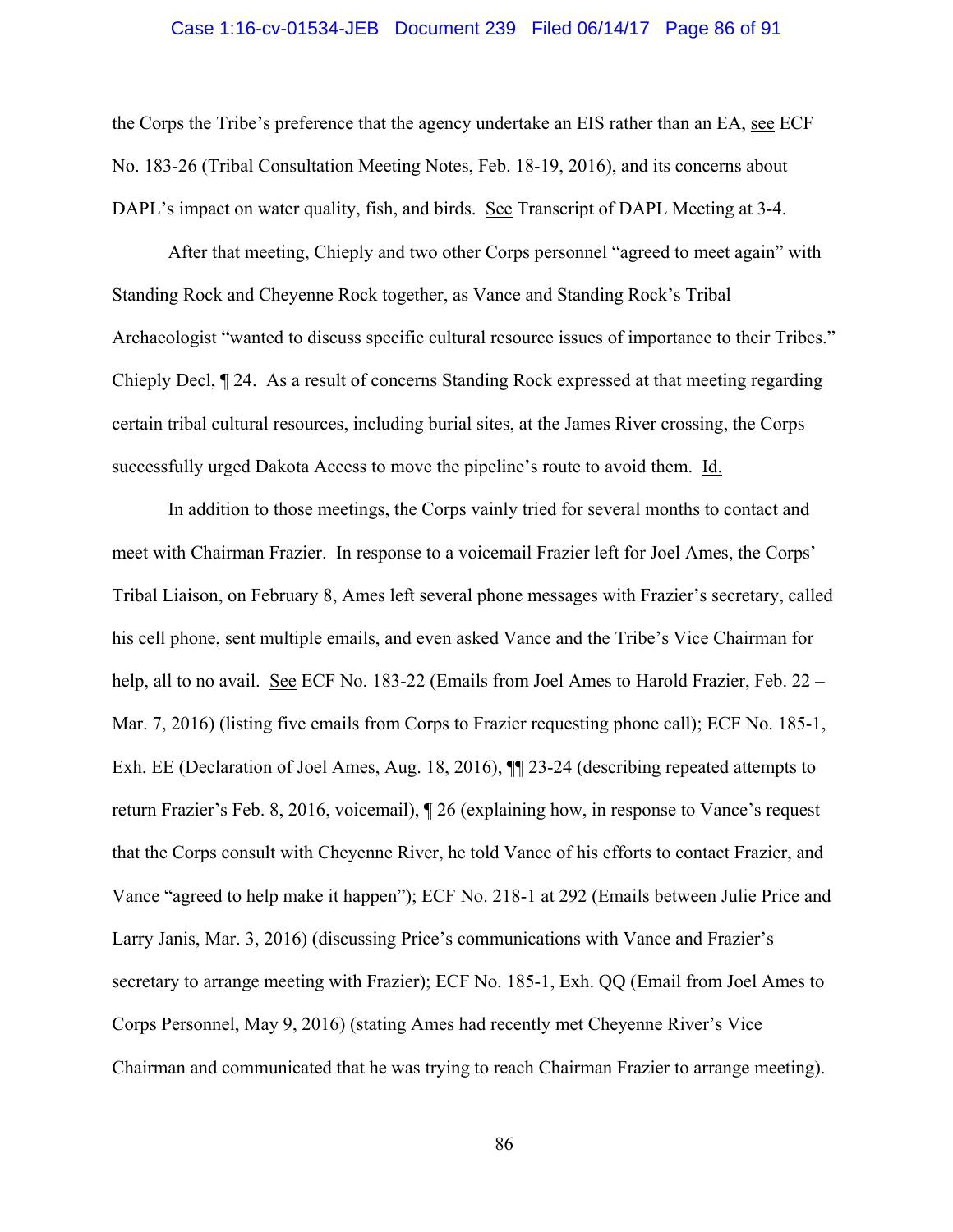# Case 1:16-cv-01534-JEB Document 239 Filed 06/14/17 Page 87 of 91

On May 6, Henderson sent an email to Frazier explaining that the Corps had "been unsuccessful in identifying any potential meeting dates" with the Tribe and expressing his desire "to meet to discuss not only the DAPL project, but any other topics you may want to discuss." ECF No. 183-21 (Letter from John Henderson to Harold Frazier, May 6, 2016).

Vance sent two letters to the Corps in May that articulated concerns about DAPL's impact on the Tribe's historic sites, expressed frustrations with the lack of consultation to date, and repeated Standing Rock's comments that the draft EA was "insufficient for oil pipelines" and an EIS should be completed. See ECF No. 185-1, Exh. II (Letter from Steve Vance to Richard Harnois, May 2, 2016); ECF No. 183-19 (Letter from Steve Vance to John Henderson, May 19, 2016). Frazier, however, did not respond to the Corps' repeated outreach efforts until June, when he sent a letter stating that it had not initiated the requisite consultation and that the draft EA insufficiently analyzed DAPL's impact on the Tribe's cultural resources and historic sites and did not contain "proper environmental analysis." ECF No. 183-20 (Letter from Harold Frazier, June 3, 2016). The Corps responded to these letters with "recent Question and Answer summar[ies]" from recent consultation meetings that addressed, *inter alia*, actions the Corps was considering regarding DAPL, its expected decisionmaking timeline, and the impact of HDD on cultural resources. See ECF No. 183-23 (Letter from Martha Chieply to Steve Vance, June 13, 2016); ECF No. 185-1, Exh. JJ (Letter from John Henderson to Harold Frazier, June 22, 2016).

When the Corps published the EA in July 2016, it included an appendix with the various comments received in response to the public notice of the Draft EA. See ECF No. 172-4 (Appendix J) at 38-58. No comments from Cheyenne River appear in the appendix, and the EA does not list Cheyenne River as a consulting party on the EA. See EA at 111-14 (list of "all individuals and agencies consulted during preparation of the EA"). On this point, the Court must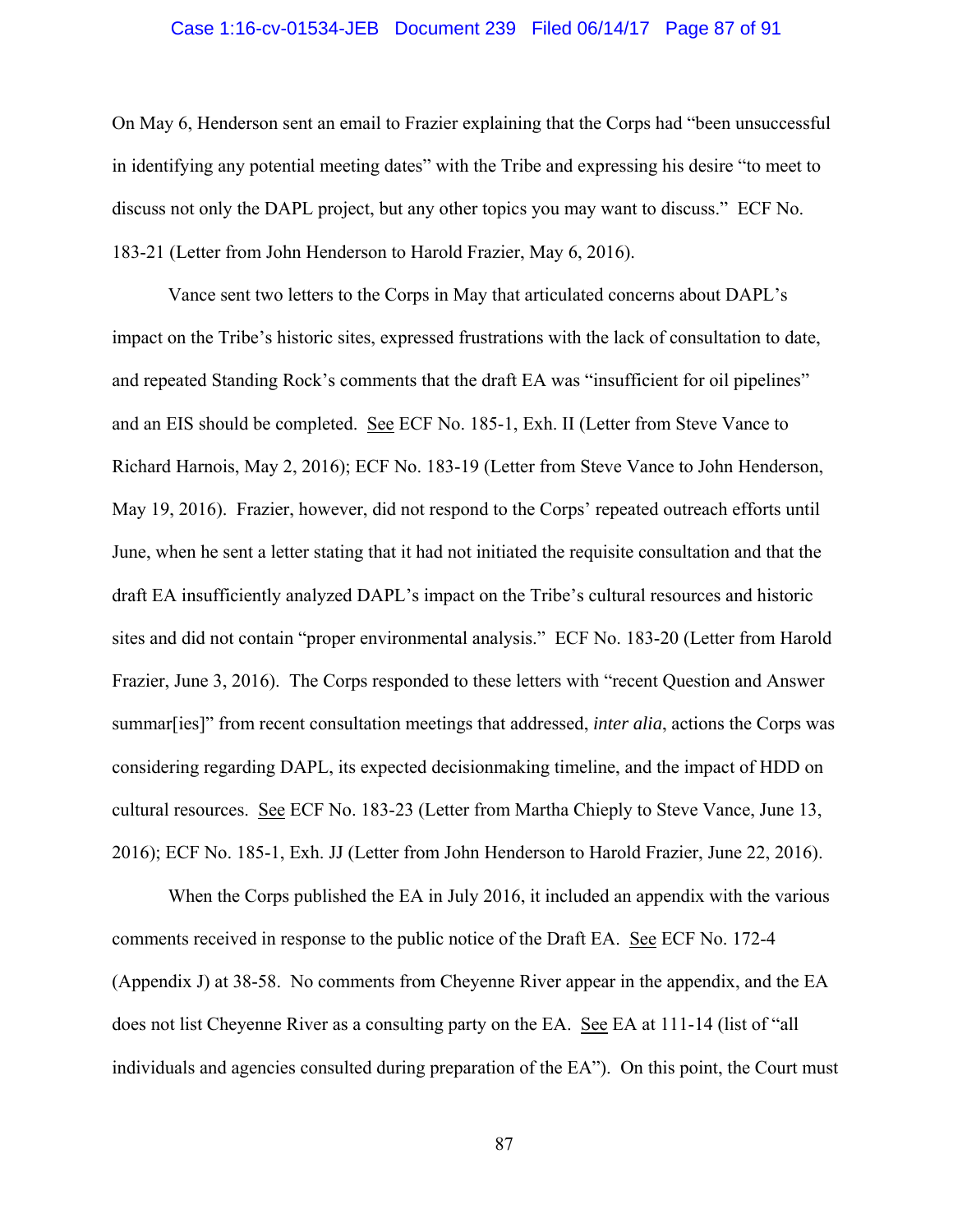### Case 1:16-cv-01534-JEB Document 239 Filed 06/14/17 Page 88 of 91

briefly digress from its review of the communication between the Corps and the Tribe. Cheyenne River protests its exclusion from Appendix J "even though the Corps received comments from the Tribe" as evidence of "the length to which the Corps went to exclude the Tribe from its analysis." CRST MSJ at 29. Rather than responding, as Dakota Access did, that the Tribe did not submit any timely comments to the Draft EA, but rather sent letters much later, see DA CRST MSJ at 2, 5, the Corps puzzlingly accuses Cheyenne River of misstating the facts. "Appendix J explicitly states Cheyenne River provided comments and also states those comments," it asserts. See Corps CRST MSJ at 35 n.18. But the Corps cites to comments from Northern Cheyenne, an entirely different tribe. See CRST Reply at 43 n.19. The Court trusts this error is simply a clerical oversight, albeit one with unfortunate connotations regarding how distinct Tribes may be perceived.

Appendix J confusion aside, the record clearly indicates that the Corps solicited Cheyenne River's views on the DAPL project well before publishing the EA and issuing the Section 408 permit and easement, and communicated regularly with Vance and Frazier via phone calls, letters, and in-person meetings. These actions were sufficient to satisfy the early-comment and consultation goals articulated in the Defense Department Instruction and NEPA's implementing regulations.

Cheyenne River's protests to the contrary do not persuade the Court otherwise. First, the cases on which the Tribe relies to demand a more robust consultation process rest on federal statutes governing the Bureau of Indian Affairs' consultation responsibilities and the NHPA's Section 106 substantive-consultation requirements, not the DoD Instruction and NEPA. See CRST MSJ at 23-24, 27-28 (citing Wyoming v. Dep't of Interior, 136 F. Supp. 3d 1317, 1345-46 (D. Wyo. 2015), vacated and remanded sub nom. Wyoming v. Sierra Club, No. 15-8126, 2016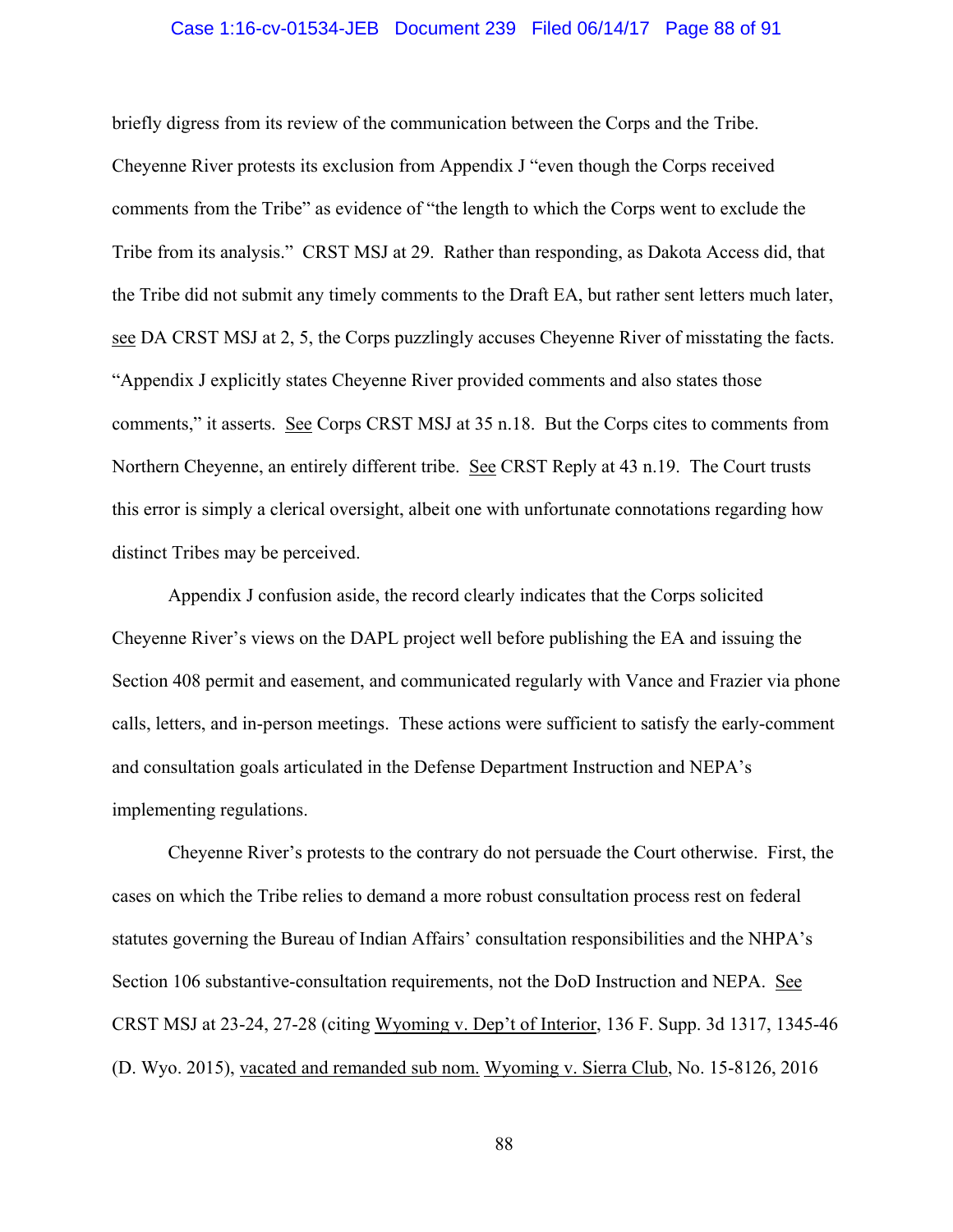### Case 1:16-cv-01534-JEB Document 239 Filed 06/14/17 Page 89 of 91

WL 3853806 (10th Cir. July 13, 2016); Cheyenne River Sioux Tribe v. Jewell, 205 F. Supp. 3d 1052, 1057-58 (D.S.D. 2016); Quechan Tribe of Fort Yuma Indian Reservation v. Dep't of Interior, 755 F. Supp. 2d 1104 (S.D. Cal. 2010); Yankton Sioux Tribe v. Kempthorne, 442 F. Supp. 2d 774, 784 (D.S.D. 2006)).

The Tribe also argues that many of the contacts from the Corps were focused on the protection of cultural, religious, and historic sites implicated by Section 106 of NHPA and thus cannot "constitute consultation on the impact of DAPL on trust and treaty resources under NEPA." CRST MSJ at 30; see also CRST Reply at 40. The Corps, however, repeatedly invited the Tribe to share comments on the project that went beyond Section 106 concerns. And NHPA's implementing regulations encourage federal agencies "to coordinate compliance" with Section 106 and NEPA. See 36 C.F.R. § 800.8(a)(1); see also id. ("Agencies should consider their section 106 responsibilities as early as possible in the NEPA process, and plan their public participation, analysis, and review in such a way that they can meet the purposes and requirements of both statutes in a timely and efficient manner."); Apache Survival Coal. v. United States, 21 F.3d 895, 906 (9th Cir. 1994) ("NHPA's implementing regulations contemplate that NEPA and NHPA review should be integrated closely.").

Cheyenne River further maintains that the Corps made its decision on the Section 408 permit long before the EA was published, thus truncating the time period for meaningful comment. See CRST MSJ at 24-25. Its support for that proposition is wanting. The Tribe relies, for example, on a December 10, 2015, memorandum from the Chief of the Corps' Geotechnical Engineering and Sciences Branch that it characterizes as "sign[ing] off" on the permit, and points to the lack of comments from the Water Control and Water Quality Branch on the draft EA and the absence of a "Record of Decision for the Recreation and Natural Resource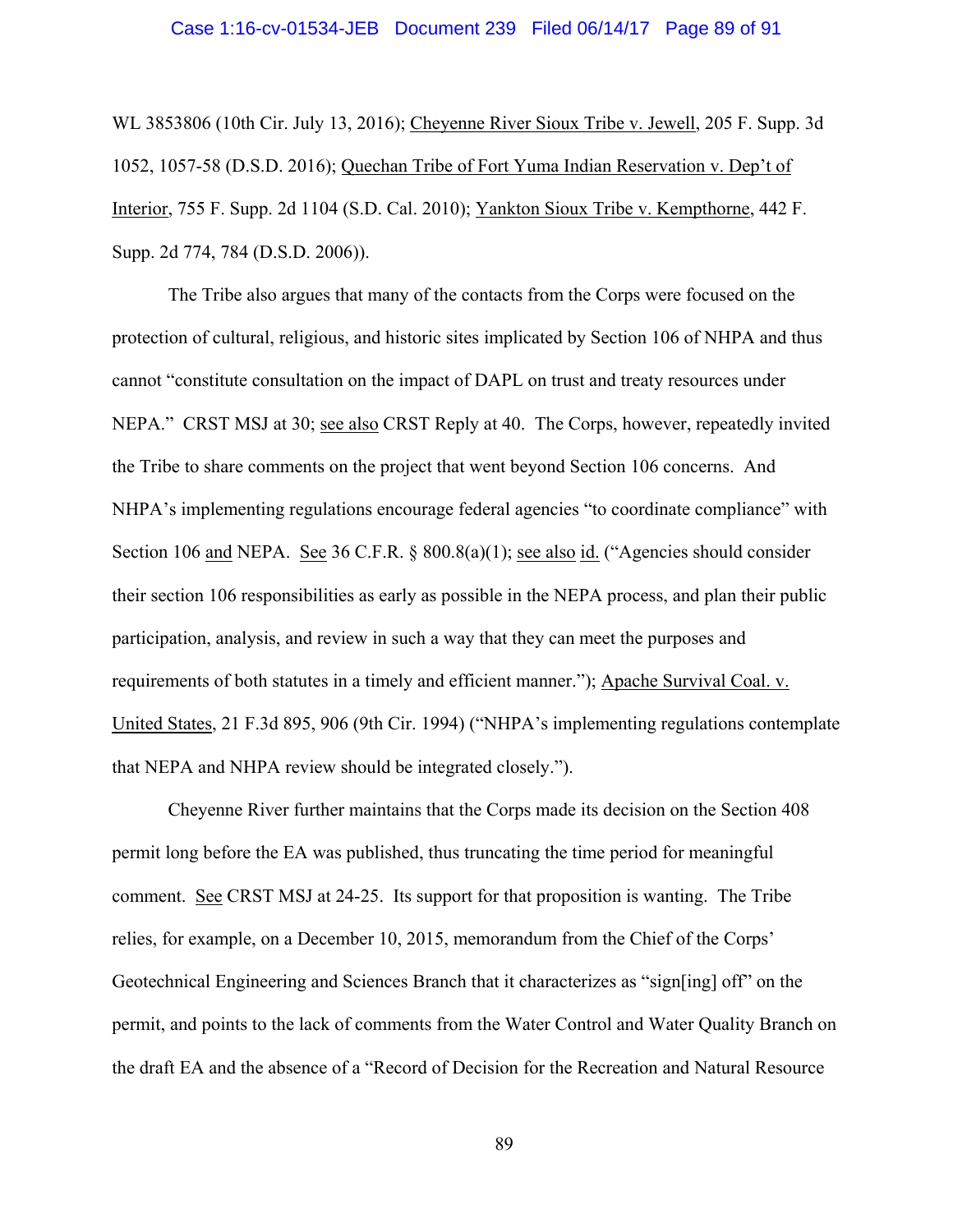# Case 1:16-cv-01534-JEB Document 239 Filed 06/14/17 Page 90 of 91

Branch." Id. at 24-25. The cited memo, however, simply explains that the thirteen "geotechnical" comments . . . generated during the technical review" had been "satisfactorily addressed by the Engineer-of-Record, Dakota Access LLC and GeoEngineers" and so "were closed out." ECF No. 209-10 at 73. In direct conflict with the Tribe's early-decision claim, it states: "The comments herein pertain only to the geotechnical and flowable easement issues related [to] HDD and Geotechnical investigations in the floodway and do not constitute USACE approval of any permits that may be required." Id. (emphasis added). The Water Quality Branch, moreover, did review the Lake Oahe crossing. See Section 408 Decision Package at 1.

The Tribe last argues that it could not have been adequately consulted prior to the permitting decisions because the Corps did not provide it with the Scoping Comments in Appendix J or the environmental-justice-considerations memo until December 2016, and it did not release the Spill and Analysis and Facility Response Plans to the Tribe's experts until February 2017. See CRST MSJ at 28; CRST Reply at 40. As the Court has previously explained, however, some of those documents were appropriately withheld from public disclosure. Standing Rock III, 2017 WL 1316918, at \*5-6. More important, Cheyenne River does not explain how lacking access to those documents hindered its ability to meaningfully comment and consult on the EA when it was given access to the draft several months before the final version was published and offered repeated access to Corps personnel.

\* \* \*

 In sum, then, the Court reaches the same decision on Cheyenne River's claims as it did on Standing Rock's. Aside from the discrete issues that will be the subject of remand, the Court concludes that the Corps complied with its statutory responsibilities. In addition, it will similarly